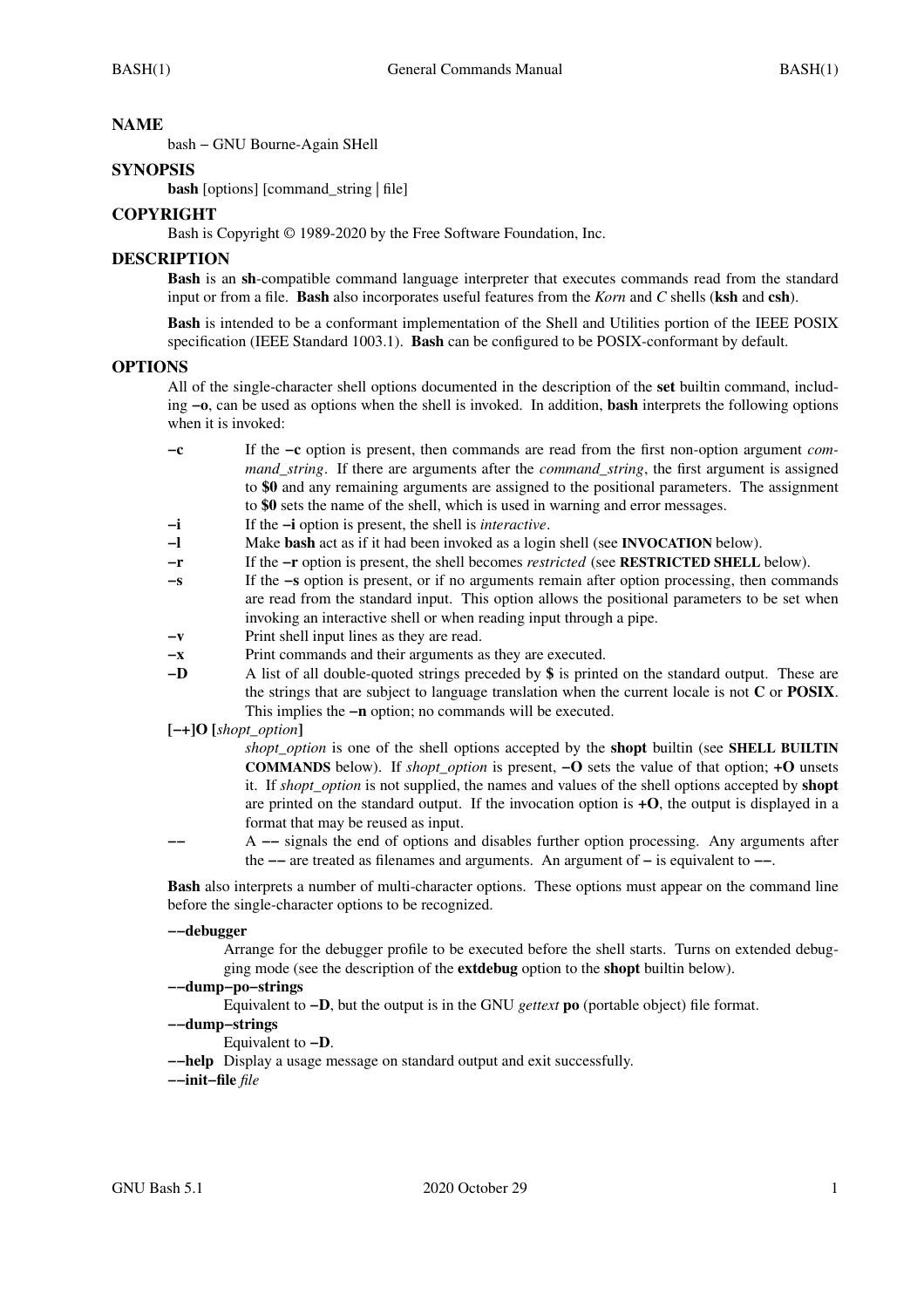#### **−−rcfile** *file*

Execute commands from *file* instead of the system wide initialization file */etc/bash.bashrc* and the standard personal initialization file *˜/.bashrc* if the shell is interactive (see **INVOCATION** below).

#### **−−login**

Equivalent to **−l**.

#### **−−noediting**

Do not use the GNU **readline** library to read command lines when the shell is interactive.

#### **−−noprofile**

Do not read either the system-wide startup file */etc/profile* or any of the personal initialization files *˜/.bash\_profile*, *˜/.bash\_login*, or *˜/.profile*. By default, **bash** reads these files when it is invoked as a login shell (see **INVOCATION** below).

**−−norc** Do not read and execute the system wide initialization file */etc/bash.bashrc* and the personal initialization file *˜/.bashrc* if the shell is interactive. This option is on by default if the shell is invoked as **sh**.

#### **−−posix**

Change the behavior of **bash** where the default operation differs from the POSIX standard to match the standard (*posix mode*). See **SEE ALSO** below for a reference to a document that details how posix mode affects bash's behavior.

#### **−−restricted**

The shell becomes restricted (see **RESTRICTED SHELL** below).

## **−−verbose**

Equivalent to **−v**.

## **−−version**

Show version information for this instance of **bash** on the standard output and exit successfully.

#### **ARGUMENTS**

If arguments remain after option processing, and neither the **−c** nor the **−s** option has been supplied, the first argument is assumed to be the name of a file containing shell commands. If **bash** is invoked in this fashion, **\$0** is set to the name of the file, and the positional parameters are set to the remaining arguments. **Bash** reads and executes commands from this file, then exits. **Bash**'s exit status is the exit status of the last command executed in the script. If no commands are executed, the exit status is 0. An attempt is first made to open the file in the current directory, and, if no file is found, then the shell searches the directories in **PATH** for the script.

# **INVOCATION**

A *login shell* is one whose first character of argument zero is a **−**, or one started with the **−−login** option.

An *interactive* shell is one started without non-option arguments (unless **−s** is specified) and without the **−c** option whose standard input and error are both connected to terminals (as determined by *isatty*(3)), or one started with the **−i** option. **PS1** is set and **\$−** includes **i** if **bash** is interactive, allowing a shell script or a startup file to test this state.

The following paragraphs describe how **bash** executes its startup files. If any of the files exist but cannot be read, **bash** reports an error. Tildes are expanded in filenames as described below under **Tilde Expansion** in the **EXPANSION** section.

When **bash** is invoked as an interactive login shell, or as a non-interactive shell with the **−−login** option, it first reads and executes commands from the file */etc/profile*, if that file exists. After reading that file, it looks for *˜/.bash\_profile*, *˜/.bash\_login*, and *˜/.profile*, in that order, and reads and executes commands from the first one that exists and is readable. The **−−noprofile** option may be used when the shell is started to inhibit this behavior.

When an interactive login shell exits, or a non-interactive login shell executes the **exit** builtin command, **bash** reads and executes commands from the file *˜/.bash\_logout*, if it exists.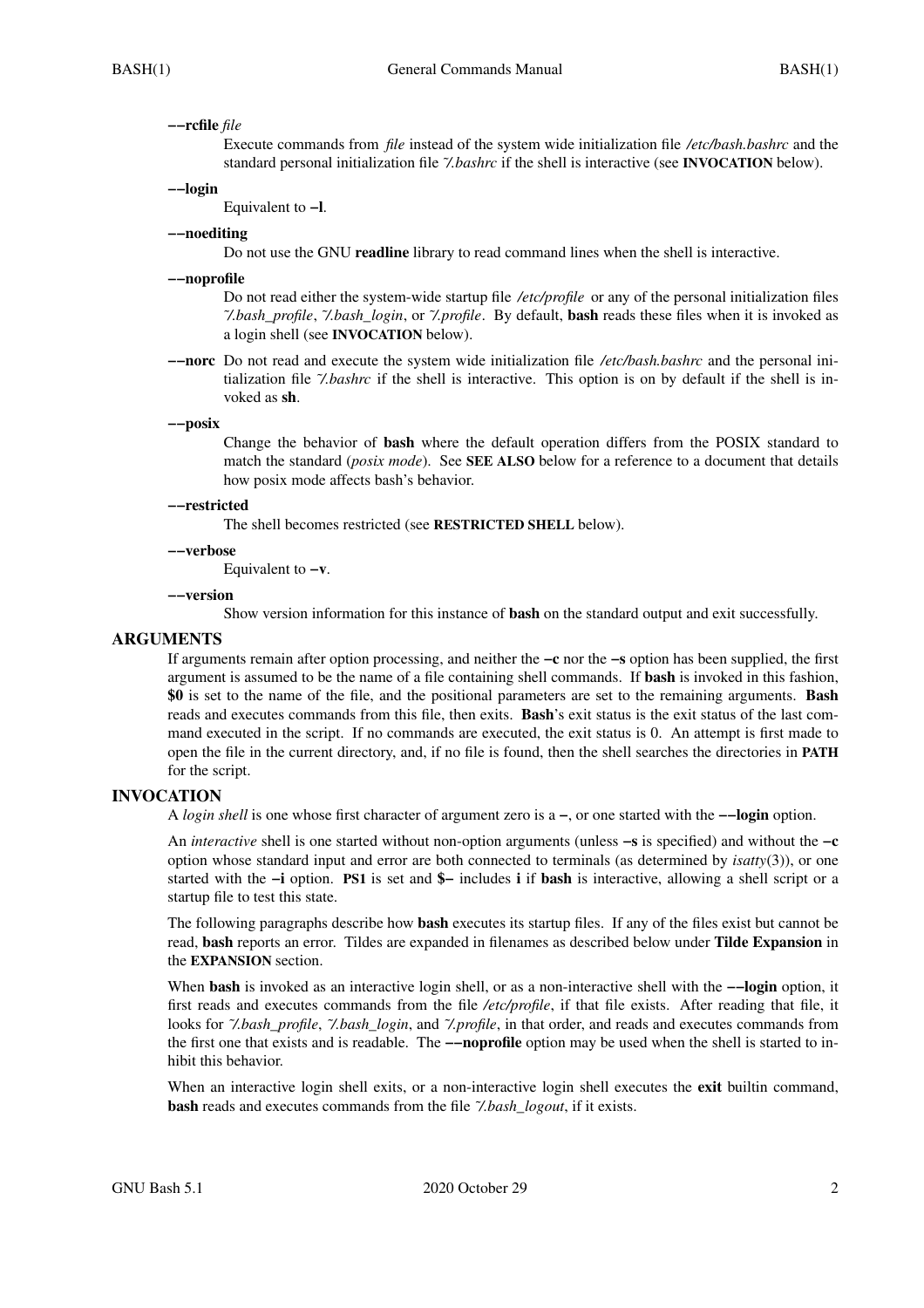When an interactive shell that is not a login shell is started, **bash** reads and executes commands from */etc/bash.bashrc* and *˜/.bashrc*, if these files exist. This may be inhibited by using the **−−norc** option. The **−−rcfile** *file* option will force **bash** to read and execute commands from *file* instead of */etc/bash.bashrc* and *˜/.bashrc*.

When **bash** is started non-interactively, to run a shell script, for example, it looks for the variable **BASH\_ENV** in the environment, expands its value if it appears there, and uses the expanded value as the name of a file to read and execute. **Bash** behaves as if the following command were executed:

if [ −n "\$BASH\_ENV" ]; then . "\$BASH\_ENV"; fi

but the value of the **PATH** variable is not used to search for the filename.

If **bash** is invoked with the name **sh**, it tries to mimic the startup behavior of historical versions of **sh** as closely as possible, while conforming to the POSIX standard as well. When invoked as an interactive login shell, or a non-interactive shell with the **−−login** option, it first attempts to read and execute commands from */etc/profile* and *˜/.profile*, in that order. The **−−noprofile** option may be used to inhibit this behavior. When invoked as an interactive shell with the name **sh**, **bash** looks for the variable **ENV**, expands its value if it is defined, and uses the expanded value as the name of a file to read and execute. Since a shell invoked as **sh** does not attempt to read and execute commands from any other startup files, the **−−rcfile** option has no effect. A non-interactive shell invoked with the name **sh** does not attempt to read any other startup files. When invoked as **sh**, **bash** enters *posix* mode after the startup files are read.

When **bash** is started in *posix* mode, as with the **−−posix** command line option, it follows the POSIX standard for startup files. In this mode, interactive shells expand the **ENV** variable and commands are read and executed from the file whose name is the expanded value. No other startup files are read.

**Bash** attempts to determine when it is being run with its standard input connected to a network connection, as when executed by the remote shell daemon, usually *rshd*, or the secure shell daemon *sshd*. If **bash** determines it is being run in this fashion, it reads and executes commands from *˜/.bashrc* and *˜/.bashrc*, if these files exist and are readable. It will not do this if invoked as **sh**. The **−−norc** option may be used to inhibit this behavior, and the **−−rcfile** option may be used to force another file to be read, but neither *rshd* nor *sshd* generally invoke the shell with those options or allow them to be specified.

If the shell is started with the effective user (group) id not equal to the real user (group) id, and the **−p** option is not supplied, no startup files are read, shell functions are not inherited from the environment, the **SHELLOPTS**, **BASHOPTS**, **CDPATH**, and **GLOBIGNORE** variables, if they appear in the environment, are ignored, and the effective user id is set to the real user id. If the **−p** option is supplied at invocation, the startup behavior is the same, but the effective user id is not reset.

# **DEFINITIONS**

The following definitions are used throughout the rest of this document.

**blank** A space or tab.

- **word** A sequence of characters considered as a single unit by the shell. Also known as a **token**.
- **name** A *word* consisting only of alphanumeric characters and underscores, and beginning with an alphabetic character or an underscore. Also referred to as an **identifier**.

#### **metacharacter**

A character that, when unquoted, separates words. One of the following:

#### $\vert \&$  ; () < > space tab newline

**control operator**

A *token* that performs a control function. It is one of the following symbols:

**|| & && ; ;; ;& ;;& ( ) | |& <newline>**

## **RESERVED WORDS**

*Reserved words* are words that have a special meaning to the shell. The following words are recognized as reserved when unquoted and either the first word of a command (see **SHELL GRAMMAR** below), the third word of a **case** or **select** command (only **in** is valid), or the third word of a **for** command (only **in** and **do** are valid):

**! case coproc do done elif else esac fi for function if in select then**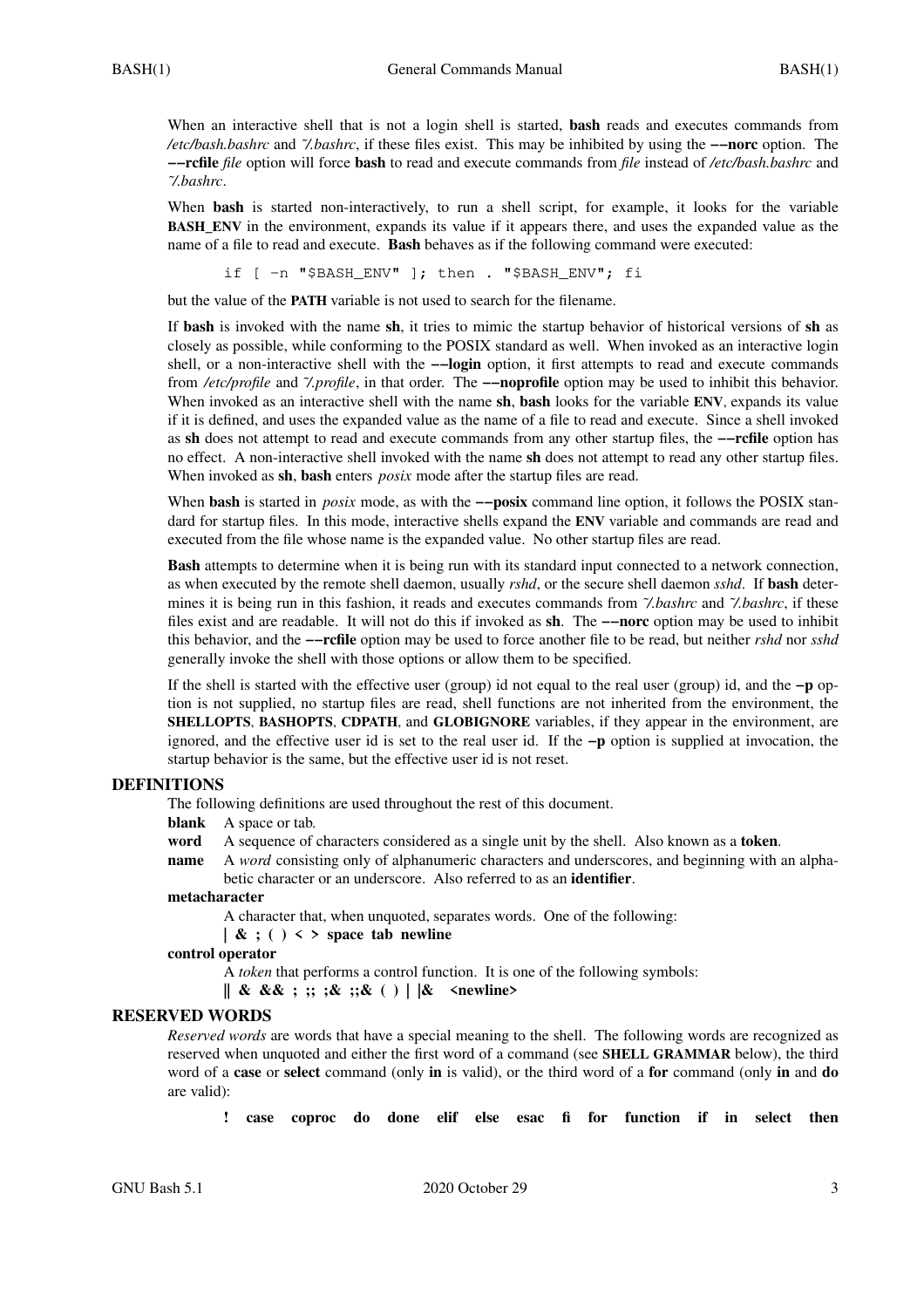# **until while { } time [[ ]]**

### **SHELL GRAMMAR**

#### **Simple Commands**

A *simple command* is a sequence of optional variable assignments followed by **blank**-separated words and redirections, and terminated by a *control operator*. The first word specifies the command to be executed, and is passed as argument zero. The remaining words are passed as arguments to the invoked command.

The return value of a *simple command* is its exit status, or 128+*n* if the command is terminated by signal *n*.

#### **Pipelines**

A *pipeline* is a sequence of one or more commands separated by one of the control operators **|** or **|&**. The format for a pipeline is:

[**time** [**−p**]] [ ! ] *command* [ [**||&**] *command2* ... ]

The standard output of *command* is connected via a pipe to the standard input of *command2*. This connection is performed before any redirections specified by the command (see **REDIRECTION** below). If **|&** is used, *command*'s standard error, in addition to its standard output, is connected to *command2*'s standard input through the pipe; it is shorthand for **2>&1 |**. This implicit redirection of the standard error to the standard output is performed after any redirections specified by the command.

The return status of a pipeline is the exit status of the last command, unless the **pipefail** option is enabled. If **pipefail** is enabled, the pipeline's return status is the value of the last (rightmost) command to exit with a non-zero status, or zero if all commands exit successfully. If the reserved word **!** precedes a pipeline, the exit status of that pipeline is the logical negation of the exit status as described above. The shell waits for all commands in the pipeline to terminate before returning a value.

If the **time** reserved word precedes a pipeline, the elapsed as well as user and system time consumed by its execution are reported when the pipeline terminates. The **−p** option changes the output format to that specified by POSIX. When the shell is in *posix mode*, it does not recognize **time** as a reserved word if the next token begins with a '-'. The **TIMEFORMAT** variable may be set to a format string that specifies how the timing information should be displayed; see the description of **TIMEFORMAT** under **Shell Variables** below.

When the shell is in *posix mode*, **time** may be followed by a newline. In this case, the shell displays the total user and system time consumed by the shell and its children. The **TIMEFORMAT** variable may be used to specify the format of the time information.

Each command in a pipeline is executed as a separate process (i.e., in a subshell). See **COMMAND EXE-CUTION ENVIRONMENT** for a description of a subshell environment. If the **lastpipe** option is enabled using the **shopt** builtin (see the description of **shopt** below), the last element of a pipeline may be run by the shell process.

#### **Lists**

A *list* is a sequence of one or more pipelines separated by one of the operators **;**, **&**, **&&**, or **||**, and optionally terminated by one of **;**, **&**, or **<newline>**.

Of these list operators, **&&** and **||** have equal precedence, followed by **;** and **&**, which have equal precedence.

A sequence of one or more newlines may appear in a *list* instead of a semicolon to delimit commands.

If a command is terminated by the control operator **&**, the shell executes the command in the *background* in a subshell. The shell does not wait for the command to finish, and the return status is 0. These are referred to as *asynchronous* commands. Commands separated by a **;** are executed sequentially; the shell waits for each command to terminate in turn. The return status is the exit status of the last command executed.

AND and OR lists are sequences of one or more pipelines separated by the **&&** and **||** control operators, respectively. AND and OR lists are executed with left associativity. An AND list has the form

*command1* **&&** *command2*

*command2* is executed if, and only if, *command1* returns an exit status of zero (success).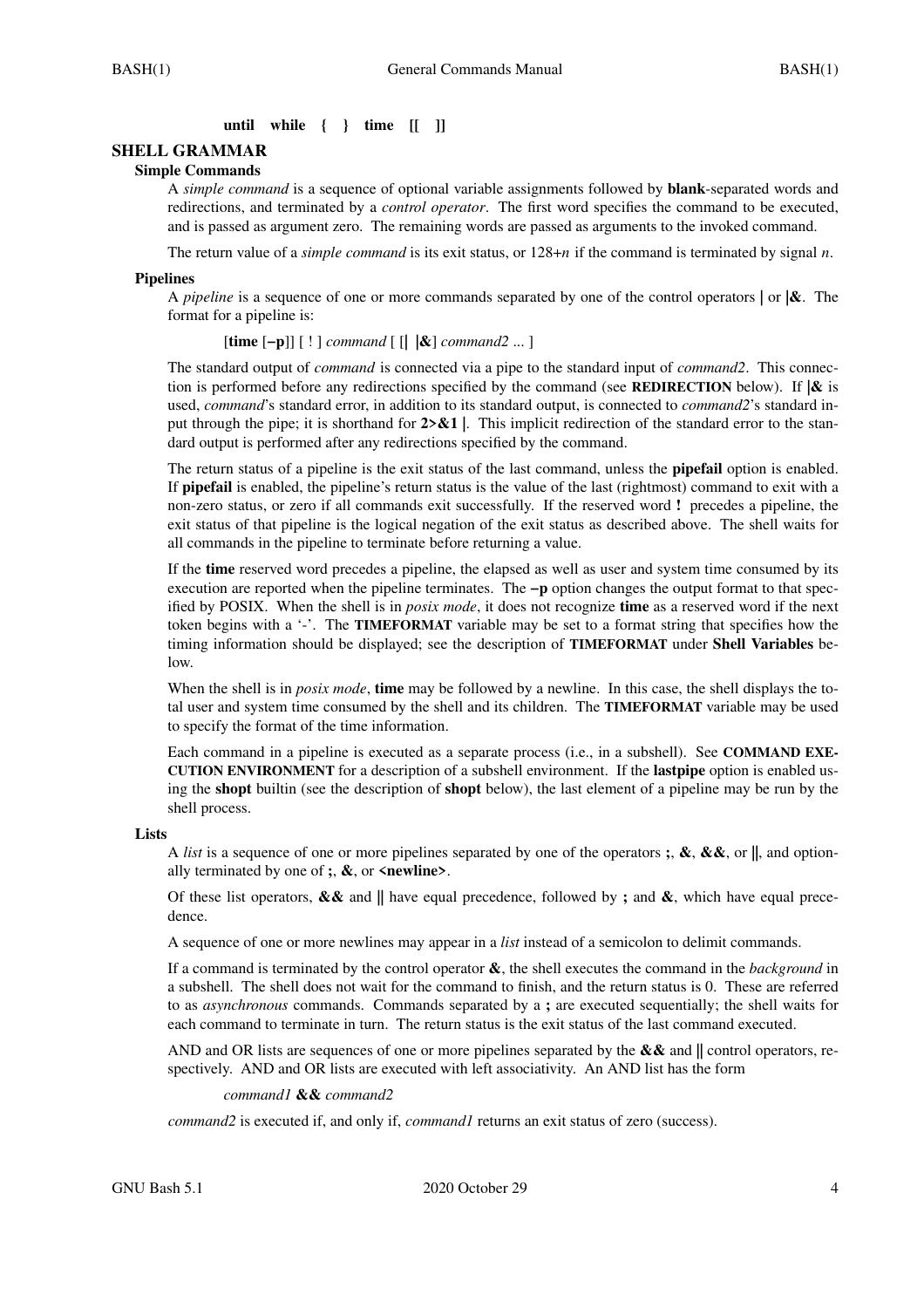An OR list has the form

*command1* **||** *command2*

*command2* is executed if, and only if, *command1* returns a non-zero exit status. The return status of AND and OR lists is the exit status of the last command executed in the list.

## **Compound Commands**

A *compound command* is one of the following. In most cases a *list* in a command's description may be separated from the rest of the command by one or more newlines, and may be followed by a newline in place of a semicolon.

- (*list*) *list* is executed in a subshell environment (see **COMMAND EXECUTION ENVIRONMENT** below). Variable assignments and builtin commands that affect the shell's environment do not remain in effect after the command completes. The return status is the exit status of *list*.
- { *list*; } *list* is simply executed in the current shell environment. *list* must be terminated with a newline or semicolon. This is known as a *group command*. The return status is the exit status of *list*. Note that unlike the metacharacters **(** and **)**, **{** and **}** are *reserved words* and must occur where a reserved word is permitted to be recognized. Since they do not cause a word break, they must be separated from *list* by whitespace or another shell metacharacter.
- ((*expression*))

The *expression* is evaluated according to the rules described below under **ARITHMETIC EVALUA-TION**. If the value of the expression is non-zero, the return status is 0; otherwise the return status is 1. This is exactly equivalent to **let "***expression***"**.

**[[** *expression* **]]**

Return a status of 0 or 1 depending on the evaluation of the conditional expression *expression*. Expressions are composed of the primaries described below under **CONDITIONAL EXPRESSIONS**. Word splitting and pathname expansion are not performed on the words between the **[[** and **]]**; tilde expansion, parameter and variable expansion, arithmetic expansion, command substitution, process substitution, and quote removal are performed. Conditional operators such as **−f** must be unquoted to be recognized as primaries.

When used with [[, the  $\leq$  and  $\geq$  operators sort lexicographically using the current locale.

See the description of the *test* builtin command (section SHELL BUILTIN COMMANDS below) for the handling of parameters (i.e. missing parameters).

When the  $==$  and **!** = operators are used, the string to the right of the operator is considered a pattern and matched according to the rules described below under **Pattern Matching**, as if the **extglob** shell option were enabled. The **=** operator is equivalent to **==**. If the **nocasematch** shell option is enabled, the match is performed without regard to the case of alphabetic characters. The return value is 0 if the string matches (**==**) or does not match (**!=**) the pattern, and 1 otherwise. Any part of the pattern may be quoted to force the quoted portion to be matched as a string.

An additional binary operator, **=˜**, is available, with the same precedence as **==** and **!=**. When it is used, the string to the right of the operator is considered a POSIX extended regular expression and matched accordingly (using the POSIX *regcomp* and *regexec* interfaces usually described in *regex*(3)). The return value is 0 if the string matches the pattern, and 1 otherwise. If the regular expression is syntactically incorrect, the conditional expression's return value is 2. If the **nocasematch** shell option is enabled, the match is performed without regard to the case of alphabetic characters. Any part of the pattern may be quoted to force the quoted portion to be matched as a string. Bracket expressions in regular expressions must be treated carefully, since normal quoting characters lose their meanings between brackets. If the pattern is stored in a shell variable, quoting the variable expansion forces the entire pattern to be matched as a string.

The pattern will match if it matches any part of the string. Anchor the pattern using the **ˆ** and **\$** regular expression operators to force it to match the entire string. The array variable **BASH\_REMATCH** records which parts of the string matched the pattern. The element of **BASH\_REMATCH** with index 0 contains the portion of the string matching the entire regular expression. Substrings matched by parenthesized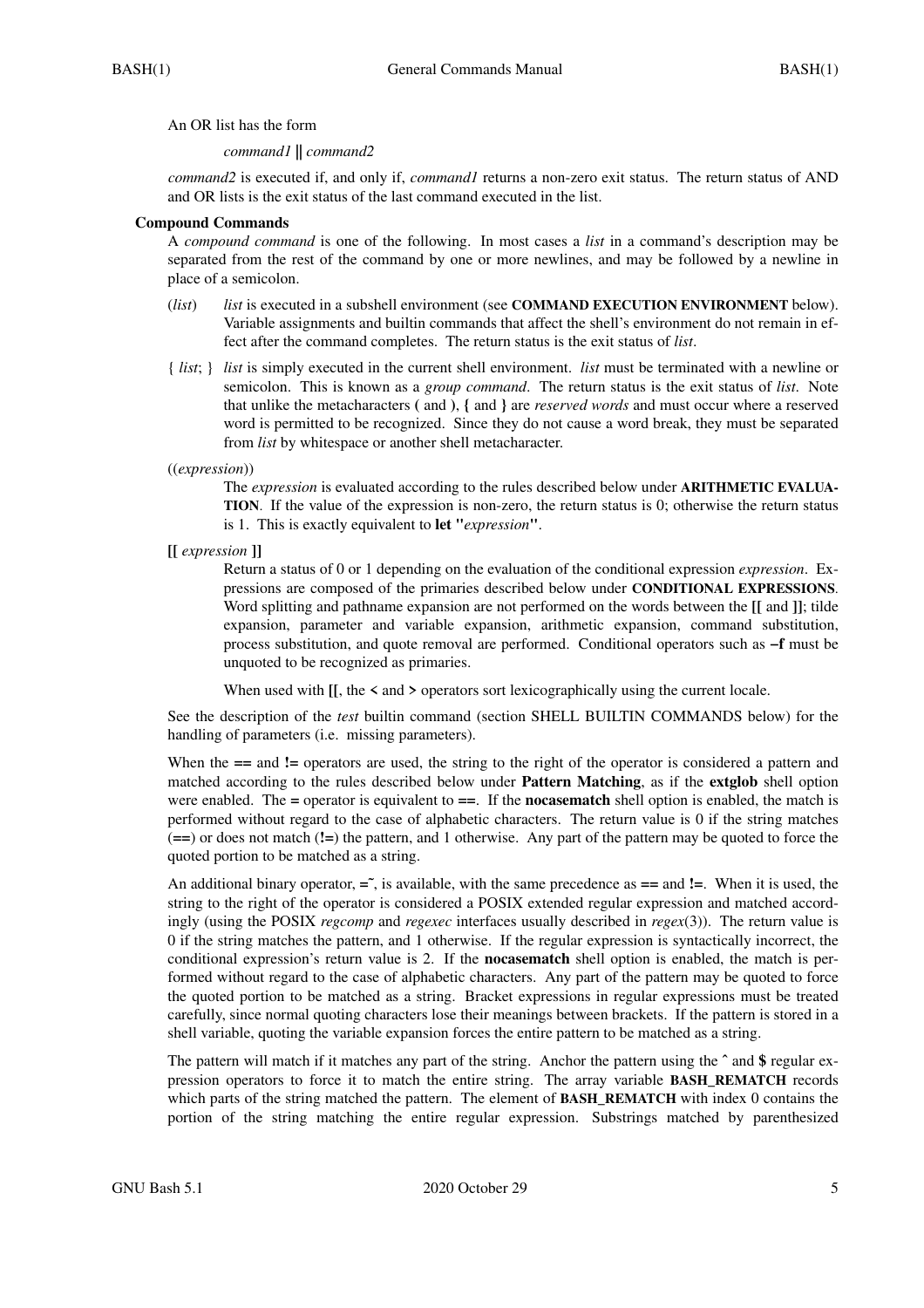subexpressions within the regular expression are saved in the remaining **BASH\_REMATCH** indices. The element of **BASH\_REMATCH** with index *n* is the portion of the string matching the *n*th parenthesized subexpression.

Expressions may be combined using the following operators, listed in decreasing order of precedence:

**(** *expression* **)**

Returns the value of *expression*. This may be used to override the normal precedence of operators.

**!** *expression*

True if *expression* is false.

*expression1* **&&** *expression2*

True if both *expression1* and *expression2* are true.

*expression1* **||** *expression2*

True if either *expression1* or *expression2* is true.

The **&&** and **||** operators do not evaluate *expression2* if the value of *expression1* is sufficient to determine the return value of the entire conditional expression.

### **for** *name* [ [ **in** [ *word ...* ]];] **do** *list* ; **done**

The list of words following **in** is expanded, generating a list of items. The variable *name* is set to each element of this list in turn, and *list* is executed each time. If the **in** *word* is omitted, the **for** command executes *list* once for each positional parameter that is set (see **PARAMETERS** below). The return status is the exit status of the last command that executes. If the expansion of the items following **in** results in an empty list, no commands are executed, and the return status is 0.

#### **for** (( *expr1* ; *expr2* ; *expr3* )) ; **do** *list* ; **done**

First, the arithmetic expression *expr1* is evaluated according to the rules described below under **ARITHMETIC EVALUATION**. The arithmetic expression *expr2* is then evaluated repeatedly until it evaluates to zero. Each time *expr2* evaluates to a non-zero value, *list* is executed and the arithmetic expression *expr3* is evaluated. If any expression is omitted, it behaves as if it evaluates to 1. The return value is the exit status of the last command in *list* that is executed, or false if any of the expressions is invalid.

**select** *name* [ **in** *word* ] ; **do** *list* ; **done**

The list of words following **in** is expanded, generating a list of items. The set of expanded words is printed on the standard error, each preceded by a number. If the **in** *word* is omitted, the positional parameters are printed (see **PARAMETERS** below). The **PS3** prompt is then displayed and a line read from the standard input. If the line consists of a number corresponding to one of the displayed words, then the value of *name* is set to that word. If the line is empty, the words and prompt are displayed again. If EOF is read, the command completes. Any other value read causes *name* to be set to null. The line read is saved in the variable **REPLY**. The *list* is executed after each selection until a **break** command is executed. The exit status of **select** is the exit status of the last command executed in *list*, or zero if no commands were executed.

## **case** *word* **in** [ [(] *pattern* [ **|** *pattern* ] ... ) *list* ;; ] ... **esac**

A **case** command first expands *word*, and tries to match it against each *pattern* in turn, using the matching rules described under **Pattern Matching** below. The *word* is expanded using tilde expansion, parameter and variable expansion, arithmetic expansion, command substitution, process substitution and quote removal. Each *pattern* examined is expanded using tilde expansion, parameter and variable expansion, arithmetic expansion, command substitution, and process substitution. If the **nocasematch** shell option is enabled, the match is performed without regard to the case of alphabetic characters. When a match is found, the corresponding *list* is executed. If the **;;** operator is used, no subsequent matches are attempted after the first pattern match. Using **;&** in place of **;;** causes execution to continue with the *list* associated with the next set of patterns. Using **;;&** in place of **;;** causes the shell to test the next pattern list in the statement, if any, and execute any associated *list* on a successful match, continuing the case statement execution as if the pattern list had not matched. The exit status is zero if no pattern matches. Otherwise, it is the exit status of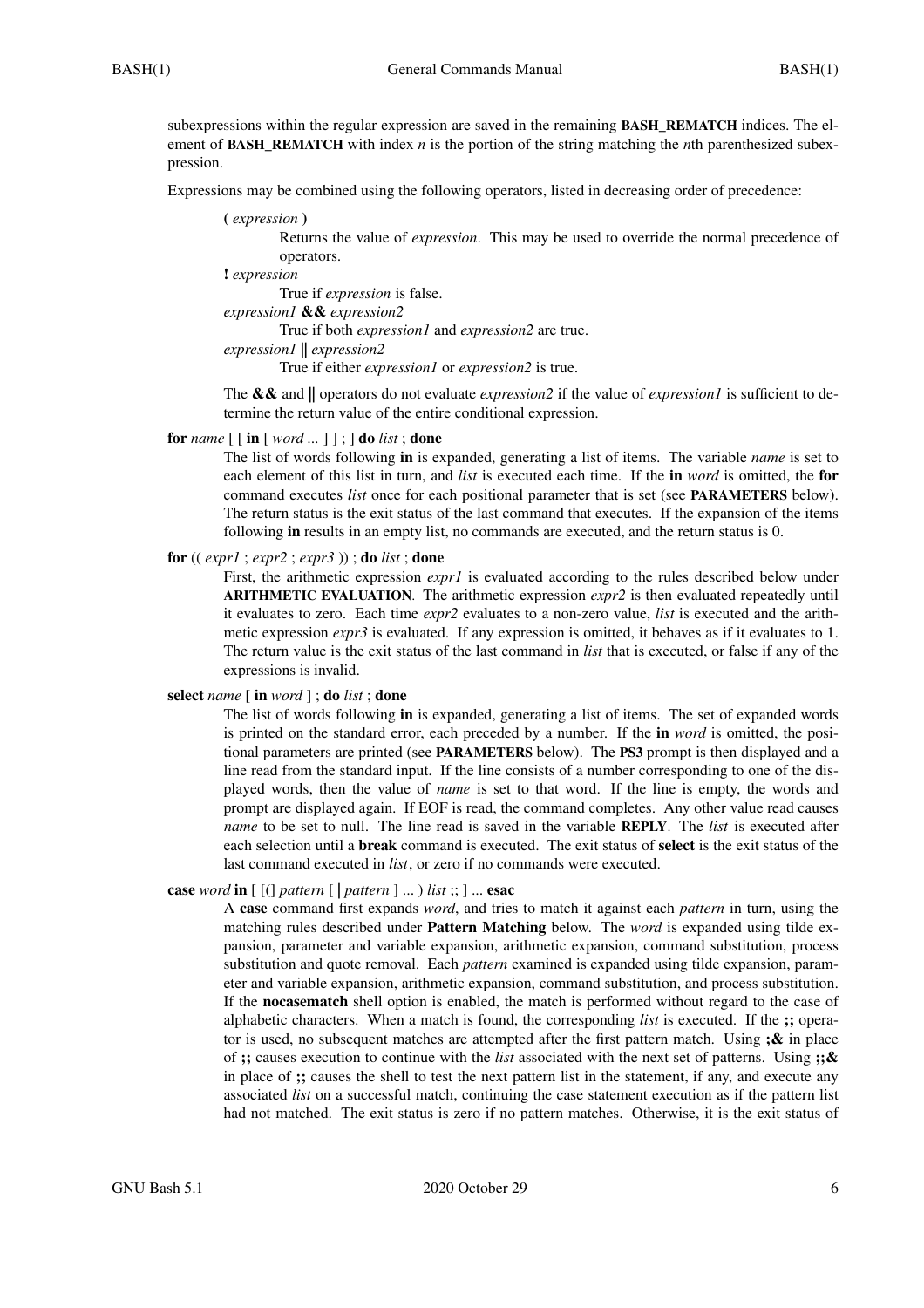the last command executed in *list*.

#### **if** *list*; **then** *list*; [ **elif** *list*; **then** *list*;]... [ **else** *list*; ] **fi**

The **if** *list* is executed. If its exit status is zero, the **then** *list* is executed. Otherwise, each **elif** *list* is executed in turn, and if its exit status is zero, the corresponding **then** *list* is executed and the command completes. Otherwise, the **else** *list* is executed, if present. The exit status is the exit status of the last command executed, or zero if no condition tested true.

## **while** *list-1*; **do** *list-2*; **done**

#### **until** *list-1*; **do** *list-2*; **done**

The **while** command continuously executes the list *list-2* as long as the last command in the list *list-1* returns an exit status of zero. The **until** command is identical to the **while** command, except that the test is negated: *list-2* is executed as long as the last command in *list-1* returns a non-zero exit status. The exit status of the **while** and **until** commands is the exit status of the last command executed in *list-2*, or zero if none was executed.

#### **Coprocesses**

A *coprocess* is a shell command preceded by the **coproc** reserved word. A coprocess is executed asynchronously in a subshell, as if the command had been terminated with the **&** control operator, with a twoway pipe established between the executing shell and the coprocess.

The format for a coprocess is:

#### **coproc** [*NAME*] *command* [*redirections*]

This creates a coprocess named *NAME*. If *NAME* is not supplied, the default name is **COPROC**. *NAME* must not be supplied if *command* is a *simple command* (see above); otherwise, it is interpreted as the first word of the simple command. When the coprocess is executed, the shell creates an array variable (see **Arrays** below) named *NAME* in the context of the executing shell. The standard output of *command* is connected via a pipe to a file descriptor in the executing shell, and that file descriptor is assigned to *NAME*[0]. The standard input of *command* is connected via a pipe to a file descriptor in the executing shell, and that file descriptor is assigned to *NAME*[1]. This pipe is established before any redirections specified by the command (see **REDIRECTION** below). The file descriptors can be utilized as arguments to shell commands and redirections using standard word expansions. Other than those created to execute command and process substitutions, the file descriptors are not available in subshells. The process ID of the shell spawned to execute the coprocess is available as the value of the variable *NAME*\_PID. The **wait** builtin command may be used to wait for the coprocess to terminate.

Since the coprocess is created as an asynchronous command, the **coproc** command always returns success. The return status of a coprocess is the exit status of *command*.

#### **Shell Function Definitions**

A shell function is an object that is called like a simple command and executes a compound command with a new set of positional parameters. Shell functions are declared as follows:

#### *fname* () *compound−command* [*redirection*]

#### **function** *fname* [()] *compound−command* [*redirection*]

This defines a function named *fname*. The reserved word **function** is optional. If the **function** reserved word is supplied, the parentheses are optional. The *body* of the function is the compound command *compound−command* (see **Compound Commands** above). That command is usually a *list* of commands between { and }, but may be any command listed under **Compound Commands** above, with one exception: If the **function** reserved word is used, but the parentheses are not supplied, the braces are required. *compound−command* is executed whenever *fname* is specified as the name of a simple command. When in *posix mode*, *fname* must be a valid shell *name* and may not be the name of one of the POSIX *special builtins*. In default mode, a function name can be any unquoted shell word that does not contain **\$**. Any redirections (see **REDIRECTION** below) specified when a function is defined are performed when the function is executed. The exit status of a function definition is zero unless a syntax error occurs or a readonly function with the same name already exists. When executed, the exit status of a function is the exit status of the last command executed in the body. (See **FUNCTIONS** below.)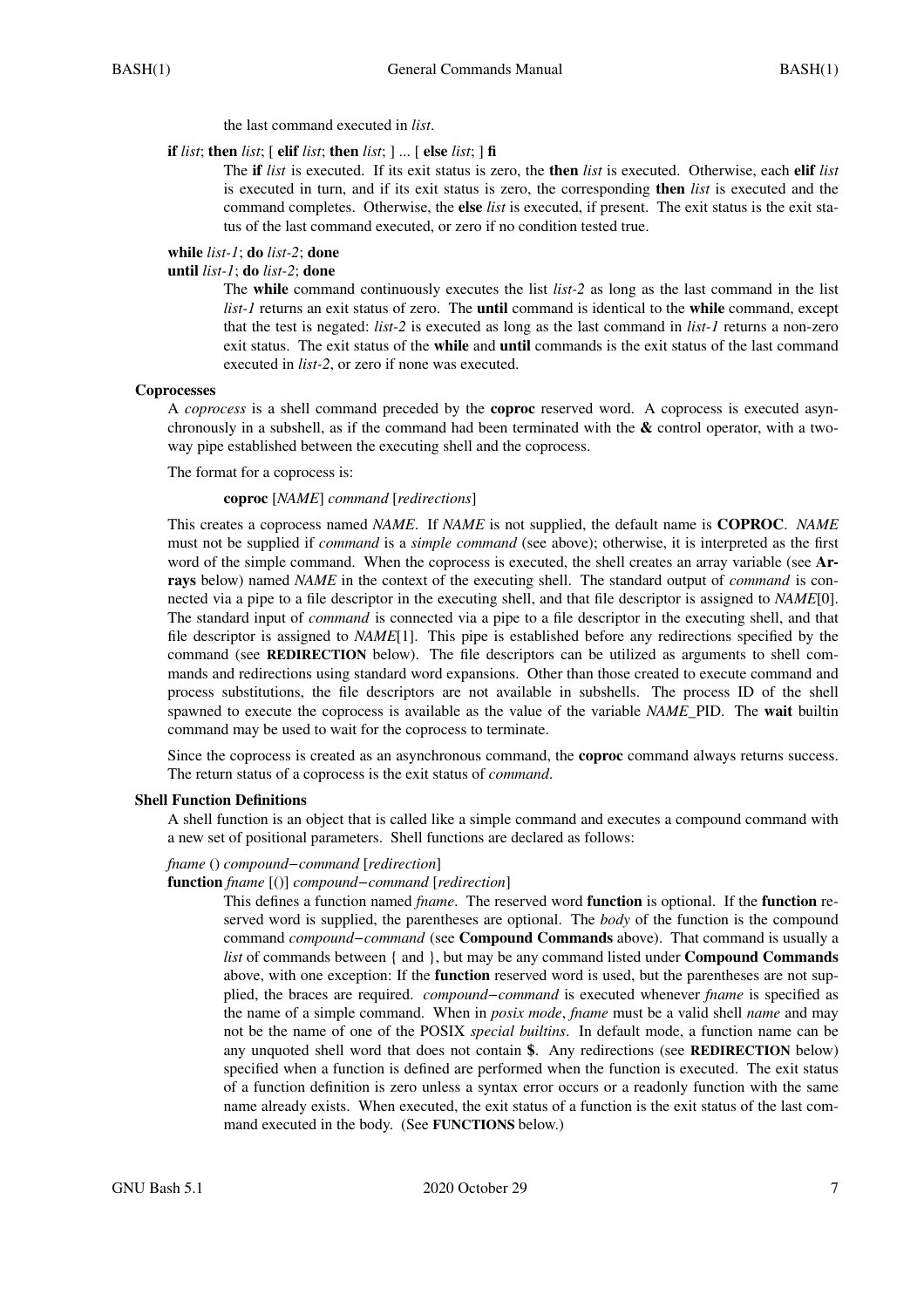# **COMMENTS**

In a non-interactive shell, or an interactive shell in which the **interactive\_comments** option to the **shopt** builtin is enabled (see **SHELL BUILTIN COMMANDS** below), a word beginning with **#** causes that word and all remaining characters on that line to be ignored. An interactive shell without the **interactive comments** option enabled does not allow comments. The **interactive comments** option is on by default in interactive shells.

## **QUOTING**

*Quoting* is used to remove the special meaning of certain characters or words to the shell. Quoting can be used to disable special treatment for special characters, to prevent reserved words from being recognized as such, and to prevent parameter expansion.

Each of the *metacharacters* listed above under **DEFINITIONS** has special meaning to the shell and must be quoted if it is to represent itself.

When the command history expansion facilities are being used (see **HISTORY EXPANSION** below), the *history expansion* character, usually **!**, must be quoted to prevent history expansion.

There are three quoting mechanisms: the *escape character*, single quotes, and double quotes.

A non-quoted backslash (**\**) is the *escape character*. It preserves the literal value of the next character that follows, with the exception of  $\triangle$ newline>. If a  $\triangle$ newline> pair appears, and the backslash is not itself quoted, the **\**<newline> is treated as a line continuation (that is, it is removed from the input stream and effectively ignored).

Enclosing characters in single quotes preserves the literal value of each character within the quotes. A single quote may not occur between single quotes, even when preceded by a backslash.

Enclosing characters in double quotes preserves the literal value of all characters within the quotes, with the exception of **\$**, **`**, **\**, and, when history expansion is enabled, **!**. When the shell is in *posix mode*, the **!** has no special meaning within double quotes, even when history expansion is enabled. The characters **\$** and **`** retain their special meaning within double quotes. The backslash retains its special meaning only when followed by one of the following characters: **\$**, **`**, **"**, **\**, or **<newline>**. A double quote may be quoted within double quotes by preceding it with a backslash. If enabled, history expansion will be performed unless an **!** appearing in double quotes is escaped using a backslash. The backslash preceding the **!** is not removed.

The special parameters **\*** and **@** have special meaning when in double quotes (see **PARAMETERS** below).

Words of the form **\$**'*string*' are treated specially. The word expands to *string*, with backslash-escaped characters replaced as specified by the ANSI C standard. Backslash escape sequences, if present, are decoded as follows:

| \a                | alert (bell)                                                                                                                                                                                                                                       |  |
|-------------------|----------------------------------------------------------------------------------------------------------------------------------------------------------------------------------------------------------------------------------------------------|--|
| $\mathbf{b}$      | backspace                                                                                                                                                                                                                                          |  |
| \e                |                                                                                                                                                                                                                                                    |  |
| ١E                | an escape character                                                                                                                                                                                                                                |  |
| <b>\f</b>         | form feed                                                                                                                                                                                                                                          |  |
| $\ln$             | new line                                                                                                                                                                                                                                           |  |
| $\mathbf{r}$      | carriage return                                                                                                                                                                                                                                    |  |
| $\lambda$ t       | horizontal tab                                                                                                                                                                                                                                     |  |
| $\mathbf{\nabla}$ | vertical tab                                                                                                                                                                                                                                       |  |
| Л                 | backslash                                                                                                                                                                                                                                          |  |
| ١'                | single quote                                                                                                                                                                                                                                       |  |
| $\mathsf{L}$      | double quote                                                                                                                                                                                                                                       |  |
| $\mathcal{V}$     | question mark                                                                                                                                                                                                                                      |  |
| \nnn              | the eight-bit character whose value is the octal value <i>nnn</i> (one to three octal digits)                                                                                                                                                      |  |
| $\chi H H$        | the eight-bit character whose value is the hexadecimal value $HH$ (one or two hex digits)                                                                                                                                                          |  |
| \u <i>HHHH</i>    |                                                                                                                                                                                                                                                    |  |
|                   | $\mathbf{a}$ . The contract of the contract of the contract of the contract of the contract of the contract of the contract of the contract of the contract of the contract of the contract of the contract of the contract of th<br><b>******</b> |  |

the Unicode (ISO/IEC 10646) character whose value is the hexadecimal value *HHHH* (one to four hex digits)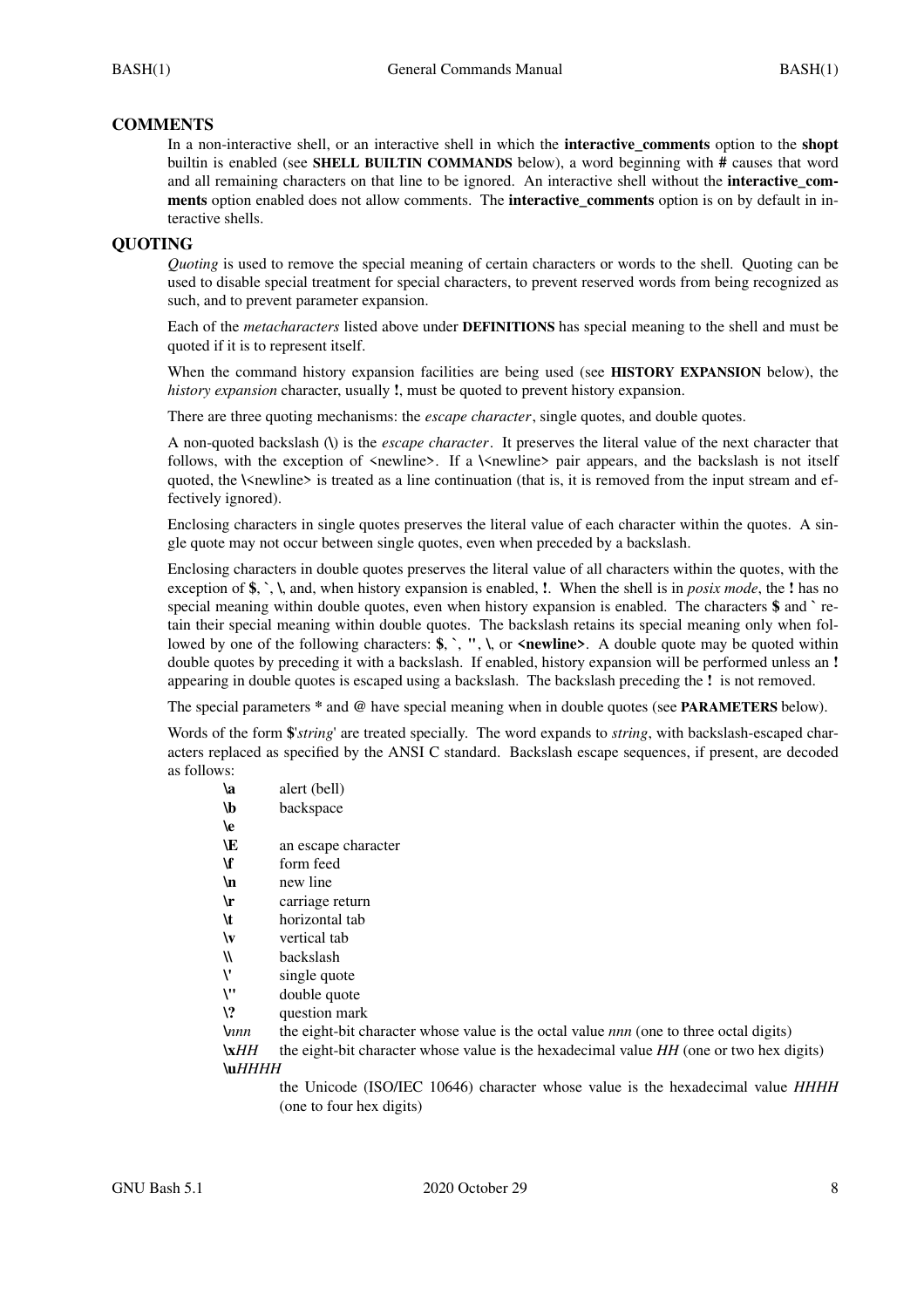#### **\U***HHHHHHHH*

the Unicode (ISO/IEC 10646) character whose value is the hexadecimal value *HHHHH-HHH* (one to eight hex digits)

**\c***x* a control-*x* character

The expanded result is single-quoted, as if the dollar sign had not been present.

A double-quoted string preceded by a dollar sign (**\$**"*string*") will cause the string to be translated according to the current locale. The *gettext* infrastructure performs the message catalog lookup and translation, using the **LC\_MESSAGES** and **TEXTDOMAIN** shell variables. If the current locale is **C** or **POSIX**, or if there are no translations available, the dollar sign is ignored. If the string is translated and replaced, the replacement is double-quoted.

## **PARAMETERS**

A *parameter* is an entity that stores values. It can be a *name*,anumber, or one of the special characters listed below under **Special Parameters**. A *variable* is a parameter denoted by a *name*. A variable has a *value* and zero or more *attributes*. Attributes are assigned using the **declare** builtin command (see **declare** below in **SHELL BUILTIN COMMANDS**).

A parameter is set if it has been assigned a value. The null string is a valid value. Once a variable is set, it may be unset only by using the **unset** builtin command (see **SHELL BUILTIN COMMANDS** below).

A *variable* may be assigned to by a statement of the form

#### *name*=[*value*]

If *value* is not given, the variable is assigned the null string. All *values* undergo tilde expansion, parameter and variable expansion, command substitution, arithmetic expansion, and quote removal (see **EXPANSION** below). If the variable has its **integer** attribute set, then *value* is evaluated as an arithmetic expression even if the \$((...)) expansion is not used (see **Arithmetic Expansion** below). Word splitting is not performed, with the exception of **"\$@"** as explained below under **Special Parameters**. Pathname expansion is not performed. Assignment statements may also appear as arguments to the **alias**, **declare**, **typeset**, **export**, **readonly**, and **local** builtin commands (*declaration* commands). When in *posix mode*, these builtins may appear in a command after one or more instances of the **command** builtin and retain these assignment statement properties.

In the context where an assignment statement is assigning a value to a shell variable or array index, the  $+=$ operator can be used to append to or add to the variable's previous value. This includes arguments to builtin commands such as **declare** that accept assignment statements (*declaration* commands). When += is applied to a variable for which the *integer* attribute has been set, *value* is evaluated as an arithmetic expression and added to the variable's current value, which is also evaluated. When += is applied to an array variable using compound assignment (see **Arrays** below), the variable's value is not unset (as it is when using =), and new values are appended to the array beginning at one greater than the array's maximum index (for indexed arrays) or added as additional key−value pairs in an associative array. When applied to a stringvalued variable, *value* is expanded and appended to the variable's value.

A variable can be assigned the *nameref* attribute using the **−n** option to the **declare** or **local** builtin commands (see the descriptions of **declare** and **local** below) to create a *nameref*, or a reference to another variable. This allows variables to be manipulated indirectly. Whenever the nameref variable is referenced, assigned to, unset, or has its attributes modified (other than using or changing the *nameref* attribute itself), the operation is actually performed on the variable specified by the nameref variable's value. A nameref is commonly used within shell functions to refer to a variable whose name is passed as an argument to the function. For instance, if a variable name is passed to a shell function as its first argument, running

```
declare -n ref=$1
```
inside the function creates a nameref variable **ref** whose value is the variable name passed as the first argument. References and assignments to **ref**, and changes to its attributes, are treated as references, assignments, and attribute modifications to the variable whose name was passed as **\$1**. If the control variable in a **for** loop has the nameref attribute, the list of words can be a list of shell variables, and a name reference will be established for each word in the list, in turn, when the loop is executed. Array variables cannot be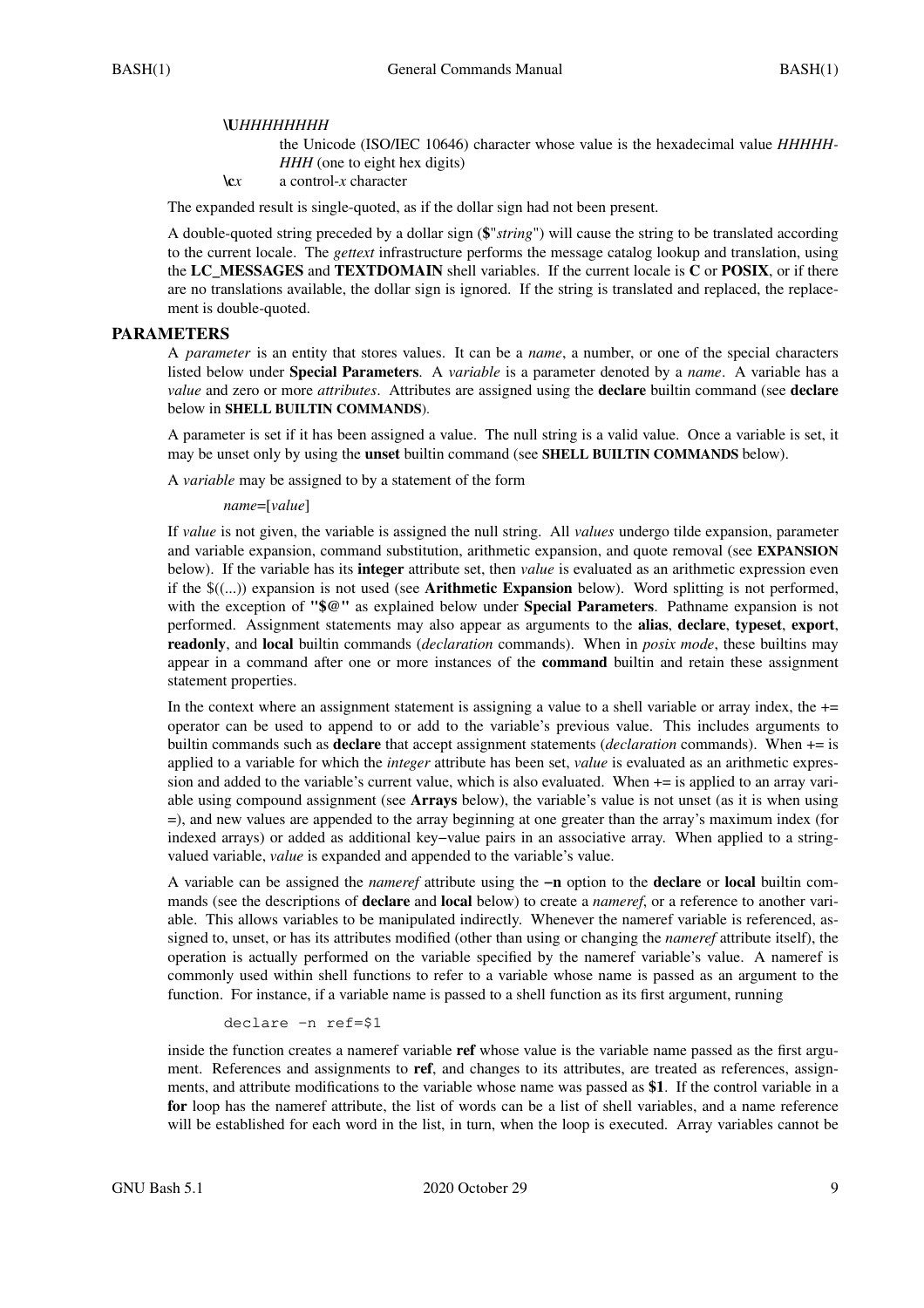given the **nameref** attribute. However, nameref variables can reference array variables and subscripted array variables. Namerefs can be unset using the **−n** option to the **unset** builtin. Otherwise, if **unset** is executed with the name of a nameref variable as an argument, the variable referenced by the nameref variable will be unset.

# **Positional Parameters**

A *positional parameter* is a parameter denoted by one or more digits, other than the single digit 0. Positional parameters are assigned from the shell's arguments when it is invoked, and may be reassigned using the **set** builtin command. Positional parameters may not be assigned to with assignment statements. The positional parameters are temporarily replaced when a shell function is executed (see **FUNCTIONS** below).

When a positional parameter consisting of more than a single digit is expanded, it must be enclosed in braces (see **EXPANSION** below).

# **Special Parameters**

The shell treats several parameters specially. These parameters may only be referenced; assignment to them is not allowed.

- **\*** Expands to the positional parameters, starting from one. When the expansion is not within double quotes, each positional parameter expands to a separate word. In contexts where it is performed, those words are subject to further word splitting and pathname expansion. When the expansion occurs within double quotes, it expands to a single word with the value of each parameter separated by the first character of the **IFS** special variable. That is, "**\$\***" is equivalent to "**\$1***c***\$2***c***...**", where  $c$  is the first character of the value of the **IFS** variable. If **IFS** is unset, the parameters are separated by spaces. If **IFS** is null, the parameters are joined without intervening separators.
- **@** Expands to the positional parameters, starting from one. In contexts where word splitting is performed, this expands each positional parameter to a separate word; if not within double quotes, these words are subject to word splitting. In contexts where word splitting is not performed, this expands to a single word with each positional parameter separated by a space. When the expansion occurs within double quotes, each parameter expands to a separate word. That is, "**\$@**" is equivalent to "**\$1**" "**\$2**" ... If the double-quoted expansion occurs within a word, the expansion of the first parameter is joined with the beginning part of the original word, and the expansion of the last parameter is joined with the last part of the original word. When there are no positional parameters, "**\$@**" and **\$@** expand to nothing (i.e., they are removed).
- **#** Expands to the number of positional parameters in decimal.
- **?** Expands to the exit status of the most recently executed foreground pipeline.
- **−** Expands to the current option flags as specified upon invocation, by the **set** builtin command, or those set by the shell itself (such as the **−i** option).
- **\$** Expands to the process ID of the shell. In a () subshell, it expands to the process ID of the current shell, not the subshell.
- **!** Expands to the process ID of the job most recently placed into the background, whether executed as an asynchronous command or using the **bg** builtin (see **JOB CONTROL** below).
- **0** Expands to the name of the shell or shell script. This is set at shell initialization. If **bash** is invoked with a file of commands, **\$0** is set to the name of that file. If **bash** is started with the **−c** option, then **\$0** is set to the first argument after the string to be executed, if one is present. Otherwise, it is set to the filename used to invoke **bash**, as given by argument zero.

# **Shell Variables**

The following variables are set by the shell:

- **\_** At shell startup, set to the pathname used to invoke the shell or shell script being executed as passed in the environment or argument list. Subsequently, expands to the last argument to the previous simple command executed in the foreground, after expansion. Also set to the full pathname used to invoke each command executed and placed in the environment exported to that command. When checking mail, this parameter holds the name of the mail file currently being checked.
- **BASH** Expands to the full filename used to invoke this instance of **bash**.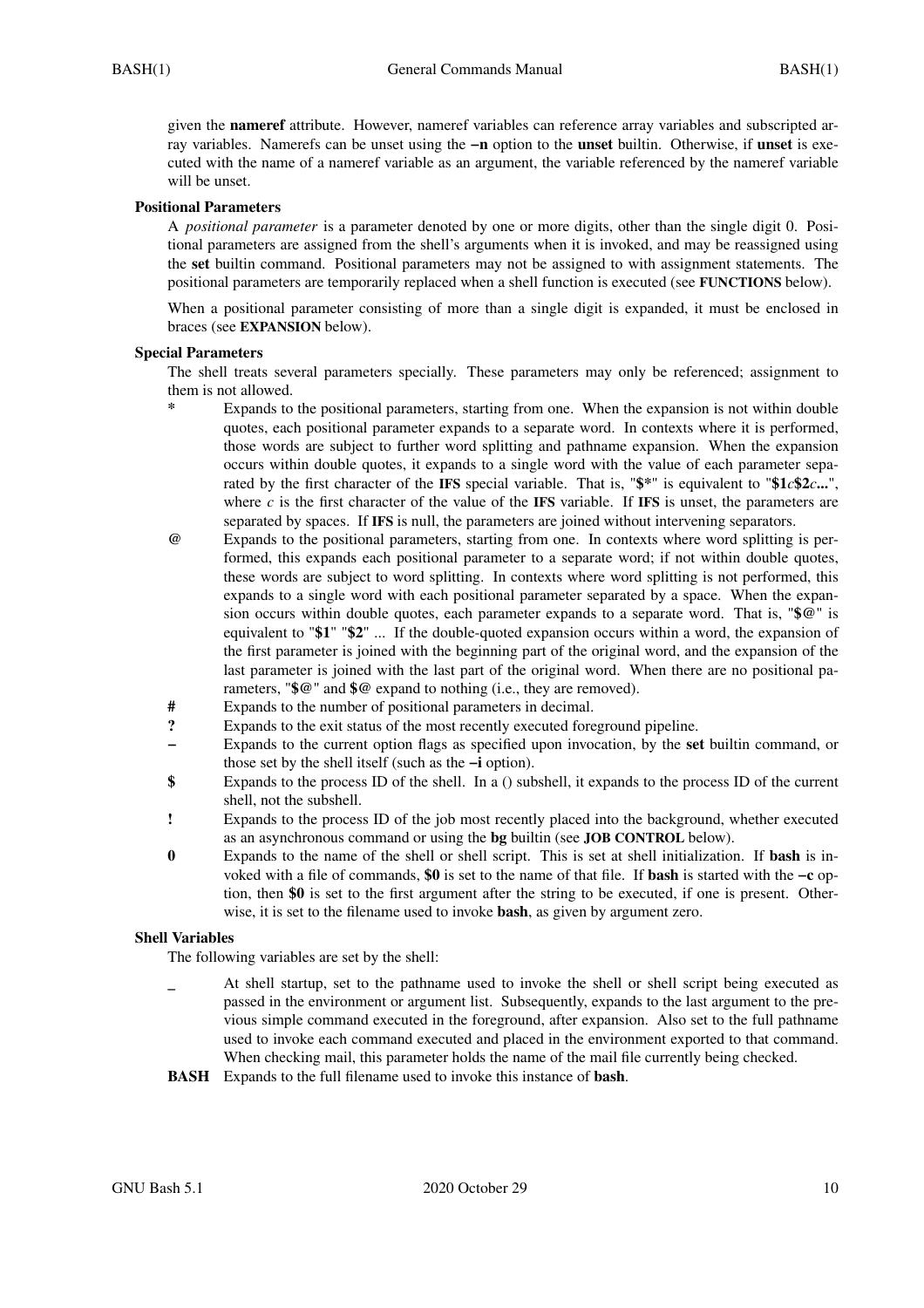## **BASHOPTS**

A colon-separated list of enabled shell options. Each word in the list is a valid argument for the **−s** option to the **shopt** builtin command (see **SHELL BUILTIN COMMANDS** below). The options appearing in **BASHOPTS** are those reported as *on* by **shopt**. If this variable is in the environment when **bash** starts up, each shell option in the list will be enabled before reading any startup files. This variable is read-only.

## **BASHPID**

Expands to the process ID of the current **bash** process. This differs from **\$\$** under certain circumstances, such as subshells that do not require **bash** to be re-initialized. Assignments to **BASHPID** have no effect. If **BASHPID** is unset, it loses its special properties, even if it is subsequently reset.

## **BASH\_ALIASES**

An associative array variable whose members correspond to the internal list of aliases as maintained by the **alias** builtin. Elements added to this array appear in the alias list; however, unsetting array elements currently does not cause aliases to be removed from the alias list. If **BASH\_ALIASES** is unset, it loses its special properties, even if it is subsequently reset.

#### **BASH\_ARGC**

An array variable whose values are the number of parameters in each frame of the current **bash** execution call stack. The number of parameters to the current subroutine (shell function or script executed with **.** or **source**) is at the top of the stack. When a subroutine is executed, the number of parameters passed is pushed onto **BASH\_ARGC**. The shell sets **BASH\_ARGC** only when in extended debugging mode (see the description of the **extdebug** option to the **shopt** builtin below). Setting **extdebug** after the shell has started to execute a script, or referencing this variable when **extdebug** is not set, may result in inconsistent values.

#### **BASH\_ARGV**

An array variable containing all of the parameters in the current **bash** execution call stack. The final parameter of the last subroutine call is at the top of the stack; the first parameter of the initial call is at the bottom. When a subroutine is executed, the parameters supplied are pushed onto **BASH\_ARGV**. The shell sets **BASH\_ARGV** only when in extended debugging mode (see the description of the **extdebug** option to the **shopt** builtin below). Setting **extdebug** after the shell has started to execute a script, or referencing this variable when **extdebug** is not set, may result in inconsistent values.

## **BASH\_ARGV0**

When referenced, this variable expands to the name of the shell or shell script (identical to **\$0**; see the description of special parameter 0 above). Assignment to **BASH\_ARGV0** causes the value assigned to also be assigned to **\$0**. If **BASH\_ARGV0** is unset, it loses its special properties, even if it is subsequently reset.

#### **BASH\_CMDS**

An associative array variable whose members correspond to the internal hash table of commands as maintained by the **hash** builtin. Elements added to this array appear in the hash table; however, unsetting array elements currently does not cause command names to be removed from the hash table. If **BASH\_CMDS** is unset, it loses its special properties, even if it is subsequently reset.

## **BASH\_COMMAND**

The command currently being executed or about to be executed, unless the shell is executing a command as the result of a trap, in which case it is the command executing at the time of the trap. If **BASH\_COMMAND** is unset, it loses its special properties, even if it is subsequently reset.

#### **BASH\_EXECUTION\_STRING**

The command argument to the **−c** invocation option.

#### **BASH\_LINENO**

An array variable whose members are the line numbers in source files where each corresponding member of **FUNCNAME** was invoked. **\${BASH\_LINENO[** $\hat{s}$ *i*} is the line number in the source file (**\${BASH\_SOURCE[***\$i+1***]}**) where **\${FUNCNAME[***\$i***]}** was called (or **\${BASH\_LINENO[***\$i-1***]}** if referenced within another shell function). Use **LINENO** to obtain the current line number.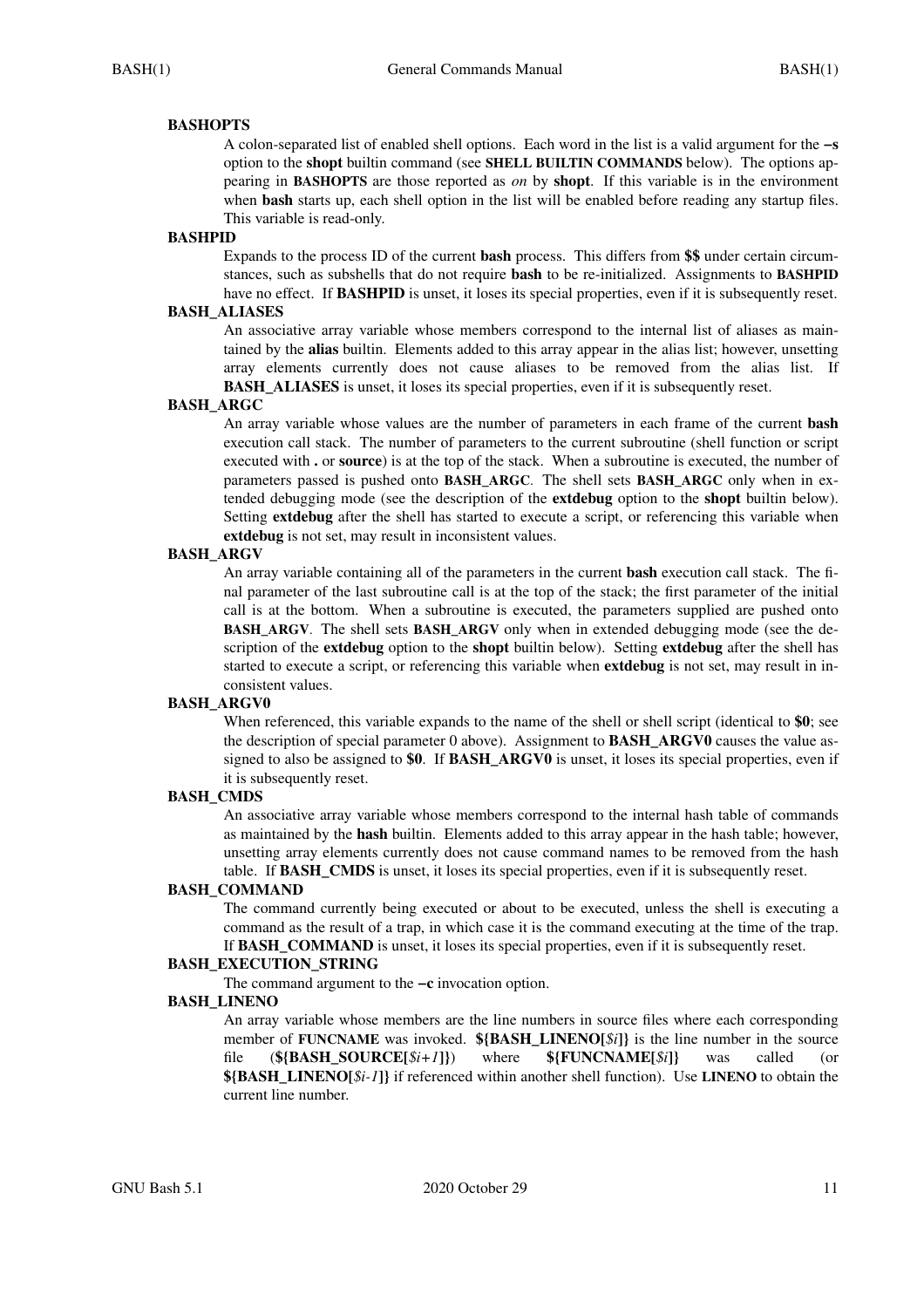# **BASH\_LOADABLES\_PATH**

A colon-separated list of directories in which the shell looks for dynamically loadable builtins specified by the **enable** command.

# **BASH\_REMATCH**

An array variable whose members are assigned by the  $=$ <sup>\*</sup> binary operator to the  $\lfloor$  conditional command. The element with index 0 is the portion of the string matching the entire regular expression. The element with index *n* is the portion of the string matching the *n*th parenthesized subexpression.

# **BASH\_SOURCE**

An array variable whose members are the source filenames where the corresponding shell function names in the **FUNCNAME** array variable are defined. The shell function **\${FUNCNAME[***\$i***]}** is defined in the file **\${BASH\_SOURCE[***\$i***]}** and called from **\${BASH\_SOURCE[***\$i+1***]}**.

# **BASH\_SUBSHELL**

Incremented by one within each subshell or subshell environment when the shell begins executing in that environment. The initial value is 0. If **BASH\_SUBSHELL** is unset, it loses its special properties, even if it is subsequently reset.

# **BASH\_VERSINFO**

A readonly array variable whose members hold version information for this instance of **bash**. The values assigned to the array members are as follows:

| <b>BASH VERSINFO[0]</b> | The major version number (the <i>release</i> ). |
|-------------------------|-------------------------------------------------|
| <b>BASH VERSINFO[1]</b> | The minor version number (the version).         |
| <b>BASH VERSINFO[2]</b> | The patch level.                                |
| <b>BASH VERSINFO[3]</b> | The build version.                              |
| <b>BASH VERSINFO[4]</b> | The release status (e.g., <i>betal</i> ).       |
| <b>BASH VERSINFO[5]</b> | The value of MACHTYPE.                          |

# **BASH\_VERSION**

Expands to a string describing the version of this instance of **bash**.

# **COMP\_CWORD**

An index into **\${COMP\_WORDS**} of the word containing the current cursor position. This variable is available only in shell functions invoked by the programmable completion facilities (see **Programmable Completion** below).

# **COMP\_KEY**

The key (or final key of a key sequence) used to invoke the current completion function.

# **COMP\_LINE**

The current command line. This variable is available only in shell functions and external commands invoked by the programmable completion facilities (see **Programmable Completion** below).

# **COMP\_POINT**

The index of the current cursor position relative to the beginning of the current command. If the current cursor position is at the end of the current command, the value of this variable is equal to **\$4#COMP\_LINE**}. This variable is available only in shell functions and external commands invoked by the programmable completion facilities (see **Programmable Completion** below).

# **COMP\_TYPE**

Set to an integer value corresponding to the type of completion attempted that caused a completion function to be called: *TAB*, for normal completion, *?*, for listing completions after successive tabs, *!*, for listing alternatives on partial word completion, *@*, to list completions if the word is not unmodified, or *%*, for menu completion. This variable is available only in shell functions and external commands invoked by the programmable completion facilities (see **Programmable Completion** below).

# **COMP\_WORDBREAKS**

The set of characters that the **readline** library treats as word separators when performing word completion. If **COMP\_WORDBREAKS** is unset, it loses its special properties, even if it is subsequently reset.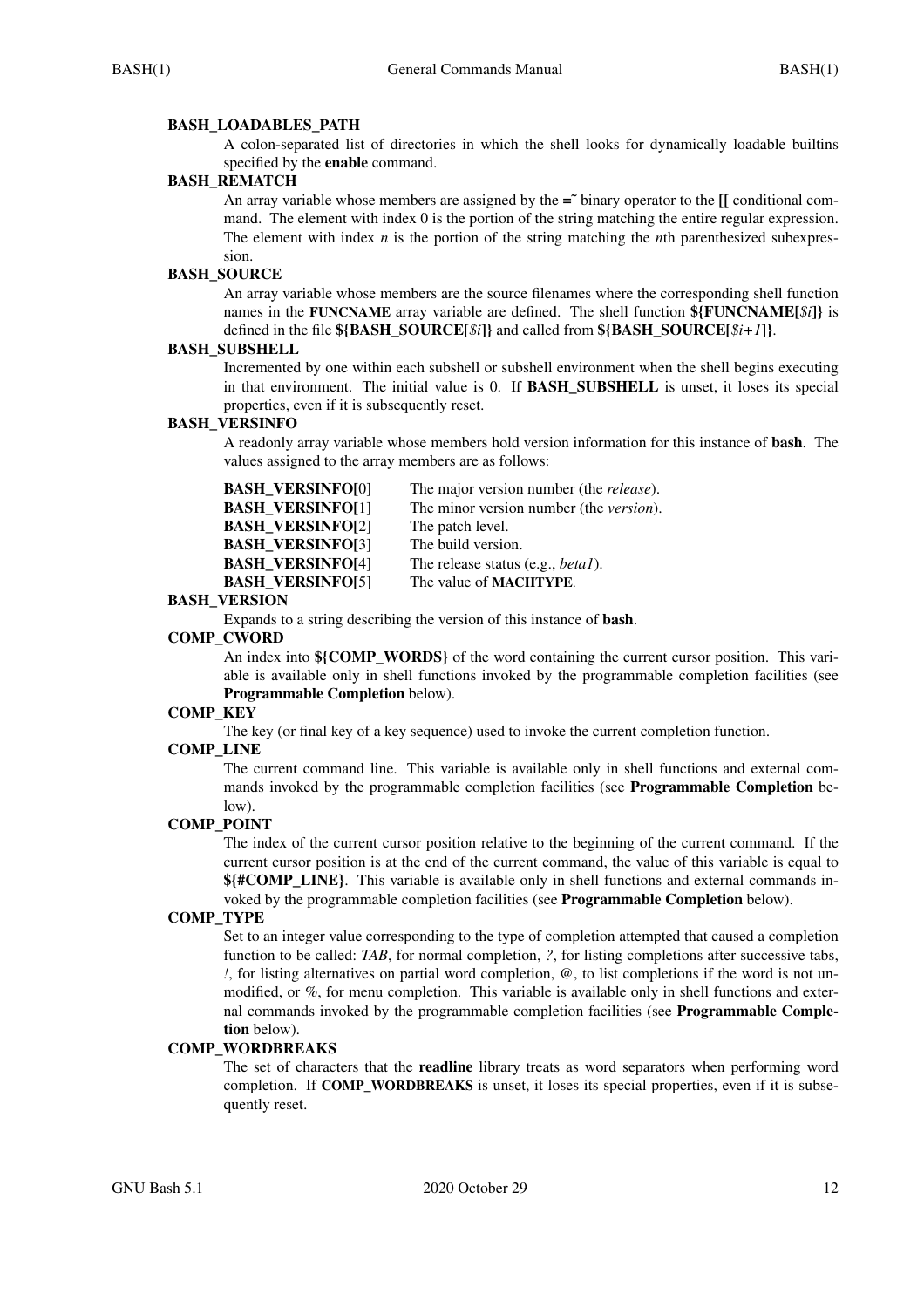## **COMP\_WORDS**

An array variable (see **Arrays** below) consisting of the individual words in the current command line. The line is split into words as **readline** would split it, using **COMP\_WORDBREAKS** as described above. This variable is available only in shell functions invoked by the programmable completion facilities (see **Programmable Completion** below).

#### **COPROC**

An array variable (see **Arrays** below) created to hold the file descriptors for output from and input to an unnamed coprocess (see **Coprocesses** above).

#### **DIRSTACK**

An array variable (see **Arrays** below) containing the current contents of the directory stack. Directories appear in the stack in the order they are displayed by the **dirs** builtin. Assigning to members of this array variable may be used to modify directories already in the stack, but the **pushd** and **popd** builtins must be used to add and remove directories. Assignment to this variable will not change the current directory. If **DIRSTACK** is unset, it loses its special properties, even if it is subsequently reset.

#### **EPOCHREALTIME**

Each time this parameter is referenced, it expands to the number of seconds since the Unix Epoch (see *time*(3)) as a floating point value with micro-second granularity. Assignments to **EPOCHRE-ALTIME** are ignored. If **EPOCHREALTIME** is unset, it loses its special properties, even if it is subsequently reset.

#### **EPOCHSECONDS**

Each time this parameter is referenced, it expands to the number of seconds since the Unix Epoch (see *time*(3)). Assignments to **EPOCHSECONDS** are ignored. If **EPOCHSECONDS** is unset, it loses its special properties, even if it is subsequently reset.

**EUID** Expands to the effective user ID of the current user, initialized at shell startup. This variable is readonly.

#### **FUNCNAME**

An array variable containing the names of all shell functions currently in the execution call stack. The element with index 0 is the name of any currently-executing shell function. The bottom-most element (the one with the highest index) is "main". This variable exists only when a shell function is executing. Assignments to **FUNCNAME** have no effect. If **FUNCNAME** is unset, it loses its special properties, even if it is subsequently reset.

This variable can be used with **BASH\_LINENO** and **BASH\_SOURCE**. Each element of **FUNC-NAME** has corresponding elements in **BASH\_LINENO** and **BASH\_SOURCE** to describe the call stack. For instance, **\${FUNCNAME[***\$i***]}** was called from the file **\${BASH\_SOURCE[***\$i+1***]}** at line number **\${BASH\_LINENO[***\$i***]}**. The **caller** builtin displays the current call stack using this information.

#### **GROUPS**

An array variable containing the list of groups of which the current user is a member. Assignments to **GROUPS** have no effect. If **GROUPS** is unset, it loses its special properties, even if it is subsequently reset.

#### **HISTCMD**

The history number, or index in the history list, of the current command. Assignments to **HISTCMD** are ignored. If **HISTCMD** is unset, it loses its special properties, even if it is subsequently reset.

#### **HOSTNAME**

Automatically set to the name of the current host.

# **HOSTTYPE**

Automatically set to a string that uniquely describes the type of machine on which **bash** is executing. The default is system-dependent.

### **LINENO**

Each time this parameter is referenced, the shell substitutes a decimal number representing the current sequential line number (starting with 1) within a script or function. When not in a script or function, the value substituted is not guaranteed to be meaningful. If **LINENO** is unset, it loses its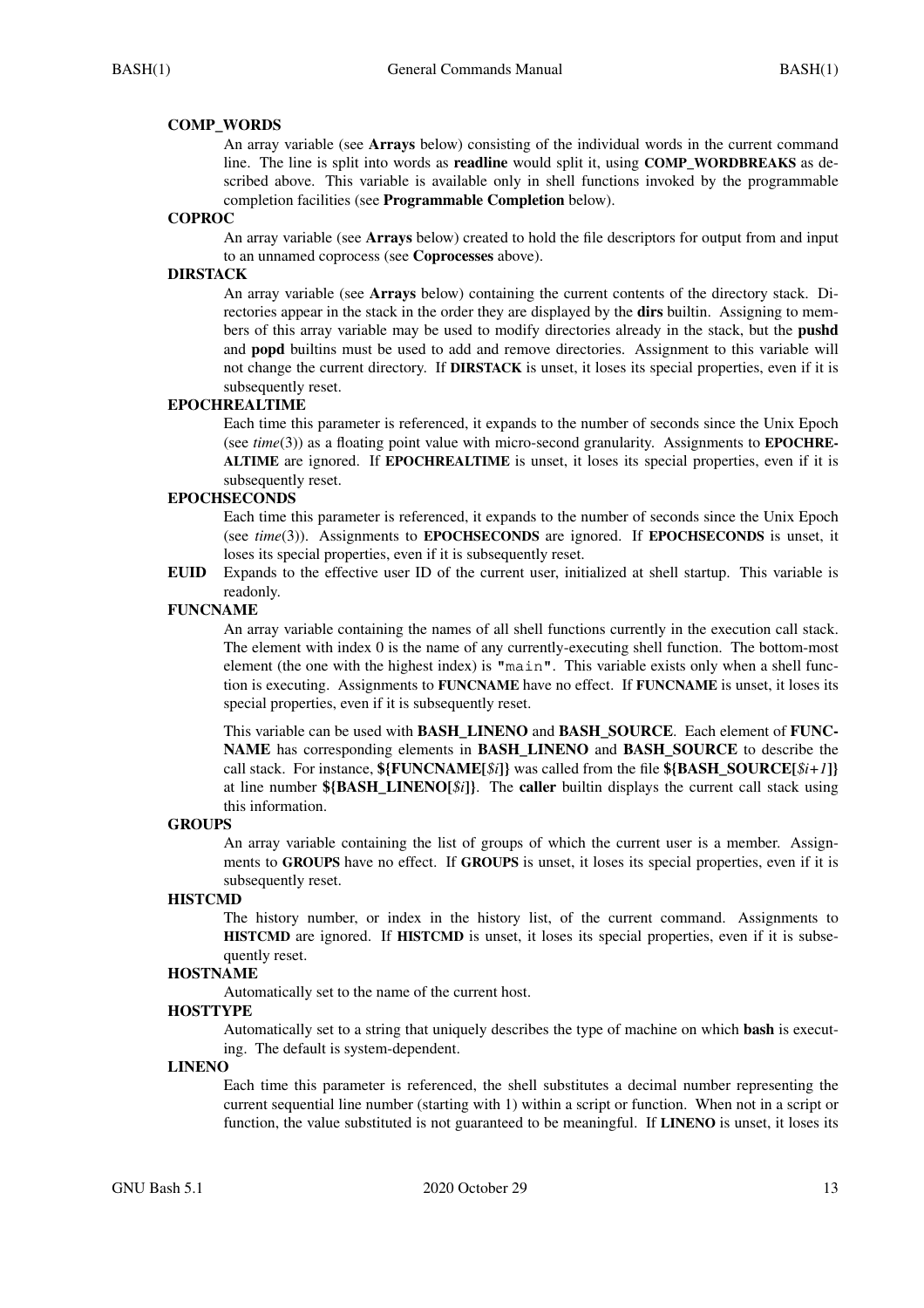special properties, even if it is subsequently reset.

# **MACHTYPE**

Automatically set to a string that fully describes the system type on which **bash** is executing, in the standard GNU *cpu-company-system* format. The default is system-dependent.

#### **MAPFILE**

An array variable (see **Arrays** below) created to hold the text read by the **mapfile** builtin when no variable name is supplied.

# **OLDPWD**

The previous working directory as set by the **cd** command.

## **OPTARG**

The value of the last option argument processed by the **getopts** builtin command (see **SHELL BUILTIN COMMANDS** below).

## **OPTIND**

The index of the next argument to be processed by the **getopts** builtin command (see **SHELL BUILTIN COMMANDS** below).

#### **OSTYPE**

Automatically set to a string that describes the operating system on which **bash** is executing. The default is system-dependent.

#### **PIPESTATUS**

An array variable (see **Arrays** below) containing a list of exit status values from the processes in the most-recently-executed foreground pipeline (which may contain only a single command).

- **PPID** The process ID of the shell's parent. This variable is readonly.
- **PWD** The current working directory as set by the **cd** command.

#### **RANDOM**

Each time this parameter is referenced, it expands to a random integer between 0 and 32767. Assigning a value to **RANDOM** initializes (seeds) the sequence of random numbers. If **RANDOM** is unset, it loses its special properties, even if it is subsequently reset.

#### **READLINE\_LINE**

The contents of the **readline** line buffer, for use with bind  $-x$  (see **SHELL BUILTIN COM-MANDS** below).

#### **READLINE\_MARK**

The position of the mark (saved insertion point) in the **readline** line buffer, for use with bind  $-x$ (see **SHELL BUILTIN COMMANDS** below). The characters between the insertion point and the mark are often called the *region*.

#### **READLINE\_POINT**

The position of the insertion point in the **readline** line buffer, for use with  $\frac{1}{2}$   $\alpha$   $\alpha$  (see **SHELL BUILTIN COMMANDS** below).

#### **REPLY**

Set to the line of input read by the **read** builtin command when no arguments are supplied.

# **SECONDS**

Each time this parameter is referenced, the number of seconds since shell invocation is returned. If a value is assigned to **SECONDS**, the value returned upon subsequent references is the number of seconds since the assignment plus the value assigned. The number of seconds at shell invocation and the current time is always determined by querying the system clock. If **SECONDS** is unset, it loses its special properties, even if it is subsequently reset.

#### **SHELLOPTS**

A colon-separated list of enabled shell options. Each word in the list is a valid argument for the **−o** option to the **set** builtin command (see **SHELL BUILTIN COMMANDS** below). The options appearing in **SHELLOPTS** are those reported as *on* by **set −o**. If this variable is in the environment when **bash** starts up, each shell option in the list will be enabled before reading any startup files. This variable is read-only.

#### **SHLVL**

Incremented by one each time an instance of **bash** is started.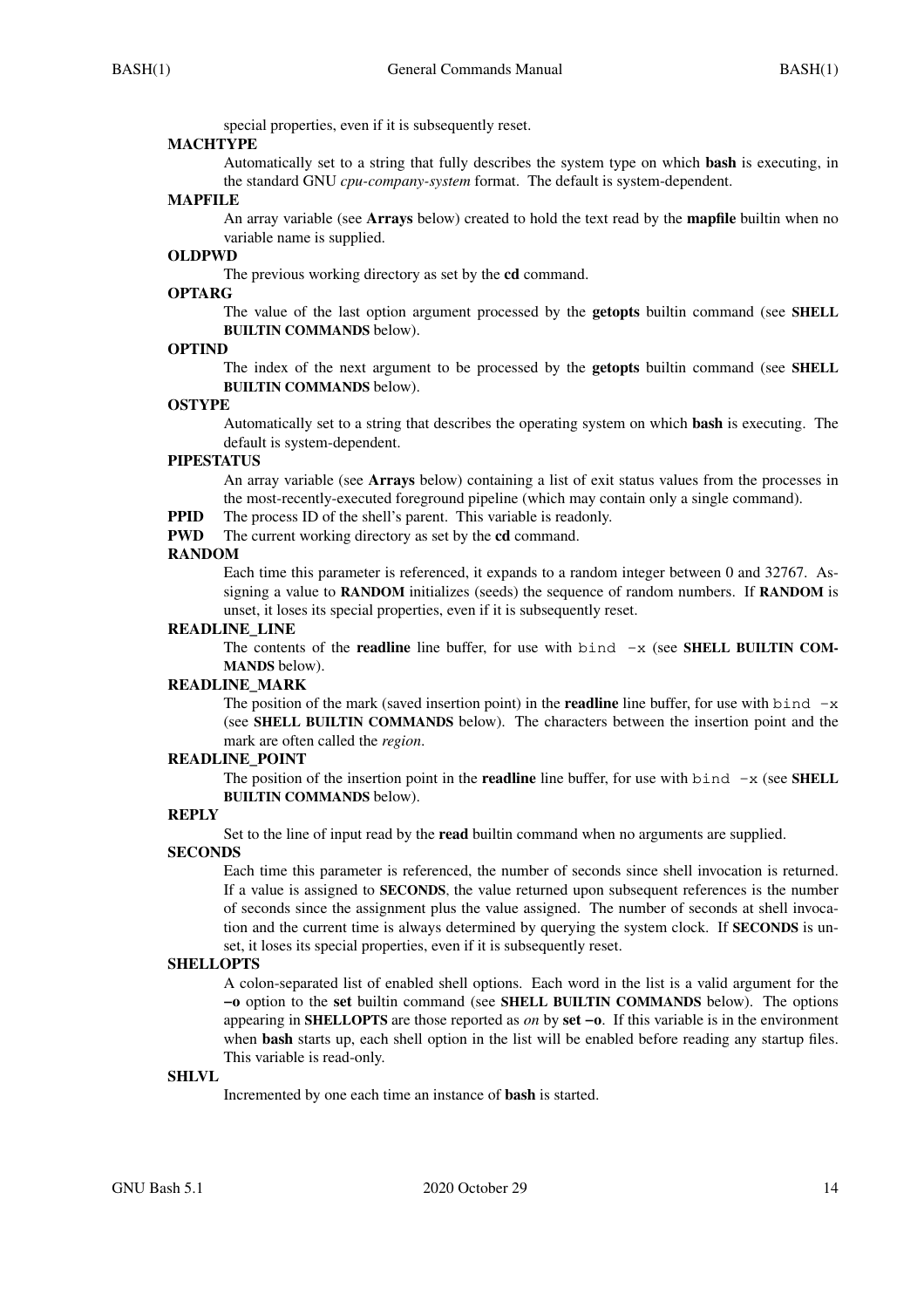## **SRANDOM**

This variable expands to a 32-bit pseudo-random number each time it is referenced. The random number generator is not linear on systems that support /dev/urandom or *arc4random*, so each returned number has no relationship to the numbers preceding it. The random number generator cannot be seeded, so assignments to this variable have no effect. If **SRANDOM** is unset, it loses its special properties, even if it is subsequently reset.

**UID** Expands to the user ID of the current user, initialized at shell startup. This variable is readonly.

The following variables are used by the shell. In some cases, **bash** assigns a default value to a variable; these cases are noted below.

## **BASH\_COMPAT**

The value is used to set the shell's compatibility level. See **SHELL COMPATIBILITY MODE** below for a description of the various compatibility levels and their effects. The value may be a decimal number  $(e.g., 4.2)$  or an integer  $(e.g., 42)$  corresponding to the desired compatibility level. If **BASH\_COMPAT** is unset or set to the empty string, the compatibility level is set to the default for the current version. If **BASH\_COMPAT** is set to a value that is not one of the valid compatibility levels, the shell prints an error message and sets the compatibility level to the default for the current version. The valid values correspond to the compatibility levels described below under **BSHELL**COMPATIBILITY**MODE**. For example, 4.2 and 42 are valid values that correspond to the **compat42 shopt** option and set the compatibility level to 42. The current version is also a valid value.

## **BASH\_ENV**

If this parameter is set when **bash** is executing a shell script, its value is interpreted as a filename containing commands to initialize the shell, as in *˜/.bashrc*. The value of **BASH\_ENV** is subjected to parameter expansion, command substitution, and arithmetic expansion before being interpreted as a filename. **PATH** is not used to search for the resultant filename.

#### **BASH\_XTRACEFD**

If set to an integer corresponding to a valid file descriptor, **bash** will write the trace output generated when set  $-x$  is enabled to that file descriptor. The file descriptor is closed when **BASH\_XTRACEFD** is unset or assigned a new value. Unsetting **BASH\_XTRACEFD** or assigning it the empty string causes the trace output to be sent to the standard error. Note that setting **BASH\_XTRACEFD** to 2 (the standard error file descriptor) and then unsetting it will result in the standard error being closed.

#### **CDPATH**

The search path for the **cd** command. This is a colon-separated list of directories in which the shell looks for destination directories specified by the **cd** command. A sample value is  $"$ .:  $"$ :/usr".

## **CHILD\_MAX**

Set the number of exited child status values for the shell to remember. Bash will not allow this value to be decreased below a POSIX-mandated minimum, and there is a maximum value (currently 8192) that this may not exceed. The minimum value is system-dependent.

#### **COLUMNS**

Used by the **select** compound command to determine the terminal width when printing selection lists. Automatically set if the **checkwinsize** option is enabled or in an interactive shell upon receipt of a **SIGWINCH**.

# **COMPREPLY**

An array variable from which **bash** reads the possible completions generated by a shell function invoked by the programmable completion facility (see **Programmable Completion** below). Each array element contains one possible completion.

#### **EMACS**

If **bash** finds this variable in the environment when the shell starts with value t, it assumes that the shell is running in an Emacs shell buffer and disables line editing.

**ENV** Expanded and executed similarly to **BASH\_ENV** (see **INVOCATION** above) when an interactive shell is invoked in *posix mode*.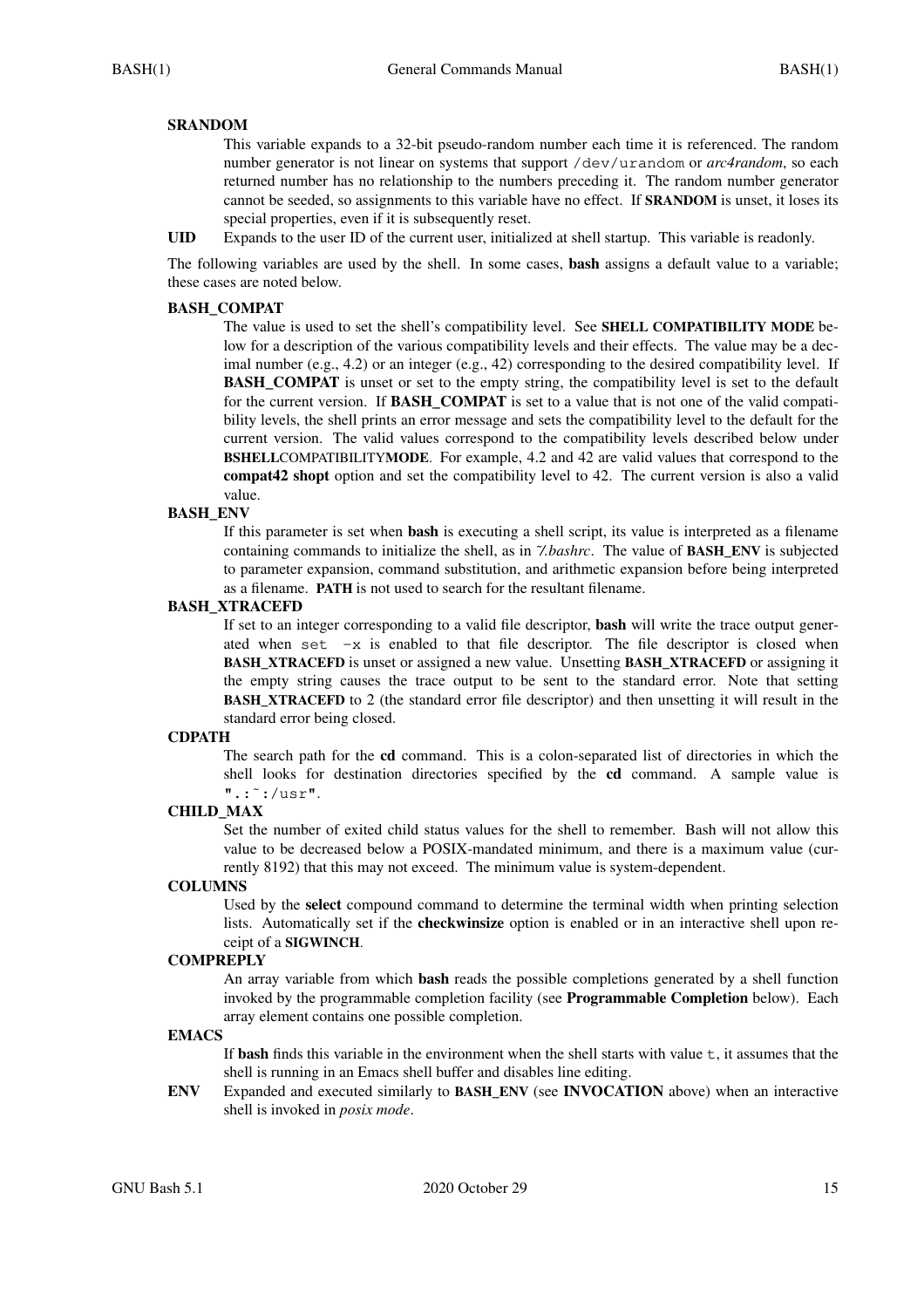## **EXECIGNORE**

A colon-separated list of shell patterns (see **Pattern Matching**) defining the list of filenames to be ignored by command search using **PATH**. Files whose full pathnames match one of these patterns are not considered executable files for the purposes of completion and command execution via **PATH** lookup. This does not affect the behavior of the **[**, **test**, and **[[** commands. Full pathnames in the command hash table are not subject to **EXECIGNORE**. Use this variable to ignore shared library files that have the executable bit set, but are not executable files. The pattern matching honors the setting of the **extglob** shell option.

## **FCEDIT**

The default editor for the **fc** builtin command.

# **FIGNORE**

A colon-separated list of suffixes to ignore when performing filename completion (see **READLINE** below). A filename whose suffix matches one of the entries in **FIGNORE** is excluded from the list of matched filenames. A sample value is  $\cdot \cdot \cdot \cdot$ . (Quoting is needed when assigning a value to this variable, which contains tildes).

#### **FUNCNEST**

If set to a numeric value greater than 0, defines a maximum function nesting level. Function invocations that exceed this nesting level will cause the current command to abort.

#### **GLOBIGNORE**

A colon-separated list of patterns defining the set of file names to be ignored by pathname expansion. If a file name matched by a pathname expansion pattern also matches one of the patterns in **GLOBIGNORE**, it is removed from the list of matches.

#### **HISTCONTROL**

A colon-separated list of values controlling how commands are saved on the history list. If the list of values includes *ignorespace*, lines which begin with a **space** character are not saved in the history list. A value of *ignoredups* causes lines matching the previous history entry to not be saved. A value of *ignoreboth* is shorthand for *ignorespace* and *ignoredups*. A value of *erasedups* causes all previous lines matching the current line to be removed from the history list before that line is saved. Any value not in the above list is ignored. If **HISTCONTROL** is unset, or does not include a valid value, all lines read by the shell parser are saved on the history list, subject to the value of **HISTIGNORE**. The second and subsequent lines of a multi-line compound command are not tested, and are added to the history regardless of the value of **HISTCONTROL**.

#### **HISTFILE**

The name of the file in which command history is saved (see **HISTORY** below). The default value is *˜/.bash\_history*. If unset, the command history is not saved when a shell exits.

### **HISTFILESIZE**

The maximum number of lines contained in the history file. When this variable is assigned a value, the history file is truncated, if necessary, to contain no more than that number of lines by removing the oldest entries. The history file is also truncated to this size after writing it when a shell exits. If the value is 0, the history file is truncated to zero size. Non-numeric values and numeric values less than zero inhibit truncation. The shell sets the default value to the value of **HISTSIZE** after reading any startup files.

## **HISTIGNORE**

A colon-separated list of patterns used to decide which command lines should be saved on the history list. Each pattern is anchored at the beginning of the line and must match the complete line (no implicit '**\***' is appended). Each pattern is tested against the line after the checks specified by **HISTCONTROL** are applied. In addition to the normal shell pattern matching characters, '**&**' matches the previous history line. '**&**' may be escaped using a backslash; the backslash is removed before attempting a match. The second and subsequent lines of a multi-line compound command are not tested, and are added to the history regardless of the value of **HISTIGNORE**. The pattern matching honors the setting of the **extglob** shell option.

## **HISTSIZE**

The number of commands to remember in the command history (see **HISTORY** below). If the value is 0, commands are not saved in the history list. Numeric values less than zero result in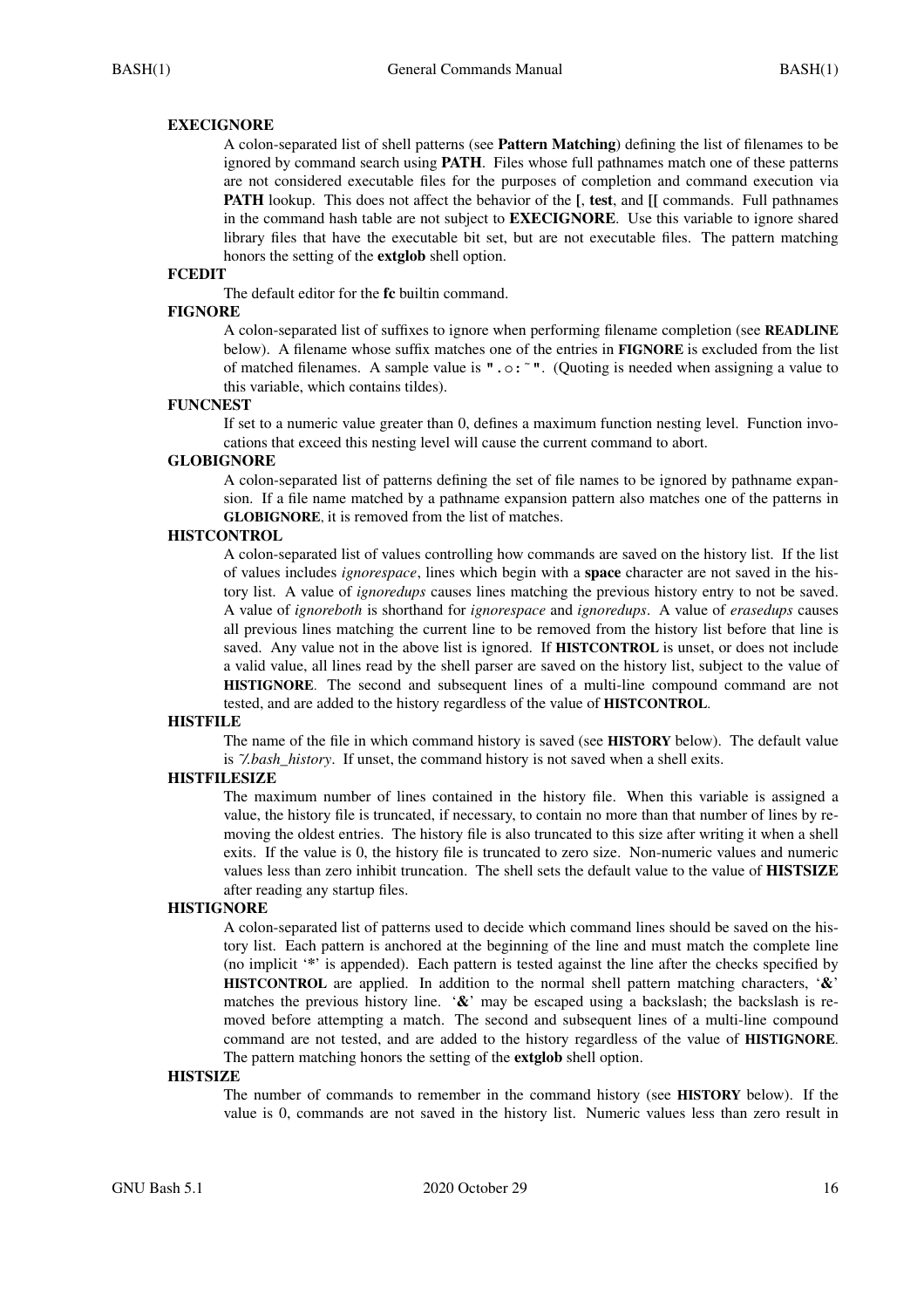every command being saved on the history list (there is no limit). The shell sets the default value to 500 after reading any startup files.

# **HISTTIMEFORMAT**

If this variable is set and not null, its value is used as a format string for *strftime*(3) to print the time stamp associated with each history entry displayed by the **history** builtin. If this variable is set, time stamps are written to the history file so they may be preserved across shell sessions. This uses the history comment character to distinguish timestamps from other history lines.

## **HOME**

The home directory of the current user; the default argument for the **cd** builtin command. The value of this variable is also used when performing tilde expansion.

## **HOSTFILE**

Contains the name of a file in the same format as */etc/hosts* that should be read when the shell needs to complete a hostname. The list of possible hostname completions may be changed while the shell is running; the next time hostname completion is attempted after the value is changed, **bash** adds the contents of the new file to the existing list. If **HOSTFILE** is set, but has no value, or does not name a readable file, **bash** attempts to read */etc/hosts* to obtain the list of possible hostname completions. When **HOSTFILE** is unset, the hostname list is cleared.

**IFS** The *Internal Field Separator* that is used for word splitting after expansion and to split lines into words with the **read** builtin command. The default value is "<space><tab><newline>".

## **IGNOREEOF**

Controls the action of an interactive shell on receipt of an **EOF** character as the sole input. If set, the value is the number of consecutive **EOF** characters which must be typed as the first characters on an input line before **bash** exits. If the variable exists but does not have a numeric value, or has no value, the default value is 10. If it does not exist, **EOF** signifies the end of input to the shell.

## **INPUTRC**

The filename for the **readline** startup file, overriding the default of *˜/.inputrc* (see **READLINE** be $low$ ).

## **INSIDE\_EMACS**

If this variable appears in the environment when the shell starts, **bash** assumes that it is running inside an Emacs shell buffer and may disable line editing, depending on the value of **TERM**.

LANG Used to determine the locale category for any category not specifically selected with a variable starting with **LC\_**.

# **LC\_ALL**

This variable overrides the value of **LANG** and any other **LC\_** variable specifying a locale category.

# **LC\_COLLATE**

This variable determines the collation order used when sorting the results of pathname expansion, and determines the behavior of range expressions, equivalence classes, and collating sequences within pathname expansion and pattern matching.

# **LC\_CTYPE**

This variable determines the interpretation of characters and the behavior of character classes within pathname expansion and pattern matching.

# **LC\_MESSAGES**

This variable determines the locale used to translate double-quoted strings preceded by a **\$**.

## **LC\_NUMERIC**

This variable determines the locale category used for number formatting.

# **LC\_TIME**

This variable determines the locale category used for data and time formatting.

- **LINES** Used by the **select** compound command to determine the column length for printing selection lists. Automatically set if the **checkwinsize** option is enabled or in an interactive shell upon receipt of a **SIGWINCH**.
- **MAIL** If this parameter is set to a file or directory name and the **MAILPATH** variable is not set, **bash** informs the user of the arrival of mail in the specified file or Maildir-format directory.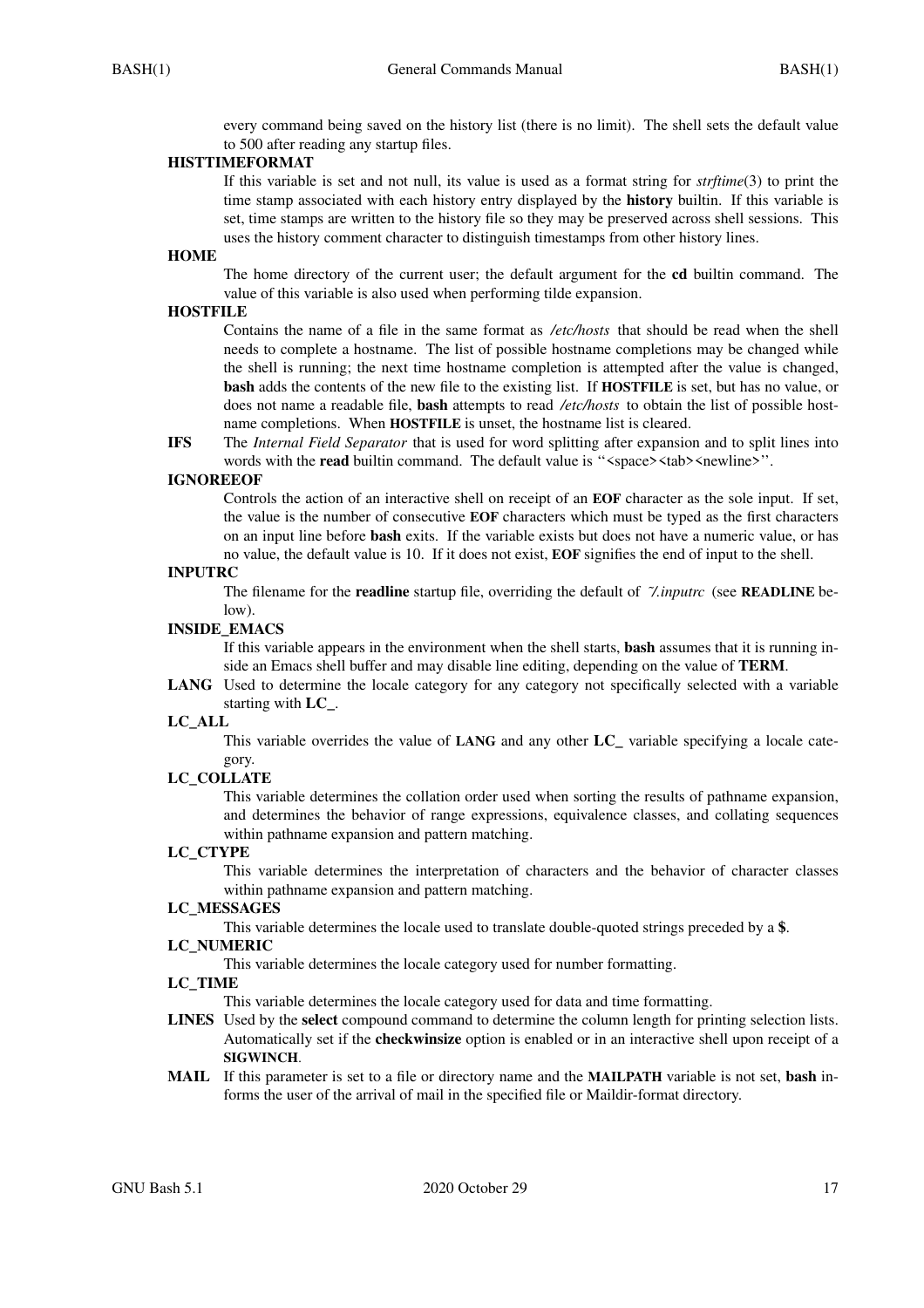# **MAILCHECK**

Specifies how often (in seconds) **bash** checks for mail. The default is 60 seconds. When it is time to check for mail, the shell does so before displaying the primary prompt. If this variable is unset, or set to a value that is not a number greater than or equal to zero, the shell disables mail checking.

## **MAILPATH**

A colon-separated list of filenames to be checked for mail. The message to be printed when mail arrives in a particular file may be specified by separating the filename from the message with a '?'. When used in the text of the message,  $\frac{1}{2}$  expands to the name of the current mailfile. Example: **MAILPATH**='/var/mail/bfox?"You have mail":˜/shell−mail?"\$\_ has mail!"'

**Bash** can be configured to supply a default value for this variable (there is no value by default), but the location of the user mail files that it uses is system dependent (e.g., /var/mail/**\$USER**).

## **OPTERR**

If set to the value 1, **bash** displays error messages generated by the **getopts** builtin command (see **SHELL BUILTIN COMMANDS** below). **OPTERR** is initialized to 1 each time the shell is invoked or a shell script is executed.

**PATH** The search path for commands. It is a colon-separated list of directories in which the shell looks for commands (see **COMMAND EXECUTION** below). A zero-length (null) directory name in the value of **PATH** indicates the current directory. A null directory name may appear as two adjacent colons, or as an initial or trailing colon. The default path is system-dependent, and is set by the administrator who installs **bash**. A common value is /usr/local/bin:/usr/lo-

cal/sbin:/usr/bin:/usr/sbin:/bin:/sbin.

## **POSIXLY\_CORRECT**

If this variable is in the environment when **bash** starts, the shell enters *posix mode* before reading the startup files, as if the **−−posix** invocation option had been supplied. If it is set while the shell is running, **bash** enables *posix mode*, as if the command set -o posix had been executed. When the shell enters *posix mode*, it sets this variable if it was not already set.

## **PROMPT\_COMMAND**

If this variable is set, and is an array, the value of each set element is executed as a command prior to issuing each primary prompt. If this is set but not an array variable, its value is used as a command to execute instead.

#### **PROMPT\_DIRTRIM**

If set to a number greater than zero, the value is used as the number of trailing directory components to retain when expanding the **\w** and **\W** prompt string escapes (see **PROMPTING** below). Characters removed are replaced with an ellipsis.

- **PS0** The value of this parameter is expanded (see **PROMPTING** below) and displayed by interactive shells after reading a command and before the command is executed.
- **PS1** The value of this parameter is expanded (see **PROMPTING** below) and used as the primary prompt string. The default value is ''**\s−\v\\$** ''.
- **PS2** The value of this parameter is expanded as with **PS1** and used as the secondary prompt string. The default is ''**>** ''.
- **PS3** The value of this parameter is used as the prompt for the **select** command (see **SHELL GRAM-MAR** above).
- **PS4** The value of this parameter is expanded as with **PS1** and the value is printed before each command **bash** displays during an execution trace. The first character of the expanded value of **PS4** is replicated multiple times, as necessary, to indicate multiple levels of indirection. The default is ''**+** ''.

#### **SHELL**

This variable expands to the full pathname to the shell. If it is not set when the shell starts, **bash** assigns to it the full pathname of the current user's login shell.

# **TIMEFORMAT**

The value of this parameter is used as a format string specifying how the timing information for pipelines prefixed with the **time** reserved word should be displayed. The **%** character introduces an escape sequence that is expanded to a time value or other information. The escape sequences and their meanings are as follows; the braces denote optional portions.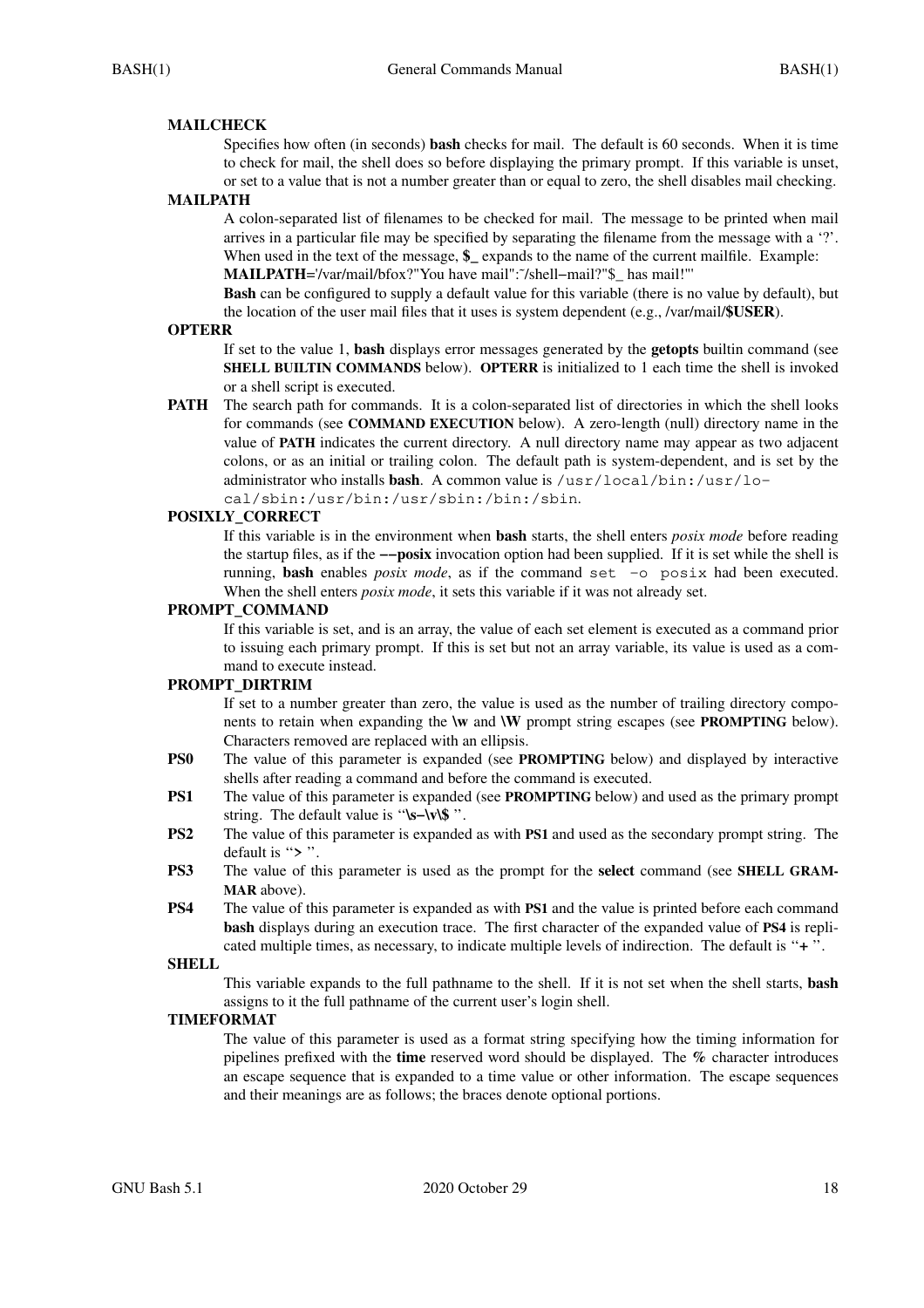| $\mathscr{A}_{\alpha}$ $\mathscr{A}_{\alpha}$ | A literal $\%$ .                                      |
|-----------------------------------------------|-------------------------------------------------------|
| $\mathcal{C}[p][1]$ <b>R</b>                  | The elapsed time in seconds.                          |
| $\%$ [p][l]U                                  | The number of CPU seconds spent in user mode.         |
| $\mathcal{U}[p][1]$ S                         | The number of CPU seconds spent in system mode.       |
| $\mathscr{C}_o$ P                             | The CPU percentage, computed as $(\%U + \%S) / \%R$ . |

The optional *p* is a digit specifying the *precision*, the number of fractional digits after a decimal point. A value of 0 causes no decimal point or fraction to be output. At most three places after the decimal point may be specified; values of *p* greater than 3 are changed to 3. If *p* is not specified, the value 3 is used.

The optional **l** specifies a longer format, including minutes, of the form *MM*m*SS*.*FF*s. The value of *p* determines whether or not the fraction is included.

If this variable is not set, **bash** acts as if it had the value **\$'\nreal\t%3lR\nuser\t%3lU\nsys\t%3lS'**. If the value is null, no timing information is displayed. A trailing newline is added when the format string is displayed.

#### **TMOUT**

If set to a value greater than zero, **TMOUT** is treated as the default timeout for the **read** builtin. The **select** command terminates if input does not arrive after **TMOUT** seconds when input is coming from a terminal. In an interactive shell, the value is interpreted as the number of seconds to wait for a line of input after issuing the primary prompt. **Bash** terminates after waiting for that number of seconds if a complete line of input does not arrive.

#### **TMPDIR**

If set, **bash** uses its value as the name of a directory in which **bash** creates temporary files for the shell's use.

#### **auto\_resume**

This variable controls how the shell interacts with the user and job control. If this variable is set, single word simple commands without redirections are treated as candidates for resumption of an existing stopped job. There is no ambiguity allowed; if there is more than one job beginning with the string typed, the job most recently accessed is selected. The *name* of a stopped job, in this context, is the command line used to start it. If set to the value *exact*, the string supplied must match the name of a stopped job exactly; if set to *substring*, the string supplied needs to match a substring of the name of a stopped job. The *substring* value provides functionality analogous to the **%?** job identifier (see **JOB CONTROL** below). If set to any other value, the supplied string must be a prefix of a stopped job's name; this provides functionality analogous to the **%***string* job identifier.

#### **histchars**

The two or three characters which control history expansion and tokenization (see **HISTORY EX-PANSION** below). The first character is the *history expansion* character, the character which signals the start of a history expansion, normally '**!**'. The second character is the *quick substitution* character, which is used as shorthand for re-running the previous command entered, substituting one string for another in the command. The default is '**ˆ**'. The optional third character is the character which indicates that the remainder of the line is a comment when found as the first character of a word, normally '**#**'. The history comment character causes history substitution to be skipped for the remaining words on the line. It does not necessarily cause the shell parser to treat the rest of the line as a comment.

## **Arrays**

**Bash** provides one-dimensional indexed and associative array variables. Any variable may be used as an indexed array; the **declare** builtin will explicitly declare an array. There is no maximum limit on the size of an array, nor any requirement that members be indexed or assigned contiguously. Indexed arrays are referenced using integers (including arithmetic expressions) and are zero-based; associative arrays are referenced using arbitrary strings. Unless otherwise noted, indexed array indices must be non-negative integers.

An indexed array is created automatically if any variable is assigned to using the syntax *name*[*subscript*]=*value*. The *subscript* is treated as an arithmetic expression that must evaluate to a number. To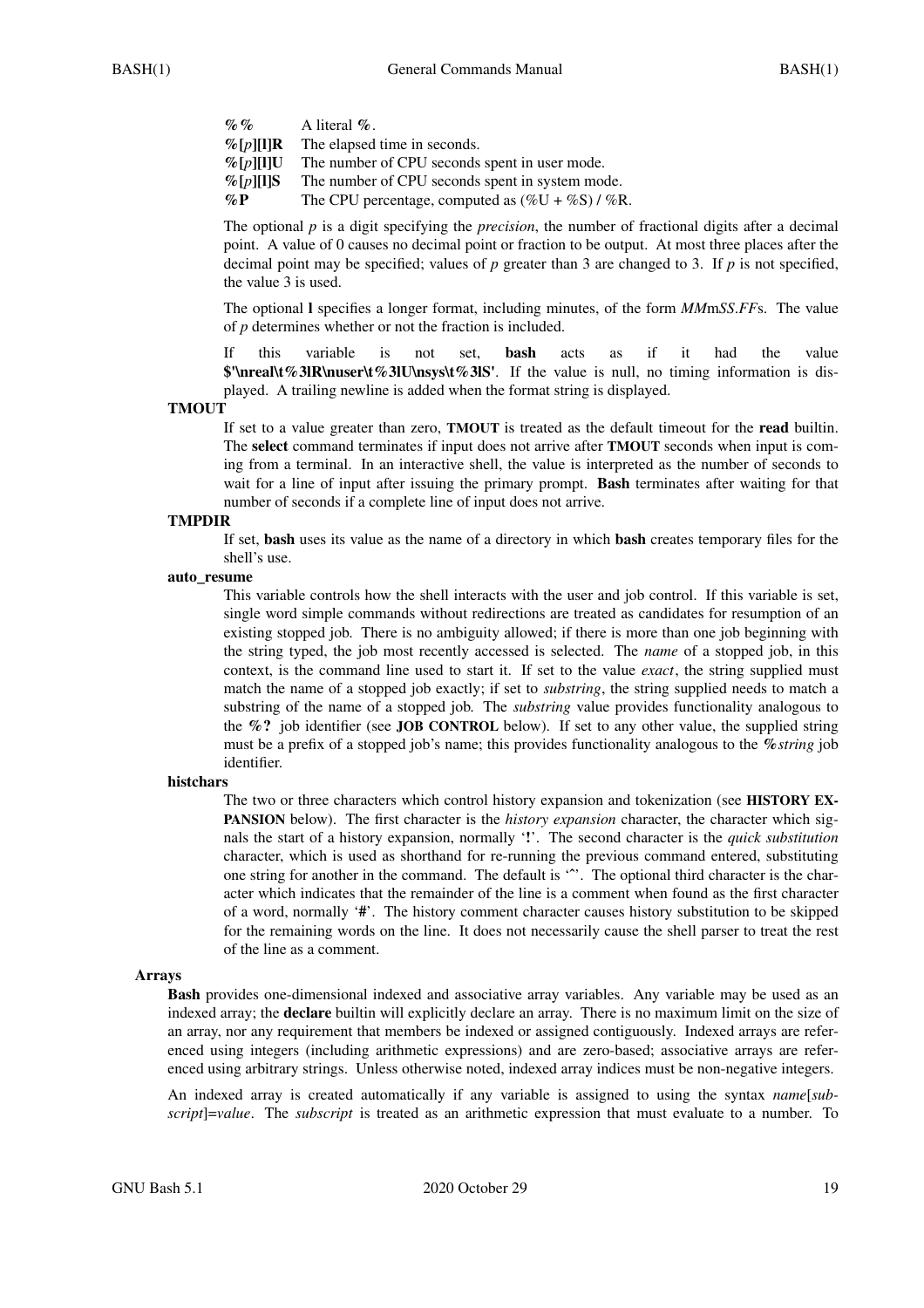explicitly declare an indexed array, use **declare −a** *name* (see **SHELL BUILTIN COMMANDS** below). **declare −a** *name***[***subscript***]** is also accepted; the *subscript* is ignored.

Associative arrays are created using **declare −A** *name*.

Attributes may be specified for an array variable using the **declare** and **readonly** builtins. Each attribute applies to all members of an array.

Arrays are assigned to using compound assignments of the form *name*=**(**value*1* ... value*n***)**, where each *value* may be of the form [*subscript*]=*string*. Indexed array assignments do not require anything but *string*. Each *value* in the list is expanded using all the shell expansions described below under **EXPANSION**. When assigning to indexed arrays, if the optional brackets and subscript are supplied, that index is assigned to; otherwise the index of the element assigned is the last index assigned to by the statement plus one. Indexing starts at zero.

When assigning to an associative array, the words in a compound assignment may be either assignment statements, for which the subscript is required, or a list of words that is interpreted as a sequence of alternating keys and values: *name*=**(** *key1 value1 key2 value2* ...**)**. These are treated identically to *name*=**(** [*key1*]=*value1* [*key2*]=*value2* ...**)**. The first word in the list determines how the remaining words are interpreted; all assignments in a list must be of the same type. When using key/value pairs, the keys may not be missing or empty; a final missing value is treated like the empty string.

This syntax is also accepted by the **declare** builtin. Individual array elements may be assigned to using the *name*[*subscript*]=*value* syntax introduced above. When assigning to an indexed array, if *name* is subscripted by a negative number, that number is interpreted as relative to one greater than the maximum index of *name*, so negative indices count back from the end of the array, and an index of −1 references the last element.

Any element of an array may be referenced using \${*name*[*subscript*]}. The braces are required to avoid conflicts with pathname expansion. If *subscript* is **@** or **\***, the word expands to all members of *name*. These subscripts differ only when the word appears within double quotes. If the word is double-quoted, \${*name*[\*]} expands to a single word with the value of each array member separated by the first character of the **IFS** special variable, and \${*name*[@]} expands each element of *name* to a separate word. When there are no array members, \${*name*[@]} expands to nothing. If the double-quoted expansion occurs within a word, the expansion of the first parameter is joined with the beginning part of the original word, and the expansion of the last parameter is joined with the last part of the original word. This is analogous to the expansion of the special parameters **\*** and **@** (see **Special Parameters** above). \${#*name*[*subscript*]} expands to the length of \${*name*[*subscript*]}. If *subscript* is **\*** or **@**, the expansion is the number of elements in the array. If the *subscript* used to reference an element of an indexed array evaluates to a number less than zero, it is interpreted as relative to one greater than the maximum index of the array, so negative indices count back from the end of the array, and an index of −1 references the last element.

Referencing an array variable without a subscript is equivalent to referencing the array with a subscript of 0. Any reference to a variable using a valid subscript is legal, and **bash** will create an array if necessary.

An array variable is considered set if a subscript has been assigned a value. The null string is a valid value.

It is possible to obtain the keys (indices) of an array as well as the values. \${**!***name*[*@*]} and \${**!***name*[*\**]} expand to the indices assigned in array variable *name*. The treatment when in double quotes is similar to the expansion of the special parameters *@* and *\** within double quotes.

The **unset** builtin is used to destroy arrays. **unset** *name*[*subscript*] destroys the array element at index *subscript*, for both indexed and associative arrays. Negative subscripts to indexed arrays are interpreted as described above. Unsetting the last element of an array variable does not unset the variable. **unset** *name*, where *name* is an array, or **unset** *name*[*subscript*], where *subscript* is **\*** or **@**, removes the entire array.

When using a variable name with a subscript as an argument to a command, such as with **unset**, without using the word expansion syntax described above, the argument is subject to pathname expansion. If pathname expansion is not desired, the argument should be quoted.

The **declare**, **local**, and **readonly** builtins each accept a **−a** option to specify an indexed array and a **−A** option to specify an associative array. If both options are supplied, **−A** takes precedence. The **read** builtin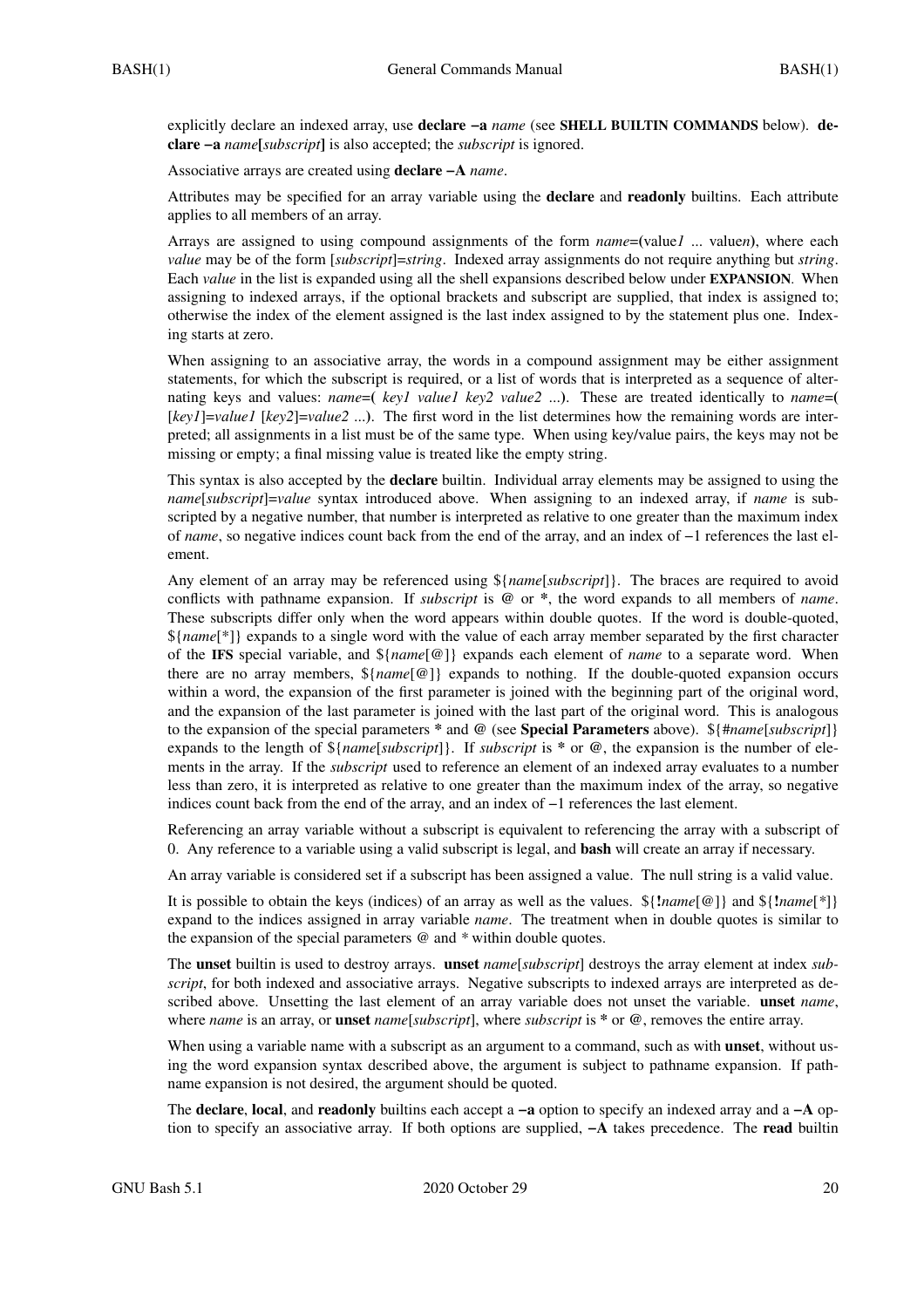accepts a **−a** option to assign a list of words read from the standard input to an array. The **set** and **declare** builtins display array values in a way that allows them to be reused as assignments.

# **EXPANSION**

Expansion is performed on the command line after it has been split into words. There are seven kinds of expansion performed: *brace expansion*, *tilde expansion*, *parameter and variable expansion*, *command substitution*, *arithmetic expansion*, *word splitting*, and *pathname expansion*.

The order of expansions is: brace expansion; tilde expansion, parameter and variable expansion, arithmetic expansion, and command substitution (done in a left-to-right fashion); word splitting; and pathname expansion.

On systems that can support it, there is an additional expansion available: *process substitution*. This is performed at the same time as tilde, parameter, variable, and arithmetic expansion and command substitution.

After these expansions are performed, quote characters present in the original word are removed unless they have been quoted themselves (*quote removal*).

Only brace expansion, word splitting, and pathname expansion can increase the number of words of the expansion; other expansions expand a single word to a single word. The only exceptions to this are the expansions of "**\$@**" and "**\${***name***[@]}**", and, in most cases, **\$\*** and **\${***name***[\*]}** as explained above (see **PA-RAMETERS**).

# **Brace Expansion**

*Brace expansion* is a mechanism by which arbitrary strings may be generated. This mechanism is similar to *pathname expansion*, but the filenames generated need not exist. Patterns to be brace expanded take the form of an optional *preamble*, followed by either a series of comma-separated strings or a sequence expression between a pair of braces, followed by an optional *postscript*. The preamble is prefixed to each string contained within the braces, and the postscript is then appended to each resulting string, expanding left to right.

Brace expansions may be nested. The results of each expanded string are not sorted; left to right order is preserved. For example, a**{**d,c,b**}**e expands into 'ade ace abe'.

A sequence expression takes the form **{***x***..***y***[..***incr***]}**, where *x* and *y* are either integers or single characters, and *incr*, an optional increment, is an integer. When integers are supplied, the expression expands to each number between *x* and *y*, inclusive. Supplied integers may be prefixed with  $\theta$  to force each term to have the same width. When either *x* or *y* begins with a zero, the shell attempts to force all generated terms to contain the same number of digits, zero-padding where necessary. When characters are supplied, the expression expands to each character lexicographically between *x* and *y*, inclusive, using the default C locale. Note that both *x* and *y* must be of the same type. When the increment is supplied, it is used as the difference between each term. The default increment is 1 or −1 as appropriate.

Brace expansion is performed before any other expansions, and any characters special to other expansions are preserved in the result. It is strictly textual. **Bash** does not apply any syntactic interpretation to the context of the expansion or the text between the braces.

A correctly-formed brace expansion must contain unquoted opening and closing braces, and at least one unquoted comma or a valid sequence expression. Any incorrectly formed brace expansion is left unchanged. A **{** or **,** may be quoted with a backslash to prevent its being considered part of a brace expression. To avoid conflicts with parameter expansion, the string **\${** is not considered eligible for brace expansion, and inhibits brace expansion until the closing **}**.

This construct is typically used as shorthand when the common prefix of the strings to be generated is longer than in the above example:

or

chown root /usr/{ucb/{ex,edit},lib/{ex?.?\*,how\_ex}}

mkdir /usr/local/src/bash/{old,new,dist,bugs}

Brace expansion introduces a slight incompatibility with historical versions of **sh**. **sh** does not treat opening or closing braces specially when they appear as part of a word, and preserves them in the output. **Bash**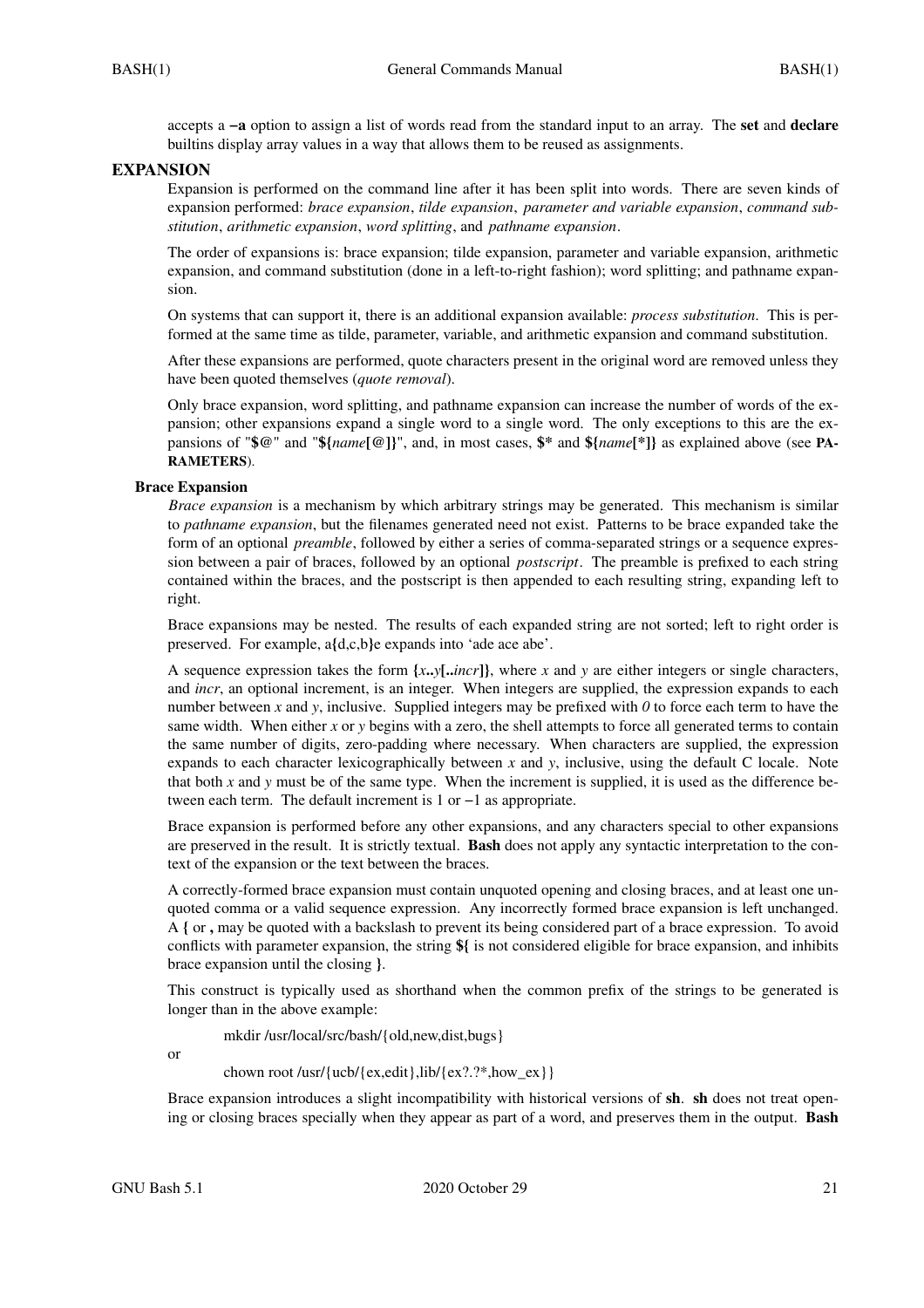removes braces from words as a consequence of brace expansion. For example, a word entered to **sh** as *file{1,2}* appears identically in the output. The same word is output as *file1 file2* after expansion by **bash**. If strict compatibility with **sh** is desired, start **bash** with the **+B** option or disable brace expansion with the **+B** option to the **set** command (see **SHELL BUILTIN COMMANDS** below).

#### **Tilde Expansion**

If a word begins with an unquoted tilde character ('**˜**'), all of the characters preceding the first unquoted slash (or all characters, if there is no unquoted slash) are considered a *tilde-prefix*. If none of the characters in the tilde-prefix are quoted, the characters in the tilde-prefix following the tilde are treated as a possible *login name*. If this login name is the null string, the tilde is replaced with the value of the shell parameter **HOME**. If **HOME** is unset, the home directory of the user executing the shell is substituted instead. Otherwise, the tilde-prefix is replaced with the home directory associated with the specified login name.

If the tilde-prefix is a '˜+', the value of the shell variable **PWD** replaces the tilde-prefix. If the tilde-prefix is a '˜−', the value of the shell variable **OLDPWD**, if it is set, is substituted. If the characters following the tilde in the tilde-prefix consist of a number *N*, optionally prefixed by a '+' or a '−', the tilde-prefix is replaced with the corresponding element from the directory stack, as it would be displayed by the **dirs** builtin invoked with the tilde-prefix as an argument. If the characters following the tilde in the tilde-prefix consist of a number without a leading '+' or '−', '+' is assumed.

If the login name is invalid, or the tilde expansion fails, the word is unchanged.

Each variable assignment is checked for unquoted tilde-prefixes immediately following a **:** or the first **=**. In these cases, tilde expansion is also performed. Consequently, one may use filenames with tildes in assignments to **PATH**, **MAILPATH**, and **CDPATH**, and the shell assigns the expanded value.

Bash also performs tilde expansion on words satisfying the conditions of variable assignments (as described above under **PARAMETERS**) when they appear as arguments to simple commands. Bash does not do this, except for the *declaration* commands listed above, when in *posix mode*.

### **Parameter Expansion**

The '**\$**' character introduces parameter expansion, command substitution, or arithmetic expansion. The parameter name or symbol to be expanded may be enclosed in braces, which are optional but serve to protect the variable to be expanded from characters immediately following it which could be interpreted as part of the name.

When braces are used, the matching ending brace is the first '**}**' not escaped by a backslash or within a quoted string, and not within an embedded arithmetic expansion, command substitution, or parameter expansion.

\${*parameter*}

The value of *parameter* is substituted. The braces are required when *parameter* is a positional parameter with more than one digit, or when *parameter* is followed by a character which is not to be interpreted as part of its name. The *parameter* is a shell parameter as described above **PARAME-TERS**) or an array reference (**Arrays**).

If the first character of *parameter* is an exclamation point (**!**), and *parameter* is not a *nameref*, it introduces a level of indirection. **Bash** uses the value formed by expanding the rest of *parameter* as the new *parameter*; this is then expanded and that value is used in the rest of the expansion, rather than the expansion of the original *parameter*. This is known as *indirect expansion*. The value is subject to tilde expansion, parameter expansion, command substitution, and arithmetic expansion. If *parameter* is a nameref, this expands to the name of the parameter referenced by *parameter* instead of performing the complete indirect expansion. The exceptions to this are the expansions of \${**!***prefix***\***} and \${**!***name*[*@*]} described below. The exclamation point must immediately follow the left brace in order to introduce indirection.

In each of the cases below, *word* is subject to tilde expansion, parameter expansion, command substitution, and arithmetic expansion.

When not performing substring expansion, using the forms documented below (e.g., :-), **bash** tests for a parameter that is unset or null. Omitting the colon results in a test only for a parameter that is unset.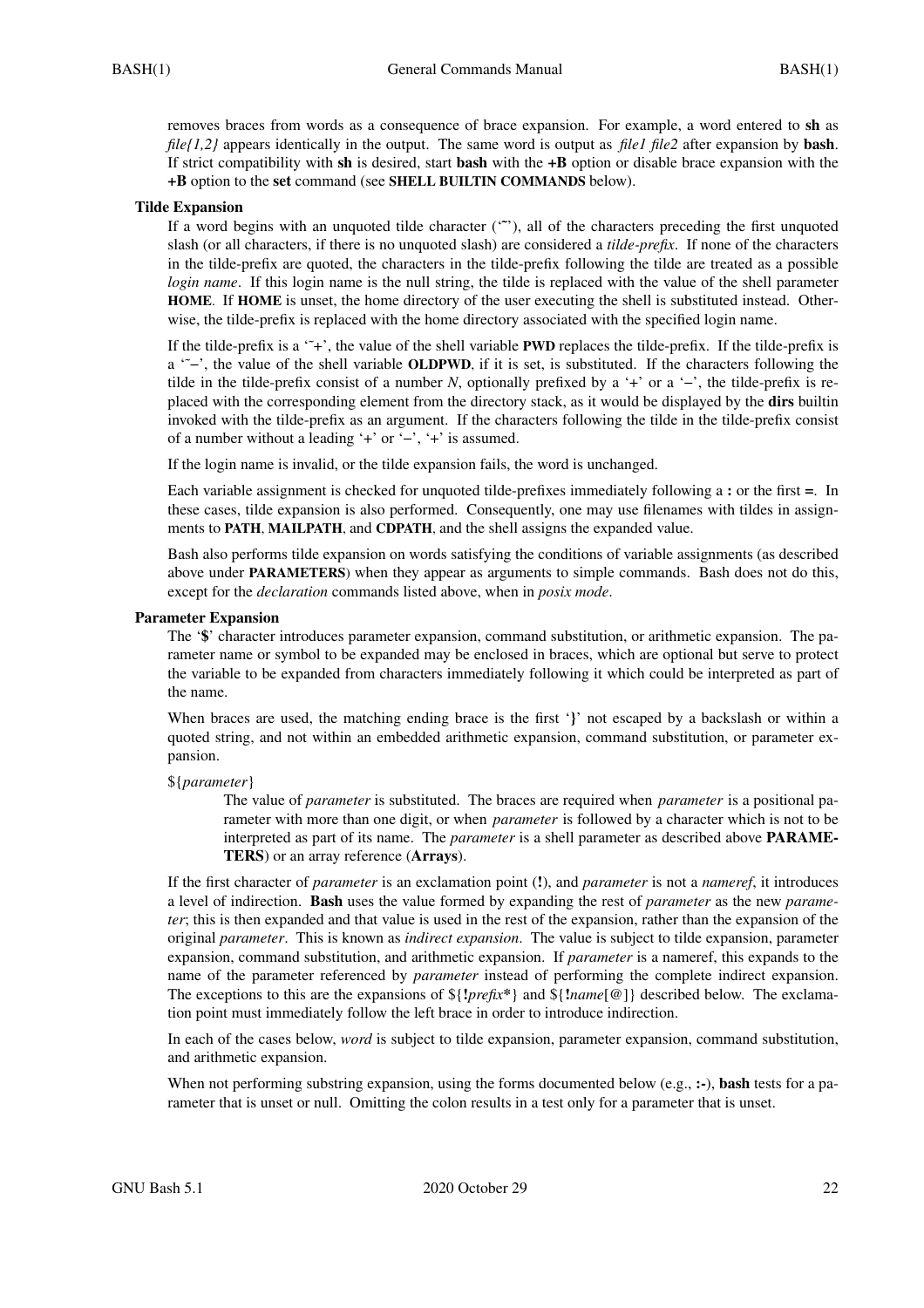#### \${*parameter***:−***word*}

**Use Default Values**. If *parameter* is unset or null, the expansion of *word* is substituted. Otherwise, the value of *parameter* is substituted.

#### \${*parameter***:=***word*}

**Assign Default Values**. If *parameter* is unset or null, the expansion of *word* is assigned to *parameter*. The value of *parameter* is then substituted. Positional parameters and special parameters may not be assigned to in this way.

#### \${*parameter***:?***word*}

**Display Error if Null or Unset**. If *parameter* is null or unset, the expansion of *word* (or a message to that effect if *word* is not present) is written to the standard error and the shell, if it is not interactive, exits. Otherwise, the value of *parameter* is substituted.

#### \${*parameter***:+***word*}

**Use Alternate Value**. If *parameter* is null or unset, nothing is substituted, otherwise the expansion of *word* is substituted.

#### \${*parameter***:***offset*}

#### \${*parameter***:***offset***:***length*}

**Substring Expansion**. Expands to up to *length* characters of the value of *parameter* starting at the character specified by *offset*. If *parameter* is **@**, an indexed array subscripted by **@** or **\***, or an associative array name, the results differ as described below. If *length* is omitted, expands to the substring of the value of *parameter* starting at the character specified by *offset* and extending to the end of the value. *length* and *offset* are arithmetic expressions (see **ARITHMETIC EVALUATION** below).

If *offset* evaluates to a number less than zero, the value is used as an offset in characters from the end of the value of *parameter*. If *length* evaluates to a number less than zero, it is interpreted as an offset in characters from the end of the value of *parameter* rather than a number of characters, and the expansion is the characters between *offset* and that result. Note that a negative offset must be separated from the colon by at least one space to avoid being confused with the **:-** expansion.

If *parameter* is **@**, the result is *length* positional parameters beginning at *offset*. A negative *offset* is taken relative to one greater than the greatest positional parameter, so an offset of −1 evaluates to the last positional parameter. It is an expansion error if *length* evaluates to a number less than zero.

If *parameter* is an indexed array name subscripted by @ or \*, the result is the *length* members of the array beginning with \${*parameter*[*offset*]}. A negative *offset* is taken relative to one greater than the maximum index of the specified array. It is an expansion error if *length* evaluates to a number less than zero.

Substring expansion applied to an associative array produces undefined results.

Substring indexing is zero-based unless the positional parameters are used, in which case the indexing starts at 1 by default. If *offset* is 0, and the positional parameters are used, **\$0** is prefixed to the list.

# \${**!***prefix***\***}

## \${**!***prefix***@**}

**Names matching prefix**. Expands to the names of variables whose names begin with *prefix*, separated by the first character of the **IFS** special variable. When *@* is used and the expansion appears within double quotes, each variable name expands to a separate word.

# \${**!***name*[*@*]}

## \${**!***name*[*\**]}

List of array keys. If *name* is an array variable, expands to the list of array indices (keys) assigned in *name*. If *name* is not an array, expands to 0 if *name* is set and null otherwise. When *@* is used and the expansion appears within double quotes, each key expands to a separate word.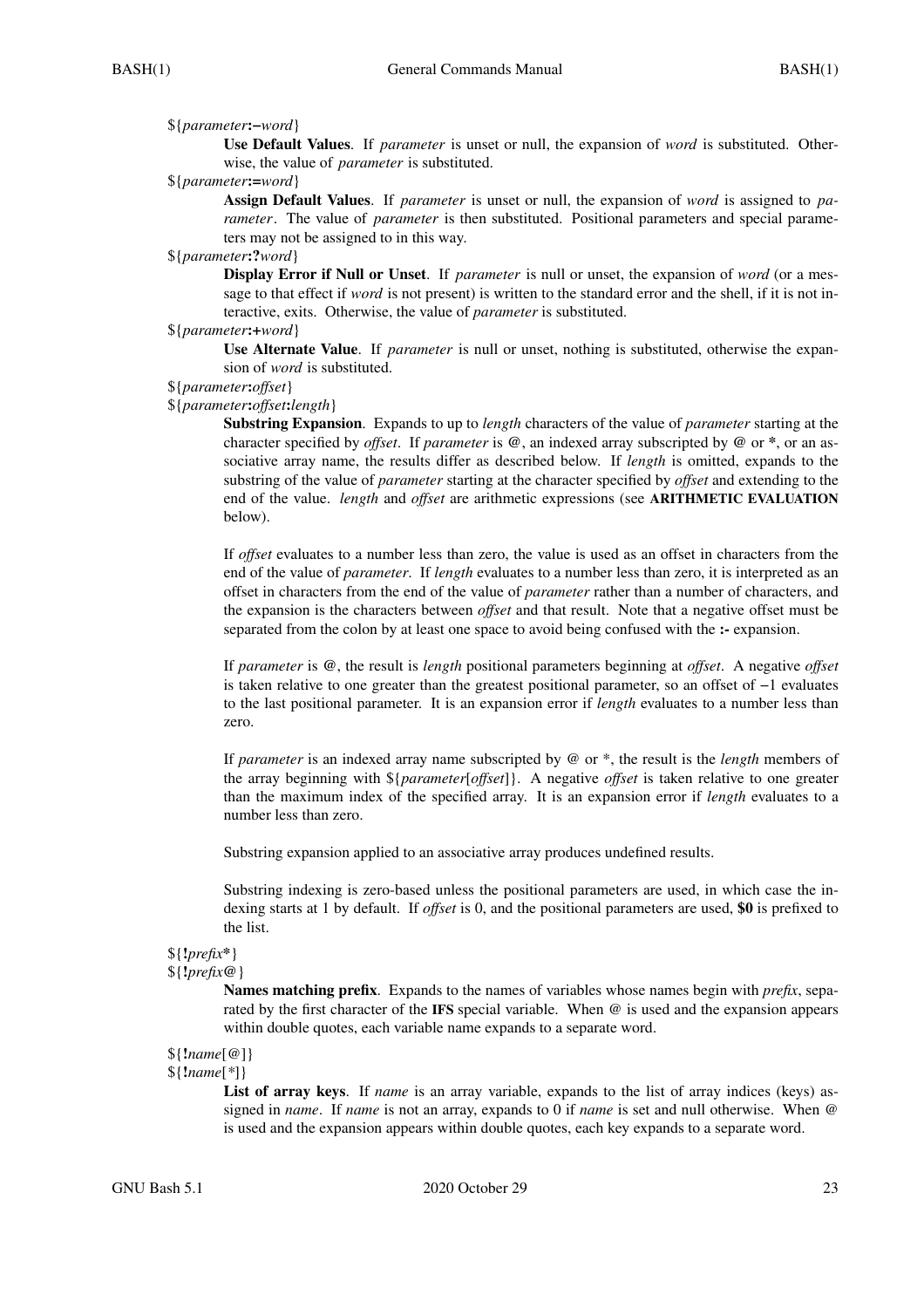#### \${**#***parameter*}

**Parameter length**. The length in characters of the value of *parameter* is substituted. If *parameter* is **\*** or **@**, the value substituted is the number of positional parameters. If *parameter* is an array name subscripted by **\*** or **@**, the value substituted is the number of elements in the array. If *parameter* is an indexed array name subscripted by a negative number, that number is interpreted as relative to one greater than the maximum index of *parameter*, so negative indices count back from the end of the array, and an index of −1 references the last element.

## \${*parameter***#***word*}

## \${*parameter***##***word*}

**Remove matching prefix pattern**. The *word* is expanded to produce a pattern just as in pathname expansion, and matched against the expanded value of *parameter* using the rules described under **Pattern Matching** below. If the pattern matches the beginning of the value of *parameter*, then the result of the expansion is the expanded value of *parameter* with the shortest matching pattern (the ''**#**'' case) or the longest matching pattern (the ''**##**'' case) deleted. If *parameter* is **@** or **\***, the pattern removal operation is applied to each positional parameter in turn, and the expansion is the resultant list. If *parameter* is an array variable subscripted with **@** or **\***, the pattern removal operation is applied to each member of the array in turn, and the expansion is the resultant list.

# \${*parameter***%***word*}

\${*parameter***%%***word*}

**Remove matching suffix pattern**. The *word* is expanded to produce a pattern just as in pathname expansion, and matched against the expanded value of *parameter* using the rules described under **Pattern Matching** below. If the pattern matches a trailing portion of the expanded value of *parameter*, then the result of the expansion is the expanded value of *parameter* with the shortest matching pattern (the ''**%**'' case) or the longest matching pattern (the ''**%%**'' case) deleted. If *parameter* is **@** or **\***, the pattern removal operation is applied to each positional parameter in turn, and the expansion is the resultant list. If *parameter* is an array variable subscripted with **@** or **\***, the pattern removal operation is applied to each member of the array in turn, and the expansion is the resultant list.

#### \${*parameter***/***pattern***/***string*}

**Pattern substitution**. The *pattern* is expanded to produce a pattern just as in pathname expansion, *Parameter* is expanded and the longest match of *pattern* against its value is replaced with *string*. The match is performed using the rules described under **Pattern Matching** below. If *pattern* begins with **/**, all matches of *pattern* are replaced with *string*. Normally only the first match is replaced. If *pattern* begins with **#**, it must match at the beginning of the expanded value of *parameter*. If *pattern* begins with **%**, it must match at the end of the expanded value of *parameter*. If *string* is null, matches of *pattern* are deleted and the **/** following *pattern* may be omitted. If the **nocasematch** shell option is enabled, the match is performed without regard to the case of alphabetic characters. If *parameter* is **@** or **\***, the substitution operation is applied to each positional parameter in turn, and the expansion is the resultant list. If *parameter* is an array variable subscripted with **@** or **\***, the substitution operation is applied to each member of the array in turn, and the expansion is the resultant list.

- \${*parameter***ˆ***pattern*}
- \${*parameter***ˆˆ***pattern*}
- \${*parameter***,***pattern*}
- \${*parameter***,,***pattern*}

**Case modification**. This expansion modifies the case of alphabetic characters in *parameter*. The *pattern* is expanded to produce a pattern just as in pathname expansion. Each character in the expanded value of *parameter* is tested against *pattern*, and, if it matches the pattern, its case is converted. The pattern should not attempt to match more than one character. The **ˆ** operator converts lowercase letters matching *pattern* to uppercase; the **,** operator converts matching uppercase letters to lowercase. The **ˆˆ** and **,,** expansions convert each matched character in the expanded value; the **ˆ** and **,** expansions match and convert only the first character in the expanded value. If *pattern* is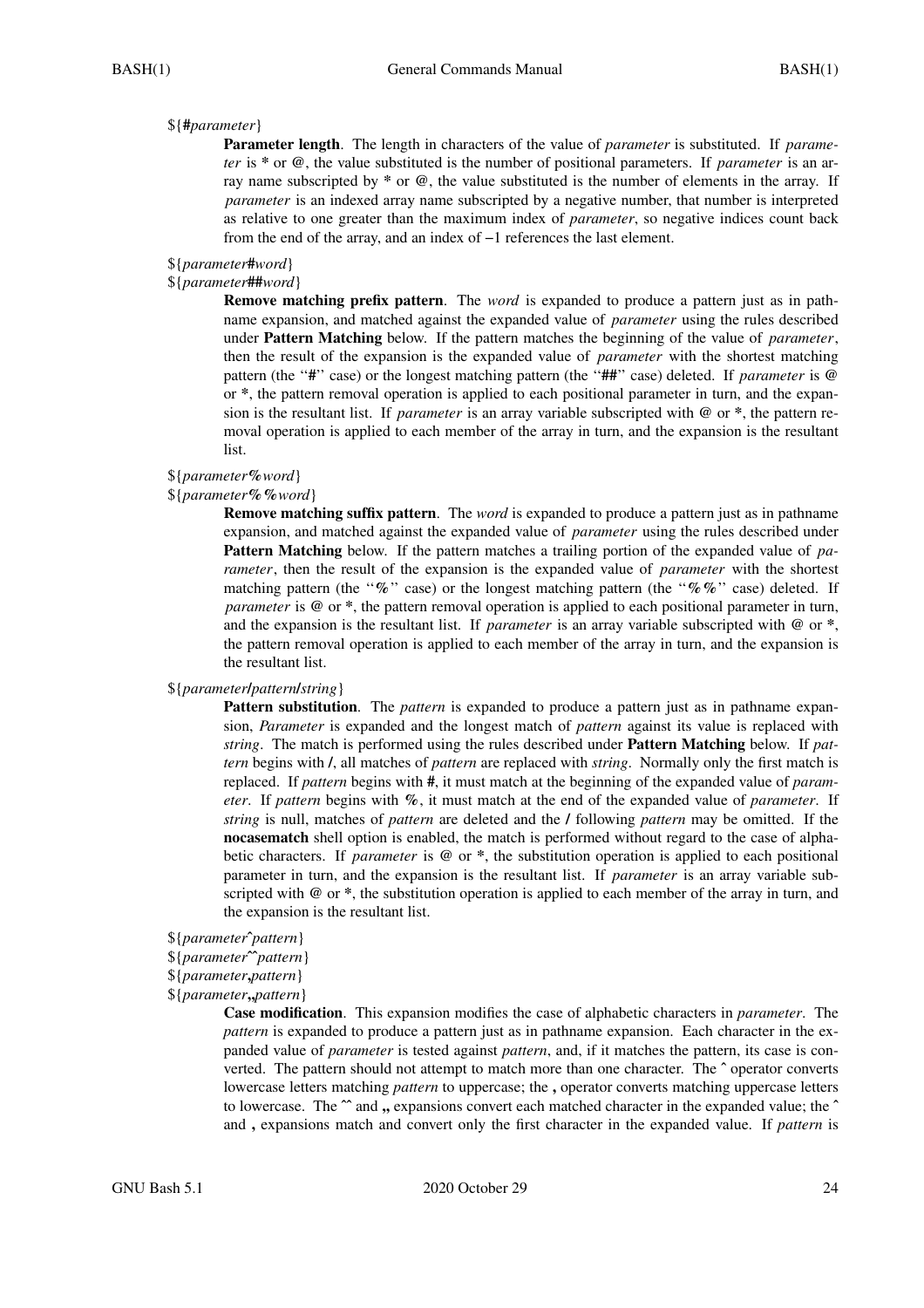omitted, it is treated like a **?**, which matches every character. If *parameter* is **@** or **\***, the case modification operation is applied to each positional parameter in turn, and the expansion is the resultant list. If *parameter* is an array variable subscripted with **@** or **\***, the case modification operation is applied to each member of the array in turn, and the expansion is the resultant list.

#### \${*parameter***@***operator*}

**Parameter transformation**. The expansion is either a transformation of the value of *parameter* or information about *parameter* itself, depending on the value of *operator*. Each *operator* is a single letter:

- **U** The expansion is a string that is the value of *parameter* with lowercase alphabetic characters converted to uppercase.
- **u** The expansion is a string that is the value of *parameter* with the first character converted to uppercase, if it is alphabetic.
- **L** The expansion is a string that is the value of *parameter* with uppercase alphabetic characters converted to lowercase.
- **Q** The expansion is a string that is the value of *parameter* quoted in a format that can be reused as input.
- **E** The expansion is a string that is the value of *parameter* with backslash escape sequences expanded as with the **\$'...'** quoting mechanism.
- **P** The expansion is a string that is the result of expanding the value of *parameter* as if it were a prompt string (see **PROMPTING** below).
- **A** The expansion is a string in the form of an assignment statement or **declare** command that, if evaluated, will recreate *parameter* with its attributes and value.
- **K** Produces a possibly-quoted version of the value of *parameter*, except that it prints the values of indexed and associative arrays as a sequence of quoted key-value pairs (see **Arrays** above).
- **a** The expansion is a string consisting of flag values representing *parameter*'s attributes.

If *parameter* is **@** or **\***, the operation is applied to each positional parameter in turn, and the expansion is the resultant list. If *parameter* is an array variable subscripted with **@** or **\***, the operation is applied to each member of the array in turn, and the expansion is the resultant list.

The result of the expansion is subject to word splitting and pathname expansion as described below.

#### **Command Substitution**

*Command substitution* allows the output of a command to replace the command name. There are two forms:

#### **\$(***command* **)**

or

**`***command***`**

**Bash** performs the expansion by executing *command* in a subshell environment and replacing the command substitution with the standard output of the command, with any trailing newlines deleted. Embedded newlines are not deleted, but they may be removed during word splitting. The command substitution **\$(cat** *file***)** can be replaced by the equivalent but faster **\$(<** *file***)**.

When the old-style backquote form of substitution is used, backslash retains its literal meaning except when followed by **\$**, **`**, or **\**. The first backquote not preceded by a backslash terminates the command substitution. When using the \$(*command* ) form, all characters between the parentheses make up the command; none are treated specially.

Command substitutions may be nested. To nest when using the backquoted form, escape the inner backquotes with backslashes.

If the substitution appears within double quotes, word splitting and pathname expansion are not performed on the results.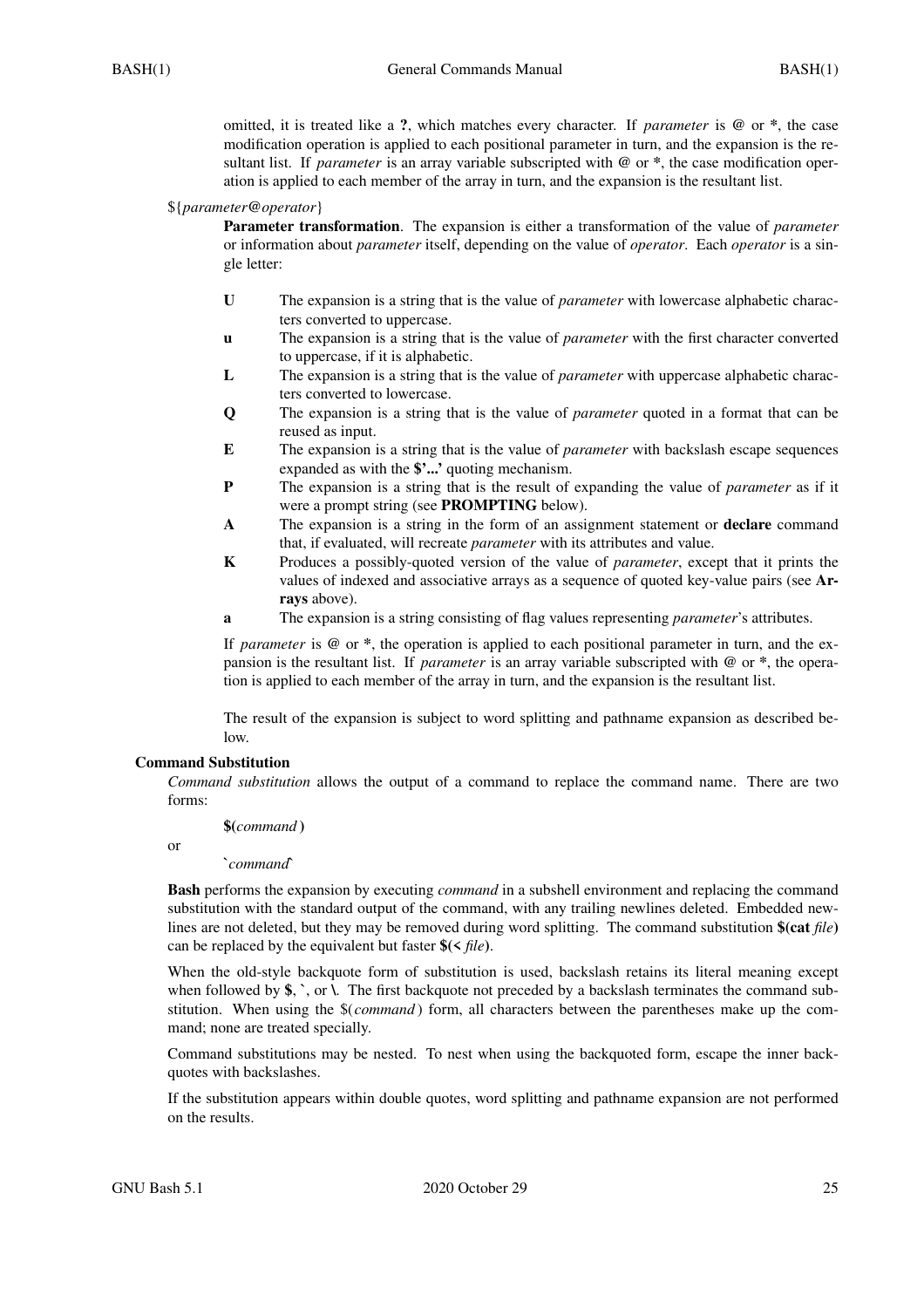## **Arithmetic Expansion**

Arithmetic expansion allows the evaluation of an arithmetic expression and the substitution of the result. The format for arithmetic expansion is:

#### **\$((***expression***))**

The old format **\$[***expression***]** is deprecated and will be removed in upcoming versions of bash.

The *expression* is treated as if it were within double quotes, but a double quote inside the parentheses is not treated specially. All tokens in the expression undergo parameter and variable expansion, command substitution, and quote removal. The result is treated as the arithmetic expression to be evaluated. Arithmetic expansions may be nested.

The evaluation is performed according to the rules listed below under **ARITHMETIC EVALUATION**. If *expression* is invalid, **bash** prints a message indicating failure and no substitution occurs.

# **Process Substitution**

*Process substitution* allows a process's input or output to be referred to using a filename. It takes the form of **<(***list***)** or **>(***list***)**. The process *list* is run asynchronously, and its input or output appears as a filename. This filename is passed as an argument to the current command as the result of the expansion. If the **>(***list***)** form is used, writing to the file will provide input for *list*. If the **<(***list***)** form is used, the file passed as an argument should be read to obtain the output of *list*. Process substitution is supported on systems that support named pipes (*FIFOs*) or the **/dev/fd** method of naming open files.

When available, process substitution is performed simultaneously with parameter and variable expansion, command substitution, and arithmetic expansion.

#### **Word Splitting**

The shell scans the results of parameter expansion, command substitution, and arithmetic expansion that did not occur within double quotes for *word splitting*.

The shell treats each character of **IFS** as a delimiter, and splits the results of the other expansions into words using these characters as field terminators. If **IFS** is unset, or its value is exactly **<space> <tab>**<mewline>, the default, then sequences of **\langle</math> space<math>\rangle</math>, <math>\langle</math> tab<math>\rangle</math>, and <math>\langle</math> newline<math>\rangle</math> at the beginning and end of the results of** the previous expansions are ignored, and any sequence of **IFS** characters not at the beginning or end serves to delimit words. If **IFS** has a value other than the default, then sequences of the whitespace characters **space**, **tab**, and **newline** are ignored at the beginning and end of the word, as long as the whitespace character is in the value of **IFS** (an **IFS** whitespace character). Any character in **IFS** that is not **IFS** whitespace, along with any adjacent **IFS** whitespace characters, delimits a field. A sequence of **IFS** whitespace characters is also treated as a delimiter. If the value of **IFS** is null, no word splitting occurs.

Explicit null arguments (**""** or **''**) are retained and passed to commands as empty strings. Unquoted implicit null arguments, resulting from the expansion of parameters that have no values, are removed. If a parameter with no value is expanded within double quotes, a null argument results and is retained and passed to a command as an empty string. When a quoted null argument appears as part of a word whose expansion is non-null, the null argument is removed. That is, the word −d' ' becomes −d after word splitting and null argument removal.

Note that if no expansion occurs, no splitting is performed.

#### **Pathname Expansion**

After word splitting, unless the **−f** option has been set, **bash** scans each word for the characters **\***, **?**, and **[**. If one of these characters appears, and is not quoted, then the word is regarded as a *pattern*, and replaced with an alphabetically sorted list of filenames matching the pattern (see **Pattern Matching** below). If no matching filenames are found, and the shell option **nullglob** is not enabled, the word is left unchanged. If the **nullglob** option is set, and no matches are found, the word is removed. If the **failglob** shell option is set, and no matches are found, an error message is printed and the command is not executed. If the shell option **nocaseglob** is enabled, the match is performed without regard to the case of alphabetic characters. Note that when using range expressions like [a-z] (see below), letters of the other case may be included, depending on the setting of **LC\_COLLATE.** When a pattern is used for pathname expansion, the character **''.''** at the start of a name or immediately following a slash must be matched explicitly, unless the shell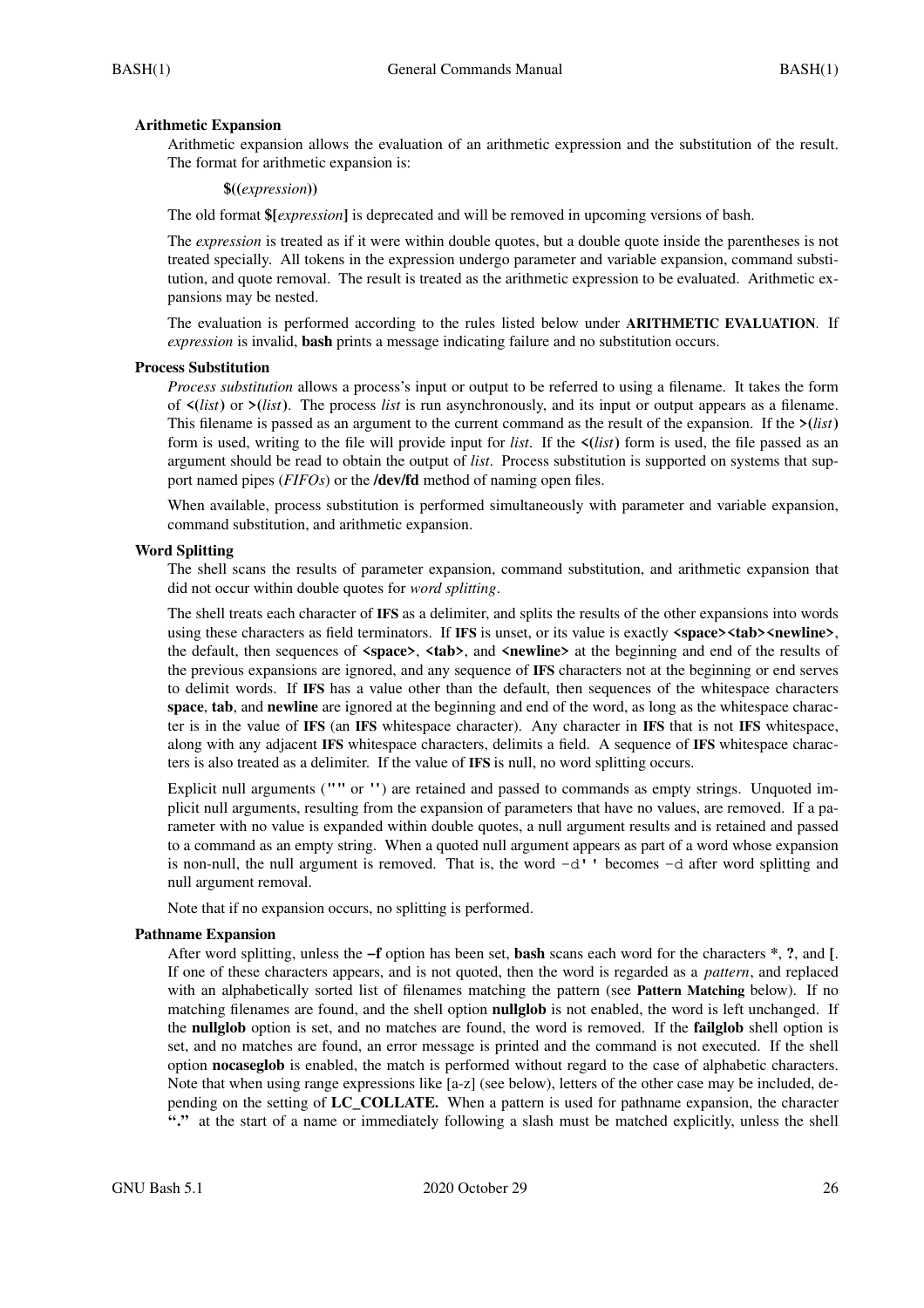option **dotglob** is set. The filenames **''.''** and **''..''** must always be matched explicitly, even if **dotglob** is set. In other cases, the "." character is not treated specially. When matching a pathname, the slash character must always be matched explicitly by a slash in the pattern, but in other matching contexts it can be matched by a special pattern character as described below under **Pattern Matching**. See the description of **shopt** below under **SHELL BUILTIN COMMANDS** for a description of the **nocaseglob**, **nullglob**, **failglob**, and **dotglob** shell options.

The **GLOBIGNORE** shell variable may be used to restrict the set of file names matching a *pattern*. If **GLO-BIGNORE** is set, each matching file name that also matches one of the patterns in **GLOBIGNORE** is removed from the list of matches. If the **nocaseglob** option is set, the matching against the patterns in **GLO-BIGNORE** is performed without regard to case. The filenames "." and ".." are always ignored when **GLOBIGNORE** is set and not null. However, setting **GLOBIGNORE** to a non-null value has the effect of enabling the **dotglob** shell option, so all other filenames beginning with a "." will match. To get the old behavior of ignoring filenames beginning with a **''.''**, make **''.\*''** one of the patterns in **GLOBIGNORE**. The **dotglob** option is disabled when **GLOBIGNORE** is unset. The pattern matching honors the setting of the **extglob** shell option.

#### **Pattern Matching**

Any character that appears in a pattern, other than the special pattern characters described below, matches itself. The NUL character may not occur in a pattern. A backslash escapes the following character; the escaping backslash is discarded when matching. The special pattern characters must be quoted if they are to be matched literally.

The special pattern characters have the following meanings:

- **\*** Matches any string, including the null string. When the **globstar** shell option is enabled, and **\*** is used in a pathname expansion context, two adjacent **\***s used as a single pattern will match all files and zero or more directories and subdirectories. If followed by a **/**, two adjacent **\***s will match only directories and subdirectories.
- **?** Matches any single character.
- [...] Matches any one of the enclosed characters. A pair of characters separated by a hyphen denotes a *range expression*; any character that falls between those two characters, inclusive, using the current locale's collating sequence and character set, is matched. If the first character following the **[** is a **!** or a **ˆ** then any character not enclosed is matched. The sorting order of characters in range expressions is determined by the current locale and the values of the **LC\_COLLATE** or **LC\_ALL** shell variables, if set. To obtain the traditional interpretation of range expressions, where **[a−d]** is equivalent to **[abcd]**, set value of the **LC\_ALL** shell variable to **C**, or enable the **globasciiranges** shell option. A **−** may be matched by including it as the first or last character in the set. A **]** may be matched by including it as the first character in the set.

Within **[** and **]**, *character classes* can be specified using the syntax **[:***class***:]**, where *class* is one of the following classes defined in the POSIX standard:

**alnum alpha ascii blank cntrl digit graph lower print punct space upper word xdigit**

A character class matches any character belonging to that class. The **word** character class matches letters, digits, and the character \_.

Within  $\left[$  and  $\right]$ , an *equivalence class* can be specified using the syntax  $\left[ =c= \right]$ , which matches all characters with the same collation weight (as defined by the current locale) as the character *c*.

Within **[** and **]**, the syntax **[.***symbol***.]** matches the collating symbol *symbol*.

If the **extglob** shell option is enabled using the **shopt** builtin, several extended pattern matching operators are recognized. In the following description, a *pattern-list* is a list of one or more patterns separated by a **|**. Composite patterns may be formed using one or more of the following sub-patterns: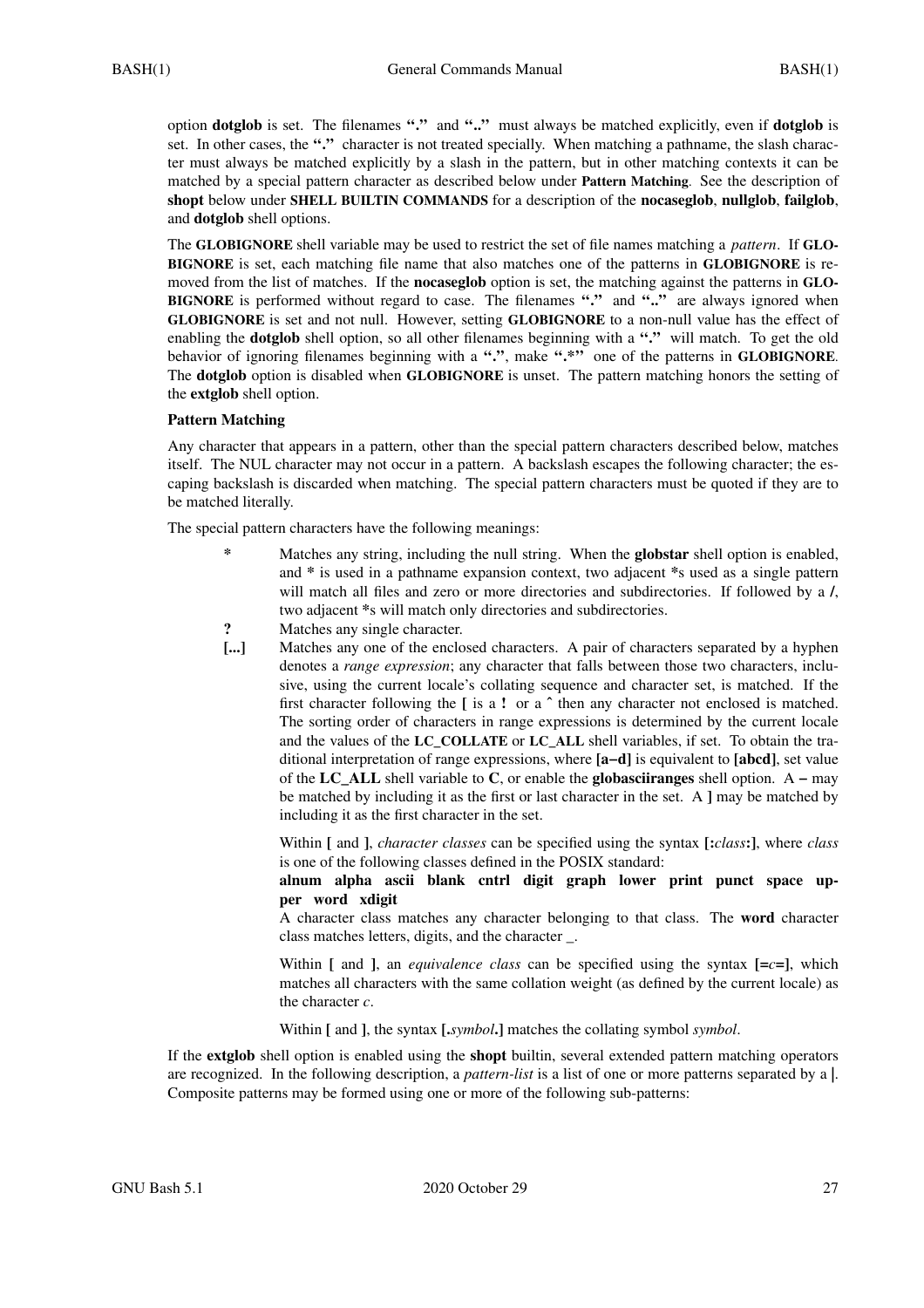**?(***pattern-list***)** Matches zero or one occurrence of the given patterns **\*(***pattern-list***)** Matches zero or more occurrences of the given patterns **+(***pattern-list***)** Matches one or more occurrences of the given patterns **@(***pattern-list***)** Matches one of the given patterns **!(***pattern-list***)** Matches anything except one of the given patterns

Complicated extended pattern matching against long strings is slow, especially when the patterns contain alternations and the strings contain multiple matches. Using separate matches against shorter strings, or using arrays of strings instead of a single long string, may be faster.

## **Quote Removal**

After the preceding expansions, all unquoted occurrences of the characters **\**, **'**, and **"** that did not result from one of the above expansions are removed.

## **REDIRECTION**

Before a command is executed, its input and output may be *redirected* using a special notation interpreted by the shell. Redirection allows commands' file handles to be duplicated, opened, closed, made to refer to different files, and can change the files the command reads from and writes to. Redirection may also be used to modify file handles in the current shell execution environment. The following redirection operators may precede or appear anywhere within a *simple command* or may follow a *command*. Redirections are processed in the order they appear, from left to right.

Each redirection that may be preceded by a file descriptor number may instead be preceded by a word of the form {*varname*}. In this case, for each redirection operator except >&- and <&-, the shell will allocate a file descriptor greater than or equal to 10 and assign it to *varname*. If >&- or <&- is preceded by {*varname*}, the value of *varname* defines the file descriptor to close. If {*varname*} is supplied, the redirection persists beyond the scope of the command, allowing the shell programmer to manage the file descriptor himself.

In the following descriptions, if the file descriptor number is omitted, and the first character of the redirection operator is **<**, the redirection refers to the standard input (file descriptor 0). If the first character of the redirection operator is **>**, the redirection refers to the standard output (file descriptor 1).

The word following the redirection operator in the following descriptions, unless otherwise noted, is subjected to brace expansion, tilde expansion, parameter and variable expansion, command substitution, arithmetic expansion, quote removal, pathname expansion, and word splitting. If it expands to more than one word, **bash** reports an error.

Note that the order of redirections is significant. For example, the command

ls **>** dirlist 2**>&**1

directs both standard output and standard error to the file *dirlist*, while the command

ls 2**>&**1 **>** dirlist

directs only the standard output to file *dirlist*, because the standard error was duplicated from the standard output before the standard output was redirected to *dirlist*.

**Bash** handles several filenames specially when they are used in redirections, as described in the following table. If the operating system on which **bash** is running provides these special files, bash will use them; otherwise it will emulate them internally with the behavior described below.

#### **/dev/fd/***fd*

If *fd* is a valid integer, file descriptor *fd* is duplicated.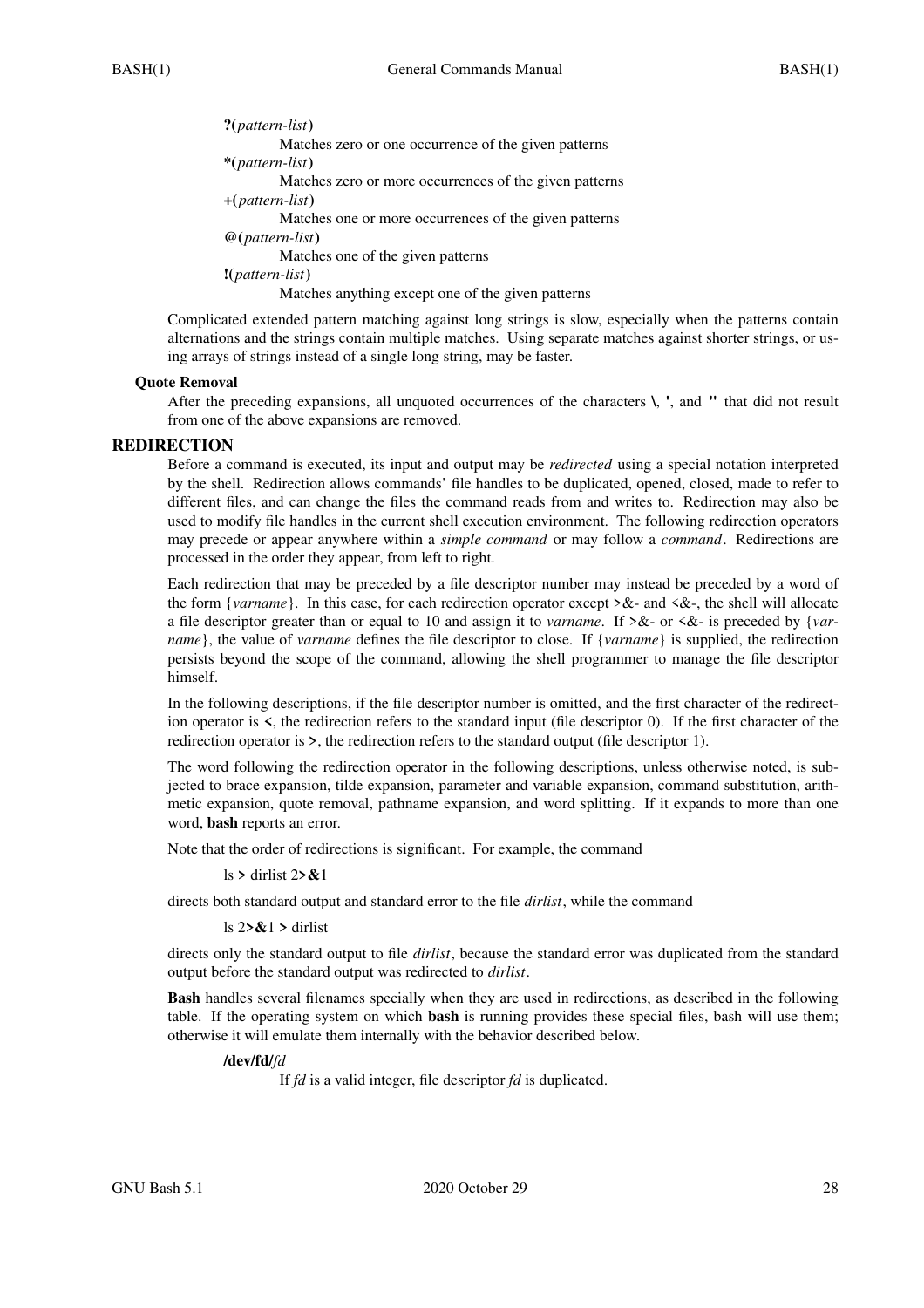# **/dev/stdin**

File descriptor 0 is duplicated.

# **/dev/stdout**

File descriptor 1 is duplicated.

# **/dev/stderr**

File descriptor 2 is duplicated.

# **/dev/tcp/***host***/***port*

If *host* is a valid hostname or Internet address, and *port* is an integer port number or service name, **bash** attempts to open the corresponding TCP socket.

## **/dev/udp/***host***/***port*

If *host* is a valid hostname or Internet address, and *port* is an integer port number or service name, **bash** attempts to open the corresponding UDP socket.

A failure to open or create a file causes the redirection to fail.

Redirections using file descriptors greater than 9 should be used with care, as they may conflict with file descriptors the shell uses internally.

Note that the **exec** builtin command can make redirections take effect in the current shell.

# **Redirecting Input**

Redirection of input causes the file whose name results from the expansion of *word* to be opened for reading on file descriptor *n*, or the standard input (file descriptor 0) if *n* is not specified.

The general format for redirecting input is:

[*n*]**<***word*

# **Redirecting Output**

Redirection of output causes the file whose name results from the expansion of *word* to be opened for writing on file descriptor *n*, or the standard output (file descriptor 1) if *n* is not specified. If the file does not exist it is created; if it does exist it is truncated to zero size.

The general format for redirecting output is:

[*n*]**>***word*

If the redirection operator is **>**, and the **noclobber** option to the **set** builtin has been enabled, the redirection will fail if the file whose name results from the expansion of *word* exists and is a regular file. If the redirection operator is **>|**, or the redirection operator is **>** and the **noclobber** option to the **set** builtin command is not enabled, the redirection is attempted even if the file named by *word* exists.

# **Appending Redirected Output**

Redirection of output in this fashion causes the file whose name results from the expansion of *word* to be opened for appending on file descriptor *n*, or the standard output (file descriptor 1) if *n* is not specified. If the file does not exist it is created.

The general format for appending output is:

[*n*]**>>***word*

# **Redirecting Standard Output and Standard Error**

This construct allows both the standard output (file descriptor 1) and the standard error output (file descriptor 2) to be redirected to the file whose name is the expansion of *word*.

There are two formats for redirecting standard output and standard error:

**&>***word*

and

**>&***word*

Of the two forms, the first is preferred. This is semantically equivalent to

**>***word* 2**>&**1

When using the second form, *word* may not expand to a number or −. If it does, other redirection operators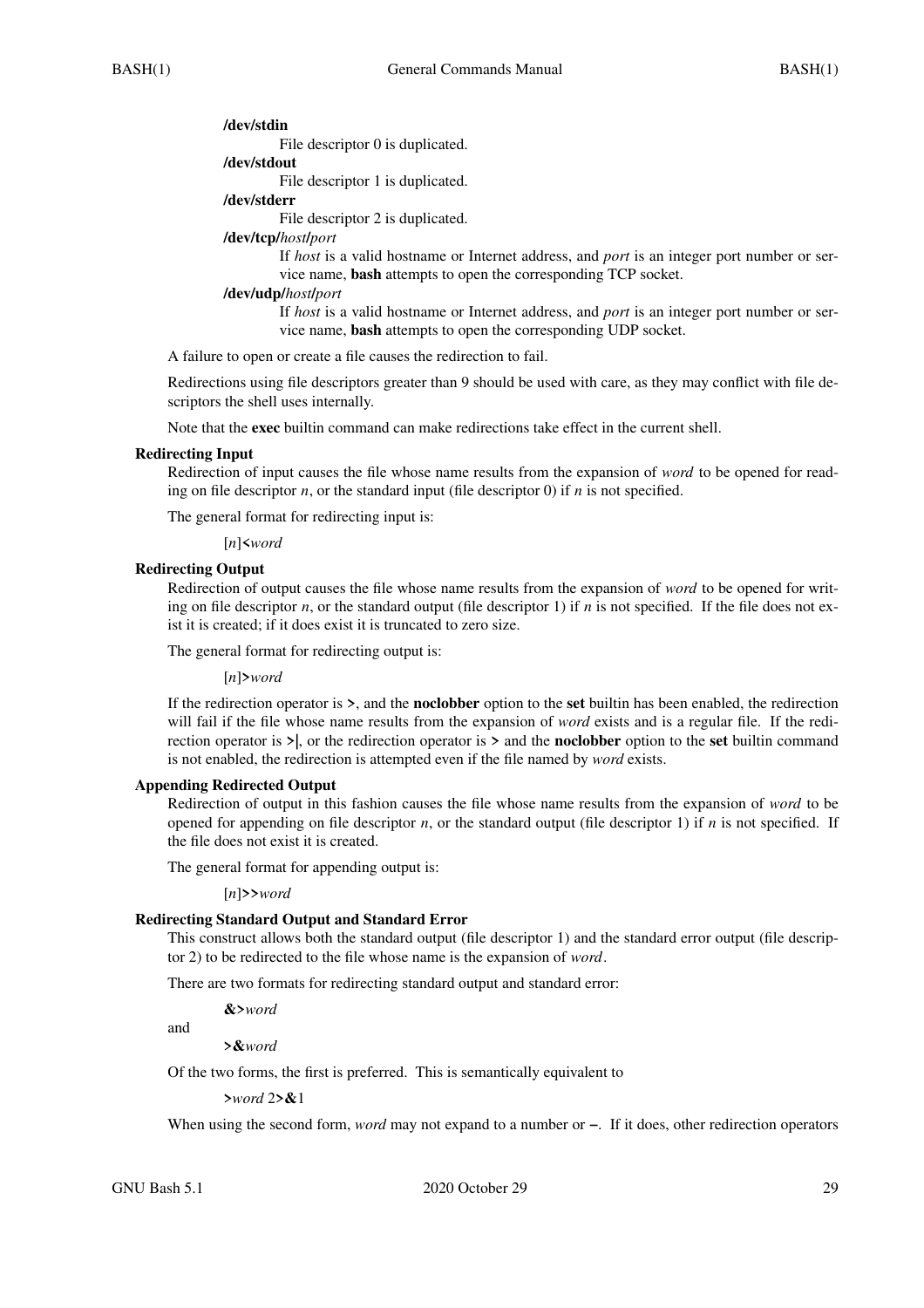apply (see **Duplicating File Descriptors** below) for compatibility reasons.

#### **Appending Standard Output and Standard Error**

This construct allows both the standard output (file descriptor 1) and the standard error output (file descriptor 2) to be appended to the file whose name is the expansion of *word*.

The format for appending standard output and standard error is:

**&>>***word*

This is semantically equivalent to

**>>***word* 2**>&**1

### (see **Duplicating File Descriptors** below).

#### **Here Documents**

This type of redirection instructs the shell to read input from the current source until a line containing only *delimiter* (with no trailing blanks) is seen. All of the lines read up to that point are then used as the standard input (or file descriptor *n* if *n* is specified) for a command.

The format of here-documents is:

[*n*]**<<**[**−**]*word here-document delimiter*

No parameter and variable expansion, command substitution, arithmetic expansion, or pathname expansion is performed on *word*. If any part of *word* is quoted, the *delimiter* is the result of quote removal on *word*, and the lines in the here-document are not expanded. If *word* is unquoted, all lines of the here-document are subjected to parameter expansion, command substitution, and arithmetic expansion, the character sequence **\<newline>** is ignored, and **\** must be used to quote the characters **\**, **\$**, and **`**.

If the redirection operator is  $\leq$  -, then all leading tab characters are stripped from input lines and the line containing *delimiter*. This allows here-documents within shell scripts to be indented in a natural fashion.

#### **Here Strings**

A variant of here documents, the format is:

[*n*]**<<<***word*

The *word* undergoes tilde expansion, parameter and variable expansion, command substitution, arithmetic expansion, and quote removal. Pathname expansion and word splitting are not performed. The result is supplied as a single string, with a newline appended, to the command on its standard input (or file descriptor *n* if *n* is specified).

#### **Duplicating File Descriptors**

The redirection operator

#### [*n*]**<&***word*

is used to duplicate input file descriptors. If *word* expands to one or more digits, the file descriptor denoted by *n* is made to be a copy of that file descriptor. If the digits in *word* do not specify a file descriptor open for input, a redirection error occurs. If *word* evaluates to **−**, file descriptor *n* is closed. If *n* is not specified, the standard input (file descriptor 0) is used.

#### The operator

#### [*n*]**>&***word*

is used similarly to duplicate output file descriptors. If  $n$  is not specified, the standard output (file descriptor 1) is used. If the digits in *word* do not specify a file descriptor open for output, a redirection error occurs. If *word* evaluates to **−**, file descriptor *n* is closed. As a special case, if *n* is omitted, and *word* does not expand to one or more digits or **−**, the standard output and standard error are redirected as described previously.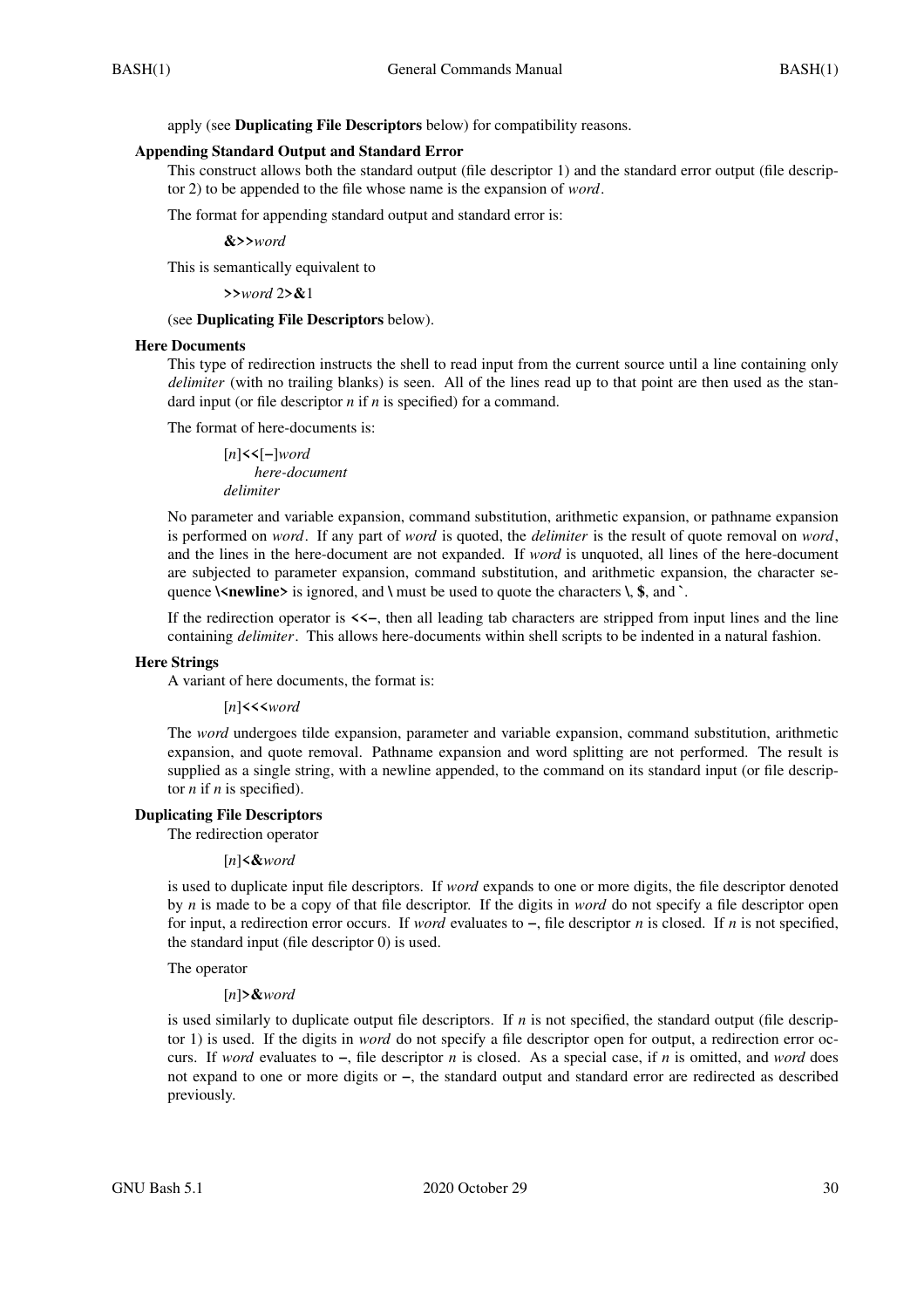## **Moving File Descriptors**

The redirection operator

[*n*]**<&***digit***−**

moves the file descriptor *digit* to file descriptor *n*, or the standard input (file descriptor 0) if *n* is not specified. *digit* is closed after being duplicated to *n*.

Similarly, the redirection operator

[*n*]**>&***digit***−**

moves the file descriptor *digit* to file descriptor *n*, or the standard output (file descriptor 1) if *n* is not specified.

#### **Opening File Descriptors for Reading and Writing**

The redirection operator

#### [*n*]**<>***word*

causes the file whose name is the expansion of *word* to be opened for both reading and writing on file descriptor *n*, or on file descriptor 0 if *n* is not specified. If the file does not exist, it is created.

#### **ALIASES**

*Aliases* allow a string to be substituted for a word when it is used as the first word of a simple command. The shell maintains a list of aliases that may be set and unset with the **alias** and **unalias** builtin commands (see **SHELL BUILTIN COMMANDS** below). The first word of each simple command, if unquoted, is checked to see if it has an alias. If so, that word is replaced by the text of the alias. The characters **/**, **\$**, **`**, and **=** and any of the shell *metacharacters* or quoting characters listed above may not appear in an alias name. The replacement text may contain any valid shell input, including shell metacharacters. The first word of the replacement text is tested for aliases, but a word that is identical to an alias being expanded is not expanded a second time. This means that one may alias **ls** to **ls −F**, for instance, and **bash** does not try to recursively expand the replacement text. If the last character of the alias value is a *blank*, then the next command word following the alias is also checked for alias expansion.

Aliases are created and listed with the **alias** command, and removed with the **unalias** command.

There is no mechanism for using arguments in the replacement text. If arguments are needed, a shell function should be used (see **FUNCTIONS** below).

Aliases are not expanded when the shell is not interactive, unless the **expand\_aliases** shell option is set using **shopt** (see the description of **shopt** under **SHELL BUILTIN COMMANDS** below).

The rules concerning the definition and use of aliases are somewhat confusing. **Bash** always reads at least one complete line of input, and all lines that make up a compound command, before executing any of the commands on that line or the compound command. Aliases are expanded when a command is read, not when it is executed. Therefore, an alias definition appearing on the same line as another command does not take effect until the next line of input is read. The commands following the alias definition on that line are not affected by the new alias. This behavior is also an issue when functions are executed. Aliases are expanded when a function definition is read, not when the function is executed, because a function definition is itself a command. As a consequence, aliases defined in a function are not available until after that function is executed. To be safe, always put alias definitions on a separate line, and do not use **alias** in compound commands.

For almost every purpose, aliases are superseded by shell functions.

#### **FUNCTIONS**

A shell function, defined as described above under **SHELL GRAMMAR**, stores a series of commands for later execution. When the name of a shell function is used as a simple command name, the list of commands associated with that function name is executed. Functions are executed in the context of the current shell; no new process is created to interpret them (contrast this with the execution of a shell script). When a function is executed, the arguments to the function become the positional parameters during its execution. The special parameter **#** is updated to reflect the change. Special parameter **0** is unchanged. The first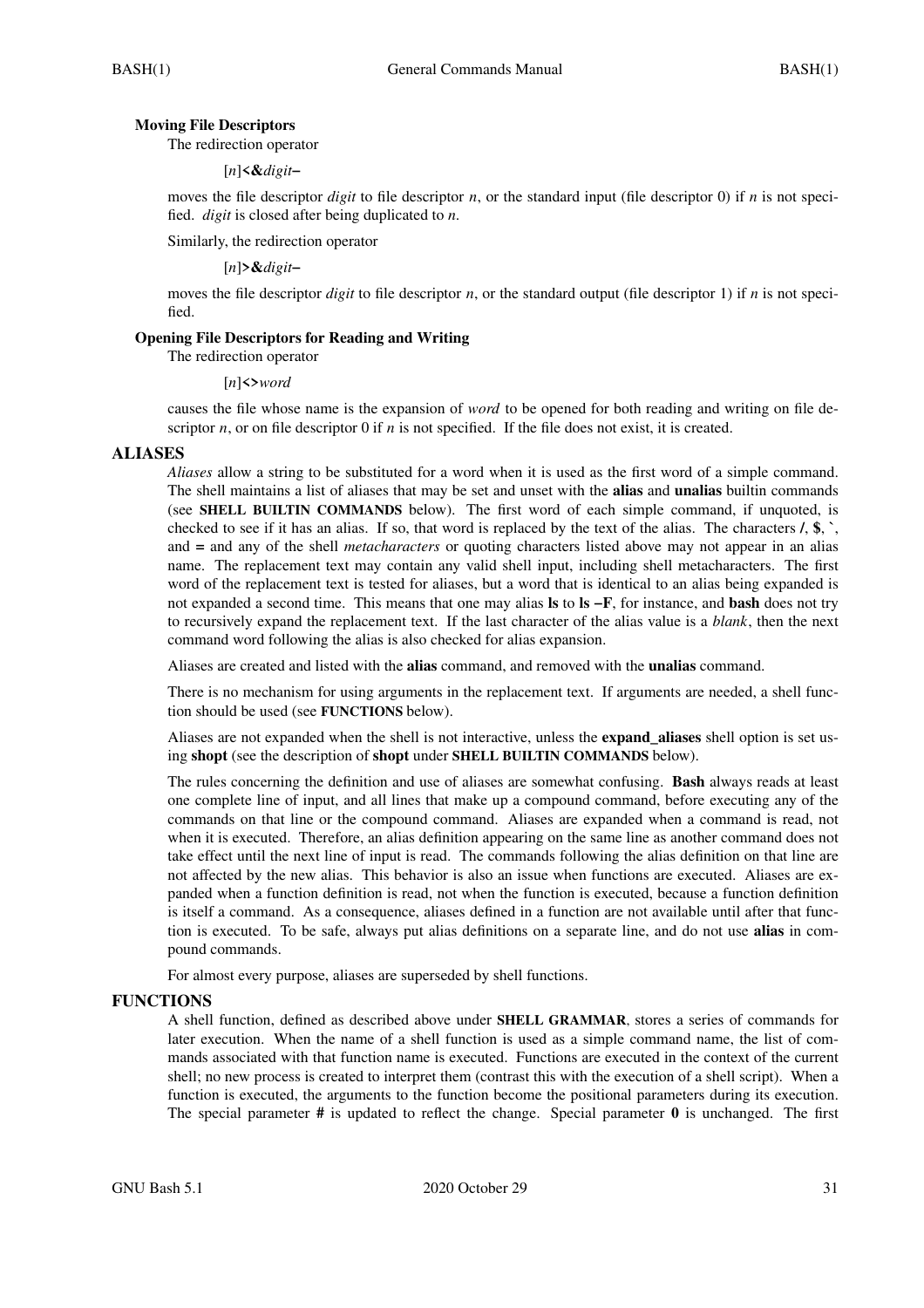element of the **FUNCNAME** variable is set to the name of the function while the function is executing.

All other aspects of the shell execution environment are identical between a function and its caller with these exceptions: the **DEBUG** and **RETURN** traps (see the description of the **trap** builtin under **SHELL BUILTIN COMMANDS** below) are not inherited unless the function has been given the **trace** attribute (see the description of the **declare** builtin below) or the **−o functrace** shell option has been enabled with the **set** builtin (in which case all functions inherit the **DEBUG** and **RETURN** traps), and the **ERR** trap is not inherited unless the **−o errtrace** shell option has been enabled.

Variables local to the function may be declared with the **local** builtin command. Ordinarily, variables and their values are shared between the function and its caller. If a variable is declared **local**, the variable's visible scope is restricted to that function and its children (including the functions it calls). Local variables "shadow" variables with the same name declared at previous scopes. For instance, a local variable declared in a function hides a global variable of the same name: references and assignments refer to the local variable, leaving the global variable unmodified. When the function returns, the global variable is once again visible.

The shell uses *dynamic scoping* to control a variable's visibility within functions. With dynamic scoping, visible variables and their values are a result of the sequence of function calls that caused execution to reach the current function. The value of a variable that a function sees depends on its value within its caller, if any, whether that caller is the "global" scope or another shell function. This is also the value that a local variable declaration "shadows", and the value that is restored when the function returns.

For example, if a variable *var* is declared as local in function *func1*, and *func1* calls another function *func2*, references to *var* made from within *func2* will resolve to the local variable *var* from *func1*, shadowing any global variable named *var*.

The **unset** builtin also acts using the same dynamic scope: if a variable is local to the current scope, **unset** will unset it; otherwise the unset will refer to the variable found in any calling scope as described above. If a variable at the current local scope is unset, it will remain so until it is reset in that scope or until the function returns. Once the function returns, any instance of the variable at a previous scope will become visible. If the unset acts on a variable at a previous scope, any instance of a variable with that name that had been shadowed will become visible.

The **FUNCNEST** variable, if set to a numeric value greater than 0, defines a maximum function nesting level. Function invocations that exceed the limit cause the entire command to abort.

If the builtin command **return** is executed in a function, the function completes and execution resumes with the next command after the function call. Any command associated with the **RETURN** trap is executed before execution resumes. When a function completes, the values of the positional parameters and the special parameter **#** are restored to the values they had prior to the function's execution.

Function names and definitions may be listed with the **−f** option to the **declare** or **typeset** builtin commands. The **−F** option to **declare** or **typeset** will list the function names only (and optionally the source file and line number, if the **extdebug** shell option is enabled). Functions may be exported so that subshells automatically have them defined with the **−f** option to the **export** builtin. A function definition may be deleted using the **−f** option to the **unset** builtin.

Functions may be recursive. The **FUNCNEST** variable may be used to limit the depth of the function call stack and restrict the number of function invocations. By default, no limit is imposed on the number of recursive calls.

# **ARITHMETIC EVALUATION**

The shell allows arithmetic expressions to be evaluated, under certain circumstances (see the **let** and **declare** builtin commands, the **((** compound command, and **Arithmetic Expansion**). Evaluation is done in fixed-width integers with no check for overflow, though division by 0 is trapped and flagged as an error. The operators and their precedence, associativity, and values are the same as in the C language. The following list of operators is grouped into levels of equal-precedence operators. The levels are listed in order of decreasing precedence.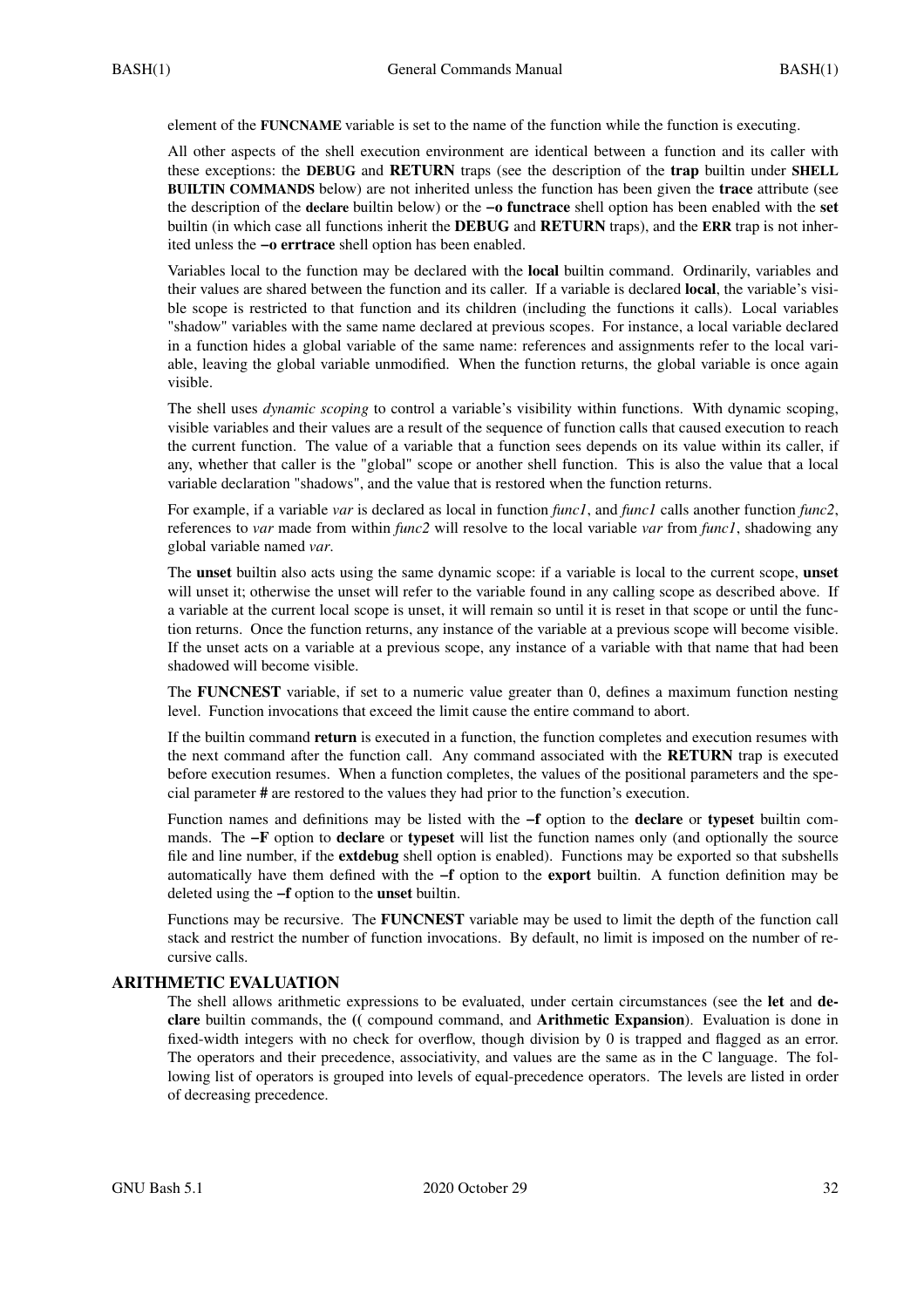| id++ id--             |                                               |  |  |
|-----------------------|-----------------------------------------------|--|--|
|                       | variable post-increment and post-decrement    |  |  |
| $- +$                 | unary minus and plus                          |  |  |
| $+ + id - id$         |                                               |  |  |
|                       | variable pre-increment and pre-decrement      |  |  |
| 1 <sup>2</sup>        | logical and bitwise negation                  |  |  |
| $***$                 | exponentiation                                |  |  |
|                       | */% multiplication, division, remainder       |  |  |
|                       | + - addition, subtraction                     |  |  |
|                       | << >> left and right bitwise shifts           |  |  |
| $\le$ > $>$ $\le$ $>$ |                                               |  |  |
|                       | comparison                                    |  |  |
|                       | $== !=$ equality and inequality               |  |  |
| $\mathbf{\&}$         | bitwise AND                                   |  |  |
|                       | bitwise exclusive OR                          |  |  |
|                       | bitwise OR                                    |  |  |
|                       | $&\&$ logical AND                             |  |  |
| II                    | logical OR                                    |  |  |
| expr?expr:expr        |                                               |  |  |
|                       | conditional operator                          |  |  |
|                       | $=$ $\ast$ = /= $\%$ = += -= <<= >>= &= ^=  = |  |  |
|                       | assignment                                    |  |  |
| $expr1$ , $expr2$     |                                               |  |  |
|                       | comma                                         |  |  |
|                       |                                               |  |  |

Shell variables are allowed as operands; parameter expansion is performed before the expression is evaluated. Within an expression, shell variables may also be referenced by name without using the parameter expansion syntax. A shell variable that is null or unset evaluates to 0 when referenced by name without using the parameter expansion syntax. The value of a variable is evaluated as an arithmetic expression when it is referenced, or when a variable which has been given the *integer* attribute using **declare −i** is assigned a value. A null value evaluates to 0. A shell variable need not have its *integer* attribute turned on to be used in an expression.

Integer constants follow the C language definition, without suffixes or character constants. Constants with a leading 0 are interpreted as octal numbers. A leading 0x or 0X denotes hexadecimal. Otherwise, numbers take the form [*base#*]n, where the optional *base* is a decimal number between 2 and 64 representing the arithmetic base, and *n* is a number in that base. If *base#* is omitted, then base 10 is used. When specifying *n*, if a non-digit is required, the digits greater than 9 are represented by the lowercase letters, the uppercase letters, @, and \_, in that order. If *base* is less than or equal to 36, lowercase and uppercase letters may be used interchangeably to represent numbers between 10 and 35.

Operators are evaluated in order of precedence. Sub-expressions in parentheses are evaluated first and may override the precedence rules above.

# **CONDITIONAL EXPRESSIONS**

Conditional expressions are used by the **[[** compound command and the **test** and **[** builtin commands to test file attributes and perform string and arithmetic comparisons. The **test** and **[** commands determine their behavior based on the number of arguments; see the descriptions of those commands for any other commandspecific actions.

Expressions are formed from the following unary or binary primaries. **Bash** handles several filenames specially when they are used in expressions. If the operating system on which **bash** is running provides these special files, bash will use them; otherwise it will emulate them internally with this behavior: If any *file* argument to one of the primaries is of the form */dev/fd/n*, then file descriptor *n* is checked. If the *file* argument to one of the primaries is one of */dev/stdin*, */dev/stdout*, or */dev/stderr*, file descriptor 0, 1, or 2, respectively, is checked.

Unless otherwise specified, primaries that operate on files follow symbolic links and operate on the target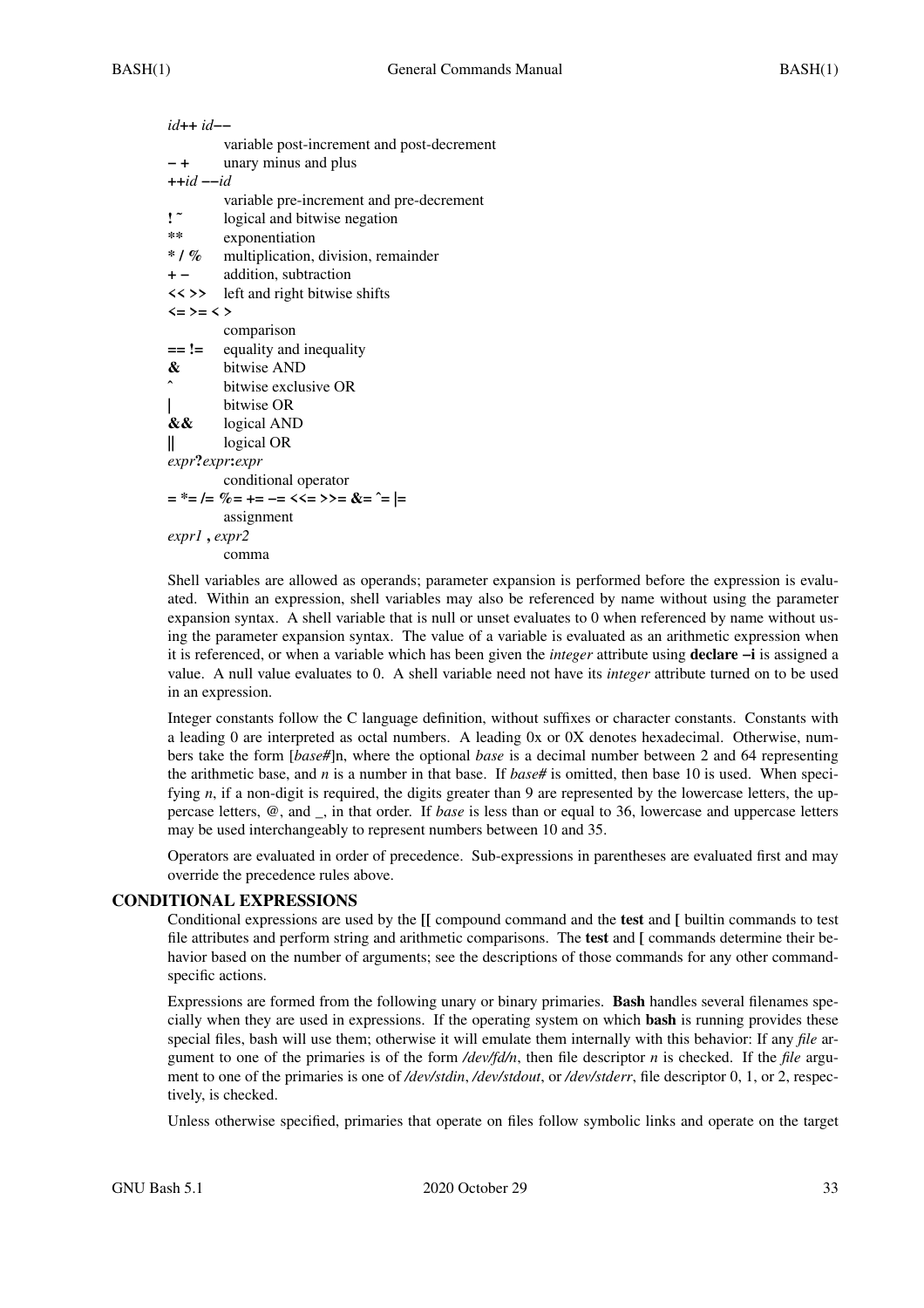of the link, rather than the link itself.

When used with **[[**, the  $\le$  and  $\ge$  operators sort lexicographically using the current locale. The **test** command sorts using ASCII ordering.

- **−a** *file* True if *file* exists.
- **−b** *file* True if *file* exists and is a block special file.
- **−c** *file* True if *file* exists and is a character special file.
- **−d** *file* True if *file* exists and is a directory.
- **−e** *file* True if *file* exists.
- **−f** *file* True if *file* exists and is a regular file.
- **−g** *file* True if *file* exists and is set-group-id.
- **−h** *file* True if *file* exists and is a symbolic link.
- **−k** *file* True if *file* exists and its ''sticky'' bit is set.
- **−p** *file* True if *file* exists and is a named pipe (FIFO).
- **−r** *file* True if *file* exists and is readable.
- **−s** *file* True if *file* exists and has a size greater than zero.
- **−t** *fd* True if file descriptor *fd* is open and refers to a terminal.
- **−u** *file* True if *file* exists and its set-user-id bit is set.
- **−w** *file* True if *file* exists and is writable.
- **−x** *file* True if *file* exists and is executable.
- **−G** *file* True if *file* exists and is owned by the effective group id.
- **−L** *file* True if *file* exists and is a symbolic link.
- **−N** *file* True if *file* exists and has been modified since it was last read.
- **−O** *file* True if *file* exists and is owned by the effective user id.
- **−S** *file* True if *file* exists and is a socket.
- *file1* **−ef** *file2*

True if *file1* and *file2* refer to the same device and inode numbers.

*file1* −**nt** *file2*

True if *file1* is newer (according to modification date) than *file2*, or if *file1* exists and *file2* does not. *file1* −**ot** *file2*

True if *file1* is older than *file2*, or if *file2* exists and *file1* does not.

#### **−o** *optname*

True if the shell option *optname* is enabled. See the list of options under the description of the **−o** option to the **set** builtin below.

**−v** *varname*

True if the shell variable *varname* is set (has been assigned a value).

# **−R** *varname*

True if the shell variable *varname* is set and is a name reference.

**−z** *string*

True if the length of *string* is zero.

*string* **−n** *string*

True if the length of *string* is non-zero.

```
string1 == string2
```
*string1* **=** *string2*

True if the strings are equal. **=** should be used with the **test** command for POSIX conformance. When used with the **[[** command, this performs pattern matching as described above (**Compound Commands**).

#### *string1* **!=** *string2*

True if the strings are not equal.

#### *string1* **<** *string2*

True if *string1* sorts before *string2* lexicographically.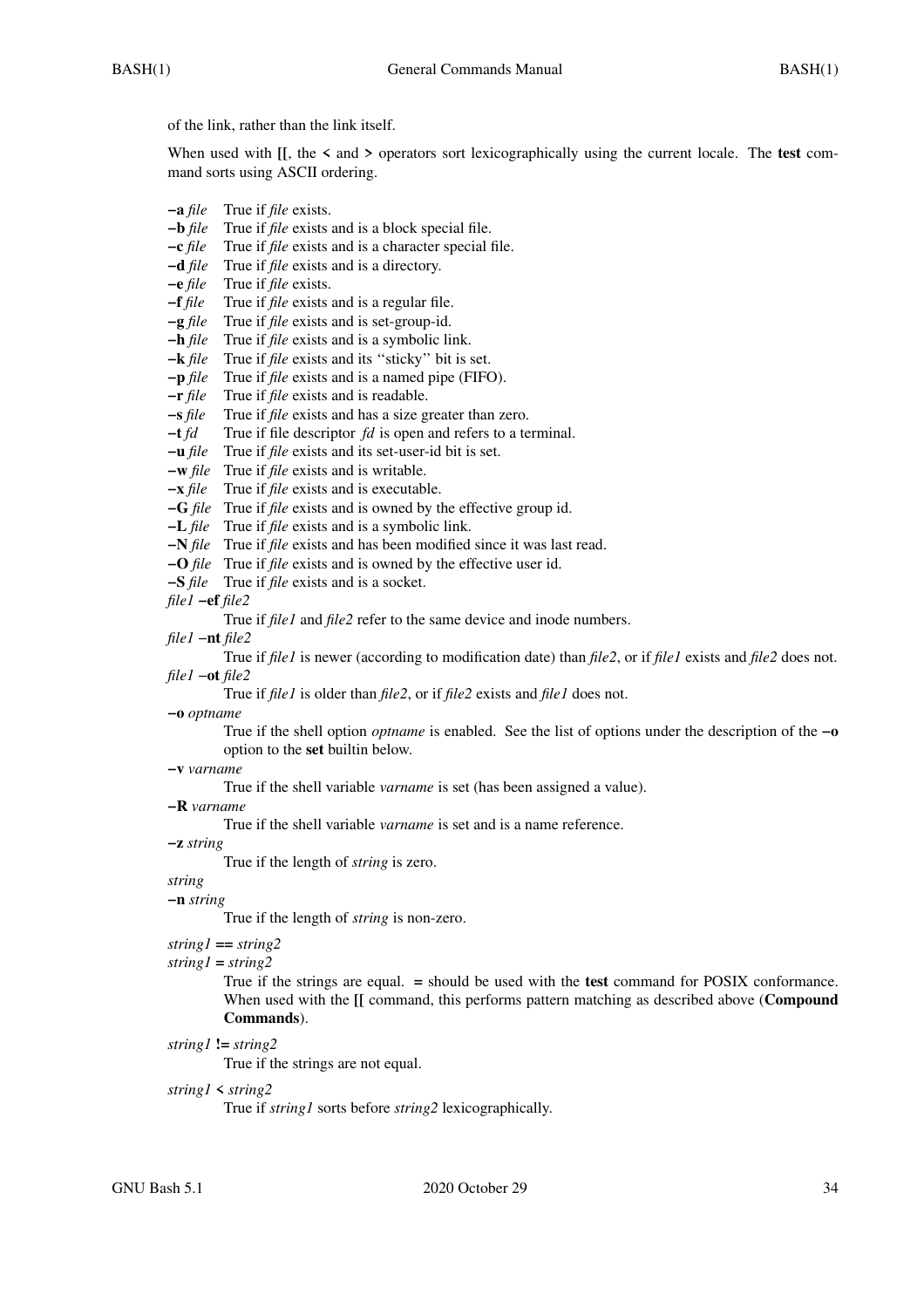*string1* **>** *string2*

True if *string1* sorts after *string2* lexicographically.

*arg1* **OP** *arg2*

**OP** is one of **−eq**, **−ne**, **−lt**, **−le**, **−gt**, or **−ge**. These arithmetic binary operators return true if *arg1* is equal to, not equal to, less than, less than or equal to, greater than, or greater than or equal to *arg2*, respectively. *Arg1* and *arg2* may be positive or negative integers. When used with the [[ command, *Arg1* and *Arg2* are evaluated as arithmetic expressions (see **ARITHMETIC EVALUA-TION** above).

# **SIMPLE COMMAND EXPANSION**

When a simple command is executed, the shell performs the following expansions, assignments, and redirections, from left to right, in the following order.

- 1. The words that the parser has marked as variable assignments (those preceding the command name) and redirections are saved for later processing.
- 2. The words that are not variable assignments or redirections are expanded. If any words remain after expansion, the first word is taken to be the name of the command and the remaining words are the arguments.
- 3. Redirections are performed as described above under **REDIRECTION**.
- 4. The text after the **=** in each variable assignment undergoes tilde expansion, parameter expansion, command substitution, arithmetic expansion, and quote removal before being assigned to the variable.

If no command name results, the variable assignments affect the current shell environment. Otherwise, the variables are added to the environment of the executed command and do not affect the current shell environment. If any of the assignments attempts to assign a value to a readonly variable, an error occurs, and the command exits with a non-zero status.

If no command name results, redirections are performed, but do not affect the current shell environment. A redirection error causes the command to exit with a non-zero status.

If there is a command name left after expansion, execution proceeds as described below. Otherwise, the command exits. If one of the expansions contained a command substitution, the exit status of the command is the exit status of the last command substitution performed. If there were no command substitutions, the command exits with a status of zero.

# **COMMAND EXECUTION**

After a command has been split into words, if it results in a simple command and an optional list of arguments, the following actions are taken.

If the command name contains no slashes, the shell attempts to locate it. If there exists a shell function by that name, that function is invoked as described above in **FUNCTIONS**. If the name does not match a function, the shell searches for it in the list of shell builtins. If a match is found, that builtin is invoked.

If the name is neither a shell function nor a builtin, and contains no slashes, **bash** searches each element of the **PATH** for a directory containing an executable file by that name. **Bash** uses a hash table to remember the full pathnames of executable files (see **hash** under **SHELL BUILTIN COMMANDS** below). A full search of the directories in **PATH** is performed only if the command is not found in the hash table. If the search is unsuccessful, the shell searches for a defined shell function named **command\_not\_found\_handle**. If that function exists, it is invoked in a separate execution environment with the original command and the original command's arguments as its arguments, and the function's exit status becomes the exit status of that subshell. If that function is not defined, the shell prints an error message and returns an exit status of  $127$ .

If the search is successful, or if the command name contains one or more slashes, the shell executes the named program in a separate execution environment. Argument 0 is set to the name given, and the remaining arguments to the command are set to the arguments given, if any.

If this execution fails because the file is not in executable format, and the file is not a directory, it is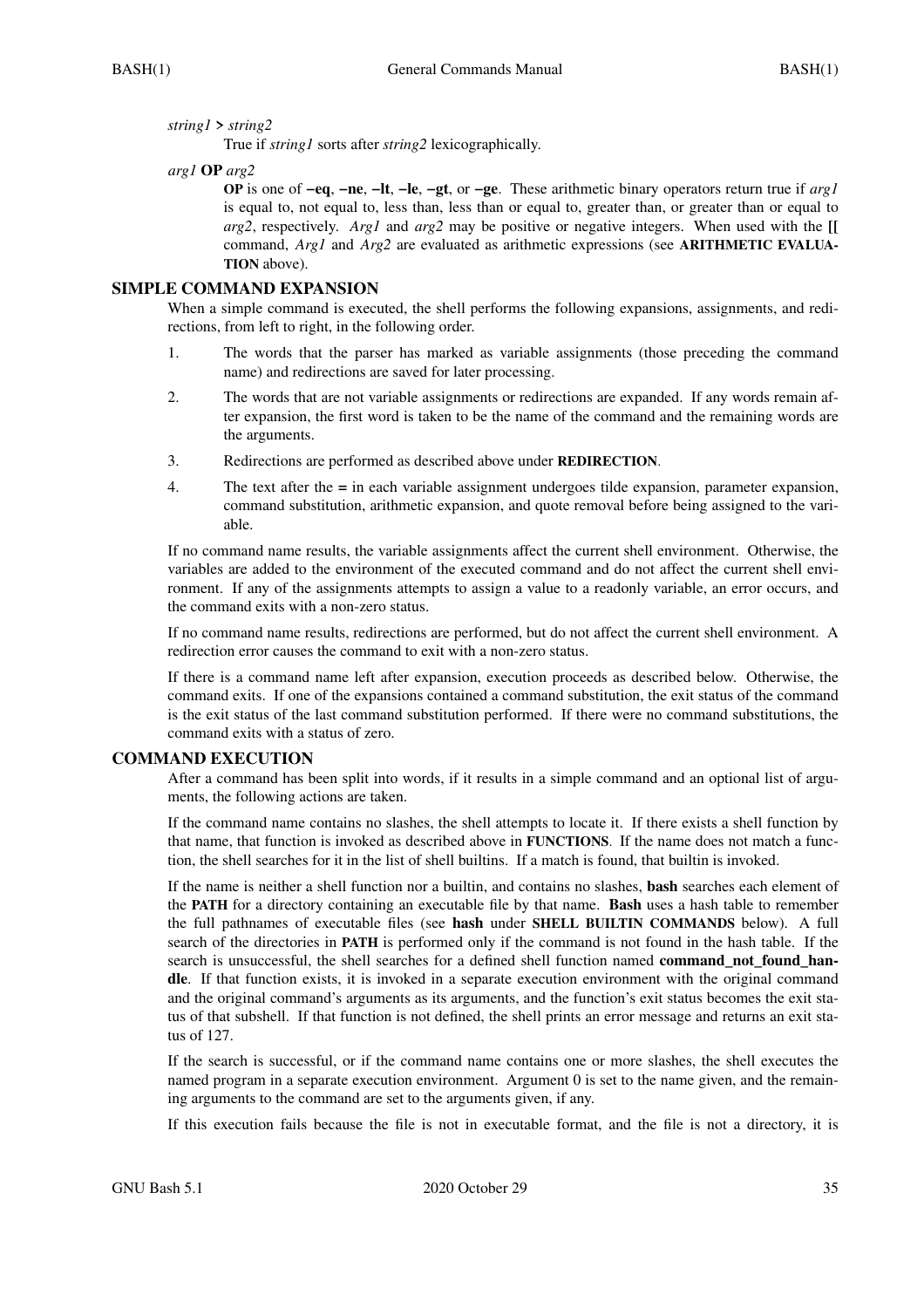assumed to be a *shell script*, a file containing shell commands. A subshell is spawned to execute it. This subshell reinitializes itself, so that the effect is as if a new shell had been invoked to handle the script, with the exception that the locations of commands remembered by the parent (see **hash** below under **SHELL BUILTIN COMMANDS**) are retained by the child.

If the program is a file beginning with **#!**, the remainder of the first line specifies an interpreter for the program. The shell executes the specified interpreter on operating systems that do not handle this executable format themselves. The arguments to the interpreter consist of a single optional argument following the interpreter name on the first line of the program, followed by the name of the program, followed by the command arguments, if any.

# **COMMAND EXECUTION ENVIRONMENT**

The shell has an *execution environment*, which consists of the following:

- open files inherited by the shell at invocation, as modified by redirections supplied to the **exec** builtin
- the current working directory as set by **cd**, **pushd**, or **popd**, or inherited by the shell at invocation
- the file creation mode mask as set by **umask** or inherited from the shell's parent
- current traps set by **trap**
- shell parameters that are set by variable assignment or with **set** or inherited from the shell's parent in the environment
- shell functions defined during execution or inherited from the shell's parent in the environment
- options enabled at invocation (either by default or with command-line arguments) or by **set**
- options enabled by **shopt**
- shell aliases defined with **alias**
- various process IDs, including those of background jobs, the value of **\$\$**, and the value of **PPID**

When a simple command other than a builtin or shell function is to be executed, it is invoked in a separate execution environment that consists of the following. Unless otherwise noted, the values are inherited from the shell.

- the shell's open files, plus any modifications and additions specified by redirections to the command
- the current working directory
- the file creation mode mask
- shell variables and functions marked for export, along with variables exported for the command, passed in the environment
- traps caught by the shell are reset to the values inherited from the shell's parent, and traps ignored by the shell are ignored

A command invoked in this separate environment cannot affect the shell's execution environment.

Command substitution, commands grouped with parentheses, and asynchronous commands are invoked in a subshell environment that is a duplicate of the shell environment, except that traps caught by the shell are reset to the values that the shell inherited from its parent at invocation. Builtin commands that are invoked as part of a pipeline are also executed in a subshell environment. Changes made to the subshell environment cannot affect the shell's execution environment.

Subshells spawned to execute command substitutions inherit the value of the **−e** option from the parent shell. When not in *posix mode*, **bash** clears the **−e** option in such subshells.

If a command is followed by a **&** and job control is not active, the default standard input for the command is the empty file */dev/null*. Otherwise, the invoked command inherits the file descriptors of the calling shell as modified by redirections.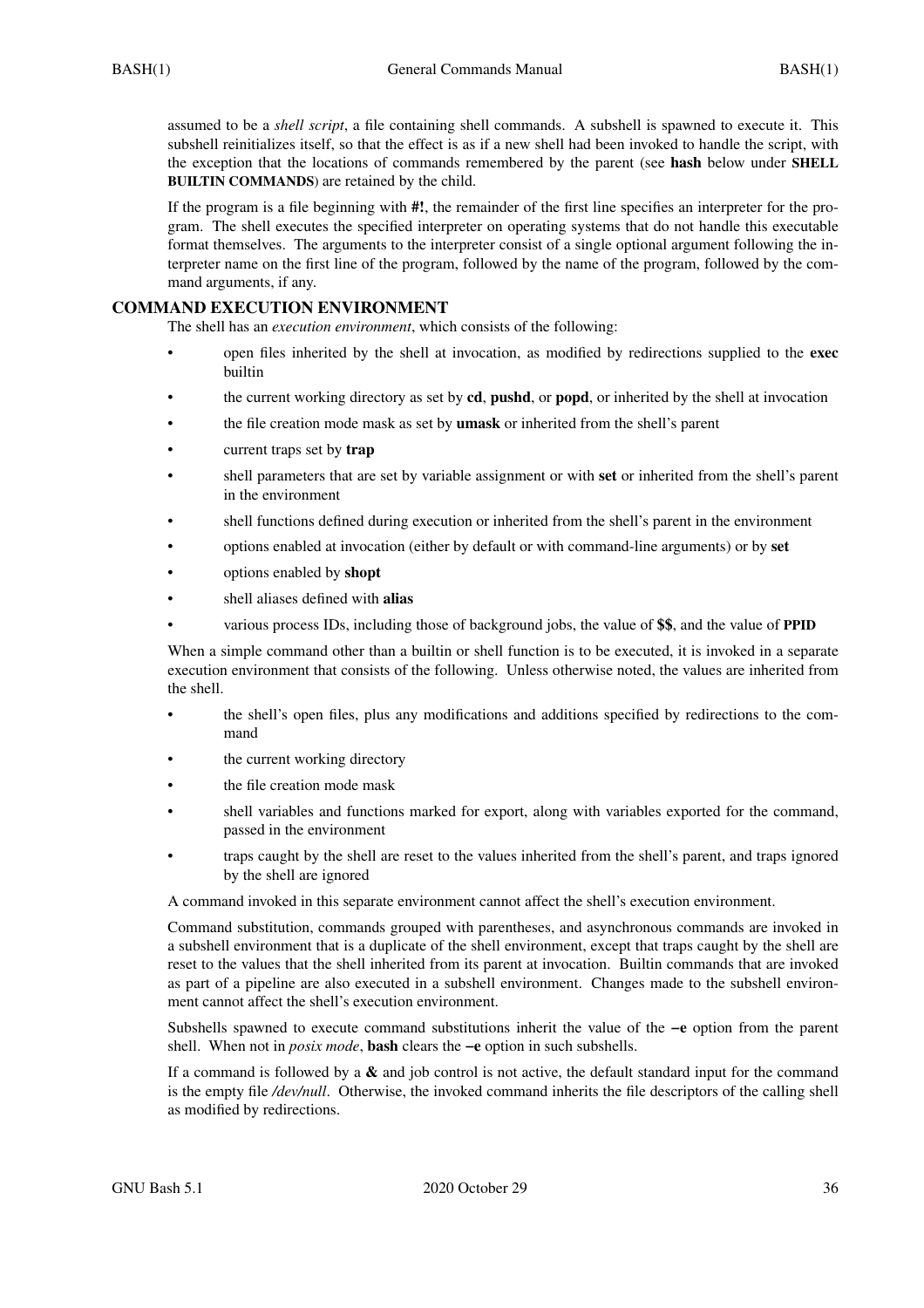# **ENVIRONMENT**

When a program is invoked it is given an array of strings called the *environment*. This is a list of *name*−*value* pairs, of the form *name*=*value*.

The shell provides several ways to manipulate the environment. On invocation, the shell scans its own environment and creates a parameter for each name found, automatically marking it for *export* to child processes. Executed commands inherit the environment. The **export** and **declare −x** commands allow parameters and functions to be added to and deleted from the environment. If the value of a parameter in the environment is modified, the new value becomes part of the environment, replacing the old. The environment inherited by any executed command consists of the shell's initial environment, whose values may be modified in the shell, less any pairs removed by the **unset** command, plus any additions via the **export** and **declare −x** commands.

The environment for any *simple command* or function may be augmented temporarily by prefixing it with parameter assignments, as described above in **PARAMETERS**. These assignment statements affect only the environment seen by that command.

If the **−k** option is set (see the **set** builtin command below), then *all* parameter assignments are placed in the environment for a command, not just those that precede the command name.

When **bash** invokes an external command, the variable is set to the full filename of the command and passed to that command in its environment.

# **EXIT STATUS**

The exit status of an executed command is the value returned by the *waitpid* system call or equivalent function. Exit statuses fall between 0 and 255, though, as explained below, the shell may use values above 125 specially. Exit statuses from shell builtins and compound commands are also limited to this range. Under certain circumstances, the shell will use special values to indicate specific failure modes.

For the shell's purposes, a command which exits with a zero exit status has succeeded. An exit status of zero indicates success. A non-zero exit status indicates failure. When a command terminates on a fatal signal *N*, **bash** uses the value of 128+*N* as the exit status.

If a command is not found, the child process created to execute it returns a status of 127. If a command is found but is not executable, the return status is 126.

If a command fails because of an error during expansion or redirection, the exit status is greater than zero.

Shell builtin commands return a status of 0 (*true*) if successful, and non-zero (*false*) if an error occurs while they execute. All builtins return an exit status of 2 to indicate incorrect usage, generally invalid options or missing arguments.

**Bash** itself returns the exit status of the last command executed, unless a syntax error occurs, in which case it exits with a non-zero value. See also the **exit** builtin command below.

# **SIGNALS**

When **bash** is interactive, in the absence of any traps, it ignores **SIGTERM** (so that **kill 0** does not kill an interactive shell), and **SIGINT** is caught and handled (so that the **wait** builtin is interruptible). In all cases, **bash** ignores **SIGQUIT**. If job control is in effect, **bash** ignores **SIGTTIN**, **SIGTTOU**, and **SIGTSTP**.

Non-builtin commands run by **bash** have signal handlers set to the values inherited by the shell from its parent. When job control is not in effect, asynchronous commands ignore **SIGINT** and **SIGQUIT** in addition to these inherited handlers. Commands run as a result of command substitution ignore the keyboardgenerated job control signals **SIGTTIN**, **SIGTTOU**, and **SIGTSTP**.

The shell exits by default upon receipt of a **SIGHUP**. Before exiting, an interactive shell resends the **SIGHUP** to all jobs, running or stopped. Stopped jobs are sent **SIGCONT** to ensure that they receive the **SIGHUP**. To prevent the shell from sending the signal to a particular job, it should be removed from the jobs table with the **disown** builtin (see **SHELL BUILTIN COMMANDS** below) or marked to not receive **SIGHUP** using **disown −h**.

If the **huponexit** shell option has been set with **shopt**, **bash** sends a **SIGHUP** to all jobs when an interactive login shell exits.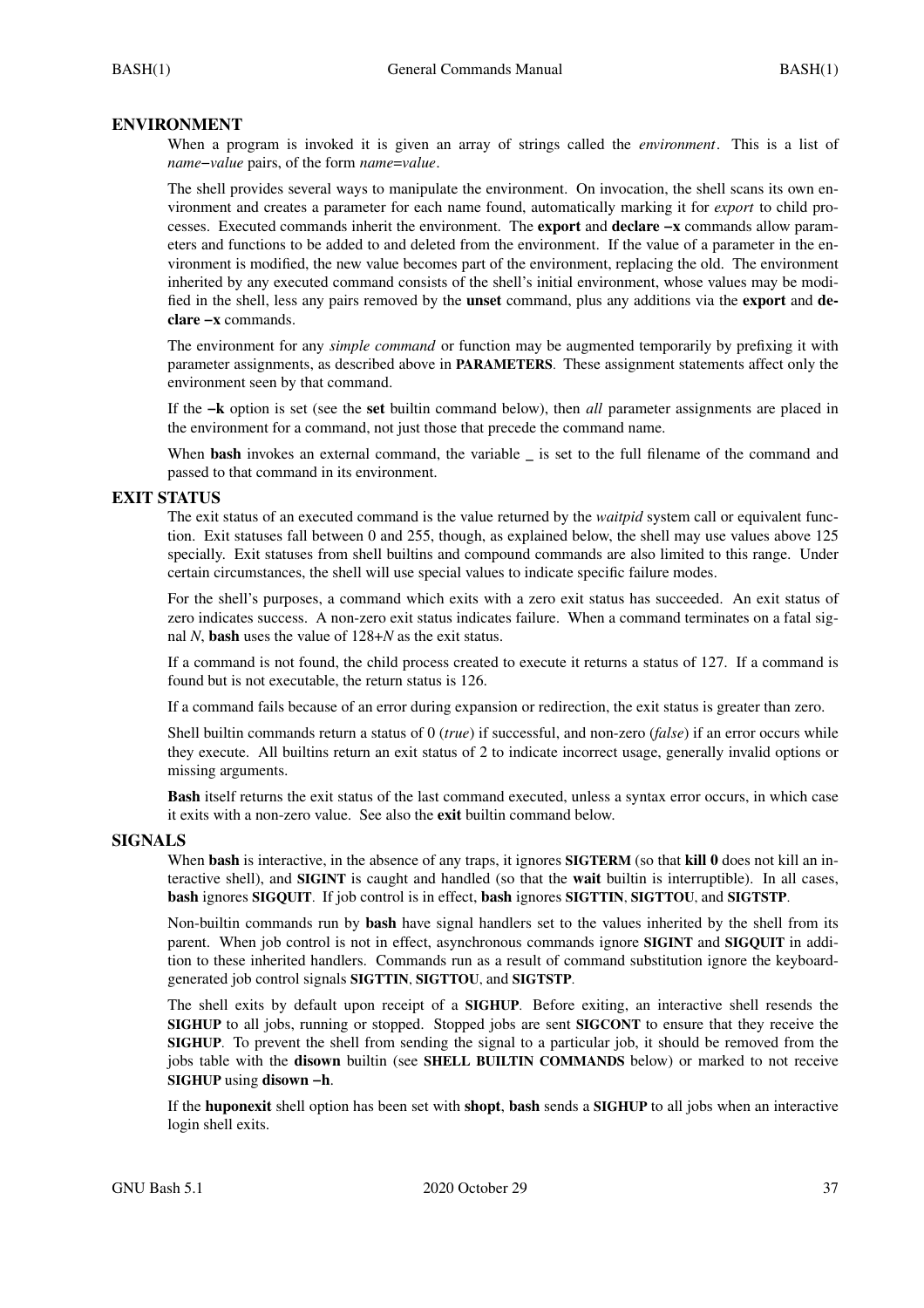If **bash** is waiting for a command to complete and receivesasignal for which a trap has been set, the trap will not be executed until the command completes. When **bash** is waiting for an asynchronous command via the **wait** builtin, the reception of a signal for which a trap has been set will cause the **wait** builtin to return immediately with an exit status greater than 128, immediately after which the trap is executed.

# **JOB CONTROL**

*Job control* refers to the ability to selectively stop (*suspend*) the execution of processes and continue (*resume*) their execution at a later point. A user typically employs this facility via an interactive interface supplied jointly by the operating system kernel's terminal driver and **bash**.

The shell associates a *job* with each pipeline. It keeps a table of currently executing jobs, which may be listed with the **jobs** command. When **bash** starts a job asynchronously (in the *background*), it prints a line that looks like:

# [1] 25647

indicating that this job is job number 1 and that the process ID of the last process in the pipeline associated with this job is 25647. All of the processes in a single pipeline are members of the same job. **Bash** uses the *job* abstraction as the basis for job control.

To facilitate the implementation of the user interface to job control, the operating system maintains the notion of a *current terminal process group ID*. Members of this process group (processes whose process group ID is equal to the current terminal process group ID) receive keyboard-generated signals such as **SIG-INT**. These processes are said to be in the *foreground*. *Background* processes are those whose process group ID differs from the terminal's; such processes are immune to keyboard-generated signals. Only foreground processes are allowed to read from or, if the user so specifies with stty tostop, write to the terminal. Background processes which attempt to read from (write to when stty tostop is in effect) the terminal are sent a **SIGTTIN (SIGTTOU)** signal by the kernel's terminal driver, which, unless caught, suspends the process.

If the operating system on which **bash** is running supports job control, **bash** contains facilities to use it. Typing the *suspend* character (typically **ˆZ**, Control-Z) while a process is running causes that process to be stopped and returns control to **bash**. Typing the *delayed suspend* character (typically **ˆY**, Control-Y) causes the process to be stopped when it attempts to read input from the terminal, and control to be returned to **bash**. The user may then manipulate the state of this job, using the **bg** command to continue it in the background, the **fg** command to continue it in the foreground, or the **kill** command to kill it. A **ˆZ** takes effect immediately, and has the additional side effect of causing pending output and typeahead to be discarded.

There are a number of ways to refer to a job in the shell. The character **%** introduces a job specification (*jobspec*). Job number *n* may be referred to as **%n**. A job may also be referred to using a prefix of the name used to start it, or using a substring that appears in its command line. For example, **%ce** refers to a stopped job whose command name begins with **ce**. If a prefix matches more than one job, **bash** reports an error. Using **%?ce**, on the other hand, refers to any job containing the string **ce** in its command line. If the substring matches more than one job, **bash** reports an error. The symbols **%%** and **%+** refer to the shell's notion of the *current job*, which is the last job stopped while it was in the foreground or started in the background. The *previous job* may be referenced using **%−**. If there is only a single job, **%+** and **%−** can both be used to refer to that job. In output pertaining to jobs (e.g., the output of the **jobs** command), the current job is always flagged with a **+**, and the previous job with a **−**. A single % (with no accompanying job specification) also refers to the current job.

Simply naming a job can be used to bring it into the foreground: **%1** is a synonym for **''fg %1''**, bringing job 1 from the background into the foreground. Similarly, **''%1 &''** resumes job 1 in the background, equivalent to "bg %1".

The shell learns immediately wheneverajob changes state. Normally, **bash** waits until it is about to print a prompt before reporting changes in a job's status so as to not interrupt any other output. If the **−b** option to the **set** builtin command is enabled, **bash** reports such changes immediately. Any trap on **SIGCHLD** is executed for each child that exits.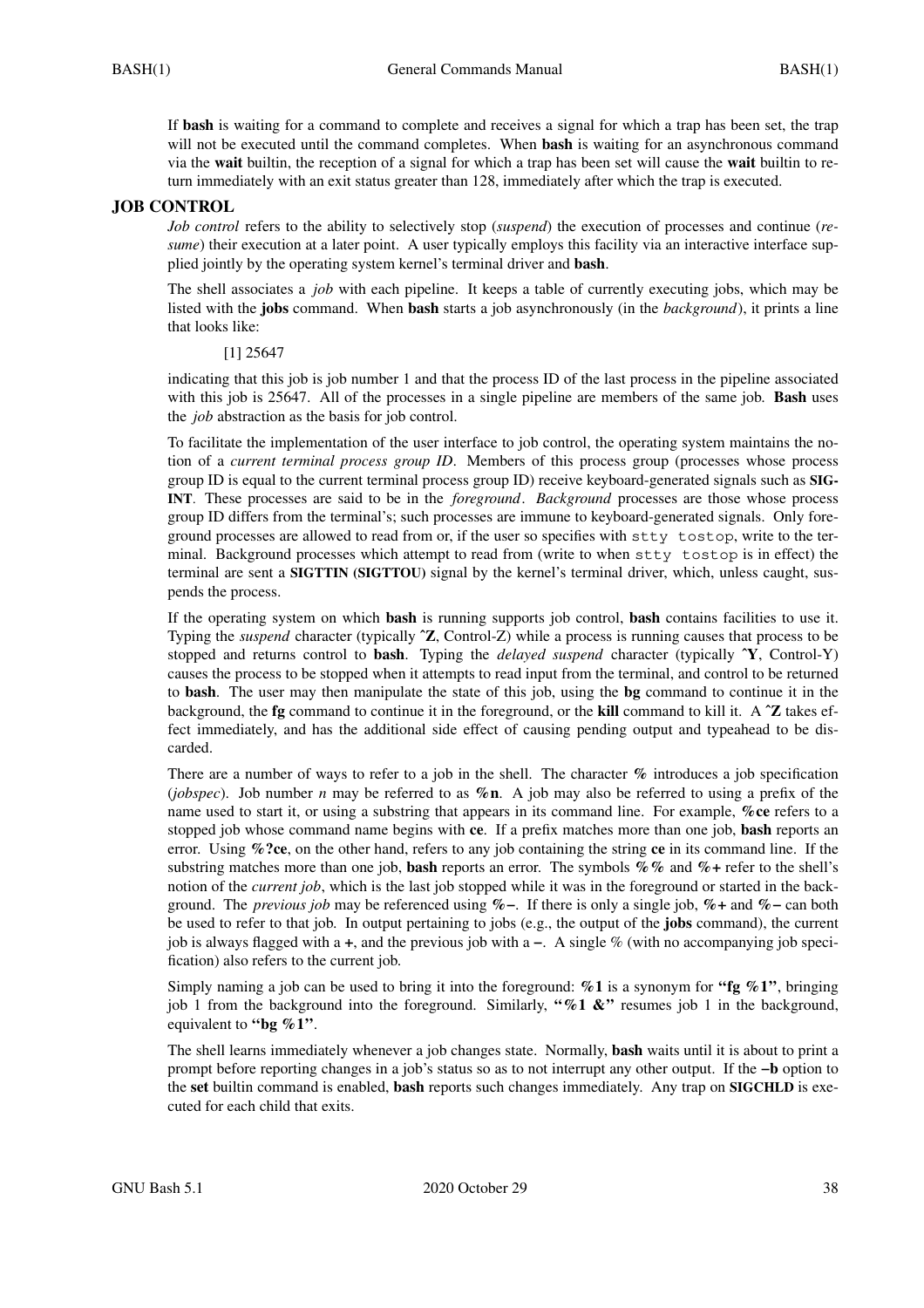If an attempt to exit **bash** is made while jobs are stopped (or, if the **checkjobs** shell option has been enabled using the **shopt** builtin, running), the shell prints a warning message, and, if the **checkjobs** option is enabled, lists the jobs and their statuses. The **jobs** command may then be used to inspect their status. If a second attempt to exit is made without an intervening command, the shell does not print another warning, and any stopped jobs are terminated.

When the shell is waiting for a job or process using the **wait** builtin, and job control is enabled, **wait** will return when the job changes state. The **−f** option causes **wait** to wait until the job or process terminates before returning.

# **PROMPTING**

When executing interactively, **bash** displays the primary prompt **PS1** when it is ready to read a command, and the secondary prompt **PS2** when it needs more input to complete a command. **Bash** displays **PS0** after it reads a command but before executing it. **Bash** displays **PS4** as described above before tracing each command when the **−x** option is enabled. **Bash** allows these prompt strings to be customized by inserting a number of backslash-escaped special characters that are decoded as follows:

- **\a** an ASCII bell character (07)
- **\d** the date in "Weekday Month Date" format (e.g., "Tue May 26")
- **\D{***format***}**

the *format* is passed to *strftime*(3) and the result is inserted into the prompt string; an empty *format* results in a locale-specific time representation. The braces are required

- **\e** an ASCII escape character (033)
- **\h** the hostname up to the first '.'
- **\H** the hostname
- **\j** the number of jobs currently managed by the shell
- **\l** the basename of the shell's terminal device name
- **\n** newline
- **\r** carriage return
- **\s** the name of the shell, the basename of **\$0** (the portion following the final slash)
- **\t** the current time in 24-hour HH:MM:SS format
- **\T** the current time in 12-hour HH:MM:SS format
- **\@** the current time in 12-hour am/pm format
- **\A** the current time in 24-hour HH:MM format
- **\u** the username of the current user
- **\v** the version of **bash** (e.g., 2.00)
- **\V** the release of **bash**, version + patch level (e.g., 2.00.0)
- **\w** the current working directory, with **\$HOME** abbreviated with a tilde (uses the value of the **PROMPT\_DIRTRIM** variable)
- **\W** the basename of the current working directory, with **\$HOME** abbreviated with a tilde
- **\!** the history number of this command
- **\#** the command number of this command
- **\\$** if the effective UID is 0, a **#**, otherwise a **\$**
- **\***nnn* the character corresponding to the octal number *nnn*
- **\\** a backslash
- **\[** begin a sequence of non-printing characters, which could be used to embed a terminal control sequence into the prompt
- **\]** end a sequence of non-printing characters

The command number and the history number are usually different: the history number of a command is its position in the history list, which may include commands restored from the history file (see **HISTORY** below), while the command number is the position in the sequence of commands executed during the current shell session. After the string is decoded, it is expanded via parameter expansion, command substitution, arithmetic expansion, and quote removal, subject to the value of the **promptvars** shell option (see the description of the **shopt** command under **SHELL BUILTIN COMMANDS** below). This can have unwanted side effects if escaped portions of the string appear within command substitution or contain characters special to word expansion.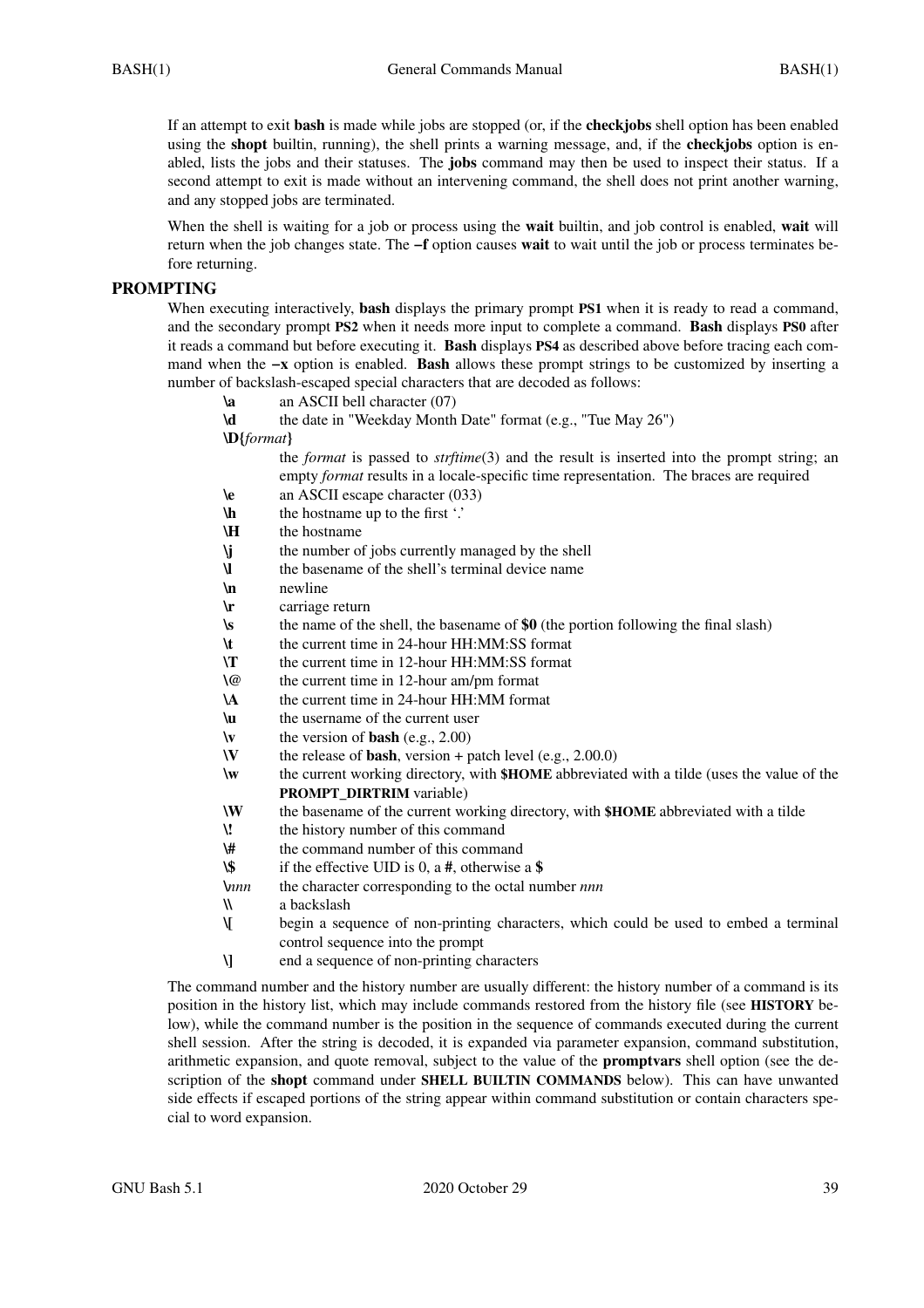# **READLINE**

This is the library that handles reading input when using an interactive shell, unless the **−−noediting** option is given at shell invocation. Line editing is also used when using the **−e** option to the **read** builtin. By default, the line editing commands are similar to those of Emacs. A vi-style line editing interface is also available. Line editing can be enabled at any time using the **−o emacs** or **−o vi** options to the **set** builtin (see **SHELL BUILTIN COMMANDS** below). To turn off line editing after the shell is running, use the **+o emacs** or **+o vi** options to the **set** builtin.

# **Readline Notation**

In this section, the Emacs-style notation is used to denote keystrokes. Control keys are denoted by C−*key*, e.g., C−n means Control−N. Similarly, *meta* keys are denoted by M−*key*, so M−x means Meta−X. (On keyboards without a *meta* key, M−*x* means ESC *x*, i.e., press the Escape key then the *x* key. This makes ESC the *meta prefix*. The combination M−C−*x* means ESC−Control−*x*, or press the Escape key then hold the Control key while pressing the *x* key.)

Readline commands may be given numeric *arguments*, which normally act as a repeat count. Sometimes, however, it is the sign of the argument that is significant. Passing a negative argument to a command that acts in the forward direction (e.g., **kill−line**) causes that command to act in a backward direction. Commands whose behavior with arguments deviates from this are noted below.

When a command is described as *killing* text, the text deleted is saved for possible future retrieval (*yanking*). The killed text is saved in a *kill ring*. Consecutive kills cause the text to be accumulated into one unit, which can be yanked all at once. Commands which do not kill text separate the chunks of text on the kill ring.

# **Readline Initialization**

Readline is customized by putting commands in an initialization file (the *inputrc* file). The name of this file is taken from the value of the **INPUTRC** variable. If that variable is unset, the default is *˜/.inputrc*. If that file does not exist or cannot be read, the ultimate default is */etc/inputrc*. When a program which uses the readline library starts up, the initialization file is read, and the key bindings and variables are set. There are only a few basic constructs allowed in the readline initialization file. Blank lines are ignored. Lines beginning with a **#** are comments. Lines beginning with a **\$** indicate conditional constructs. Other lines denote key bindings and variable settings.

The default key-bindings may be changed with an *inputrc* file. Other programs that use this library may add their own commands and bindings.

For example, placing

M−Control−u: universal−argument

or

C−Meta−u: universal−argument

into the *inputrc* would make M−C−u execute the readline command *universal−argument*.

The following symbolic character names are recognized: *RUBOUT*, *DEL*, *ESC*, *LFD*, *NEWLINE*, *RET*, *RETURN*, *SPC*, *SPACE*, and *TAB*.

In addition to command names, readline allows keys to be bound to a string that is inserted when the key is pressed (a *macro*).

# **Readline Key Bindings**

The syntax for controlling key bindings in the *inputrc* file is simple. All that is required is the name of the command or the text of a macro and a key sequence to which it should be bound. The name may be specified in one of two ways: as a symbolic key name, possibly with *Meta−* or *Control−* prefixes, or as a key sequence.

When using the form **keyname**:*function−name* or *macro*, *keyname* is the name of a key spelled out in English. For example:

Control-u: universal−argument Meta-Rubout: backward-kill-word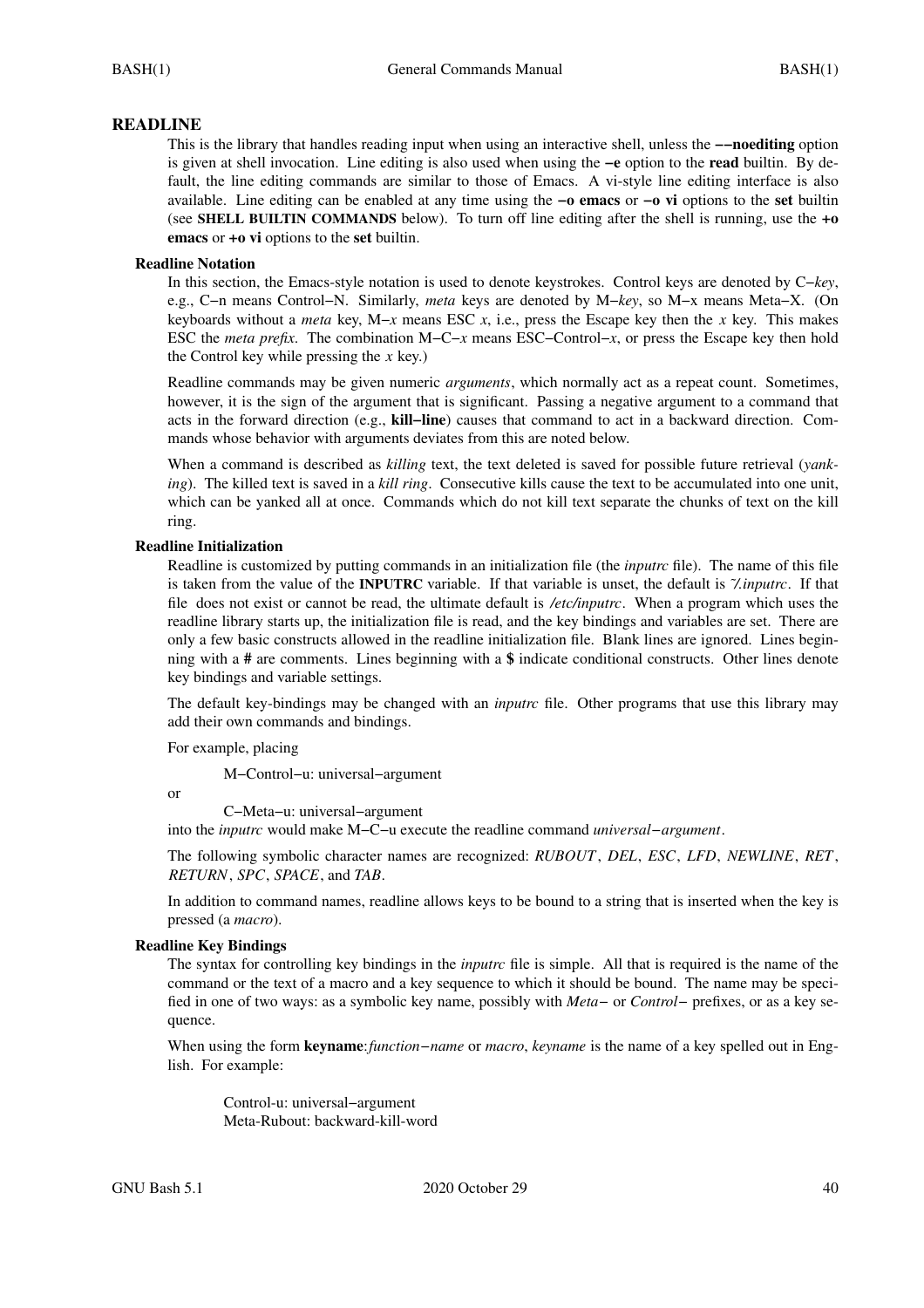# Control-o: "> output"

In the above example, *C−u* is bound to the function **universal−argument**, *M−DEL* is bound to the function **backward−kill−word**, and *C−o* is bound to run the macro expressed on the right hand side (that is, to insert the text > output into the line).

In the second form, **"keyseq"**:*function−name* or *macro*, **keyseq** differs from **keyname** above in that strings denoting an entire key sequence may be specified by placing the sequence within double quotes. Some GNU Emacs style key escapes can be used, as in the following example, but the symbolic character names are not recognized.

"\C−u": universal−argument "\C−x\C−r": re−read−init−file "\e[11˜": "Function Key 1"

In this example, *C−u* is again bound to the function **universal−argument**. *C−x C−r* is bound to the function **re−read−init−file**, and *ESC [ 1 1 ˜* is bound to insert the text Function Key 1.

The full set of GNU Emacs style escape sequences is

- **\C−** control prefix
- **\M−** meta prefix
- **\e** an escape character
- **\\** backslash
- literal "
- **\'** literal '

In addition to the GNU Emacs style escape sequences, a second set of backslash escapes is available:

| ۱a           | alert (bell)                                                                              |
|--------------|-------------------------------------------------------------------------------------------|
| $\mathbf{b}$ | backspace                                                                                 |
| \d           | delete                                                                                    |
| ∖f           | form feed                                                                                 |
| ۱n           | newline                                                                                   |
| $\mathbf{r}$ | carriage return                                                                           |
| $\mathbf{r}$ | horizontal tab                                                                            |
| \v           | vertical tab                                                                              |
| \nnn         | the eight-bit character whose value is the octal value <i>nnn</i> (one to three digits)   |
| $\chi H H$   | the eight-bit character whose value is the hexadecimal value $HH$ (one or two hex digits) |
|              |                                                                                           |

When entering the text of a macro, single or double quotes must be used to indicate a macro definition. Unquoted text is assumed to be a function name. In the macro body, the backslash escapes described above are expanded. Backslash will quote any other character in the macro text, including " and '.

**Bash** allows the current readline key bindings to be displayed or modified with the **bind** builtin command. The editing mode may be switched during interactive use by using the **−o** option to the **set** builtin command (see **SHELL BUILTIN COMMANDS** below).

# **Readline Variables**

Readline has variables that can be used to further customize its behavior. A variable may be set in the *inputrc* file with a statement of the form

# **set** *variable−name value*

or using the **bind** builtin command (see **SHELL BUILTIN COMMANDS** below).

Except where noted, readline variables can take the values **On** or **Off** (without regard to case). Unrecognized variable names are ignored. When a variable value is read, empty or null values, "on" (case-insensitive), and "1" are equivalent to **On**. All other values are equivalent to **Off**. The variables and their default values are:

# **bell−style (audible)**

Controls what happens when readline wants to ring the terminal bell. If set to **none**, readline never rings the bell. If set to **visible**, readline uses a visible bell if one is available. If set to **audible**,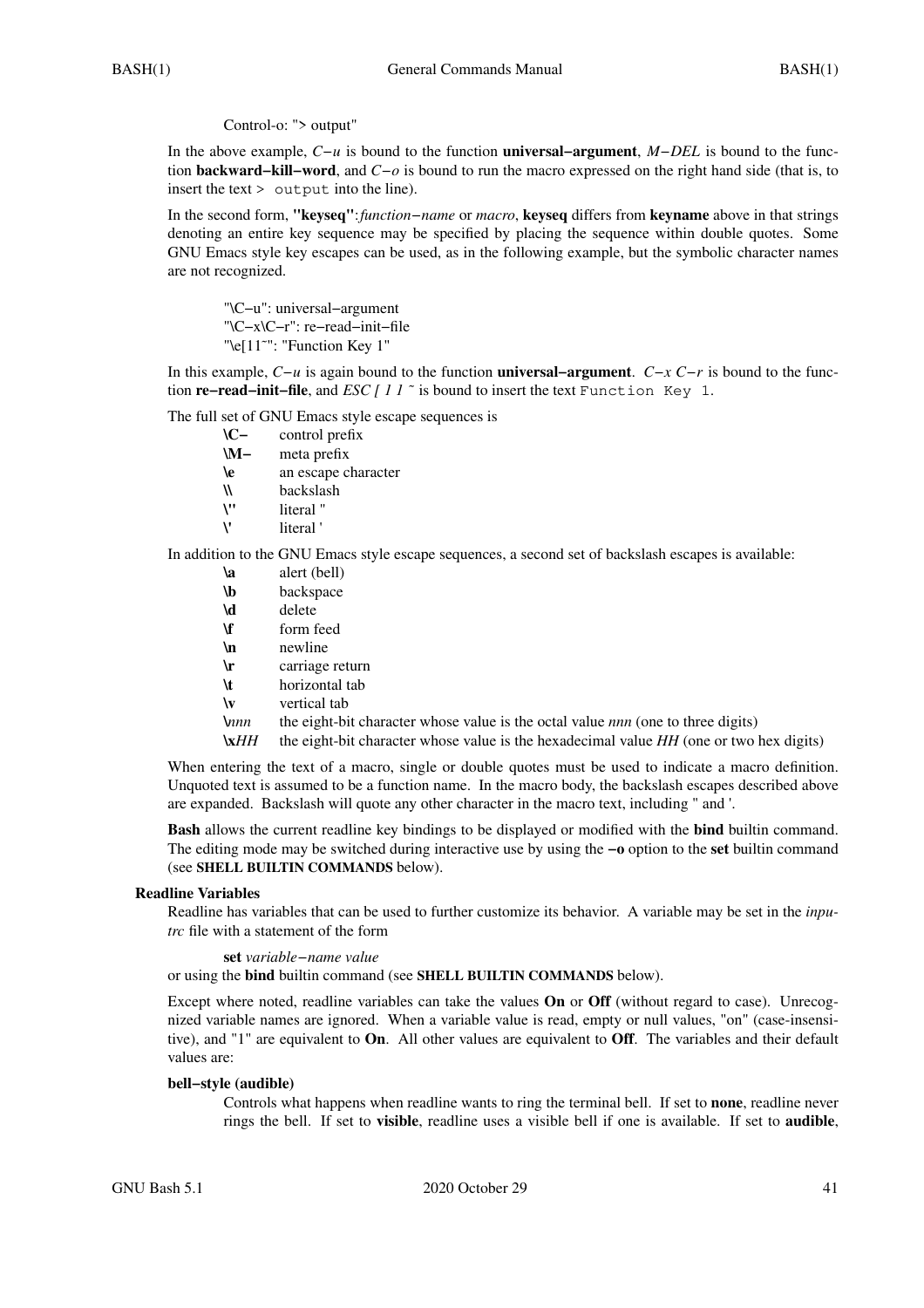readline attempts to ring the terminal's bell.

# **bind−tty−special−chars (On)**

If set to **On**, readline attempts to bind the control characters treated specially by the kernel's terminal driver to their readline equivalents.

### **blink−matching−paren (Off)**

If set to **On**, readline attempts to briefly move the cursor to an opening parenthesis when a closing parenthesis is inserted.

### **colored−completion−prefix (Off)**

If set to **On**, when listing completions, readline displays the common prefix of the set of possible completions using a different color. The color definitions are taken from the value of the **LS\_COLORS** environment variable.

### **colored−stats (Off)**

If set to **On**, readline displays possible completions using different colors to indicate their file type. The color definitions are taken from the value of the **LS\_COLORS** environment variable.

#### **comment−begin (''#'')**

The string that is inserted when the readline **insert−comment** command is executed. This command is bound to **M−#** in emacs mode and to **#** in vi command mode.

# **completion−display−width (−1)**

The number of screen columns used to display possible matches when performing completion. The value is ignored if it is less than 0 or greater than the terminal screen width. A value of 0 will cause matches to be displayed one per line. The default value is −1.

# **completion−ignore−case (Off)**

If set to **On**, readline performs filename matching and completion in a case−insensitive fashion.

# **completion−map−case (Off)**

If set to **On**, and **completion−ignore−case** is enabled, readline treats hyphens (*−*) and underscores (*\_*) as equivalent when performing case−insensitive filename matching and completion.

### **completion−prefix−display−length (0)**

The length in characters of the common prefix of a list of possible completions that is displayed without modification. When set to a value greater than zero, common prefixes longer than this value are replaced with an ellipsis when displaying possible completions.

# **completion−query−items (100)**

This determines when the user is queried about viewing the number of possible completions generated by the **possible−completions** command. It may be set to any integer value greater than or equal to zero. If the number of possible completions is greater than or equal to the value of this variable, readline will ask whether or not the user wishes to view them; otherwise they are simply listed on the terminal.

#### **convert−meta (On)**

If set to **On**, readline will convert characters with the eighth bit set to an ASCII key sequence by stripping the eighth bit and prefixing an escape character (in effect, using escape as the *meta prefix*). The default is *On*, but readline will set it to *Off* if the locale contains eight-bit characters.

#### **disable−completion (Off)**

If set to **On**, readline will inhibit word completion. Completion characters will be inserted into the line as if they had been mapped to **self-insert**.

# **echo−control−characters (On)**

When set to **On**, on operating systems that indicate they support it, readline echoes a character corresponding to a signal generated from the keyboard.

# **editing−mode (emacs)**

Controls whether readline begins with a set of key bindings similar to *Emacs* or *vi*. **editing−mode** can be set to either **emacs** or **vi**.

# **emacs−mode−string (@)**

If the *show−mode−in−prompt* variable is enabled, this string is displayed immediately before the last line of the primary prompt when emacs editing mode is active. The value is expanded like a key binding, so the standard set of meta- and control prefixes and backslash escape sequences is available. Use the \1 and \2 escapes to begin and end sequences of non-printing characters, which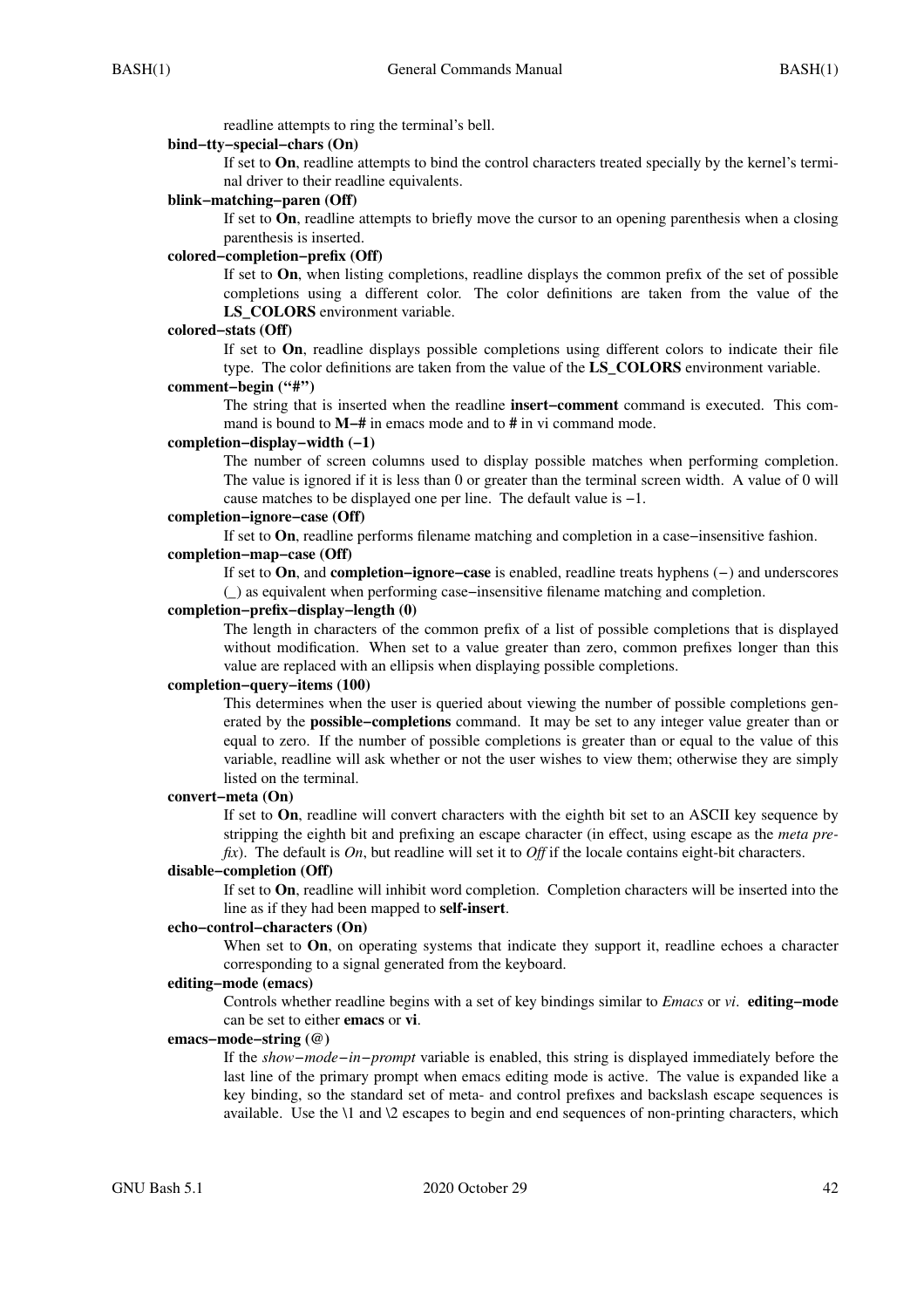can be used to embed a terminal control sequence into the mode string.

# **enable−bracketed−paste (On)**

When set to **On**, readline will configure the terminal in a way that will enable it to insert each paste into the editing buffer as a single string of characters, instead of treating each character as if it had been read from the keyboard. This can prevent pasted characters from being interpreted as editing commands.

# **enable−keypad (Off)**

When set to **On**, readline will try to enable the application keypad when it is called. Some systems need this to enable the arrow keys.

# **enable−meta−key (On)**

When set to **On**, readline will try to enable any meta modifier key the terminal claims to support when it is called. On many terminals, the meta key is used to send eight-bit characters.

## **expand−tilde (Off)**

If set to **On**, tilde expansion is performed when readline attempts word completion.

### **history−preserve−point (Off)**

If set to **On**, the history code attempts to place point at the same location on each history line retrieved with **previous-history** or **next-history**.

# **history−size (unset)**

Set the maximum number of history entries saved in the history list. If set to zero, any existing history entries are deleted and no new entries are saved. If set to a value less than zero, the number of history entries is not limited. By default, the number of history entries is set to the value of the **HISTSIZE** shell variable. If an attempt is made to set *history−size* to a non-numeric value, the maximum number of history entries will be set to 500.

### **horizontal−scroll−mode (Off)**

When set to **On**, makes readline use a single line for display, scrolling the input horizontally on a single screen line when it becomes longer than the screen width rather than wrapping to a new line. This setting is automatically enabled for terminals of height 1.

### **input−meta (Off)**

If set to **On**, readline will enable eight-bit input (that is, it will not strip the eighth bit from the characters it reads), regardless of what the terminal claims it can support. The name **meta−flag** is a synonym for this variable. The default is *Off*, but readline will set it to *On* if the locale contains eight-bit characters.

# **isearch−terminators (''C−[C−J'')**

The string of characters that should terminate an incremental search without subsequently executing the character as a command. If this variable has not been given a value, the characters *ESC* and *C−J* will terminate an incremental search.

#### **keymap (emacs)**

Set the current readline keymap. The set of valid keymap names is *emacs, emacs−standard, emacs−meta, emacs−ctlx, vi, vi−command*, and *vi−insert*. *vi* is equivalent to *vi−command*; *emacs* is equivalent to *emacs−standard*. The default value is *emacs*; the value of **editing−mode** also affects the default keymap.

# **keyseq−timeout (500)**

Specifies the duration *readline* will wait for a character when reading an ambiguous key sequence (one that can form a complete key sequence using the input read so far, or can take additional input to complete a longer key sequence). If no input is received within the timeout, *readline* will use the shorter but complete key sequence. The value is specified in milliseconds, so a value of 1000 means that *readline* will wait one second for additional input. If this variable is set to a value less than or equal to zero, or to a non-numeric value, *readline* will wait until another key is pressed to decide which key sequence to complete.

### **mark−directories (On)**

If set to **On**, completed directory names have a slash appended.

## **mark−modified−lines (Off)**

If set to **On**, history lines that have been modified are displayed with a preceding asterisk (**\***).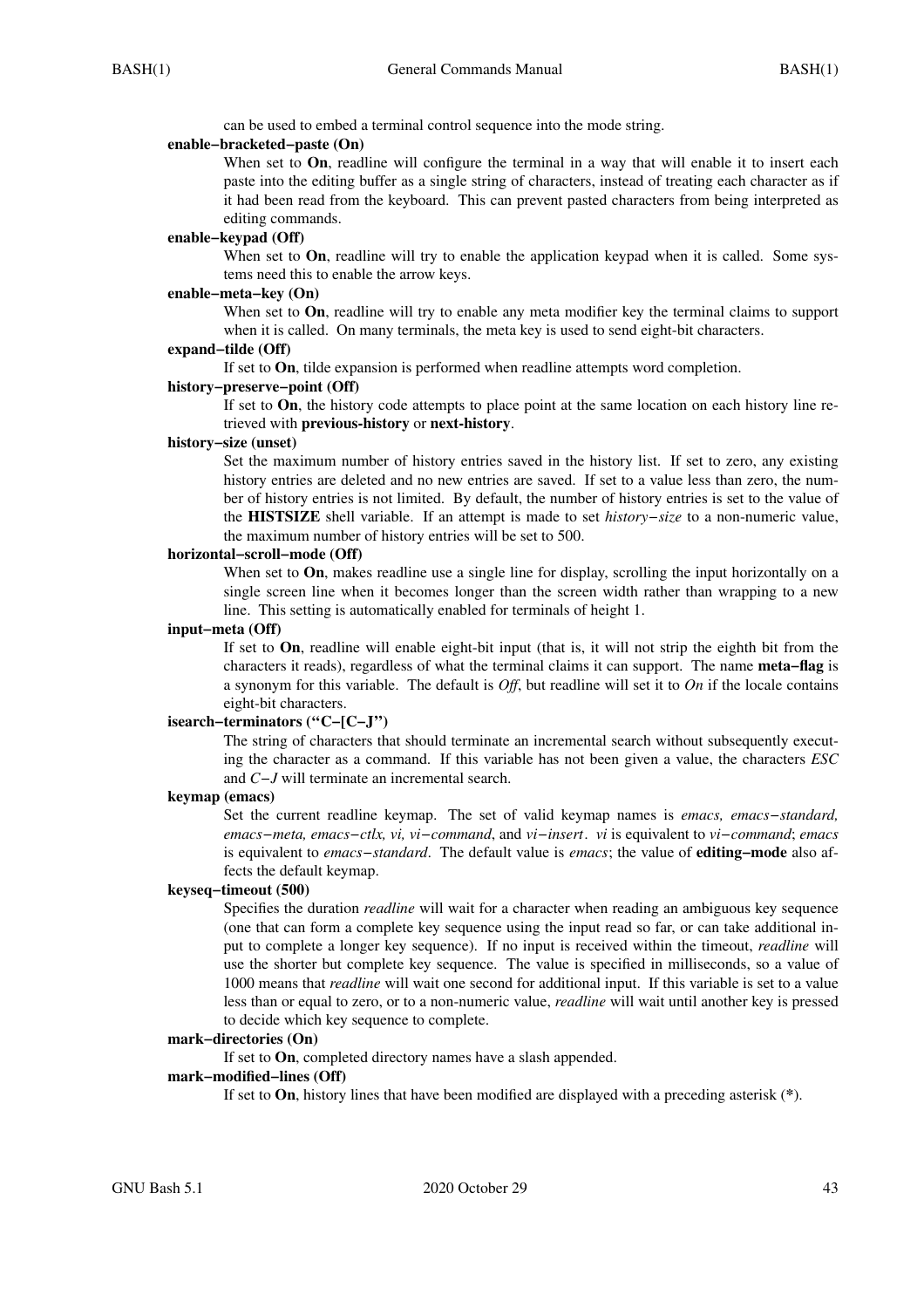# **mark−symlinked−directories (Off)**

If set to **On**, completed names which are symbolic links to directories have a slash appended (subject to the value of **mark−directories**).

### **match−hidden−files (On)**

This variable, when set to **On**, causes readline to match files whose names begin with a '.' (hidden files) when performing filename completion. If set to **Off**, the leading '.' must be supplied by the user in the filename to be completed.

## **menu−complete−display−prefix (Off)**

If set to **On**, menu completion displays the common prefix of the list of possible completions (which may be empty) before cycling through the list.

# **output−meta (Off)**

If set to **On**, readline will display characters with the eighth bit set directly rather than as a metaprefixed escape sequence. The default is *Off*, but readline will set it to *On* if the locale contains eight-bit characters.

#### **page−completions (On)**

If set to **On**, readline uses an internal *more*-like pager to display a screenful of possible completions at a time.

# **print−completions−horizontally (Off)**

If set to **On**, readline will display completions with matches sorted horizontally in alphabetical order, rather than down the screen.

### **re vert−all−at−newline (Off)**

If set to **On**, readline will undo all changes to history lines before returning when **accept−line** is executed. By default, history lines may be modified and retain individual undo lists across calls to **readline**.

# **show−all−if−ambiguous (Off)**

This alters the default behavior of the completion functions. If set to **On**, words which have more than one possible completion cause the matches to be listed immediately instead of ringing the bell.

### **show−all−if−unmodified (Off)**

This alters the default behavior of the completion functions in a fashion similar to **show−all−if−ambiguous**. If set to **On**, words which have more than one possible completion without any possible partial completion (the possible completions don't share a common prefix) cause the matches to be listed immediately instead of ringing the bell.

# **show−mode−in−prompt (Off)**

If set to **On**, add a string to the beginning of the prompt indicating the editing mode: emacs, vi command, or vi insertion. The mode strings are user-settable (e.g., *emacs−mode−string*).

# **skip−completed−text (Off)**

If set to **On**, this alters the default completion behavior when inserting a single match into the line. It's only active when performing completion in the middle of a word. If enabled, readline does not insert characters from the completion that match characters after point in the word being completed, so portions of the word following the cursor are not duplicated.

# **vi−cmd−mode−string ((cmd))**

If the *show−mode−in−prompt* variable is enabled, this string is displayed immediately before the last line of the primary prompt when vi editing mode is active and in command mode. The value is expanded like a key binding, so the standard set of meta- and control prefixes and backslash escape sequences is available. Use the  $\setminus$ 1 and  $\setminus$ 2 escapes to begin and end sequences of non-printing characters, which can be used to embed a terminal control sequence into the mode string.

#### **vi−ins−mode−string ((ins))**

If the *show−mode−in−prompt* variable is enabled, this string is displayed immediately before the last line of the primary prompt when vi editing mode is active and in insertion mode. The value is expanded like a key binding, so the standard set of meta- and control prefixes and backslash escape sequences is available. Use the  $\setminus$ 1 and  $\setminus$ 2 escapes to begin and end sequences of non-printing characters, which can be used to embed a terminal control sequence into the mode string.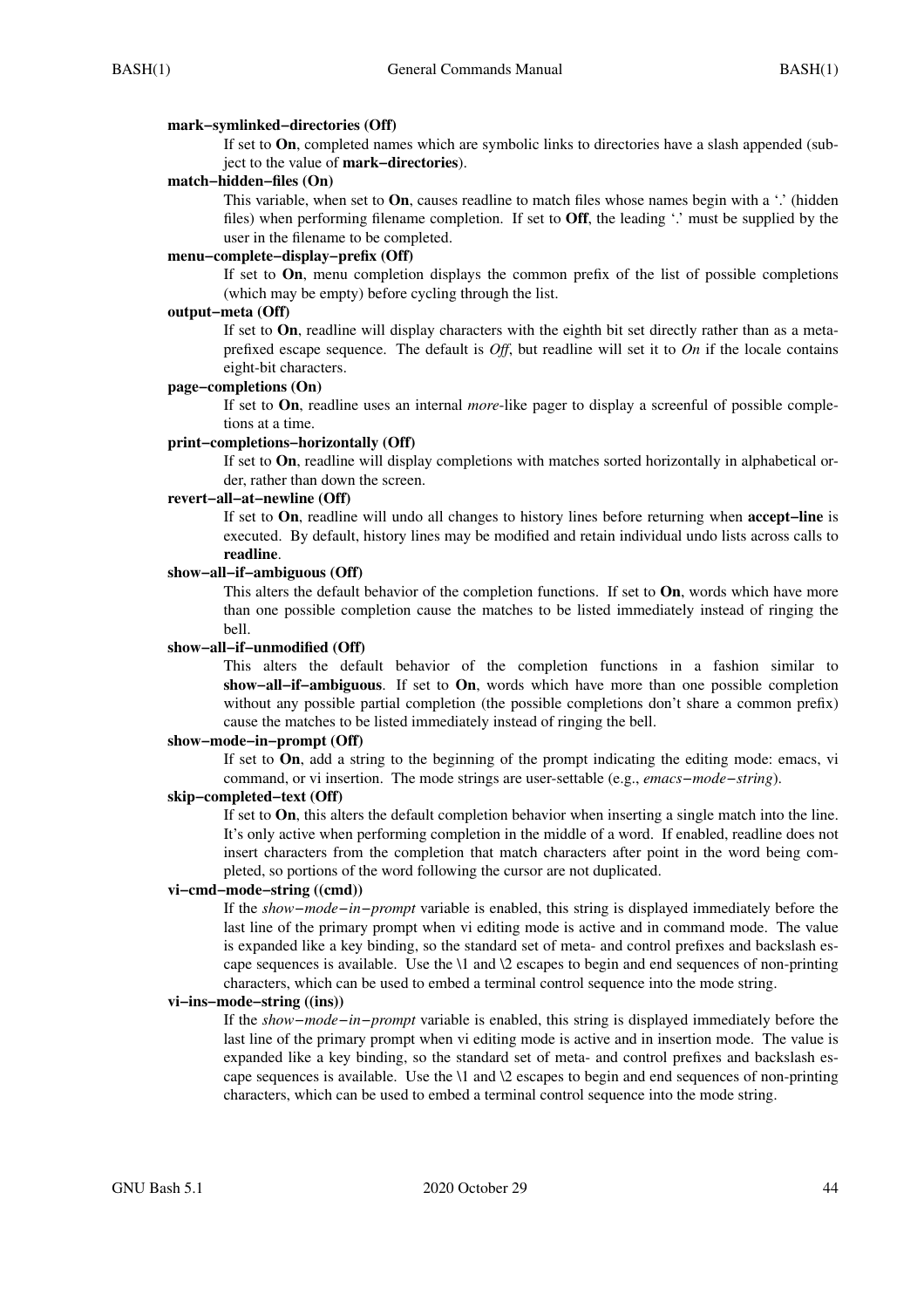### **visible−stats (Off)**

If set to  $\mathbf{On}$ , a character denoting a file's type as reported by  $stat(2)$  is appended to the filename when listing possible completions.

#### **Readline Conditional Constructs**

Readline implements a facility similar in spirit to the conditional compilation features of the C preprocessor which allows key bindings and variable settings to be performed as the result of tests. There are four parser directives used.

**\$if** The **\$if** construct allows bindings to be made based on the editing mode, the terminal being used, or the application using readline. The text of the test, after any comparison operator, extends to the end of the line; unless otherwise noted, no characters are required to isolate it.

- **mode** The **mode=** form of the **\$if** directive is used to test whether readline is in emacs or vi mode. This may be used in conjunction with the **set keymap** command, for instance, to set bindings in the *emacs−standard* and *emacs−ctlx* keymaps only if readline is starting out in emacs mode.
- **term** The **term=** form may be used to include terminal-specific key bindings, perhaps to bind the key sequences output by the terminal's function keys. The word on the right side of the **=** is tested against both the full name of the terminal and the portion of the terminal name before the first **−**. This allows *sun* to match both *sun* and *sun−cmd*, for instance.

#### **version**

The **version** test may be used to perform comparisons against specific readline versions. The **version** expands to the current readline version. The set of comparison operators includes  $=$ , (and  $=$ ), **!** $=$ ,  $\leq$   $=$ ,  $\leq$ ,  $\leq$ , and  $\geq$ . The version number supplied on the right side of the operator consists of a major version number, an optional decimal point, and an optional minor version (e.g., **7.1**). If the minor version is omitted, it is assumed to be **0**. The operator may be separated from the string **version** and from the version number argument by whitespace.

# **application**

The **application** construct is used to include application-specific settings. Each program using the readline library sets the *application name*, and an initialization file can test for a particular value. This could be used to bind key sequences to functions useful for a specific program. For instance, the following command adds a key sequence that quotes the current or previous word in **bash**:

# **\$if** Bash

# Quote the current or previous word "\C−xq": "\eb\"\ef\"" **\$endif**

#### *variable*

The *variable* construct provides simple equality tests for readline variables and values. The permitted comparison operators are *=*, *==*, and *!=*. The variable name must be separated from the comparison operator by whitespace; the operator may be separated from the value on the right hand side by whitespace. Both string and boolean variables may be tested. Boolean variables must be tested against the values *on* and *off*.

- **\$endif** This command, as seen in the previous example, terminates an **\$if** command.
- **\$else** Commands in this branch of the **\$if** directive are executed if the test fails.

# **\$include**

This directive takes a single filename as an argument and reads commands and bindings from that file. For example, the following directive would read */etc/inputrc*:

**\$include** */etc/inputrc*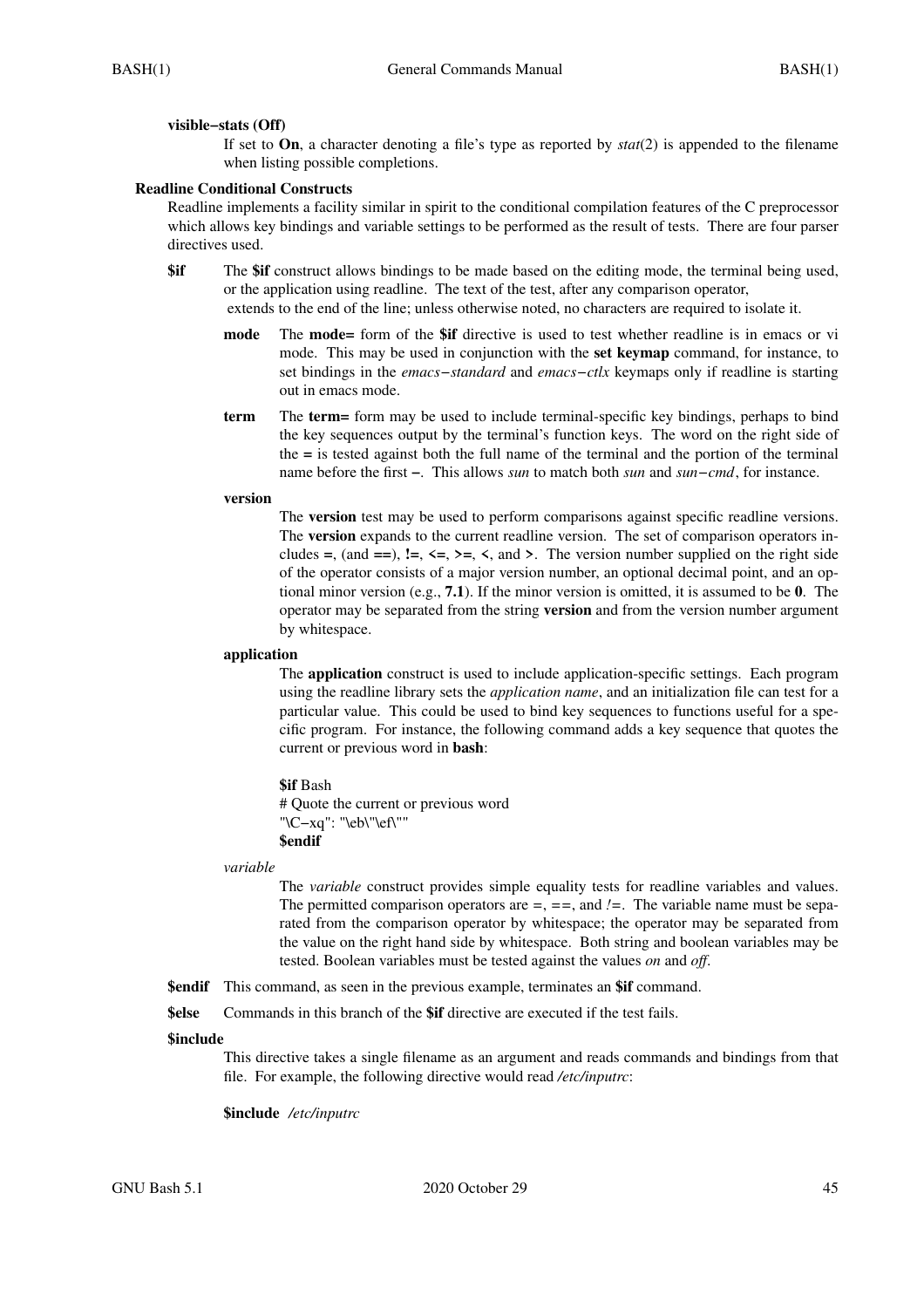# **Searching**

Readline provides commands for searching through the command history (see **HISTORY** below) for lines containing a specified string. There are two search modes: *incremental* and *non-incremental*.

Incremental searches begin before the user has finished typing the search string. As each character of the search string is typed, readline displays the next entry from the history matching the string typed so far. An incremental search requires only as many characters as needed to find the desired history entry. The characters present in the value of the **isearch-terminators** variable are used to terminate an incremental search. If that variable has not been assigned a value the Escape and Control-J characters will terminate an incremental search. Control-G will abort an incremental search and restore the original line. When the search is terminated, the history entry containing the search string becomes the current line.

To find other matching entries in the history list, type Control-S or Control-R as appropriate. This will search backward or forward in the history for the next entry matching the search string typed so far. Any other key sequence bound to a readline command will terminate the search and execute that command. For instance, a *newline* will terminate the search and accept the line, thereby executing the command from the history list.

Readline remembers the last incremental search string. If two Control-Rs are typed without any intervening characters defining a new search string, any remembered search string is used.

Non-incremental searches read the entire search string before starting to search for matching history lines. The search string may be typed by the user or be part of the contents of the current line.

# **Readline Command Names**

The following is a list of the names of the commands and the default key sequences to which they are bound. Command names without an accompanying key sequence are unbound by default. In the following descriptions, *point* refers to the current cursor position, and *mark* refers to a cursor position saved by the **set−mark** command. The text between the point and mark is referred to as the *region*.

### **Commands for Moving**

# **beginning−of−line (C−a)**

Move to the start of the current line.

**end−of−line (C−e)**

Move to the end of the line.

### **forward−char (C−f)**

Move forward a character.

### **backward−char (C−b)**

Move back a character.

# **forward−word (M−f)**

Move forward to the end of the next word. Words are composed of alphanumeric characters (letters and digits).

# **backward−word (M−b)**

Move back to the start of the current or previous word. Words are composed of alphanumeric characters (letters and digits).

# **shell−forward−word**

Move forward to the end of the next word. Words are delimited by non-quoted shell metacharacters.

#### **shell−backward−word**

Move back to the start of the current or previous word. Words are delimited by non-quoted shell metacharacters.

## **previous−screen−line**

Attempt to move point to the same physical screen column on the previous physical screen line. This will not have the desired effect if the current Readline line does not take up more than one physical line or if point is not greater than the length of the prompt plus the screen width.

#### **next−screen−line**

Attempt to move point to the same physical screen column on the next physical screen line. This will not have the desired effect if the current Readline line does not take up more than one physical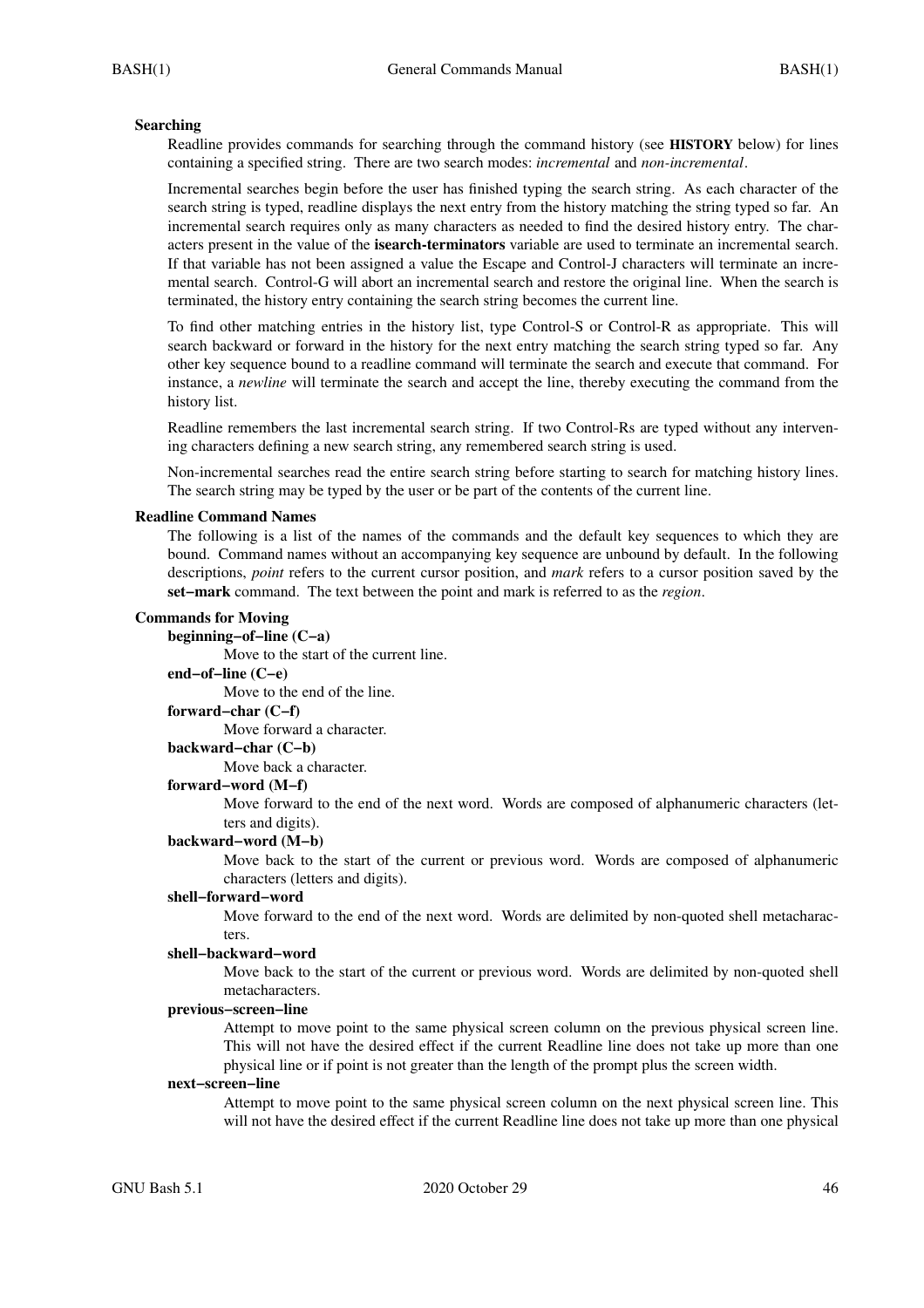line or if the length of the current Readline line is not greater than the length of the prompt plus the screen width.

# **clear−display (M−C−l)**

Clear the screen and, if possible, the terminal's scrollback buffer, then redraw the current line, leaving the current line at the top of the screen.

### **clear−screen (C−l)**

Clear the screen, then redraw the current line, leaving the current line at the top of the screen. With an argument, refresh the current line without clearing the screen.

# **redraw−current−line**

Refresh the current line.

# **Commands for Manipulating the History**

### **accept−line (Newline, Return)**

Accept the line regardless of where the cursor is. If this line is non-empty, add it to the history list according to the state of the **HISTCONTROL** variable. If the line is a modified history line, then restore the history line to its original state.

#### **previous−history (C−p)**

Fetch the previous command from the history list, moving back in the list.

# **next−history (C−n)**

Fetch the next command from the history list, moving forward in the list.

**beginning−of−history (M−<)**

Move to the first line in the history.

### **end−of−history (M−>)**

Move to the end of the input history, i.e., the line currently being entered.

### **re verse−search−history (C−r)**

Search backward starting at the current line and moving 'up' through the history as necessary. This is an incremental search.

#### **forward−search−history (C−s)**

Search forward starting at the current line and moving 'down' through the history as necessary. This is an incremental search.

## **non–incremental–reverse–search–history (M–p)**

Search backward through the history starting at the current line using a non-incremental search for a string supplied by the user.

### **non−incremental−forward−search−history (M−n)**

Search forward through the history using a non-incremental search for a string supplied by the user.

# **history−search−forward**

Search forward through the history for the string of characters between the start of the current line and the point. This is a non-incremental search.

### **history−search−backward**

Search backward through the history for the string of characters between the start of the current line and the point. This is a non-incremental search.

# **history−substring−search−backward**

Search backward through the history for the string of characters between the start of the current line and the current cursor position (the *point*). The search string may match anywhere in a history line. This is a non-incremental search.

#### **history−substring−search−forward**

Search forward through the history for the string of characters between the start of the current line and the point. The search string may match anywhere in a history line. This is a non-incremental search.

# **yank−nth−arg (M−C−y)**

Insert the first argument to the previous command (usually the second word on the previous line) at point. With an argument *n*, insert the *n*th word from the previous command (the words in the previous command begin with word 0). A neg ative argument inserts the *n*th word from the end of the previous command. Once the argument *n* is computed, the argument is extracted as if the "!*n*"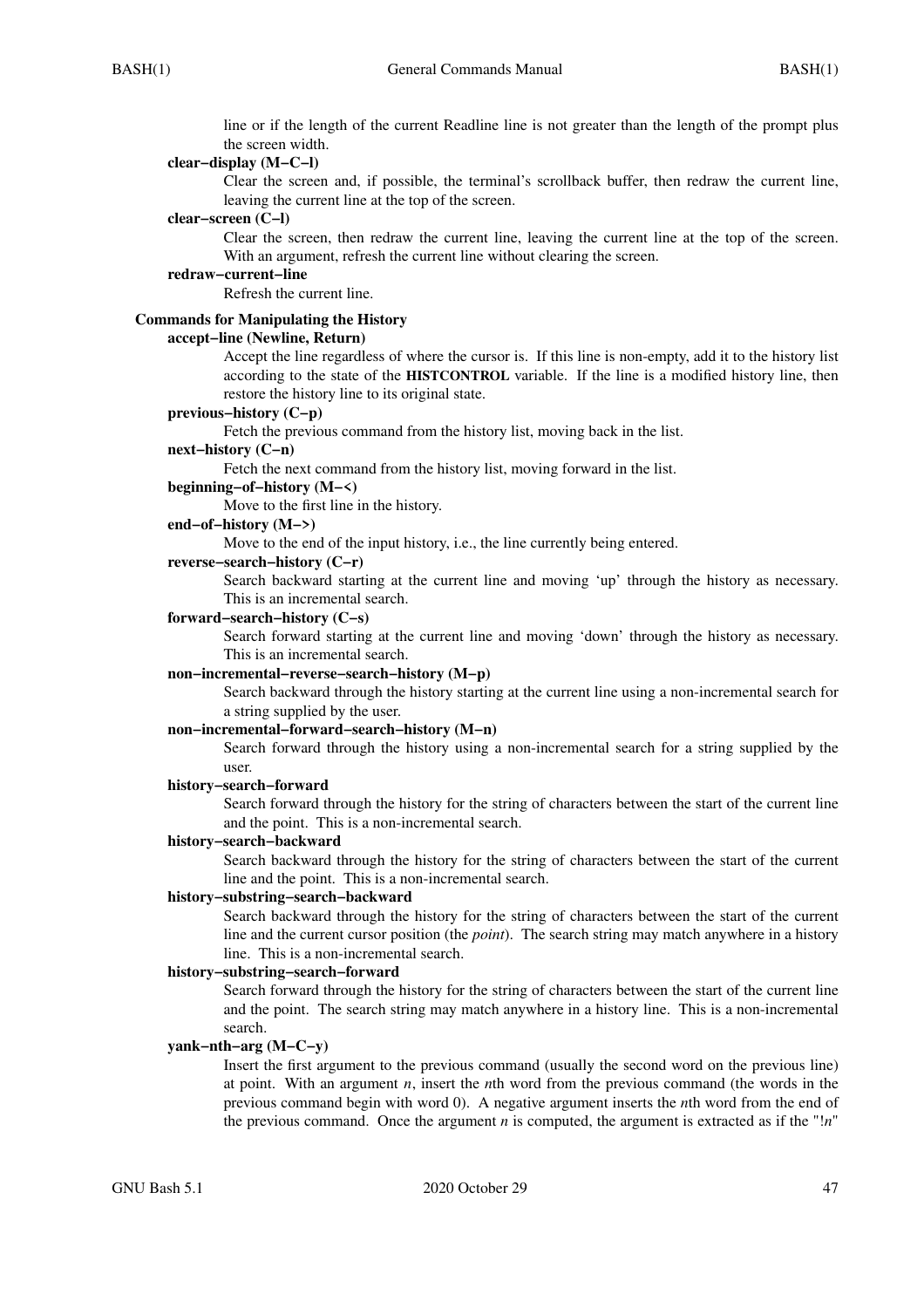history expansion had been specified.

# **yank−last−arg (M−. , M−\_ )**

Insert the last argument to the previous command (the last word of the previous history entry). With a numeric argument, behave exactly like **yank−nth−arg**. Successive calls to **yank−last−arg** move back through the history list, inserting the last word (or the word specified by the argument to the first call) of each line in turn. Any numeric argument supplied to these successive calls determines the direction to move through the history. A negative argument switches the direction through the history (back or forward). The history expansion facilities are used to extract the last word, as if the "!\$" history expansion had been specified.

# **shell−expand−line (M−C−e)**

Expand the line as the shell does. This performs alias and history expansion as well as all of the shell word expansions. See **HISTORY EXPANSION** below for a description of history expansion.

# **history−expand−line (M−ˆ)**

Perform history expansion on the current line. See **HISTORY EXPANSION** below for a description of history expansion.

### **magic−space**

Perform history expansion on the current line and insert a space. See **HISTORY EXPANSION** below for a description of history expansion.

### **alias−expand−line**

Perform alias expansion on the current line. See **ALIASES** above for a description of alias expansion.

# **history−and−alias−expand−line**

Perform history and alias expansion on the current line.

# **insert−last−argument (M−., M−\_ )**

A synonym for **yank−last−arg**.

### **operate−and−get−next (C−o)**

Accept the current line for execution and fetch the next line relative to the current line from the history for editing. A numeric argument, if supplied, specifies the history entry to use instead of the current line.

# **edit−and−execute−command (C−x C−e)**

Invoke an editor on the current command line, and execute the result as shell commands. **Bash** attempts to invoke **\$VISUAL**, **\$EDITOR**, and *emacs* as the editor, in that order.

# **Commands for Changing Text**

*end−of−file* **(usually C−d)**

The character indicating end-of-file as set, for example, by stty. If this character is read when there are no characters on the line, and point is at the beginning of the line, Readline interprets it as the end of input and returns **EOF**.

#### **delete−char (C−d)**

Delete the character at point. If this function is bound to the same character as the tty **EOF** character, as **C−d** commonly is, see above for the effects.

# **backward−delete−char (Rubout)**

Delete the character behind the cursor. When given a numeric argument, save the deleted text on the kill ring.

# **forward−backward−delete−char**

Delete the character under the cursor, unless the cursor is at the end of the line, in which case the character behind the cursor is deleted.

## **quoted−insert (C−q, C−v)**

Add the next character typed to the line verbatim. This is how to insert characters like **C−q**, for example.

# **tab−insert (C−v TAB)**

Insert a tab character.

# **self−insert (a, b, A, 1, !, ...)**

Insert the character typed.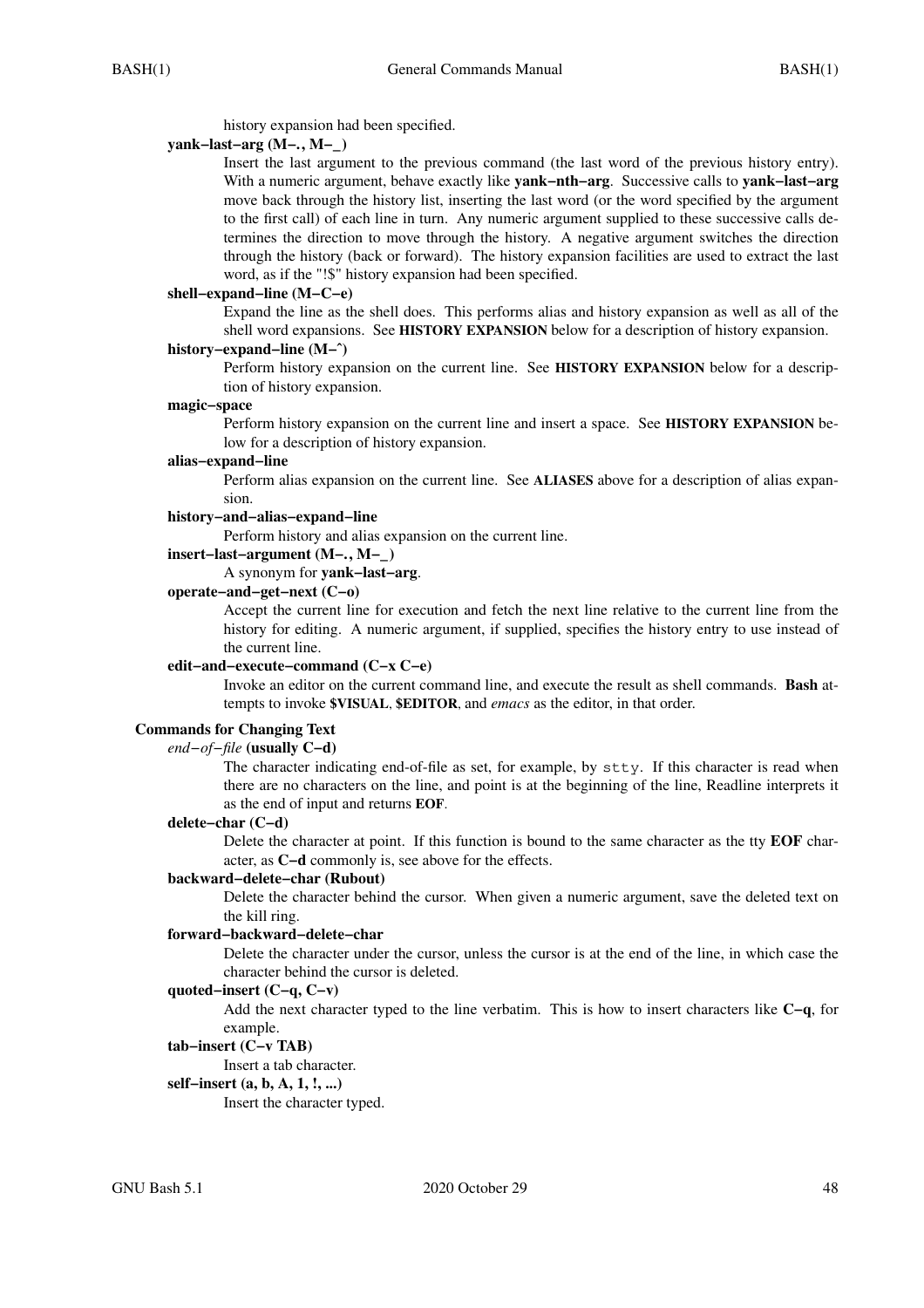# **transpose−chars (C−t)**

Drag the character before point forward over the character at point, moving point forward as well. If point is at the end of the line, then this transposes the two characters before point. Negative arguments have no effect.

### **transpose−words (M−t)**

Drag the word before point past the word after point, moving point over that word as well. If point is at the end of the line, this transposes the last two words on the line.

### **upcase−word (M−u)**

Uppercase the current (or following) word. With a negative argument, uppercase the previous word, but do not move point.

### **downcase−word (M−l)**

Lowercase the current (or following) word. With a negative argument, lowercase the previous word, but do not move point.

# **capitalize−word (M−c)**

Capitalize the current (or following) word. With a negative argument, capitalize the previous word, but do not move point.

#### **overwrite−mode**

Toggle overwrite mode. With an explicit positive numeric argument, switches to overwrite mode. With an explicit non-positive numeric argument, switches to insert mode. This command affects only **emacs** mode; **vi** mode does overwrite differently. Each call to *readline()* starts in insert mode. In overwrite mode, characters bound to **self−insert** replace the text at point rather than pushing the text to the right. Characters bound to **backward−delete−char** replace the character before point with a space. By default, this command is unbound.

# **Killing and Yanking**

**kill−line (C−k)**

Kill the text from point to the end of the line.

# **backward−kill−line (C−x Rubout)**

Kill backward to the beginning of the line.

# **unix−line−discard (C−u)**

Kill backward from point to the beginning of the line. The killed text is saved on the kill-ring. **kill−whole−line**

Kill all characters on the current line, no matter where point is.

#### **kill−word (M−d)**

Kill from point to the end of the current word, or if between words, to the end of the next word. Word boundaries are the same as those used by **forward−word**.

# **backward−kill−word (M−Rubout)**

Kill the word behind point. Word boundaries are the same as those used by **backward−word**.

#### **shell−kill−word**

Kill from point to the end of the current word, or if between words, to the end of the next word. Word boundaries are the same as those used by **shell−forward−word**.

#### **shell−backward−kill−word**

Kill the word behind point. Word boundaries are the same as those used by **shell−backward−word**.

# **unix−word−rubout (C−w)**

Kill the word behind point, using white space as a word boundary. The killed text is saved on the kill-ring.

## **unix−filename−rubout**

Kill the word behind point, using white space and the slash character as the word boundaries. The killed text is saved on the kill-ring.

### **delete−horizontal−space (M−\)**

Delete all spaces and tabs around point.

# **kill−region**

Kill the text in the current region.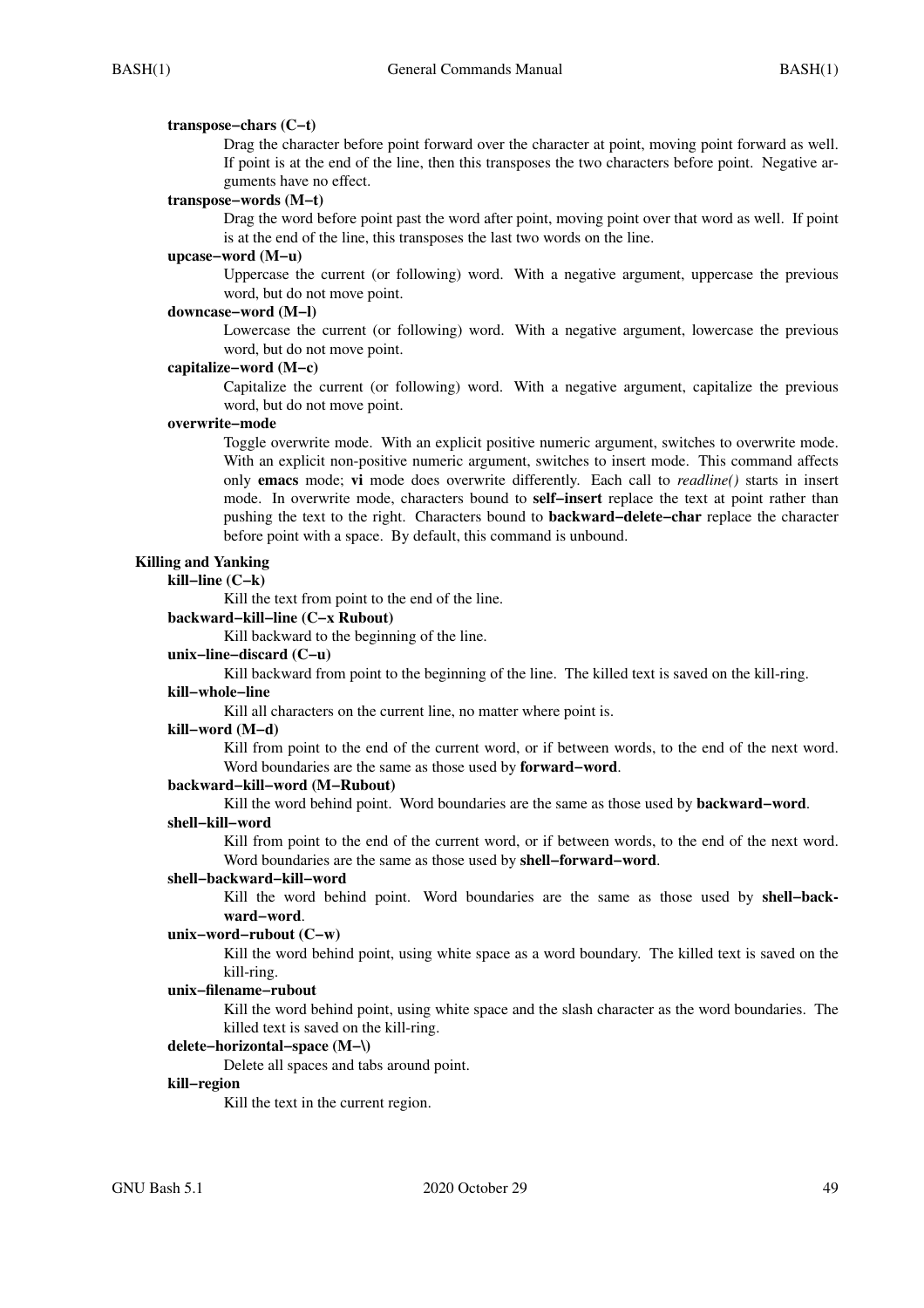#### **copy−region−as−kill**

Copy the text in the region to the kill buffer.

### **copy−backward−word**

Copy the word before point to the kill buffer. The word boundaries are the same as **backward−word**.

### **copy−forward−word**

Copy the word following point to the kill buffer. The word boundaries are the same as **forward−word**.

#### **yank (C−y)**

Yank the top of the kill ring into the buffer at point.

#### **yank−pop (M−y)**

Rotate the kill ring, and yank the new top. Only works following **yank** or **yank−pop**.

#### **Numeric Arguments**

# **digit−argument (M−0, M−1, ..., M−−)**

Add this digit to the argument already accumulating, or start a new argument. M−− starts a negative argument.

# **universal−argument**

This is another way to specify an argument. If this command is followed by one or more digits, optionally with a leading minus sign, those digits define the argument. If the command is followed by digits, executing **universal−argument** again ends the numeric argument, but is otherwise ignored. As a special case, if this command is immediately followed by a character that is neither a digit nor minus sign, the argument count for the next command is multiplied by four. The argument count is initially one, so executing this function the first time makes the argument count four, a second time makes the argument count sixteen, and so on.

# **Completing**

### **complete (TAB)**

Attempt to perform completion on the text before point. **Bash** attempts completion treating the text as a variable (if the text begins with **\$**), username (if the text begins with **˜**), hostname (if the text begins with **@**), or command (including aliases and functions) in turn. If none of these produces a match, filename completion is attempted.

#### **possible−completions (M−?)**

List the possible completions of the text before point.

### **insert−completions (M−\*)**

Insert all completions of the text before point that would have been generated by **possible−completions**.

#### **menu−complete**

Similar to **complete**, but replaces the word to be completed with a single match from the list of possible completions. Repeated execution of **menu−complete** steps through the list of possible completions, inserting each match in turn. At the end of the list of completions, the bell is rung (subject to the setting of **bell−style**) and the original text is restored. An argument of *n* moves *n* positions forward in the list of matches; a negative argument may be used to move backward through the list. This command is intended to be bound to **TAB**, but is unbound by default.

# **menu−complete−backward**

Identical to **menu−complete**, but moves backward through the list of possible completions, as if **menu–complete** had been given a negative argument. This command is unbound by default.

#### **delete−char−or−list**

Deletes the character under the cursor if not at the beginning or end of the line (like **delete−char**). If at the end of the line, behaves identically to **possible−completions**. This command is unbound by default.

#### **complete−filename (M−/)**

Attempt filename completion on the text before point.

# **possible−filename−completions (C−x /)**

List the possible completions of the text before point, treating it as a filename.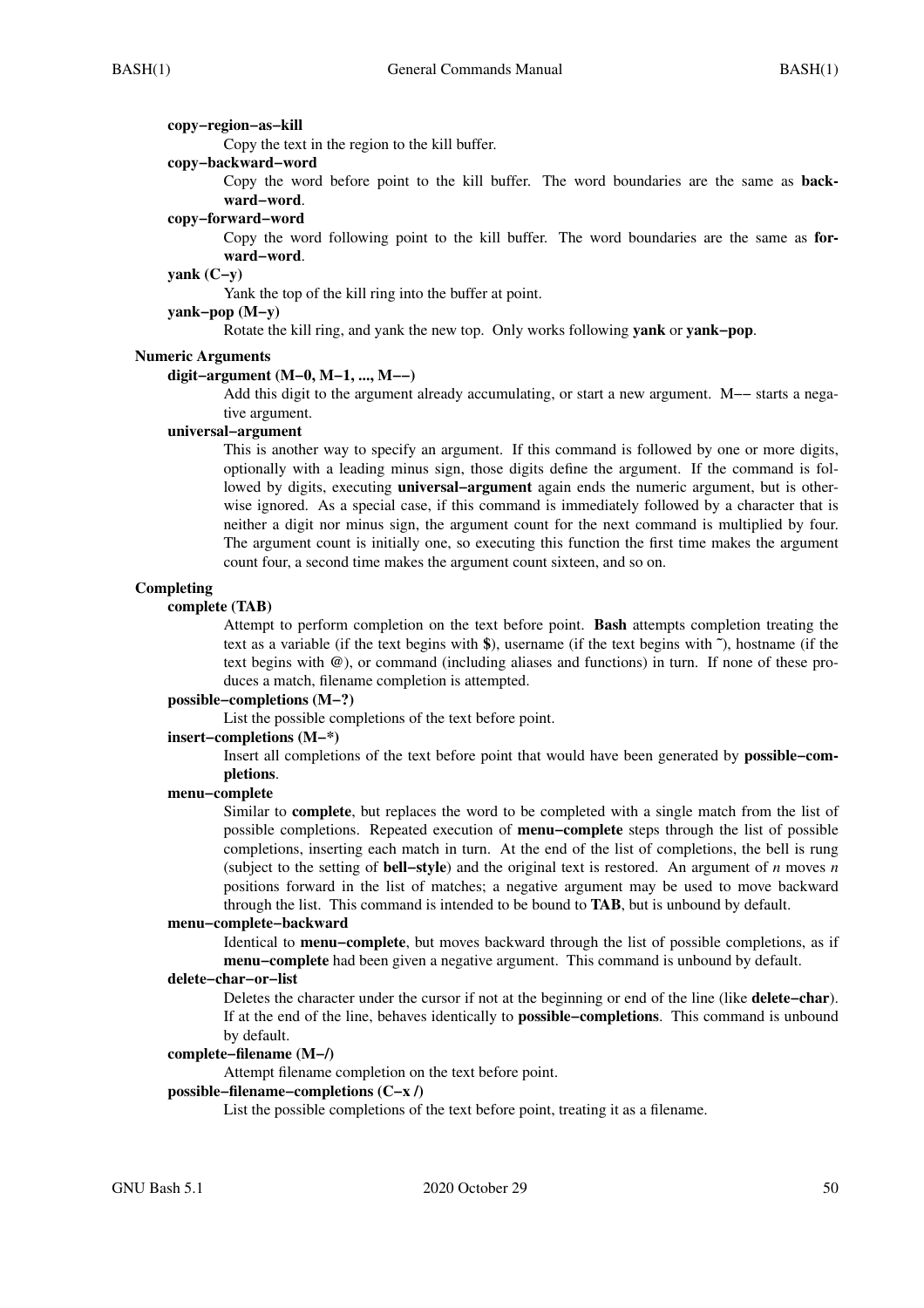#### **complete−username (M−˜)**

Attempt completion on the text before point, treating it as a username.

# **possible−username−completions (C−x ˜)**

List the possible completions of the text before point, treating it as a username.

#### **complete−variable (M−\$)**

Attempt completion on the text before point, treating it as a shell variable.

#### **possible−variable−completions (C−x \$)**

List the possible completions of the text before point, treating it as a shell variable.

#### **complete−hostname (M−@)**

Attempt completion on the text before point, treating it as a hostname.

### **possible−hostname−completions (C−x @)**

List the possible completions of the text before point, treating it as a hostname.

## **complete−command (M−!)**

Attempt completion on the text before point, treating it as a command name. Command completion attempts to match the text against aliases, reserved words, shell functions, shell builtins, and finally executable filenames, in that order.

### **possible−command−completions (C−x !)**

List the possible completions of the text before point, treating it as a command name.

# **dynamic−complete−history (M−TAB)**

Attempt completion on the text before point, comparing the text against lines from the history list for possible completion matches.

### **dabbrev−expand**

Attempt menu completion on the text before point, comparing the text against lines from the history list for possible completion matches.

# **complete−into−braces (M−{)**

Perform filename completion and insert the list of possible completions enclosed within braces so the list is available to the shell (see **Brace Expansion** above).

# **Keyboard Macros**

# **start−kbd−macro (C−x ()**

Begin saving the characters typed into the current keyboard macro.

## **end−kbd−macro (C−x ))**

Stop saving the characters typed into the current keyboard macro and store the definition.

#### **call−last−kbd−macro (C−x e)**

Re-execute the last keyboard macro defined, by making the characters in the macro appear as if typed at the keyboard.

# **print−last−kbd−macro ()**

Print the last keyboard macro defined in a format suitable for the *inputrc* file.

#### **Miscellaneous**

#### **re−read−init−file (C−x C−r)**

Read in the contents of the *inputrc* file, and incorporate any bindings or variable assignments found there.

#### **abort (C−g)**

Abort the current editing command and ring the terminal's bell (subject to the setting of **bell−style**).

### **do−lowercase−version (M−A, M−B, M−***x***, ...)**

If the metafied character  $x$  is uppercase, run the command that is bound to the corresponding metafied lowercase character. The behavior is undefined if *x* is already lowercase.

## **prefix−meta (ESC)**

Metafy the next character typed. **ESC f** is equivalent to **Meta−f**.

#### **undo (C−\_, C−x C−u)**

Incremental undo, separately remembered for each line.

# **re vert−line (M−r)**

Undo all changes made to this line. This is like executing the **undo** command enough times to return the line to its initial state.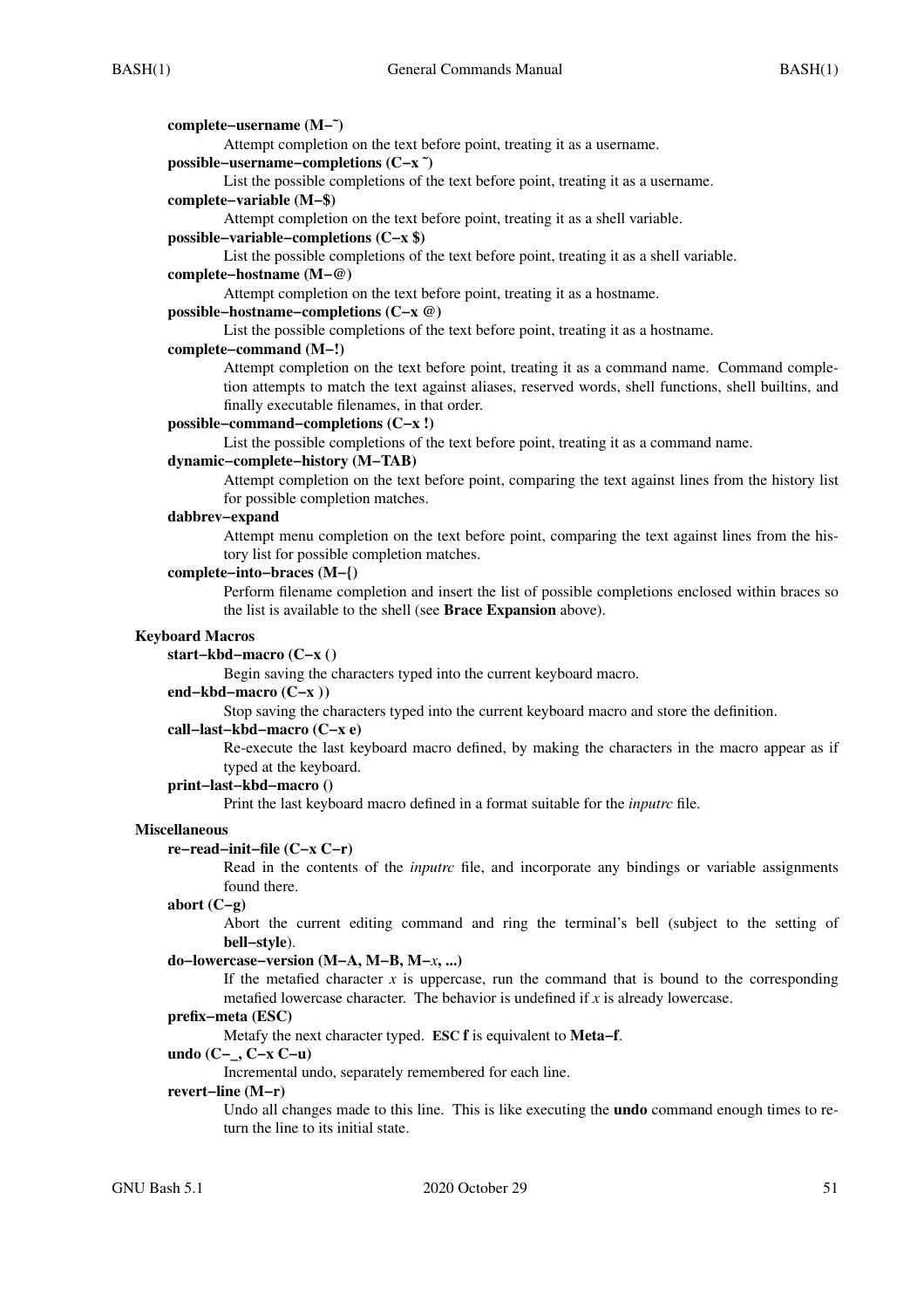## **tilde−expand (M−&)**

Perform tilde expansion on the current word.

# **set−mark (C−@, M−<space>)**

Set the mark to the point. If a numeric argument is supplied, the mark is set to that position.

## **exchange−point−and−mark (C−x C−x)**

Swap the point with the mark. The current cursor position is set to the saved position, and the old cursor position is saved as the mark.

#### **character−search (C−])**

A character is read and point is moved to the next occurrence of that character. A negative count searches for previous occurrences.

### **character−search−backward (M−C−])**

A character is read and point is moved to the previous occurrence of that character. A negative count searches for subsequent occurrences.

# **skip−csi−sequence**

Read enough characters to consume a multi-key sequence such as those defined for keys like Home and End. Such sequences begin with a Control Sequence Indicator (CSI), usually ESC−[. If this sequence is bound to " $\langle \cdot \rangle$ ", keys producing such sequences will have no effect unless explicitly bound to a readline command, instead of inserting stray characters into the editing buffer. This is unbound by default, but usually bound to ESC−[.

### **insert−comment (M−#)**

Without a numeric argument, the value of the readline **comment−begin** variable is inserted at the beginning of the current line. If a numeric argument is supplied, this command acts as a toggle: if the characters at the beginning of the line do not match the value of **comment−begin**, the value is inserted, otherwise the characters in **comment−begin** are deleted from the beginning of the line. In either case, the line is accepted as if a newline had been typed. The default value of **com**ment–begin causes this command to make the current line a shell comment. If a numeric argument causes the comment character to be removed, the line will be executed by the shell.

### **glob−complete−word (M−g)**

The word before point is treated as a pattern for pathname expansion, with an asterisk implicitly appended. This pattern is used to generate a list of matching filenames for possible completions.

# **glob−expand−word (C−x \*)**

The word before point is treated as a pattern for pathname expansion, and the list of matching filenames is inserted, replacing the word. If a numeric argument is supplied, an asterisk is appended before pathname expansion.

# **glob−list−expansions (C−x g)**

The list of expansions that would have been generated by **glob−expand−word** is displayed, and the line is redrawn. If a numeric argument is supplied, an asterisk is appended before pathname expansion.

#### **dump−functions**

Print all of the functions and their key bindings to the readline output stream. If a numeric argument is supplied, the output is formatted in such a way that it can be made part of an *inputrc* file.

# **dump−variables**

Print all of the settable readline variables and their values to the readline output stream. If a numeric argument is supplied, the output is formatted in such a way that it can be made part of an *inputrc* file.

## **dump−macros**

Print all of the readline key sequences bound to macros and the strings they output. If a numeric argument is supplied, the output is formatted in such a way that it can be made part of an *inputrc* file.

# **display−shell−version (C−x C−v)**

Display version information about the current instance of **bash**.

# **Programmable Completion**

When word completion is attempted for an argument to a command for which a completion specification (a *compspec*) has been defined using the **complete** builtin (see **SHELL BUILTIN COMMANDS** below), the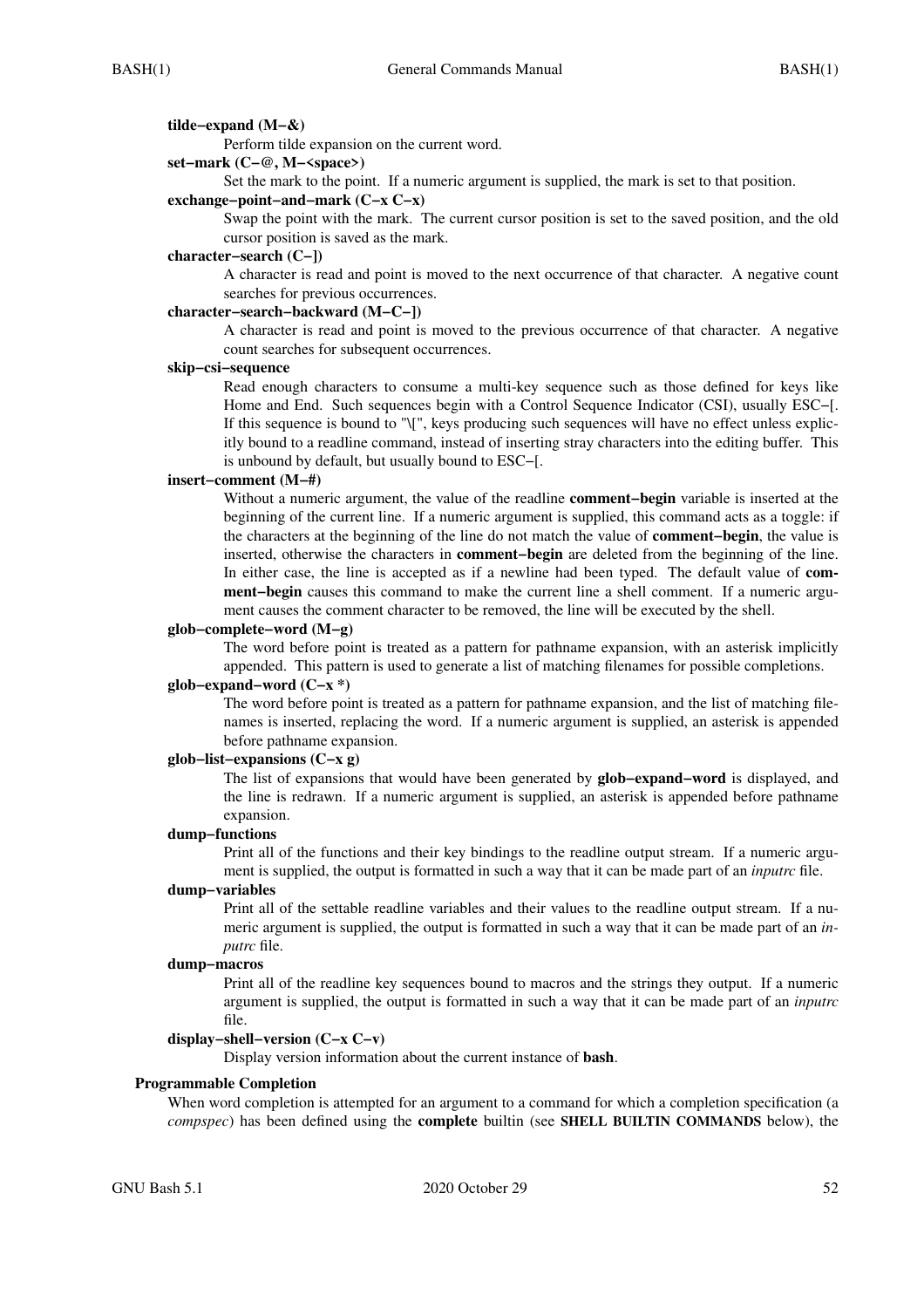programmable completion facilities are invoked.

First, the command name is identified. If the command word is the empty string (completion attempted at the beginning of an empty line), any compspec defined with the **−E** option to **complete** is used. If a compspec has been defined for that command, the compspec is used to generate the list of possible completions for the word. If the command word is a full pathname, a compspec for the full pathname is searched for first. If no compspec is found for the full pathname, an attempt is made to find a compspec for the portion following the final slash. If those searches do not result in a compspec, any compspec defined with the **−D** option to **complete** is used as the default. If there is no default compspec, **bash** attempts alias expansion on the command word as a final resort, and attempts to find a compspec for the command word from any successful expansion.

Once a compspec has been found, it is used to generate the list of matching words. If a compspec is not found, the default **bash** completion as described above under **Completing** is performed.

First, the actions specified by the compspec are used. Only matches which are prefixed by the word being completed are returned. When the **−f** or **−d** option is used for filename or directory name completion, the shell variable **FIGNORE** is used to filter the matches.

Any completions specified by a pathname expansion pattern to the **−G** option are generated next. The words generated by the pattern need not match the word being completed. The **GLOBIGNORE** shell variable is not used to filter the matches, but the **FIGNORE** variable is used.

Next, the string specified as the argument to the **−W** option is considered. The string is first split using the characters in the **IFS** special variable as delimiters. Shell quoting is honored. Each word is then expanded using brace expansion, tilde expansion, parameter and variable expansion, command substitution, and arithmetic expansion, as described above under **EXPANSION**. The results are split using the rules described above under **Word Splitting**. The results of the expansion are prefix-matched against the word being completed, and the matching words become the possible completions.

After these matches have been generated, any shell function or command specified with the **−F** and **−C** options is invoked. When the command or function is invoked, the **COMP\_LINE**, **COMP\_POINT**, **COMP\_KEY**, and **COMP\_TYPE** variables are assigned values as described above under **Shell Variables**. If a shell function is being invoked, the **COMP\_WORDS** and **COMP\_CWORD** variables are also set. When the function or command is invoked, the first argument (**\$1**) is the name of the command whose arguments are being completed, the second argument (**\$2**) is the word being completed, and the third argument (**\$3**) is the word preceding the word being completed on the current command line. No filtering of the generated completions against the word being completed is performed; the function or command has complete freedom in generating the matches.

Any function specified with **−F** is invoked first. The function may use any of the shell facilities, including the **compgen** builtin described below, to generate the matches. It must put the possible completions in the **COMPREPLY** array variable, one per array element.

Next, any command specified with the **−C** option is invoked in an environment equivalent to command substitution. It should print a list of completions, one per line, to the standard output. Backslash may be used to escape a newline, if necessary.

After all of the possible completions are generated, any filter specified with the **−X** option is applied to the list. The filter is a pattern as used for pathname expansion; a **&** in the pattern is replaced with the text of the word being completed. A literal **&** may be escaped with a backslash; the backslash is removed before attempting a match. Any completion that matches the pattern will be removed from the list. A leading **!** negates the pattern; in this case any completion not matching the pattern will be removed. If the **nocasematch** shell option is enabled, the match is performed without regard to the case of alphabetic characters.

Finally, any prefix and suffix specified with the **−P** and **−S** options are added to each member of the completion list, and the result is returned to the readline completion code as the list of possible completions.

If the previously-applied actions do not generate any matches, and the **−o dirnames** option was supplied to **complete** when the compspec was defined, directory name completion is attempted.

If the **−o plusdirs** option was supplied to **complete** when the compspec was defined, directory name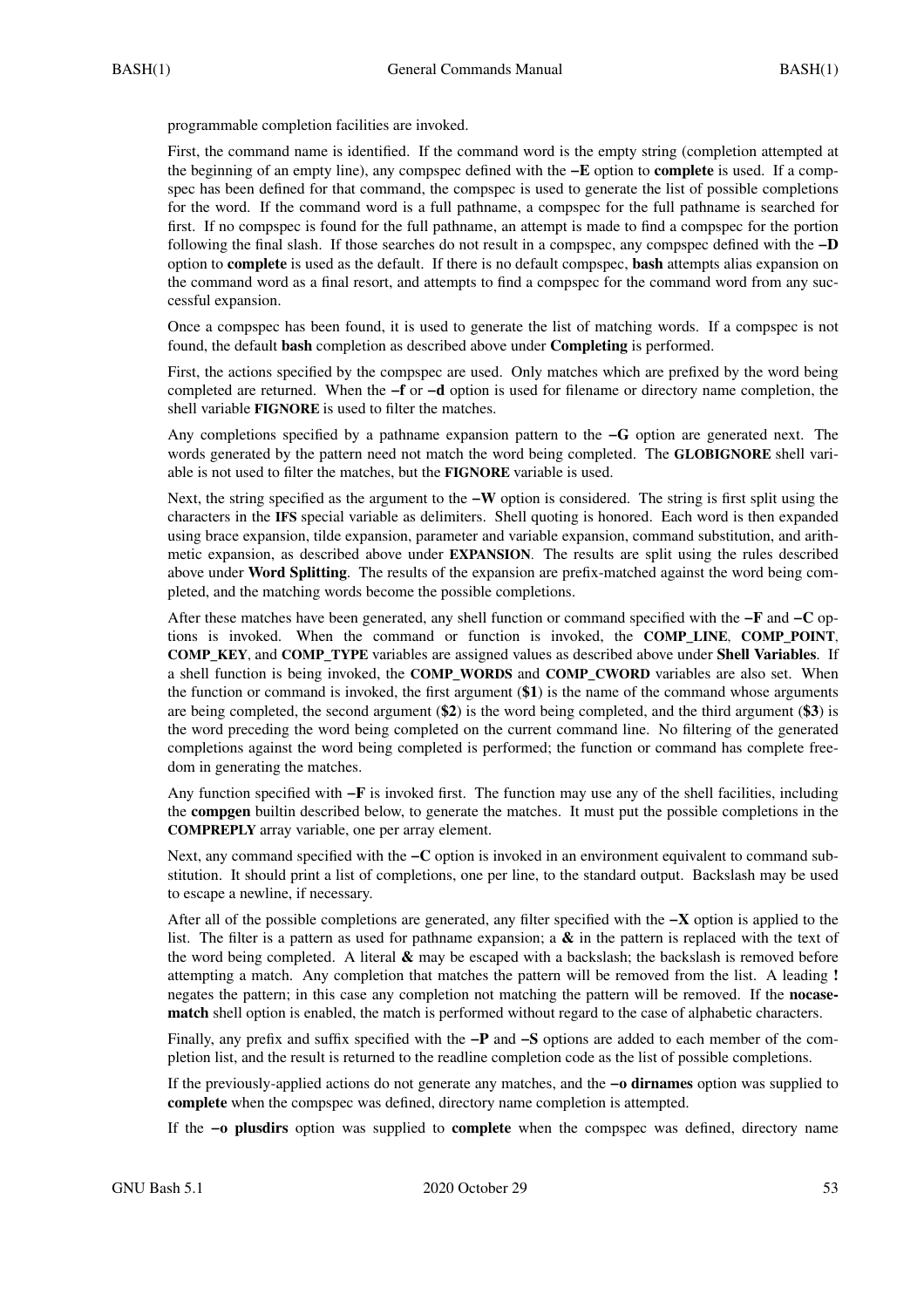completion is attempted and any matches are added to the results of the other actions.

By default, if a compspec is found, whatever it generates is returned to the completion code as the full set of possible completions. The default **bash** completions are not attempted, and the readline default of filename completion is disabled. If the **−o bashdefault** option was supplied to **complete** when the compspec was defined, the **bash** default completions are attempted if the compspec generates no matches. If the **−o default** option was supplied to **complete** when the compspec was defined, readline's default completion will be performed if the compspec (and, if attempted, the default **bash** completions) generate no matches.

When a compspec indicates that directory name completion is desired, the programmable completion functions force readline to append a slash to completed names which are symbolic links to directories, subject to the value of the **mark−directories** readline variable, regardless of the setting of the **mark-symlinked−directories** readline variable.

There is some support for dynamically modifying completions. This is most useful when used in combination with a default completion specified with **complete −D**. It's possible for shell functions executed as completion handlers to indicate that completion should be retried by returning an exit status of 124. If a shell function returns 124, and changes the compspec associated with the command on which completion is being attempted (supplied as the first argument when the function is executed), programmable completion restarts from the beginning, with an attempt to find a new compspec for that command. This allows a set of completions to be built dynamically as completion is attempted, rather than being loaded all at once.

For instance, assuming that there is a library of compspecs, each kept in a file corresponding to the name of the command, the following default completion function would load completions dynamically:

```
_completion_loader()
{
      . "/etc/bash_completion.d/$1.sh" >/dev/null 2>&1 && return 124
}
complete -D -F _completion_loader -o bashdefault -o default
```
# **HISTORY**

When the **−o history** option to the **set** builtin is enabled, the shell provides access to the *command history*, the list of commands previously typed. The value of the **HISTSIZE** variable is used as the number of commands to save in a history list. The text of the last **HISTSIZE** commands (default 500) is saved. The shell stores each command in the history list prior to parameter and variable expansion (see **EXPANSION** above) but after history expansion is performed, subject to the values of the shell variables **HISTIGNORE** and **HISTCONTROL**.

On startup, the history is initialized from the file named by the variable **HISTFILE** (default *˜/.bash\_history*). The file named by the value of **HISTFILE** is truncated, if necessary, to contain no more than the number of lines specified by the value of **HISTFILESIZE**. If **HISTFILESIZE** is unset, or set to null, a non-numeric value, or a numeric value less than zero, the history file is not truncated. When the history file is read, lines beginning with the history comment character followed immediately by a digit are interpreted as timestamps for the following history line. These timestamps are optionally displayed depending on the value of the **HISTTIMEFORMAT** variable. When a shell with history enabled exits, the last **\$HISTSIZE** lines are copied from the history list to **\$HISTFILE**. If the **histappend** shell option is enabled (see the description of **shopt** under **SHELL BUILTIN COMMANDS** below), the lines are appended to the history file, otherwise the history file is overwritten. If **HISTFILE** is unset, or if the history file is unwritable, the history is not saved. If the **HISTTIMEFORMAT** variable is set, time stamps are written to the history file, marked with the history comment character, so they may be preserved across shell sessions. This uses the history comment character to distinguish timestamps from other history lines. After saving the history, the history file is truncated to contain no more than **HISTFILESIZE** lines. If **HISTFILESIZE** is unset, or set to null, a nonnumeric value, or a numeric value less than zero, the history file is not truncated.

The builtin command **fc** (see **SHELL BUILTIN COMMANDS** below) may be used to list or edit and re-execute a portion of the history list. The **history** builtin may be used to display or modify the history list and manipulate the history file. When using command-line editing, search commands are available in each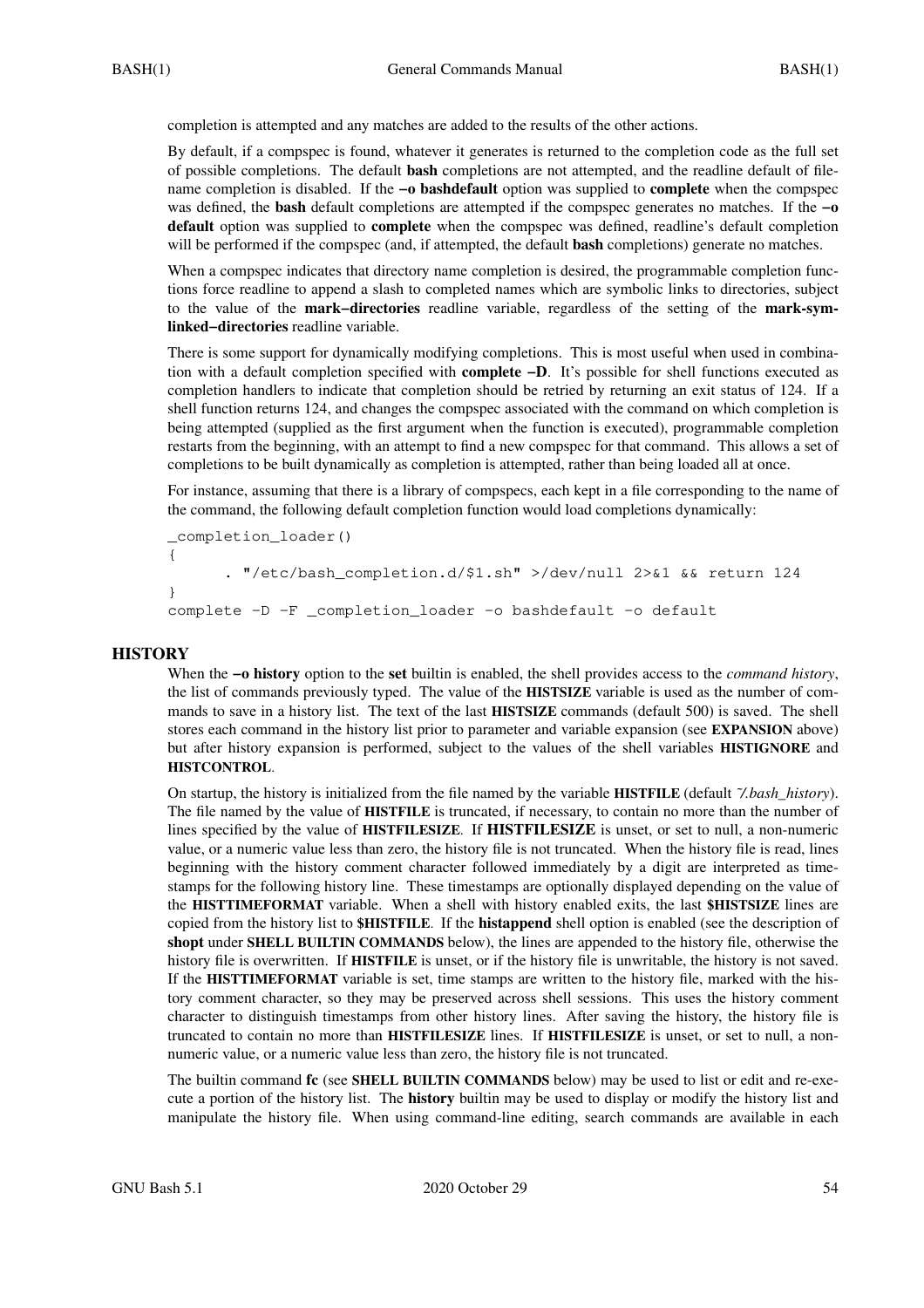editing mode that provide access to the history list.

The shell allows control over which commands are saved on the history list. The **HISTCONTROL** and **HISTIGNORE** variables may be set to cause the shell to save only a subset of the commands entered. The **cmdhist** shell option, if enabled, causes the shell to attempt to save each line of a multi-line command in the same history entry, adding semicolons where necessary to preserve syntactic correctness. The **lithist** shell option causes the shell to save the command with embedded newlines instead of semicolons. See the description of the **shopt** builtin below under **SHELL BUILTIN COMMANDS** for information on setting and unsetting shell options.

# **HISTORY EXPANSION**

The shell supports a history expansion feature that is similar to the history expansion in **csh**. This section describes what syntax features are available. This feature is enabled by default for interactive shells, and can be disabled using the **+H** option to the **set** builtin command (see **SHELL BUILTIN COMMANDS** below). Non-interactive shells do not perform history expansion by default.

History expansions introduce words from the history list into the input stream, making it easy to repeat commands, insert the arguments to a previous command into the current input line, or fix errors in previous commands quickly.

History expansion is performed immediately after a complete line is read, before the shell breaks it into words, and is performed on each line individually without taking quoting on previous lines into account. It takes place in two parts. The first is to determine which line from the history list to use during substitution. The second is to select portions of that line for inclusion into the current one. The line selected from the history is the *event*, and the portions of that line that are acted upon are *words*. Various *modifiers* are available to manipulate the selected words. The line is broken into words in the same fashion as when reading input, so that several *metacharacter*-separated words surrounded by quotes are considered one word. History expansions are introduced by the appearance of the history expansion character, which is **!** by default. Only backslash (**\**) and single quotes can quote the history expansion character, but the history expansion character is also treated as quoted if it immediately precedes the closing double quote in a double-quoted string.

Several characters inhibit history expansion if found immediately following the history expansion character, even if it is unquoted: space, tab, newline, carriage return, and  $=$ . If the **extglob** shell option is enabled, ( will also inhibit expansion.

Several shell options settable with the **shopt** builtin may be used to tailor the behavior of history expansion. If the **histverify** shell option is enabled (see the description of the **shopt** builtin below), and **readline** is being used, history substitutions are not immediately passed to the shell parser. Instead, the expanded line is reloaded into the **readline** editing buffer for further modification. If **readline** is being used, and the **histreedit** shell option is enabled, a failed history substitution will be reloaded into the **readline** editing buffer for correction. The **−p** option to the **history** builtin command may be used to see what a history expansion will do before using it. The **−s** option to the **history** builtin may be used to add commands to the end of the history list without actually executing them, so that they are available for subsequent recall.

The shell allows control of the various characters used by the history expansion mechanism (see the description of **histchars** above under **Shell Variables**). The shell uses the history comment character to mark history timestamps when writing the history file.

# **Event Designators**

An event designator is a reference to a command line entry in the history list. Unless the reference is absolute, events are relative to the current position in the history list.

- **!** Start a history substitution, except when followed by a **blank**, newline, carriage return, = or ( (when the **extglob** shell option is enabled using the **shopt** builtin).
- **!***n* Refer to command line *n*.
- **!−***n* Refer to the current command minus *n*.
- **!!** Refer to the previous command. This is a synonym for '!−1'.
- **!***string* Refer to the most recent command preceding the current position in the history list starting with *string*.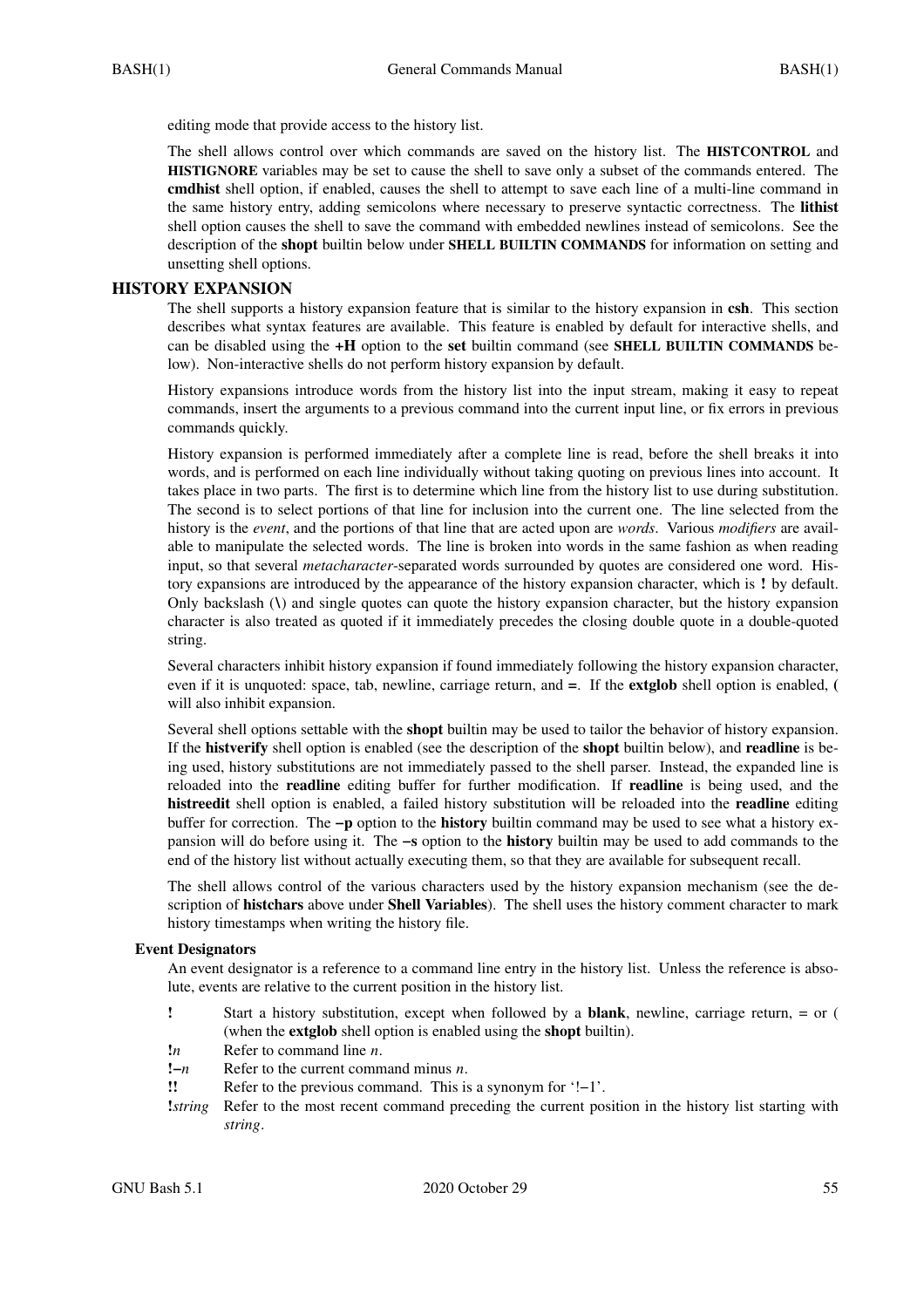# **!?***string***[?]**

Refer to the most recent command preceding the current position in the history list containing *string*. The trailing **?** may be omitted if *string* is followed immediately by a newline. If *string* is missing, the string from the most recent search is used; it is an error if there is no previous search string.

**ˆ** *string1* **ˆ** *string2* **ˆ**

Quick substitution. Repeat the previous command, replacing *string1* with *string2*. Equivalent to ''!!:s ˆ *string1* ˆ *string2* ˆ '' (see **Modifiers** below).

**!#** The entire command line typed so far.

# **Word Designators**

Word designators are used to select desired words from the event. A **:** separates the event specification from the word designator. It may be omitted if the word designator begins with a **ˆ**, **\$**, **\***, **−**, or **%**. Words are numbered from the beginning of the line, with the first word being denoted by 0 (zero). Words are inserted into the current line separated by single spaces.

# **0 (zero)**

- The zeroth word. For the shell, this is the command word.
- *n* The *n*th word.
- The first argument. That is, word 1.
- **\$** The last word. This is usually the last argument, but will expand to the zeroth word if there is only one word in the line.
- **%** The first word matched by the most recent '?*string*?' search, if the search string begins with a character that is part of a word.
- *x***−***y* A range of words; '−*y*' abbreviates '0−*y*'.
- **\*** All of the words but the zeroth. This is a synonym for '*1−\$*'. It is not an error to use **\*** if there is just one word in the event; the empty string is returned in that case.
- **x\*** Abbreviates *x−\$*.
- **x−** Abbreviates *x−\$* like **x\***, but omits the last word. If **x** is missing, it defaults to 0.

If a word designator is supplied without an event specification, the previous command is used as the event.

# **Modifiers**

After the optional word designator, there may appear a sequence of one or more of the following modifiers, each preceded by a ':'. These modify, or edit, the word or words selected from the history event.

- **h** Remove a trailing filename component, leaving only the head.
- **t** Remove all leading filename components, leaving the tail.
- **r** Remove a trailing suffix of the form *.xxx*, leaving the basename.
- **e** Remove all but the trailing suffix.
- **p** Print the new command but do not execute it.
- **q** Quote the substituted words, escaping further substitutions.
- **x** Quote the substituted words as with **q**, but break into words at **blanks** and newlines. The **q** and **x** modifiers are mutually exclusive; the last one supplied is used.

**s/***old***/***new***/**

Substitute *new* for the first occurrence of *old* in the event line. Any character may be used as the delimiter in place of /. The final delimiter is optional if it is the last character of the event line. The delimiter may be quoted in *old* and *new* with a single backslash. If & appears in *new*, it is replaced by *old*. A single backslash will quote the &. If *old* is null, it is set to the last *old* substituted, or, if no previous history substitutions took place, the last *string* in a **!?***string***[?]** search. If *new* is null, each matching *old* is deleted.

- **&** Repeat the previous substitution.
- **g** Cause changes to be applied over the entire event line. This is used in conjunction with '**:s**' (e.g., '**:gs/***old***/***new***/**') or '**:&**'. If used with '**:s**', any delimiter can be used in place of /, and the final delimiter is optional if it is the last character of the event line. An **a** may be used as a synonym for **g**.
- **G** Apply the following '**s**' or '**&**' modifier once to each word in the event line.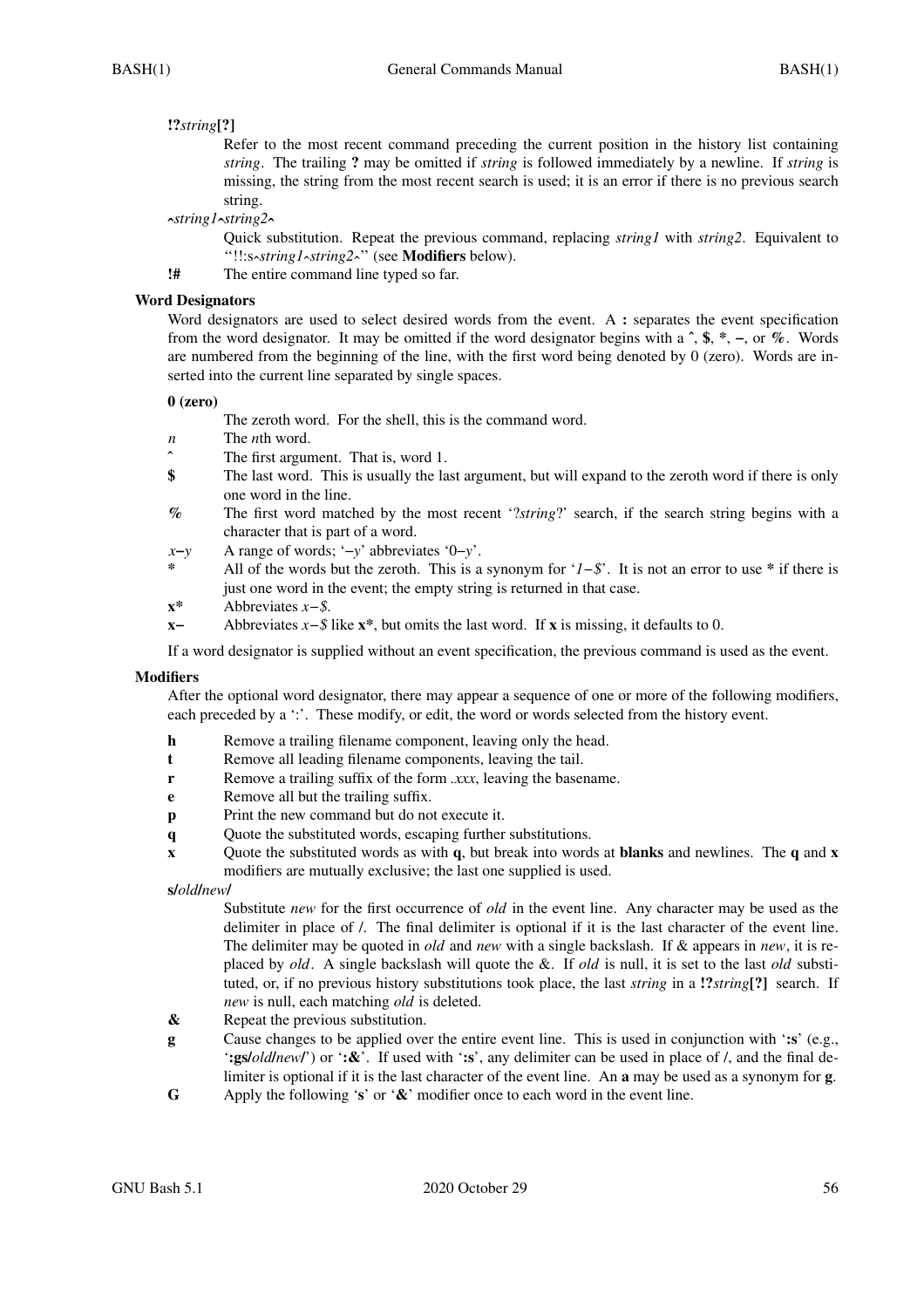# **SHELL BUILTIN COMMANDS**

Unless otherwise noted, each builtin command documented in this section as accepting options preceded by **−** accepts **−−** to signify the end of the options. The **:**, **true**, **false**, and **test**/**[** builtins do not accept options and do not treat **−−** specially. The **exit**, **logout**, **return**, **break**, **continue**, **let**, and **shift** builtins accept and process arguments beginning with **−** without requiring **−−**. Other builtins that accept arguments but are not specified as accepting options interpret arguments beginning with **−** as invalid options and require **−−** to prevent this interpretation.

# **:** [*arguments*]

No effect; the command does nothing beyond expanding *arguments* and performing any specified redirections. The return status is zero.

# **.** *filename* [*arguments*]

### **source** *filename* [*arguments*]

Read and execute commands from *filename* in the current shell environment and return the exit status of the last command executed from *filename*. If *filename* does not contain a slash, filenames in **PATH** are used to find the directory containing *filename*. The file searched for in **PATH** need not be executable. When **bash** is not in *posix mode*, the current directory is searched if no file is found in **PATH**. If the **sourcepath** option to the **shopt** builtin command is turned off, the **PATH** is not searched. If any *arguments* are supplied, they become the positional parameters when *filename* is executed. Otherwise the positional parameters are unchanged. If the **−T** option is enabled, **source** inherits any trap on **DEBUG**; if it is not, any **DEBUG** trap string is saved and restored around the call to **source**, and **source** unsets the **DEBUG** trap while it executes. If **−T** is not set, and the sourced file changes the **DEBUG** trap, the new value is retained when **source** completes. The return status is the status of the last command exited within the script (0 if no commands are executed), and false if *filename* is not found or cannot be read.

# **alias** [**−p**] [*name*[=*value*] ...]

**Alias** with no arguments or with the **−p** option prints the list of aliases in the form **alias** *name*=*value* on standard output. When arguments are supplied, an alias is defined for each *name* whose *value* is given. A trailing space in *value* causes the next word to be checked for alias substitution when the alias is expanded. For each *name* in the argument list for which no *value* is supplied, the name and value of the alias is printed. **Alias** returns true unless a *name* is given for which no alias has been defined.

**bg** [*jobspec* ...]

Resume each suspended job *jobspec* in the background, as if it had been started with **&**. If *jobspec* is not present, the shell's notion of the *current job* is used. **bg** *jobspec* returns 0 unless run when job control is disabled or, when run with job control enabled, any specified *jobspec* was not found or was started without job control.

- **bind** [**−m** *keymap*] [**−lpsvPSVX**]
- **bind** [**−m** *keymap*] [**−q** *function*] [**−u** *function*] [**−r** *keyseq*]
- **bind** [**−m** *keymap*] **−f** *filename*
- **bind** [**−m** *keymap*] **−x** *keyseq*:*shell−command*
- **bind** [**−m** *keymap*] *keyseq*:*function−name*
- **bind** [**−m** *keymap*] *keyseq*:*readline−command*

Display current **readline** key and function bindings, bind a key sequence to a **readline** function or macro, or set a **readline** variable. Each non-option argument is a command as it would appear in *.inputrc*, but each binding or command must be passed as a separate argument; e.g., '"\C−x\C−r": re−read−init−file'. Options, if supplied, have the following meanings:

**−m** *keymap*

Use *keymap* as the keymap to be affected by the subsequent bindings. Acceptable *keymap* names are *emacs, emacs−standard, emacs−meta, emacs−ctlx, vi, vi−move, vi−command*, and *vi−insert*. *vi* is equivalent to *vi−command* (*vi−move* is also a synonym); *emacs* is equivalent to *emacs−standard*.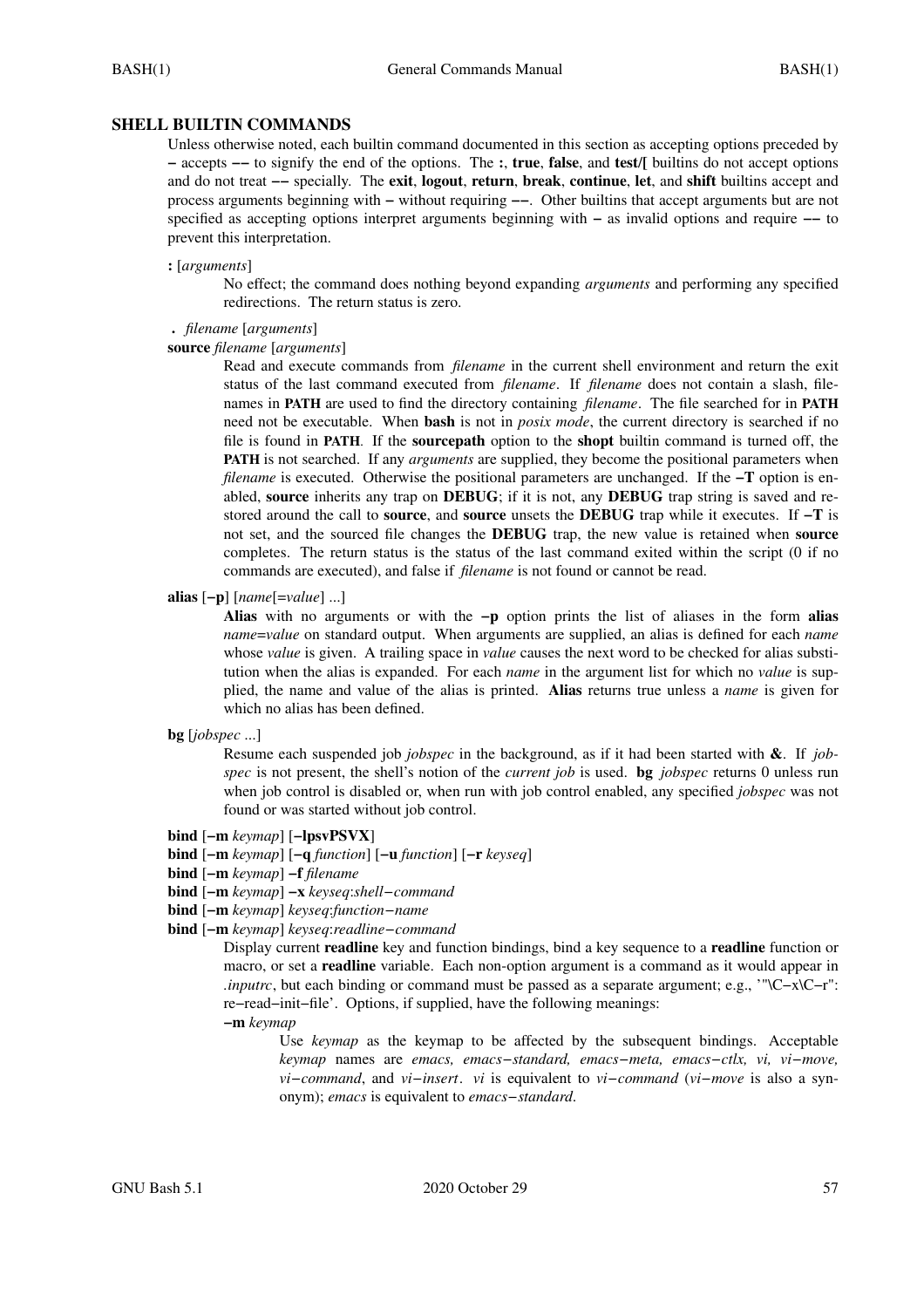- **−l** List the names of all **readline** functions.
- **−p** Display **readline** function names and bindings in such a way that they can be re-read.
- **−P** List current **readline** function names and bindings.
- **−s** Display **readline** key sequences bound to macros and the strings they output in such a way that they can be re-read.
- **−S** Display **readline** key sequences bound to macros and the strings they output.
- **−v** Display **readline** variable names and values in such a way that they can be re-read.
- **−V** List current **readline** variable names and values.

**−f** *filename*

Read key bindings from *filename*.

**−q** *function*

Query about which keys invoke the named *function*.

**−u** *function*

Unbind all keys bound to the named *function*.

**−r** *keyseq*

Remove any current binding for *keyseq*.

**−x** *keyseq***:***shell−command*

Cause *shell−command* to be executed whenever *keyseq* is entered. When *shell−command* is executed, the shell sets the **READLINE** LINE variable to the contents of the **readline** line buffer and the **READLINE\_POINT** and **READLINE\_MARK** variables to the current location of the insertion point and the saved insertion point (the mark), respectively. If the executed command changes the value of any of **READLINE\_LINE**, **READ-LINE\_POINT**, or **READLINE\_MARK**, those new values will be reflected in the editing state.

**−X** List all key sequences bound to shell commands and the associated commands in a format that can be reused as input.

The return value is 0 unless an unrecognized option is given or an error occurred.

**break** [*n*]

Exit from within a **for**, while, until, or select loop. If *n* is specified, break *n* levels. *n* must be  $\geq 1$ . If *n* is greater than the number of enclosing loops, all enclosing loops are exited. The return value is 0 unless *n* is not greater than or equal to 1.

**builtin** *shell−builtin* [*arguments*]

Execute the specified shell builtin, passing it *arguments*, and return its exit status. This is useful when defining a function whose name is the same as a shell builtin, retaining the functionality of the builtin within the function. The **cd** builtin is commonly redefined this way. The return status is false if *shell−builtin* is not a shell builtin command.

**caller** [*expr*]

Returns the context of any active subroutine call (a shell function or a script executed with the **.** or **source** builtins). Without *expr*, **caller** displays the line number and source filename of the current subroutine call. If a non-negative integer is supplied as *expr*, **caller** displays the line number, subroutine name, and source file corresponding to that position in the current execution call stack. This extra information may be used, for example, to print a stack trace. The current frame is frame 0. The return value is 0 unless the shell is not executing a subroutine call or *expr* does not correspond to a valid position in the call stack.

```
cd [−L|[−P [−e]] [−@]] [dir]
```
Change the current directory to *dir*. if *dir* is not supplied, the value of the **HOME** shell variable is the default. Any additional arguments following *dir* are ignored. The variable **CDPATH** defines the search path for the directory containing *dir*: each directory name in **CDPATH** is searched for *dir*. Alternative directory names in **CDPATH** are separated by a colon (:). A null directory name in **CDPATH** is the same as the current directory, i.e., "".". If *dir* begins with a slash (/), then **CD**-**PATH** is not used. The **−P** option causes **cd** to use the physical directory structure by resolving symbolic links while traversing *dir* and before processing instances of *..* in *dir* (see also the **−P**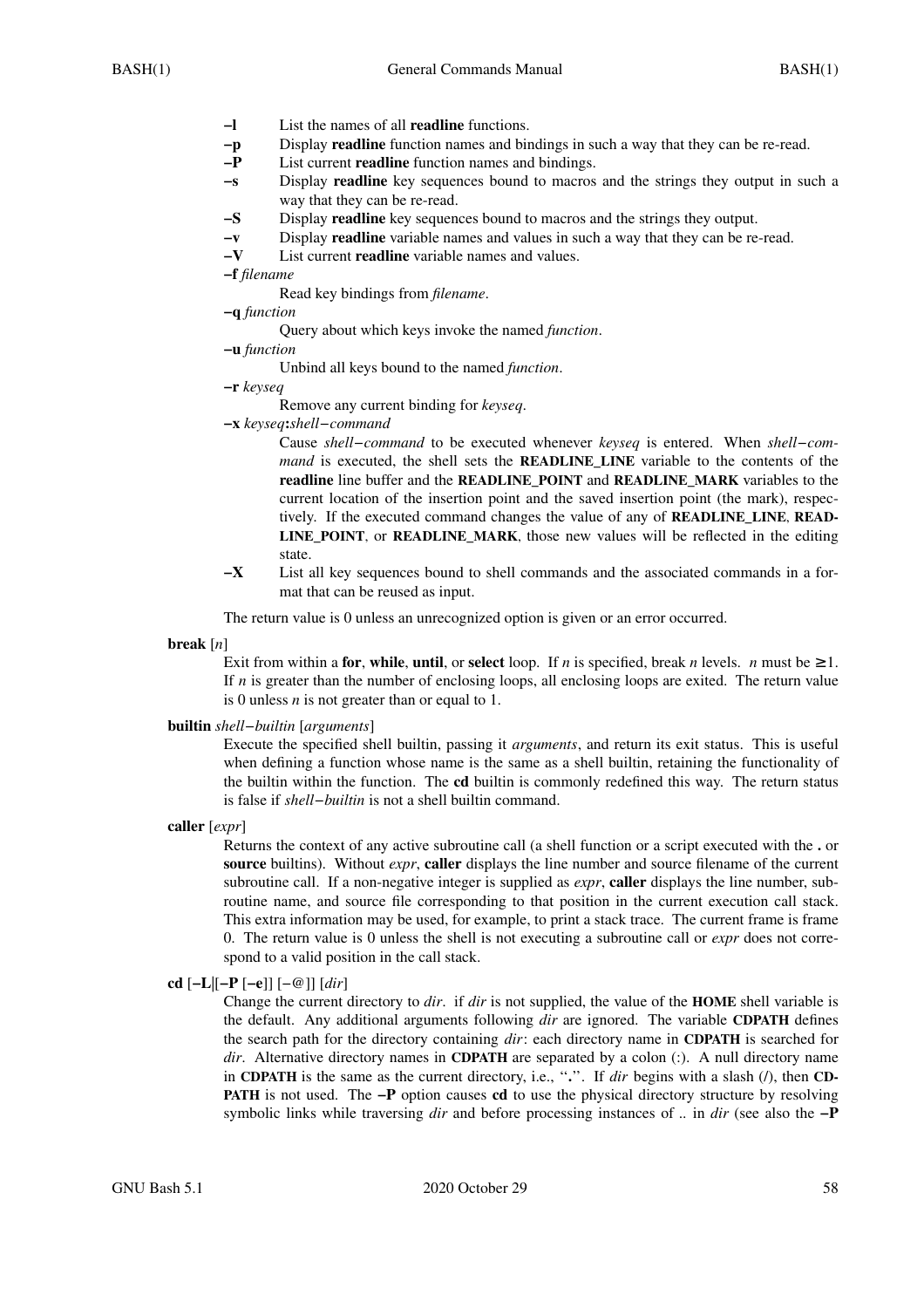option to the **set** builtin command); the **−L** option forces symbolic links to be followed by resolving the link after processing instances of *..* in *dir*. If *..* appears in *dir*, it is processed by removing the immediately previous pathname component from *dir*, back to a slash or the beginning of *dir*. If the **−e** option is supplied with **−P**, and the current working directory cannot be successfully determined after a successful directory change, **cd** will return an unsuccessful status. On systems that support it, the **−@** option presents the extended attributes associated with a file as a directory. An argument of **−** is converted to **\$OLDPWD** before the directory change is attempted. If a nonempty directory name from **CDPATH** is used, or if **−** is the first argument, and the directory change is successful, the absolute pathname of the new working directory is written to the standard output. The return value is true if the directory was successfully changed; false otherwise.

# **command** [**−pVv**] *command* [*arg* ...]

Run *command* with *args* suppressing the normal shell function lookup. Only builtin commands or commands found in the **PATH** are executed. If the **−p** option is given, the search for *command* is performed using a default value for **PATH** that is guaranteed to find all of the standard utilities. If either the **−V** or **−v** option is supplied, a description of *command* is printed. The **−v** option causes a single word indicating the command or filename used to invoke *command* to be displayed; the **−V** option produces a more verbose description. If the **−V** or **−v** option is supplied, the exit status is 0 if *command* was found, and 1 if not. If neither option is supplied and an error occurred or *command* cannot be found, the exit status is 127. Otherwise, the exit status of the **command** builtin is the exit status of *command*.

### **compgen** [*option*] [*word*]

Generate possible completion matches for *word* according to the *option*s, which may be any option accepted by the **complete** builtin with the exception of **−p** and **−r**, and write the matches to the standard output. When using the **−F** or **−C** options, the various shell variables set by the programmable completion facilities, while available, will not have useful values.

The matches will be generated in the same way as if the programmable completion code had generated them directly from a completion specification with the same flags. If *word* is specified, only those completions matching *word* will be displayed.

The return value is true unless an invalid option is supplied, or no matches were generated.

**complete** [**−abcdefgjksuv**] [**−o** *comp-option*] [**−DEI**] [**−A** *action*] [**−G** *globpat*] [**−W** *wordlist*]

[**−F** *function*] [**−C** *command*] [**−X** *filterpat*] [**−P** *prefix*] [**−S** *suffix*] *name* [*name ...*]

**complete −pr** [**−DEI**] [*name* ...]

Specify how arguments to each *name* should be completed. If the **−p** option is supplied, or if no options are supplied, existing completion specifications are printed in a way that allows them to be reused as input. The **−r** option removesacompletion specification for each *name*, or, if no *name*s are supplied, all completion specifications. The **−D** option indicates that other supplied options and actions should apply to the ''default'' command completion; that is, completion attempted on a command for which no completion has previously been defined. The **−E** option indicates that other supplied options and actions should apply to ''empty'' command completion; that is, completion attempted on a blank line. The **−I** option indicates that other supplied options and actions should apply to completion on the initial non-assignment word on the line, or after a command delimiter such as **;** or **|**, which is usually command name completion. If multiple options are supplied, the **−D** option takes precedence over **−E**, and both take precedence over **−I**. If any of **−D**, **−E**, or **−I** are supplied, any other *name* arguments are ignored; these completions only apply to the case specified by the option.

The process of applying these completion specifications when word completion is attempted is described above under **Programmable Completion**.

Other options, if specified, have the following meanings. The arguments to the **−G**, **−W**, and **−X** options (and, if necessary, the **−P** and **−S** options) should be quoted to protect them from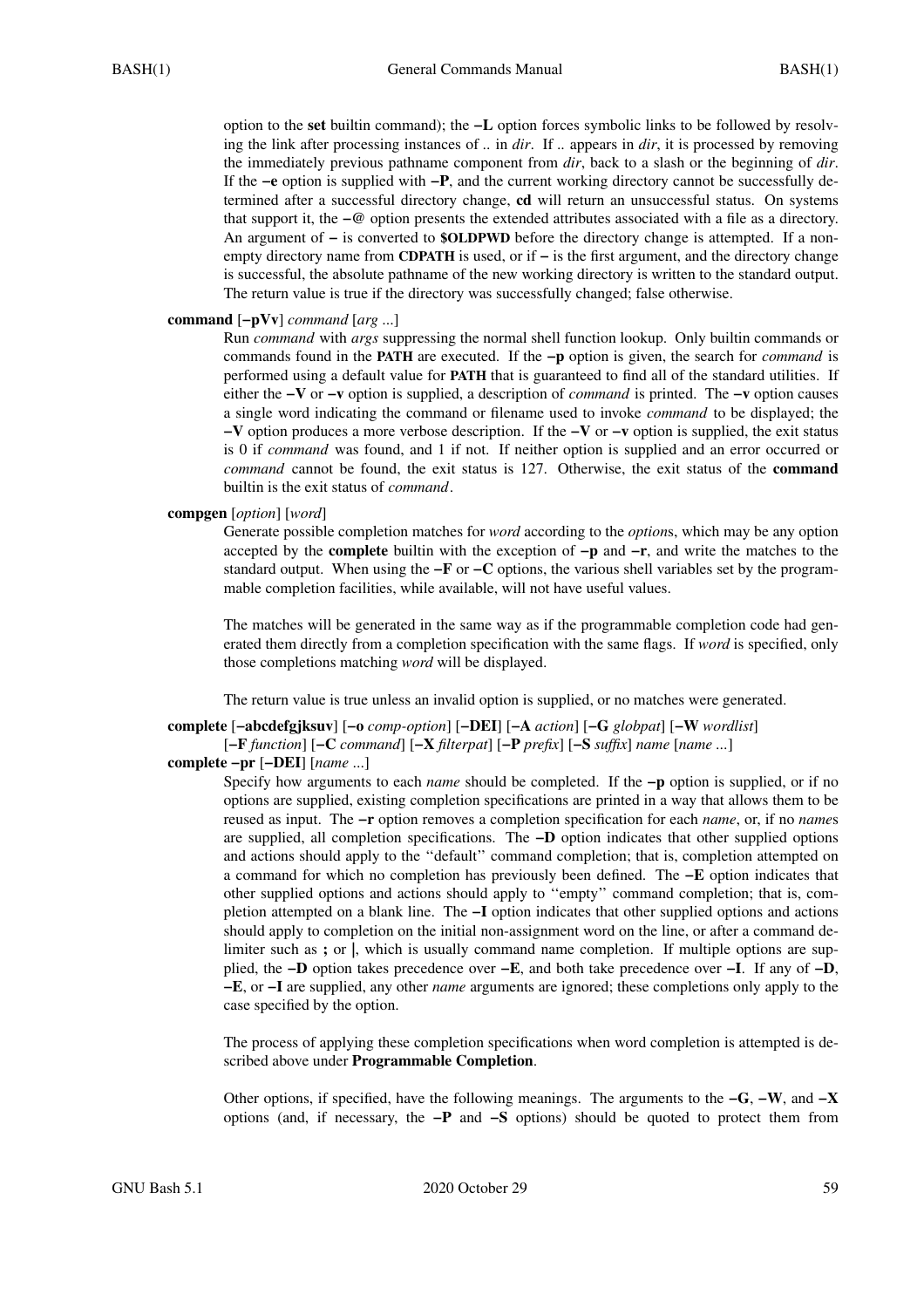# expansion before the **complete** builtin is invoked.

# **−o** *comp-option*

The *comp-option* controls several aspects of the compspec's behavior beyond the simple generation of completions. *comp-option* may be one of:

#### **bashdefault**

- Perform the rest of the default **bash** completions if the compspec generates no matches.
- **default** Use readline's default filename completion if the compspec generates no matches.

### **dirnames**

Perform directory name completion if the compspec generates no matches.

#### **filenames**

Tell readline that the compspec generates filenames, so it can perform any filename−specific processing (like adding a slash to directory names, quoting special characters, or suppressing trailing spaces). Intended to be used with shell functions.

- **noquote** Tell readline not to quote the completed words if they are filenames (quoting filenames is the default).
- **nosort** Tell readline not to sort the list of possible completions alphabetically.
- **nospace** Tell readline not to append a space (the default) to words completed at the end of the line.
- **plusdirs** After any matches defined by the compspec are generated, directory name completion is attempted and any matches are added to the results of the other actions.

# **−A** *action*

The *action* may be one of the following to generate a list of possible completions: **alias** Alias names. May also be specified as **−a**.

**arrayvar**

Array variable names.

**binding Readline** key binding names.

- **builtin** Names of shell builtin commands. May also be specified as **−b**.
- **command**
	- Command names. May also be specified as **−c**.

**directory**

Directory names. May also be specified as **−d**.

# **disabled**

Names of disabled shell builtins.

**enabled** Names of enabled shell builtins.

**export** Names of exported shell variables. May also be specified as **−e**.

**file** File names. May also be specified as **−f**.

**function**

Names of shell functions.

```
group Group names. May also be specified as −g.
```
**helptopic**

Help topics as accepted by the **help** builtin.

# **hostname**

- Hostnames, as taken from the file specified by the **HOSTFILE** shell variable.
- **job** Job names, if job control is active. May also be specified as **−j**. **keyword**

Shell reserved words. May also be specified as **−k**.

- **running** Names of running jobs, if job control is active.
- **service** Service names. May also be specified as **−s**.
- **setopt** Valid arguments for the **−o** option to the **set** builtin.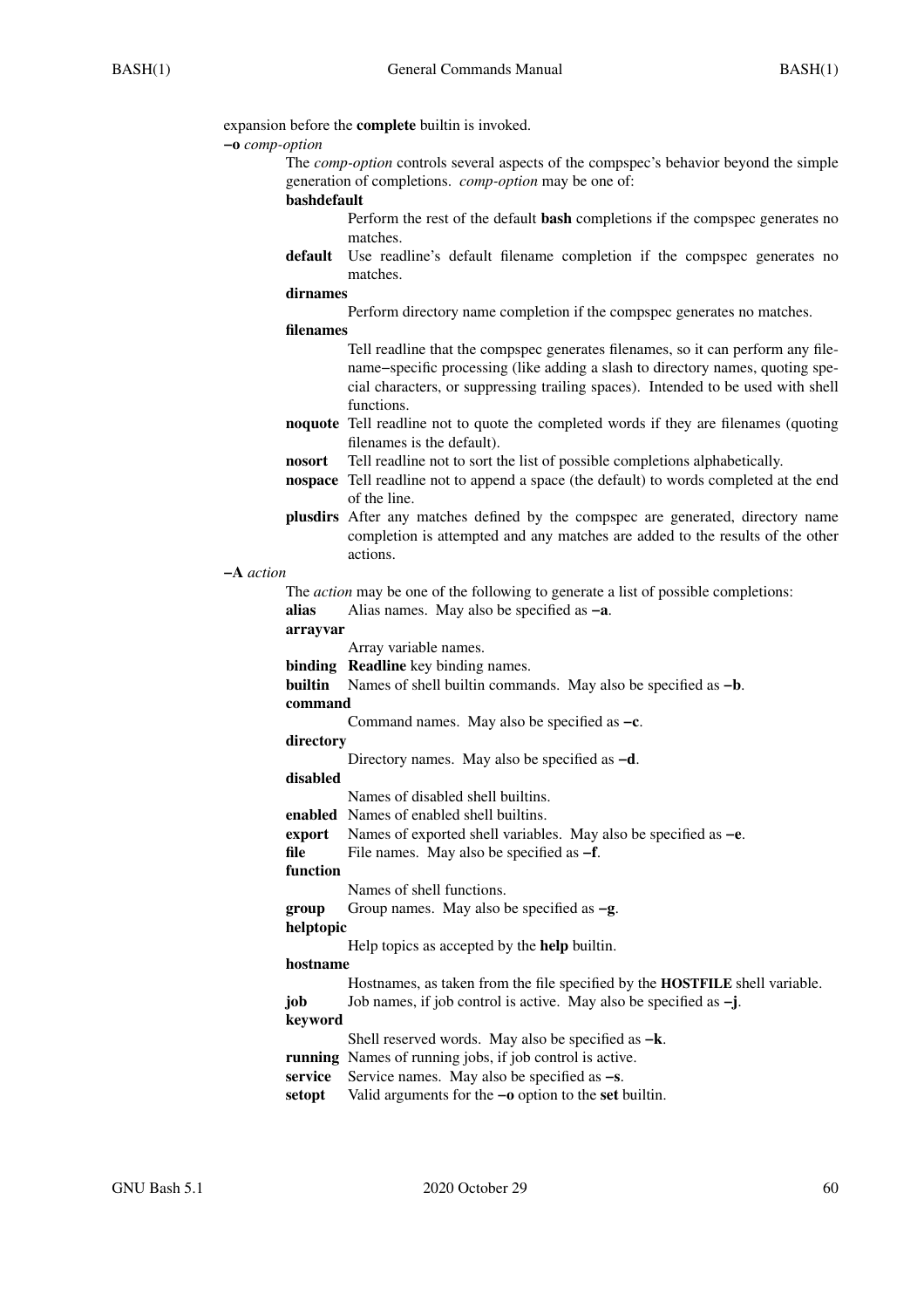- **shopt** Shell option names as accepted by the **shopt** builtin.
- **signal** Signal names.
- **stopped** Names of stopped jobs, if job control is active.
- **user** User names. May also be specified as **−u**.
- **variable** Names of all shell variables. May also be specified as **−v**.

# **−C** *command*

*command* is executed in a subshell environment, and its output is used as the possible completions.

## **−F** *function*

The shell function *function* is executed in the current shell environment. When the function is executed, the first argument (**\$1**) is the name of the command whose arguments are being completed, the second argument (**\$2**) is the word being completed, and the third argument (**\$3**) is the word preceding the word being completed on the current command line. When it finishes, the possible completions are retrieved from the value of the **COMPREPLY** array variable.

# **−G** *globpat*

The pathname expansion pattern *globpat* is expanded to generate the possible completions.

### **−P** *prefix*

*prefix* is added at the beginning of each possible completion after all other options have been applied.

**−S** *suffix suffix* is appended to each possible completion after all other options have been applied.

# **−W** *wordlist*

The *wordlist* is split using the characters in the **IFS** special variable as delimiters, and each resultant word is expanded. Shell quoting is honored within *wordlist*, in order to provide a mechanism for the words to contain shell metacharacters or characters in the value of **IFS**. The possible completions are the members of the resultant list which match the word being completed.

#### **−X** *filterpat*

*filterpat* is a pattern as used for pathname expansion. It is applied to the list of possible completions generated by the preceding options and arguments, and each completion matching *filterpat* is removed from the list. A leading **!** in *filterpat* negates the pattern; in this case, any completion not matching *filterpat* is removed.

The return value is true unless an invalid option is supplied, an option other than **−p** or **−r** is supplied without a *name* argument, an attempt is made to remove a completion specification for a *name* for which no specification exists, or an error occurs adding a completion specification.

# **compopt** [**−o** *option*] [**−DEI**] [**+o** *option*] [*name*]

Modify completion options for each *name* according to the *option*s, or for the currently-executing completion if no *name*s are supplied. If no *option*s are given, display the completion options for each *name* or the current completion. The possible values of *option* are those valid for the **complete** builtin described above. The **−D** option indicates that other supplied options should apply to the ''default'' command completion; that is, completion attempted on a command for which no completion has previously been defined. The **−E** option indicates that other supplied options should apply to ''empty'' command completion; that is, completion attempted on a blank line. The **−I** option indicates that other supplied options should apply to completion on the initial nonassignment word on the line, or after a command delimiter such as **;** or **|**, which is usually command name completion.

The return value is true unless an invalid option is supplied, an attempt is made to modify the options for a *name* for which no completion specification exists, or an output error occurs.

# **continue** [*n*]

Resume the next iteration of the enclosing **for**, **while**, **until**, or **select** loop. If *n* is specified, resume at the *n*th enclosing loop. *n* must be  $\geq 1$ . If *n* is greater than the number of enclosing loops,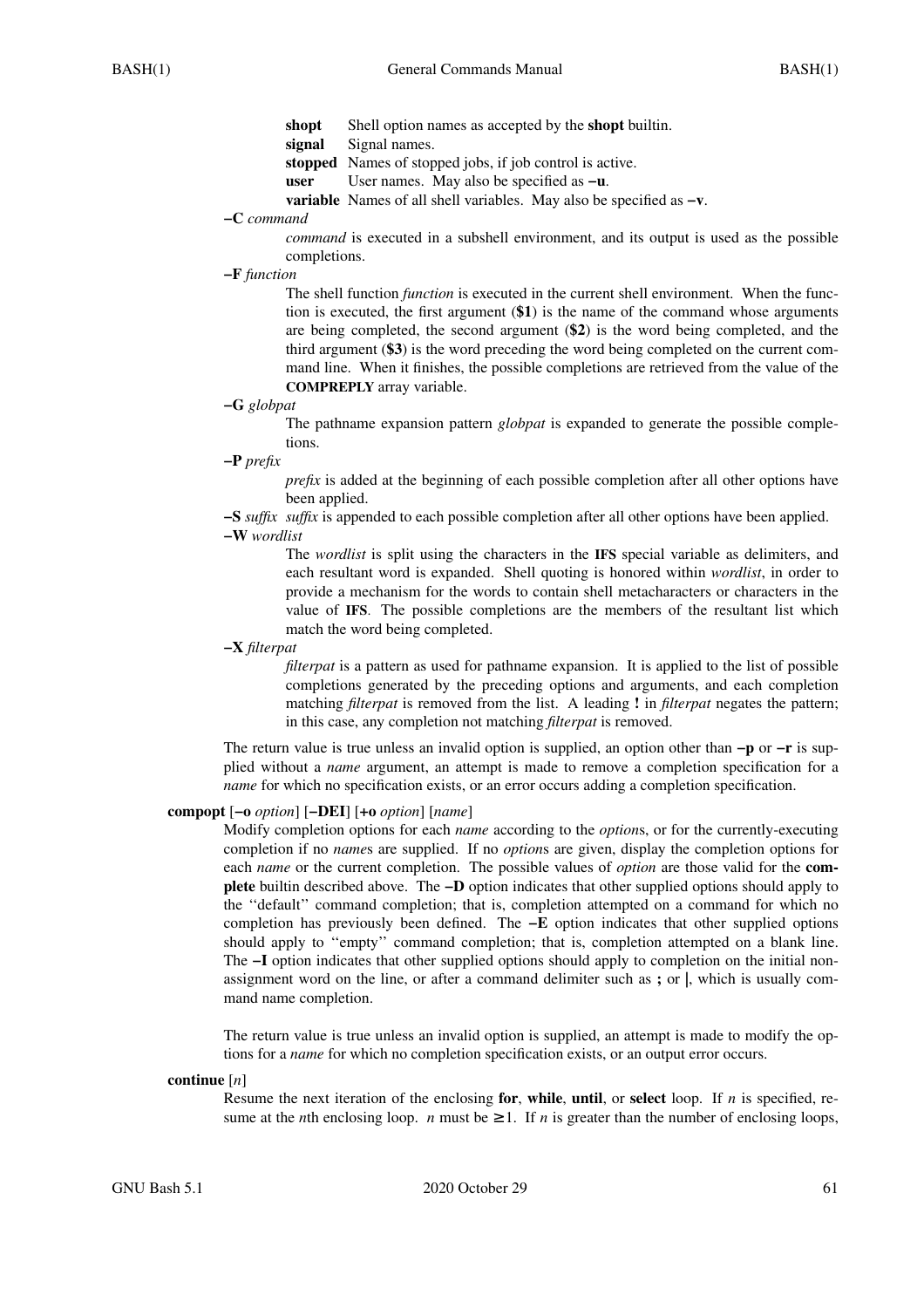the last enclosing loop (the ''top-level'' loop) is resumed. The return value is 0 unless *n* is not greater than or equal to 1.

# **declare** [**−aAfFgiIlnrtux**] [**−p**] [*name*[=*value*] ...]

**typeset** [**−aAfFgiIlnrtux**] [**−p**] [*name*[=*value*] ...]

Declare variables and/or give them attributes. If no *name*s are given then display the values of variables. The **−p** option will display the attributes and values of each *name*. When **−p** is used with *name* arguments, additional options, other than **−f** and **−F**, are ignored. When **−p** is supplied without *name* arguments, it will display the attributes and values of all variables having the attributes specified by the additional options. If no other options are supplied with **−p**, **declare** will display the attributes and values of all shell variables. The **−f** option will restrict the display to shell functions. The **−F** option inhibits the display of function definitions; only the function name and attributes are printed. If the **extdebug** shell option is enabled using **shopt**, the source file name and line number where each *name* is defined are displayed as well. The **−F** option implies **−f**. The **−g** option forces variables to be created or modified at the global scope, even when **declare** is executed in a shell function. It is ignored in all other cases. The **−I** option causes local variables to inherit the attributes (except the *nameref* attribute) and value of any existing variable with the same *name* at a surrounding scope. If there is no existing variable, the local variable is initially unset. The following options can be used to restrict output to variables with the specified attribute or to give variables attributes:

- **−a** Each *name* is an indexed array variable (see **Arrays** above).
- **−A** Each *name* is an associative array variable (see **Arrays** above).
- **−f** Use function names only.
- **−i** The variable is treated as an integer; arithmetic evaluation (see **ARITHMETIC EVALUA-TION** above) is performed when the variable is assigned a value.
- **−l** When the variable is assigned a value, all upper-case characters are converted to lowercase. The upper-case attribute is disabled.
- **−n** Give each *name* the *nameref* attribute, making it a name reference to another variable. That other variable is defined by the value of *name*. All references, assignments, and attribute modifications to *name*, except those using or changing the **−n** attribute itself, are performed on the variable referenced by *name*'s value. The nameref attribute cannot be applied to array variables.
- **−r** Make *name*s readonly. These names cannot then be assigned values by subsequent assignment statements or unset.
- **−t** Give each *name* the *trace* attribute. Traced functions inherit the **DEBUG** and **RETURN** traps from the calling shell. The trace attribute has no special meaning for variables.
- **−u** When the variable is assigned a value, all lower-case characters are converted to uppercase. The lower-case attribute is disabled.
- **−x** Mark *name*s for export to subsequent commands via the environment.

Using '+' instead of '−' turns off the attribute instead, with the exceptions that **+a** and **+A** may not be used to destroy array variables and **+r** will not remove the readonly attribute. When used in a function, **declare** and **typeset** make each *name* local, as with the **local** command, unless the **−g** option is supplied. If a variable name is followed by =*value*, the value of the variable is set to *value*. When using **−a** or **−A** and the compound assignment syntax to create array variables, additional attributes do not take effect until subsequent assignments. The return value is 0 unless an invalid option is encountered, an attempt is made to define a function using −f foo=bar, an attempt is made to assign a value to a readonly variable, an attempt is made to assign a value to an array variable without using the compound assignment syntax (see **Arrays** above), one of the *names* is not a valid shell variable name, an attempt is made to turn off readonly status for a readonly variable, an attempt is made to turn off array status for an array variable, or an attempt is made to display a non-existent function with **−f**.

# **dirs [−clpv] [+***n***] [−***n***]**

Without options, displays the list of currently remembered directories. The default display is on a single line with directory names separated by spaces. Directories are added to the list with the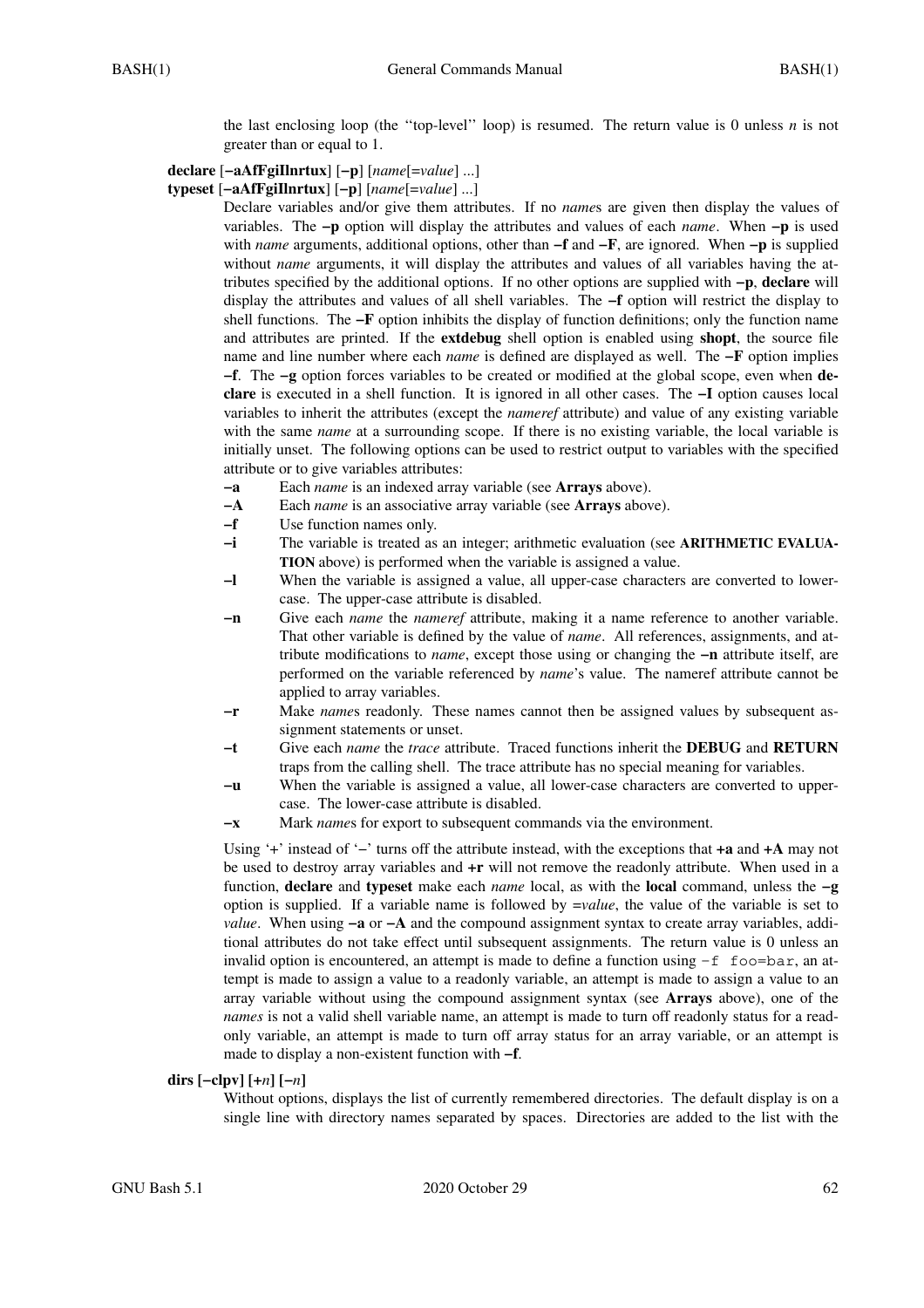**pushd** command; the **popd** command removes entries from the list. The current directory is always the first directory in the stack.

- **−c** Clears the directory stack by deleting all of the entries.
- **−l** Produces a listing using full pathnames; the default listing format uses a tilde to denote the home directory.
- **−p** Print the directory stack with one entry per line.
- **−v** Print the directory stack with one entry per line, prefixing each entry with its index in the stack.
- **+***n* Displays the *n*th entry counting from the left of the list shown by **dirs** when invoked without options, starting with zero.
- **−***n* Displays the *n*th entry counting from the right of the list shown by **dirs** when invoked without options, starting with zero.

The return value is 0 unless an invalid option is supplied or *n* indexes beyond the end of the directory stack.

# **disown** [**−ar**] [**−h**] [*jobspec* ... | *pid* ... ]

Without options, remove each *jobspec* from the table of active jobs. If *jobspec* is not present, and neither the **−a** nor the **−r** option is supplied, the *current job* is used. If the **−h** option is given, each *jobspec* is not removed from the table, but is marked so that **SIGHUP** is not sent to the job if the shell receives a **SIGHUP**. If no *jobspec* is supplied, the **−a** option means to remove or mark all jobs; the **−r** option without a *jobspec* argument restricts operation to running jobs. The return value is 0 unless a *jobspec* does not specify a valid job.

# **echo** [**−neE**] [*arg* ...]

Output the *arg*s, separated by spaces, followed by a newline. The return status is 0 unless a write error occurs. If **−n** is specified, the trailing newline is suppressed. If the **−e** option is given, interpretation of the following backslash-escaped characters is enabled. The **−E** option disables the interpretation of these escape characters, even on systems where they are interpreted by default. The **xpg\_echo** shell option may be used to dynamically determine whether or not **echo** expands these escape characters by default. **echo** does not interpret **−−** to mean the end of options. **echo** interprets the following escape sequences:

- **\a** alert (bell)
- **\b** backspace
- **\c** suppress further output
- **\e**
- **\E** an escape character
- **\f** form feed
- **\n** new line
- **\r** carriage return
- **\t** horizontal tab
- **\v** vertical tab
- **\\** backslash

**\0***nnn* the eight-bit character whose value is the octal value *nnn* (zero to three octal digits)

**\x***HH* the eight-bit character whose value is the hexadecimal value *HH* (one or two hex digits) **\u***HHHH*

the Unicode (ISO/IEC 10646) character whose value is the hexadecimal value *HHHH* (one to four hex digits)

# **\U***HHHHHHHH*

the Unicode (ISO/IEC 10646) character whose value is the hexadecimal value *HHHHH-HHH* (one to eight hex digits)

# **enable** [**−a**] [**−dnps**] [**−f** *filename*] [*name* ...]

Enable and disable builtin shell commands. Disabling a builtin allows a disk command which has the same name as a shell builtin to be executed without specifying a full pathname, even though the shell normally searches for builtins before disk commands. If **−n** is used, each *name* is disabled; otherwise, *names* are enabled. For example, to use the **test** binary found via the **PATH**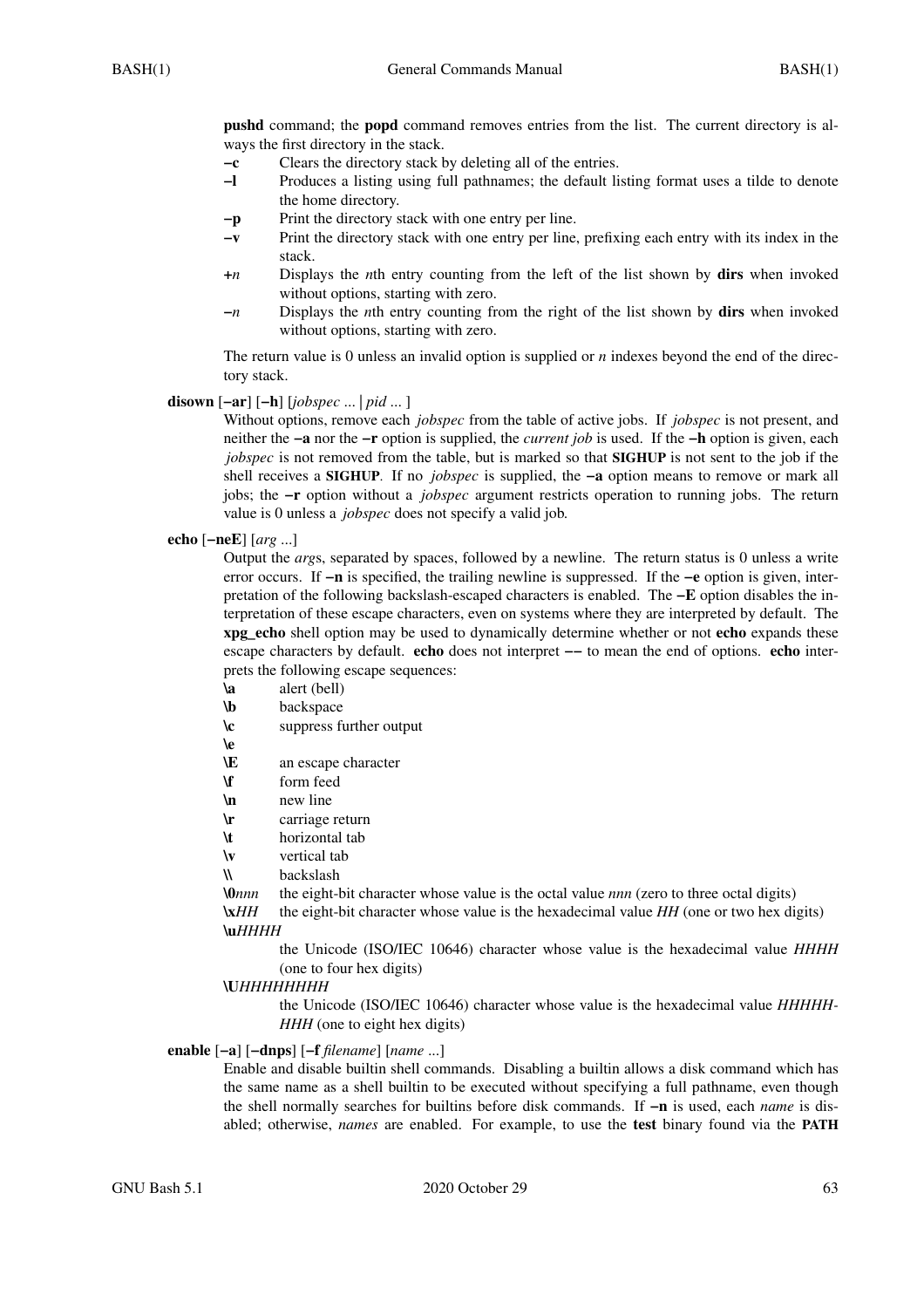instead of the shell builtin version, run enable -n test. The **−f** option means to load the new builtin command *name* from shared object *filename*, on systems that support dynamic loading. The **−d** option will delete a builtin previously loaded with **−f**. If no *name* arguments are given, or if the **−p** option is supplied, a list of shell builtins is printed. With no other option arguments, the list consists of all enabled shell builtins. If **−n** is supplied, only disabled builtins are printed. If **−a** is supplied, the list printed includes all builtins, with an indication of whether or not each is enabled. If **−s** is supplied, the output is restricted to the POSIX *special* builtins. The return value is 0 unless a *name* is not a shell builtin or there is an error loading a new builtin from a shared object.

**eval** [*arg* ...]

The *arg*s are read and concatenated together into a single command. This command is then read and executed by the shell, and its exit status is returned as the value of **eval**. If there are no *args*, or only null arguments, **eval** returns 0.

**exec** [**−cl**] [**−a** *name*] [*command* [*arguments*]]

If *command* is specified, it replaces the shell. No new process is created. The *arguments* become the arguments to *command*. If the **−l** option is supplied, the shell places a dash at the beginning of the zeroth argument passed to *command*. This is what *login*(1) does. The **−c** option causes *command* to be executed with an empty environment. If **−a** is supplied, the shell passes *name* as the zeroth argument to the executed command. If *command* cannot be executed for some reason, a non-interactive shell exits, unless the **execfail** shell option is enabled. In that case, it returns failure. An interactive shell returns failure if the file cannot be executed. A subshell exits unconditionally if **exec** fails. If *command* is not specified, any redirections take effect in the current shell, and the return status is 0. If there is a redirection error, the return status is 1.

- **exit** [*n*] Cause the shell to exit with a status of *n*. If *n* is omitted, the exit status is that of the last command executed. A trap on **EXIT** is executed before the shell terminates.
- **export** [**−fn**] [*name*[=*word*]] ...

**export −p**

The supplied *names* are marked for automatic export to the environment of subsequently executed commands. If the **−f** option is given, the *names* refer to functions. If no *names* are given, or if the **−p** option is supplied, a list of names of all exported variables is printed. The **−n** option causes the export property to be removed from each *name*. If a variable name is followed by =*word*, the value of the variable is set to *word*. **export** returns an exit status of 0 unless an invalid option is encountered, one of the *names* is not a valid shell variable name, or **−f** is supplied with a *name* that is not a function.

# **fc** [**−e** *ename*] [**−lnr**] [*first*] [*last*]

#### **fc −s** [*pat*=*rep*] [*cmd*]

The first form selects a range of commands from *first* to *last* from the history list and displays or edits and re-executes them. *First* and *last* may be specified as a string (to locate the last command beginning with that string) or as a number (an index into the history list, where a negative number is used as an offset from the current command number). When listing, a *first* or *last* of 0 is equivalent to −1 and −0 is equivalent to the current command (usually the **fc** command); otherwise 0 is equivalent to −1 and −0 is invalid. If *last* is not specified, it is set to the current command for listing (so that fc −l −10 prints the last 10 commands) and to *first* otherwise. If *first* is not specified, it is set to the previous command for editing and −16 for listing.

The **−n** option suppresses the command numbers when listing. The **−r** option reverses the order of the commands. If the **−l** option is given, the commands are listed on standard output. Otherwise, the editor given by *ename* is invoked on a file containing those commands. If *ename* is not given, the value of the **FCEDIT** variable is used, and the value of **EDITOR** if **FCEDIT** is not set. If neither variable is set, *vi* is used. When editing is complete, the edited commands are echoed and executed.

In the second form, *command* is re-executed after each instance of *pat* is replaced by *rep*.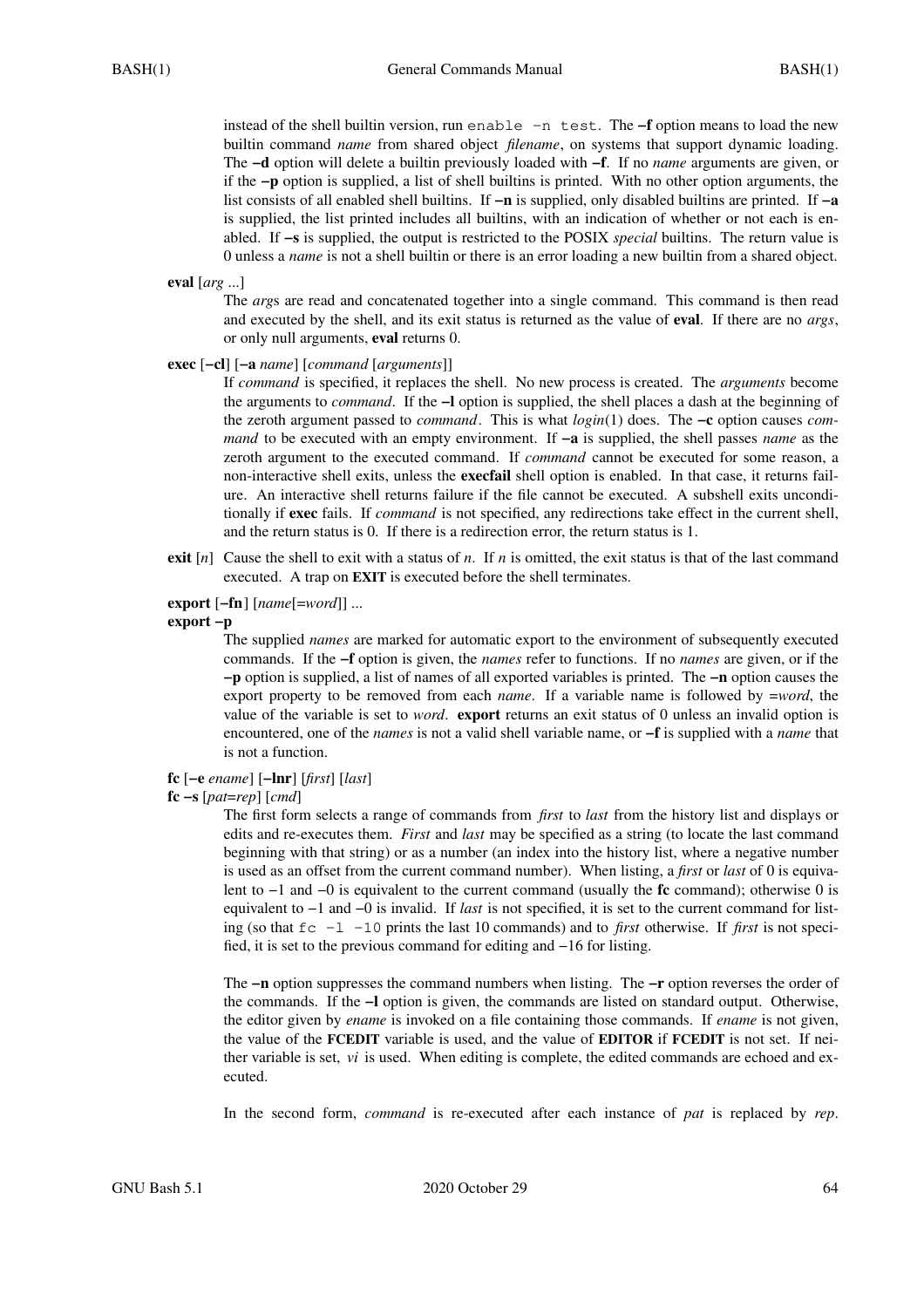*Command* is interpreted the same as *first* above. A useful alias to use with this is r=' fc -s', so that typing  $r$  cc runs the last command beginning with cc and typing  $r$  re-executes the last command.

If the first form is used, the return value is 0 unless an invalid option is encountered or *first* or *last* specify history lines out of range. If the **−e** option is supplied, the return value is the value of the last command executed or failure if an error occurs with the temporary file of commands. If the second form is used, the return status is that of the command re-executed, unless *cmd* does not specify a valid history line, in which case **fc** returns failure.

**fg** [*jobspec*]

Resume *jobspec* in the foreground, and make it the current job. If *jobspec* is not present, the shell's notion of the *current job* is used. The return value is that of the command placed into the foreground, or failure if run when job control is disabled or, when run with job control enabled, if *jobspec* does not specify a valid job or *jobspec* specifies a job that was started without job control.

**getopts** *optstring name* [*arg ...*]

**getopts** is used by shell procedures to parse positional parameters. *optstring* contains the option characters to be recognized; if a character is followed by a colon, the option is expected to have an argument, which should be separated from it by white space. The colon and question mark characters may not be used as option characters. Each time it is invoked, **getopts** places the next option in the shell variable *name*, initializing *name* if it does not exist, and the index of the next argument to be processed into the variable **OPTIND**. **OPTIND** is initialized to 1 each time the shell or a shell script is invoked. When an option requires an argument, **getopts** places that argument into the variable **OPTARG**. The shell does not reset **OPTIND** automatically; it must be manually reset between multiple calls to **getopts** within the same shell invocation if a new set of parameters is to be used.

When the end of options is encountered, **getopts** exits with a return value greater than zero. **OPTIND** is set to the index of the first non-option argument, and *name* is set to ?.

**getopts** normally parses the positional parameters, but if more arguments are supplied as *arg* values, **getopts** parses those instead.

**getopts** can report errors in two ways. If the first character of *optstring* is a colon, *silent* error reporting is used. In normal operation, diagnostic messages are printed when invalid options or missing option arguments are encountered. If the variable **OPTERR** is set to 0, no error messages will be displayed, even if the first character of *optstring* is not a colon.

If an invalid option is seen, **getopts** places ? into *name* and, if not silent, prints an error message and unsets **OPTARG**. If **getopts** is silent, the option character found is placed in **OPTARG** and no diagnostic message is printed.

If a required argument is not found, and **getopts** is not silent, a question mark (**?**) is placed in *name*, **OPTARG** is unset, and a diagnostic message is printed. If **getopts** is silent, then a colon (**:**) is placed in *name* and **OPTARG** is set to the option character found.

**getopts** returns true if an option, specified or unspecified, is found. It returns false if the end of options is encountered or an error occurs.

### **hash** [**−lr**] [**−p** *filename*] [**−dt**] [*name*]

Each time **hash** is invoked, the full pathname of the command *name* is determined by searching the directories in **\$PATH** and remembered. Any previously-remembered pathname is discarded. If the **−p** option is supplied, no path search is performed, and *filename* is used as the full filename of the command. The **−r** option causes the shell to forget all remembered locations. The **−d** option causes the shell to forget the remembered location of each *name*. If the **−t** option is supplied,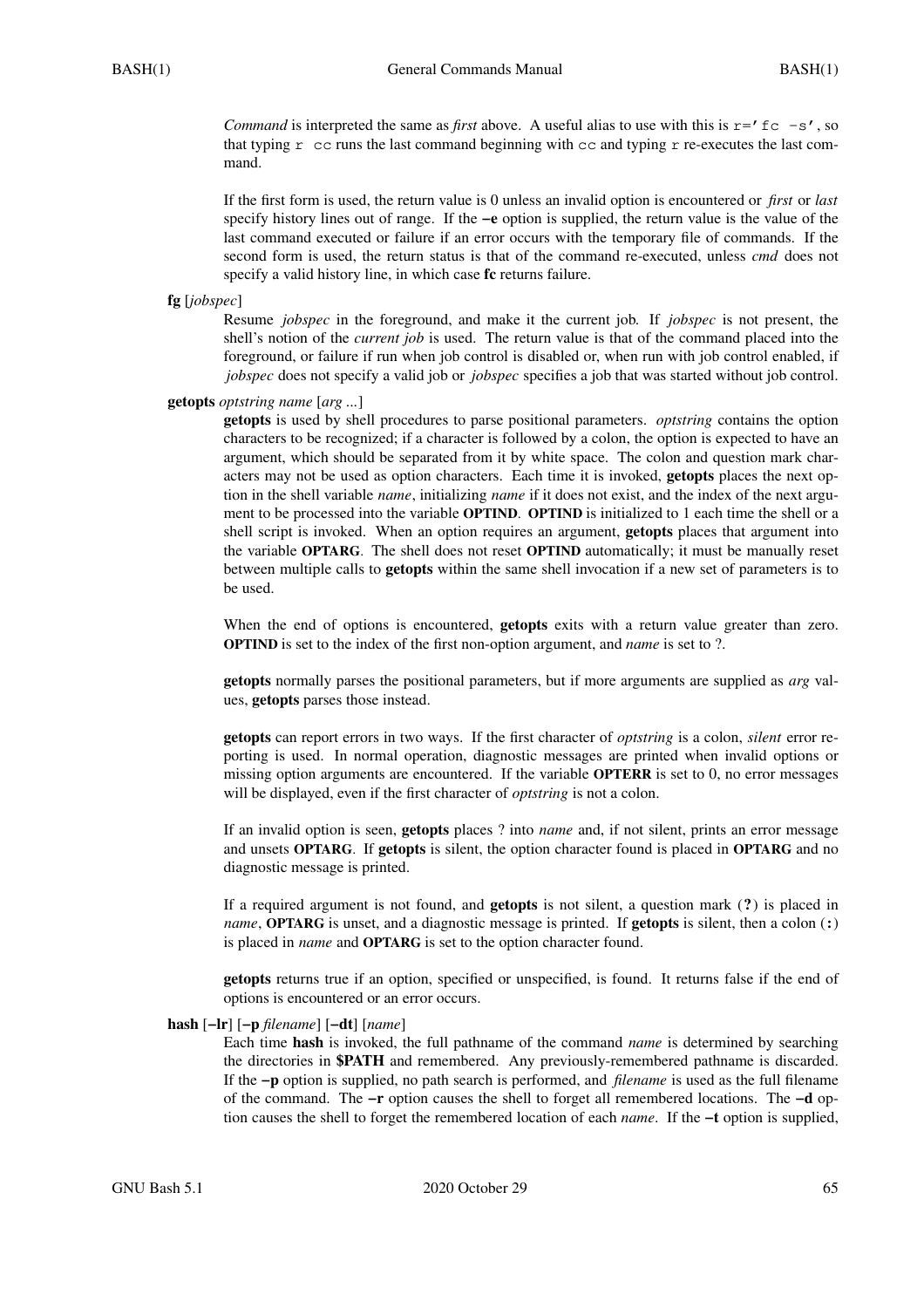the full pathname to which each *name* corresponds is printed. If multiple *name* arguments are supplied with **−t**, the *name* is printed before the hashed full pathname. The **−l** option causes output to be displayed in a format that may be reused as input. If no arguments are given, or if only **−l** is supplied, information about remembered commands is printed. The return status is true unless a *name* is not found or an invalid option is supplied.

# **help** [**−dms**] [*pattern*]

Display helpful information about builtin commands. If *pattern* is specified, **help** gives detailed help on all commands matching *pattern*; otherwise help for all the builtins and shell control structures is printed.

- **−d** Display a short description of each *pattern*
- **−m** Display the description of each *pattern* in a manpage-like format
- **−s** Display only a short usage synopsis for each *pattern*

The return status is 0 unless no command matches *pattern*.

- **history [***n***]**
- **history −c**
- **history −d** *offset*
- **history −d** *start*−*end*
- **history −anrw** [*filename*]
- **history −p** *arg* [*arg ...*]
- **history −s** *arg* [*arg ...*]

With no options, display the command history list with line numbers. Lines listed with a **\*** have been modified. An argument of *n* lists only the last *n* lines. If the shell variable **HISTTIMEFOR-MAT** is set and not null, it is used as a format string for *strftime*(3) to display the time stamp associated with each displayed history entry. No intervening blank is printed between the formatted time stamp and the history line. If *filename* is supplied, it is used as the name of the history file; if not, the value of **HISTFILE** is used. Options, if supplied, have the following meanings:

**−c** Clear the history list by deleting all the entries.

**−d** *offset*

Delete the history entry at position *offset*. If *offset* is negative, it is interpreted as relative to one greater than the last history position, so negative indices count back from the end of the history, and an index of −1 refers to the current **history -d** command.

# **−d** *start*−*end*

Delete the history entries between positions *start* and *end*, inclusive. Positive and negative values for *start* and *end* are interpreted as described above.

- **−a** Append the ''new'' history lines to the history file. These are history lines entered since the beginning of the current **bash** session, but not already appended to the history file.
- **−n** Read the history lines not already read from the history file into the current history list. These are lines appended to the history file since the beginning of the current **bash** session.
- **−r** Read the contents of the history file and append them to the current history list.
- **−w** Write the current history list to the history file, overwriting the history file's contents.
- **−p** Perform history substitution on the following *args* and display the result on the standard output. Does not store the results in the history list. Each *arg* must be quoted to disable normal history expansion.
- **−s** Store the *args* in the history list as a single entry. The last command in the history list is removed before the *args* are added.

If the **HISTTIMEFORMAT** variable is set, the time stamp information associated with each history entry is written to the history file, marked with the history comment character. When the history file is read, lines beginning with the history comment character followed immediately by a digit are interpreted as timestamps for the following history entry. The return value is 0 unless an invalid option is encountered, an error occurs while reading or writing the history file, an invalid *offset* is supplied as an argument to **−d**, or the history expansion supplied as an argument to **−p** fails.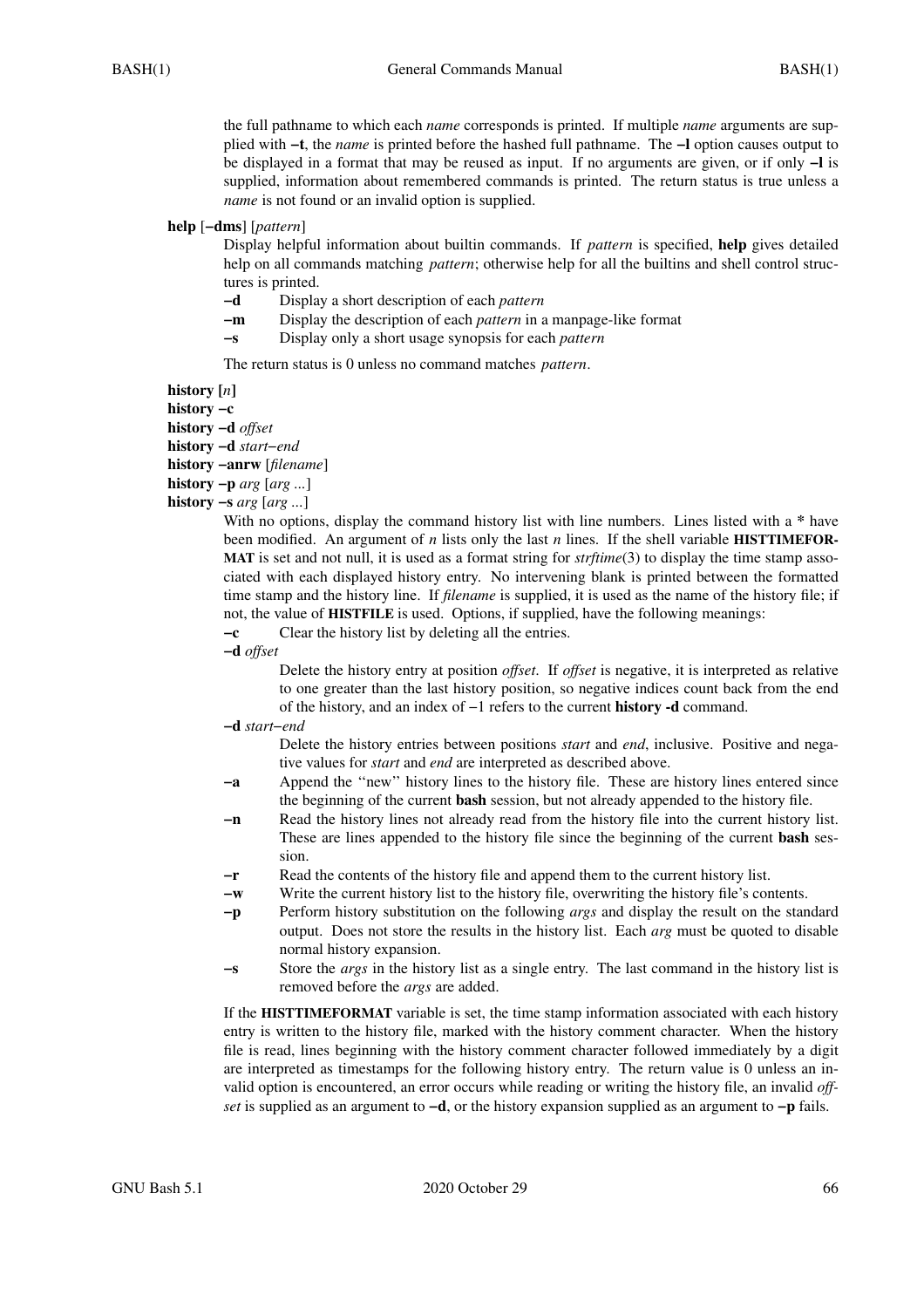# **jobs** [**−lnprs**] [ *jobspec* ... ]

**jobs −x** *command* [ *args* ... ]

The first form lists the active jobs. The options have the following meanings:

- **−l** List process IDs in addition to the normal information.
- **−n** Display information only about jobs that have changed status since the user was last notified of their status.
- **−p** List only the process ID of the job's process group leader.
- **−r** Display only running jobs.
- **−s** Display only stopped jobs.

If *jobspec* is given, output is restricted to information about that job. The return status is 0 unless an invalid option is encountered or an invalid *jobspec* is supplied.

If the **−x** option is supplied, **jobs** replaces any *jobspec* found in *command* or *args* with the corresponding process group ID, and executes *command* passing it *args*, returning its exit status.

**kill** [**−s** *sigspec* | **−n** *signum* | **−***sigspec*] [*pid* | *jobspec*] ...

**kill −l**|**−L** [*sigspec* | *exit\_status*]

Send the signal named by *sigspec* or *signum* to the processes named by *pid* or *jobspec*. *sigspec* is either a case-insensitive signal name such as **SIGKILL** (with or without the **SIG** prefix) or a signal number; *signum* is a signal number. If *sigspec* is not present, then **SIGTERM** is assumed. An argument of **−l** lists the signal names. If any arguments are supplied when **−l** is given, the names of the signals corresponding to the arguments are listed, and the return status is 0. The *exit\_status* argument to **−l** is a number specifying either a signal number or the exit status of a process terminated by a signal. The **−L** option is equivalent to **−l**. **kill** returns true if at least one signal was successfully sent, or false if an error occurs or an invalid option is encountered.

```
let arg [arg ...]
```
Each *arg* is an arithmetic expression to be evaluated (see **ARITHMETIC EVALUATION** above). If the last *arg* evaluates to 0, **let** returns 1; 0 is returned otherwise.

**local** [*option*] [*name*[=*value*] ... | − ]

For each argument, a local variable named *name* is created, and assigned *value*. The *option* can be any of the options accepted by **declare**. When **local** is used within a function, it causes the variable *name* to have a visible scope restricted to that function and its children. If *name* is −, the set of shell options is made local to the function in which **local** is invoked: shell options changed using the **set** builtin inside the function are restored to their original values when the function returns. The restore is effected as if a series of **set** commands were executed to restore the values that were in place before the function. With no operands, **local** writes a list of local variables to the standard output. It is an error to use **local** when not within a function. The return status is 0 unless **local** is used outside a function, an invalid *name* is supplied, or *name* is a readonly variable.

**logout** Exit a login shell.

**mapfile** [**−d** *delim*] [**−n** *count*] [**−O** *origin*] [**−s** *count*] [**−t**] [**−u** *fd*] [**−C** *callback*] [**−c** *quantum*] [*array*]

**readarray** [**−d** *delim*] [**−n** *count*] [**−O** *origin*] [**−s** *count*] [**−t**] [**−u** *fd*] [**−C** *callback*] [**−c** *quantum*] [*array*]

Read lines from the standard input into the indexed array variable *array*, or from file descriptor *fd* if the **−u** option is supplied. The variable **MAPFILE** is the default *array*. Options, if supplied, have the following meanings:

- **−d** The first character of *delim* is used to terminate each input line, rather than newline. If *delim* is the empty string, **mapfile** will terminate a line when it reads a NUL character. **−n** Copy at most *count* lines. If *count* is 0, all lines are copied.
- **−O** Begin assigning to *array* at index *origin*. The default index is 0.
- **−s** Discard the first *count* lines read.
- **−t** Remove a trailing *delim* (default newline) from each line read.
- **−u** Read lines from file descriptor *fd* instead of the standard input.
- **−C** Evaluate *callback* each time *quantum* lines are read. The **−c** option specifies *quantum*.
- **−c** Specify the number of lines read between each call to *callback*.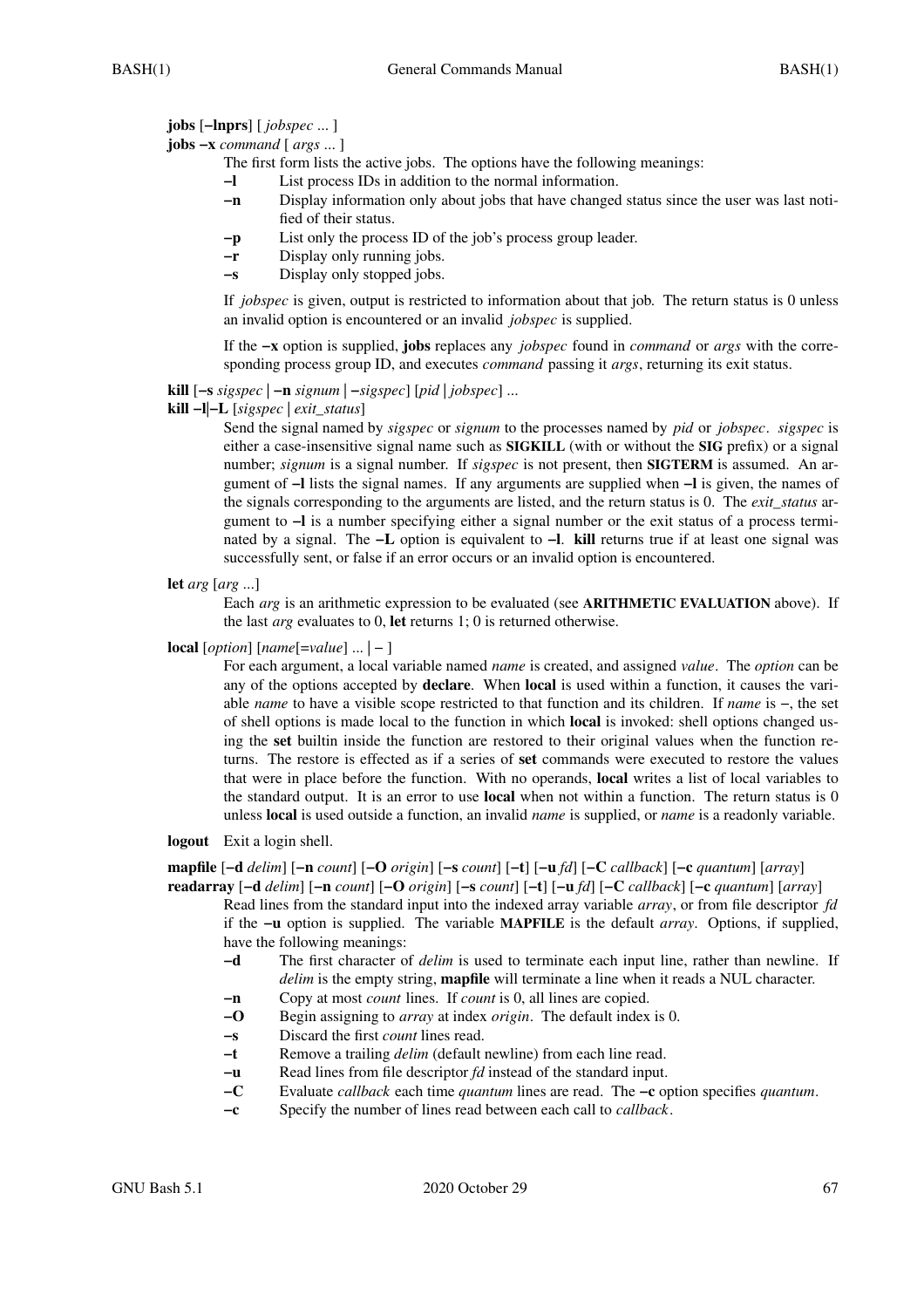If **−C** is specified without **−c**, the default quantum is 5000. When *callback* is evaluated, it is supplied the index of the next array element to be assigned and the line to be assigned to that element as additional arguments. *callback* is evaluated after the line is read but before the array element is assigned.

If not supplied with an explicit origin, **mapfile** will clear *array* before assigning to it.

**mapfile** returns successfully unless an invalid option or option argument is supplied, *array* is invalid or unassignable, or if *array* is not an indexed array.

**popd** [−**n**] [+*n*] [−*n*]

Removes entries from the directory stack. With no arguments, removes the top directory from the stack, and performs a **cd** to the new top directory. Arguments, if supplied, have the following meanings:

- **−n** Suppresses the normal change of directory when removing directories from the stack, so that only the stack is manipulated.
- **+***n* Removes the *n*th entry counting from the left of the list shown by **dirs**, starting with zero. For example: popd  $+0$  removes the first directory, popd  $+1$  the second.
- **−***n* Removes the *n*th entry counting from the right of the list shown by **dirs**, starting with zero. For example:  $p \circ pd -0$  removes the last directory,  $p \circ pd -1$  the next to last.

If the **popd** command is successful, a **dirs** is performed as well, and the return status is 0. **popd** returns false if an invalid option is encountered, the directory stack is empty, a non-existent directory stack entry is specified, or the directory change fails.

**printf** [**−v** *var*] *format* [*arguments*]

Write the formatted *arguments* to the standard output under the control of the *format*. The **−v** option causes the output to be assigned to the variable *var* rather than being printed to the standard output.

The *format* is a character string which contains three types of objects: plain characters, which are simply copied to standard output, character escape sequences, which are converted and copied to the standard output, and format specifications, each of which causes printing of the next successive *argument*. In addition to the standard *printf*(1) format specifications, **printf** interprets the following extensions:

- **%b** causes **printf** to expand backslash escape sequences in the corresponding *argument* in the same way as **echo −e**.
- **%q** causes **printf** to output the corresponding *argument* in a format that can be reused as shell input.

# **%(***datefmt***)T**

causes **printf** to output the date-time string resulting from using *datefmt* as a format string for *strftime*(3). The corresponding *argument* is an integer representing the number of seconds since the epoch. Two special argument values may be used: −1 represents the current time, and −2 represents the time the shell was invoked. If no argument is specified, conversion behaves as if −1 had been given. This is an exception to the usual **printf** behavior.

The %b, %q, and %T directives all use the field width and precision arguments from the format specification and write that many bytes from (or use that wide a field for) the expanded argument, which usually contains more characters than the original.

Arguments to non-string format specifiers are treated as C constants, except that a leading plus or minus sign is allowed, and if the leading character is a single or double quote, the value is the ASCII value of the following character.

The *format* is reused as necessary to consume all of the *arguments*. If the *format* requires more *arguments* than are supplied, the extra format specifications behave as if a zero value or null string, as appropriate, had been supplied. The return value is zero on success, non-zero on failure.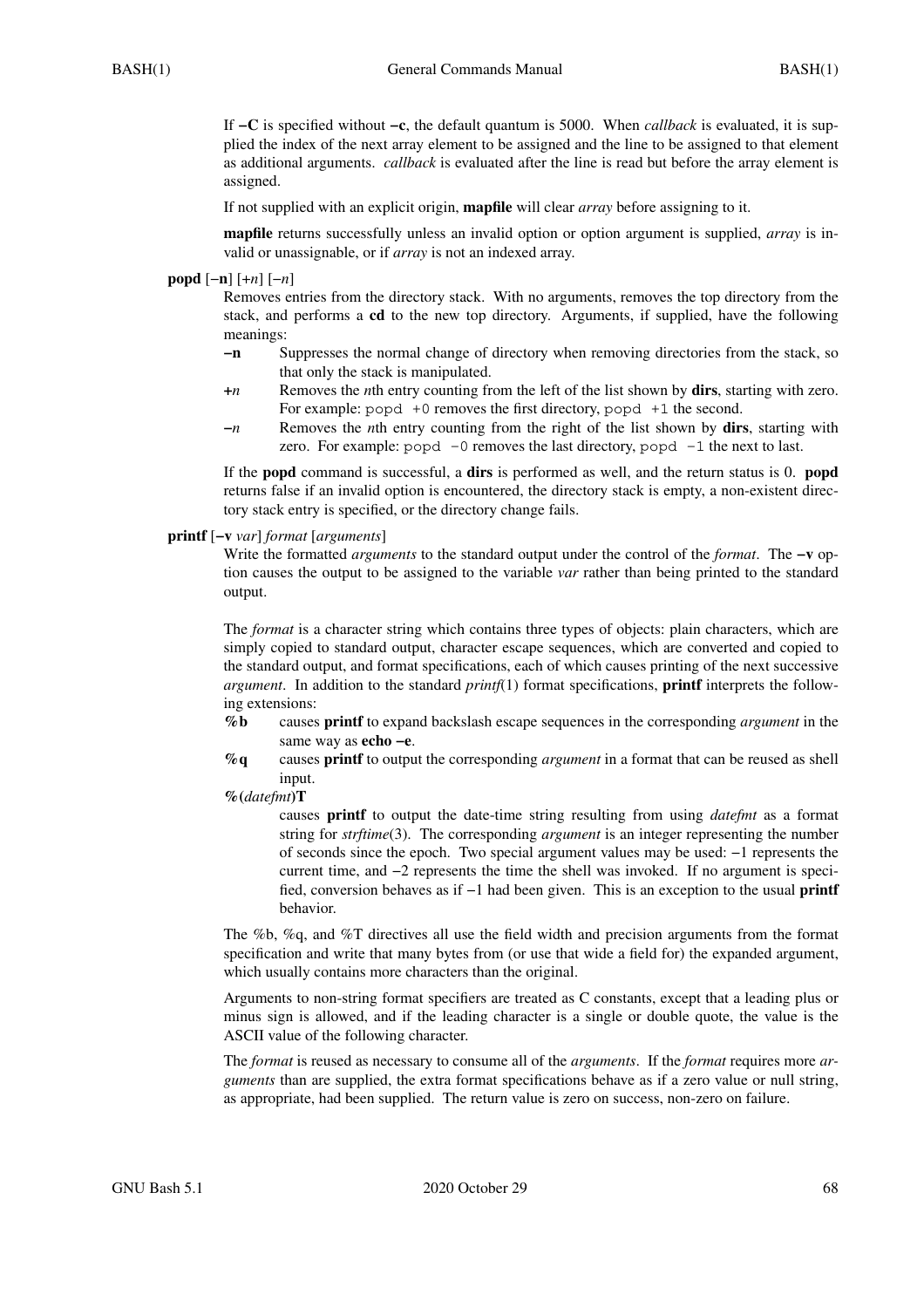# **pushd** [**−n**] [+*n*] [−*n*]

**pushd** [**−n**] [*dir*]

Adds a directory to the top of the directory stack, or rotates the stack, making the new top of the stack the current working directory. With no arguments, **pushd** exchanges the top two directories and returns 0, unless the directory stack is empty. Arguments, if supplied, have the following meanings:

- **−n** Suppresses the normal change of directory when rotating or adding directories to the stack, so that only the stack is manipulated.
- **+***n* Rotates the stack so that the *n*th directory (counting from the left of the list shown by **dirs**, starting with zero) is at the top.
- **−***n* Rotates the stack so that the *n*th directory (counting from the right of the list shown by **dirs**, starting with zero) is at the top.
- *dir* Adds *dir* to the directory stack at the top, making it the new current working directory as if it had been supplied as the argument to the **cd** builtin.

If the **pushd** command is successful, a **dirs** is performed as well. If the first form is used, **pushd** returns 0 unless the cd to *dir* fails. With the second form, **pushd** returns 0 unless the directory stack is empty, a non-existent directory stack element is specified, or the directory change to the specified new current directory fails.

# **pwd** [**−LP**]

Print the absolute pathname of the current working directory. The pathname printed contains no symbolic links if the **−P** option is supplied or the **−o physical** option to the **set** builtin command is enabled. If the **−L** option is used, the pathname printed may contain symbolic links. The return status is 0 unless an error occurs while reading the name of the current directory or an invalid option is supplied.

read  $[-ers]$   $[-a \text{ } \text{aname}]$   $[-d \text{ } \text{delim}]$   $[-i \text{ } \text{ext}]$   $[-n \text{ } \text{n} \text{char}]$   $[-N \text{ } \text{n} \text{char}]$   $[-p \text{ } \text{prompt}]$   $[-t \text{ } \text{timeout}]$   $[-u \text{ } \text{fd}]$ [*name* ...]

One line is read from the standard input, or from the file descriptor *fd* supplied as an argument to the **−u** option, split into words as described above under **Word Splitting**, and the first word is assigned to the first *name*, the second word to the second *name*, and so on. If there are more words than names, the remaining words and their intervening delimiters are assigned to the last *name*. If there are fewer words read from the input stream than names, the remaining names are assigned empty values. The characters in **IFS** are used to split the line into words using the same rules the shell uses for expansion (described above under **Word Splitting**). The backslash character (**\**) may be used to remove any special meaning for the next character read and for line continuation. Options, if supplied, have the following meanings:

**−a** *aname*

The words are assigned to sequential indices of the array variable *aname*, starting at 0. *aname* is unset before any new values are assigned. Other *name* arguments are ignored.

#### **−d** *delim*

The first character of *delim* is used to terminate the input line, rather than newline. If *delim* is the empty string, **read** will terminate a line when it reads a NUL character.

- **−e** If the standard input is coming from a terminal, **readline** (see **READLINE** above) is used to obtain the line. Readline uses the current (or default, if line editing was not previously active) editing settings, but uses Readline's default filename completion.
- **−i** *text* If **readline** is being used to read the line, *text* is placed into the editing buffer before editing begins.
- **−n** *nchars*

**read** returns after reading *nchars* characters rather than waiting for a complete line of input, but honors a delimiter if fewer than *nchars* characters are read before the delimiter.

**−N** *nchars*

**read** returns after reading exactly *nchars* characters rather than waiting for a complete line of input, unless EOF is encountered or **read** times out. Delimiter characters encountered in the input are not treated specially and do not cause **read** to return until *nchars*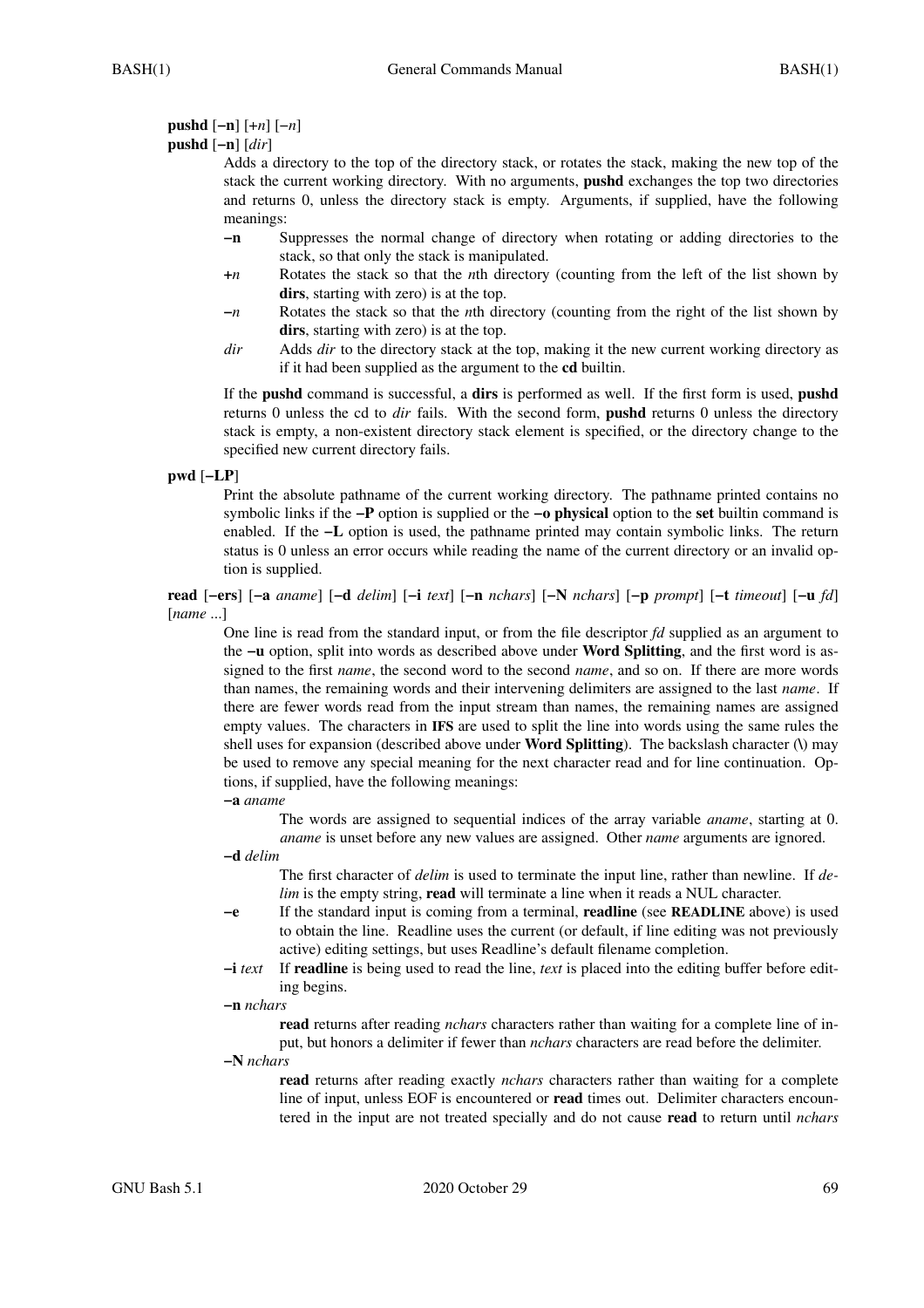characters are read. The result is not split on the characters in **IFS**; the intent is that the variable is assigned exactly the characters read (with the exception of backslash; see the **−r** option below).

- **−p** *prompt*
	- Display *prompt* on standard error, without a trailing newline, before attempting to read any input. The prompt is displayed only if input is coming from a terminal.
- **−r** Backslash does not act as an escape character. The backslash is considered to be part of the line. In particular, a backslash-newline pair may not then be used as a line continuation.
- **−s** Silent mode. If input is coming from a terminal, characters are not echoed.

**−t** *timeout*

Cause **read** to time out and return failure if a complete line of input (or a specified number of characters) is not read within *timeout* seconds. *timeout* may be a decimal number with a fractional portion following the decimal point. This option is only effective if **read** is reading input from a terminal, pipe, or other special file; it has no effect when reading from regular files. If **read** times out, **read** saves any partial input read into the specified variable *name*. If *timeout* is 0, **read** returns immediately, without trying to read any data. The exit status is 0 if input is available on the specified file descriptor, non-zero otherwise. The exit status is greater than 128 if the timeout is exceeded.

**−u** *fd* Read input from file descriptor *fd*.

If no *names* are supplied, the line read, without the ending delimiter but otherwise unmodified, is assigned to the variable **REPLY**. The exit status is zero, unless end-of-file is encountered, **read** times out (in which case the status is greater than 128), a variable assignment error (such as assigning to a readonly variable) occurs, or an invalid file descriptor is supplied as the argument to **−u**.

# **readonly** [**−aAf**] [**−p**] [*name*[=*word*] ...]

The given *names* are marked readonly; the values of these *names* may not be changed by subsequent assignment. If the **−f** option is supplied, the functions corresponding to the *names* are so marked. The **−a** option restricts the variables to indexed arrays; the **−A** option restricts the variables to associative arrays. If both options are supplied, **−A** takes precedence. If no *name* arguments are given, or if the **−p** option is supplied, a list of all readonly names is printed. The other options may be used to restrict the output to a subset of the set of readonly names. The **−p** option causes output to be displayed in a format that may be reused as input. If a variable name is followed by =*word*, the value of the variable is set to *word*. The return status is 0 unless an invalid option is encountered, one of the *names* is not a valid shell variable name, or **−f** is supplied with a *name* that is not a function.

**return** [*n*]

Causes a function to stop executing and return the value specified by *n* to its caller. If *n* is omitted, the return status is that of the last command executed in the function body. If **return** is executed by a trap handler, the last command used to determine the status is the last command executed before the trap handler. If **return** is executed during a **DEBUG** trap, the last command used to determine the status is the last command executed by the trap handler before **return** was invoked. If **return** is used outside a function, but during execution of a script by the **.** (**source**) command, it causes the shell to stop executing that script and return either *n* or the exit status of the last command executed within the script as the exit status of the script. If  $n$  is supplied, the return value is its least significant 8 bits. The return status is non-zero if **return** is supplied a non-numeric argument, or is used outside a function and not during execution of a script by **.** or **source**. Any command associated with the **RETURN** trap is executed before execution resumes after the function or script.

# **set** [**−−abefhkmnptuvxBCEHPT**] [**−o** *option−name*] [*arg* ...]

# **set** [**+abefhkmnptuvxBCEHPT**] [**+o** *option−name*] [*arg* ...]

Without options, the name and value of each shell variable are displayed in a format that can be reused as input for setting or resetting the currently-set variables. Read-only variables cannot be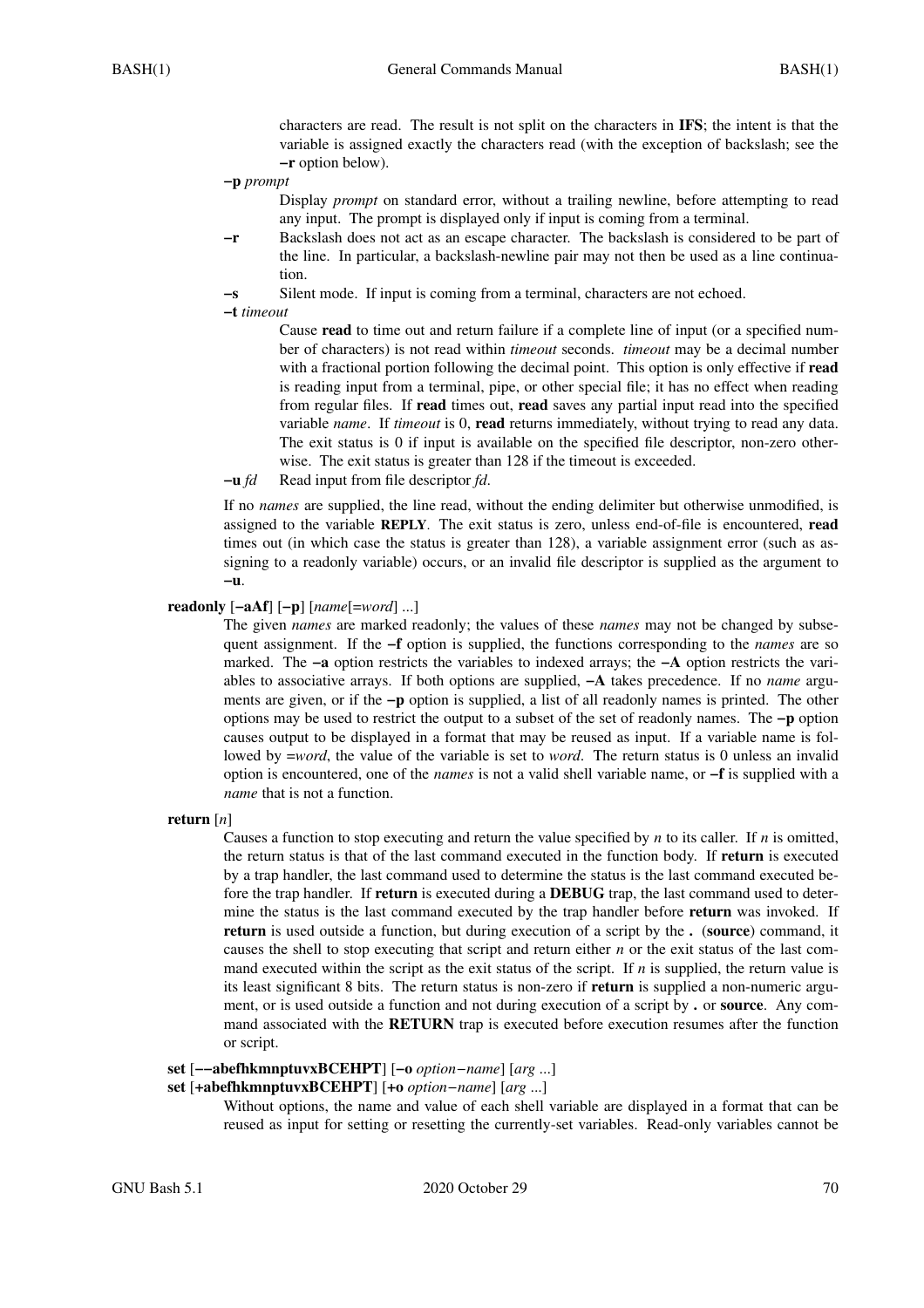reset. In *posix mode*, only shell variables are listed. The output is sorted according to the current locale. When options are specified, they set or unset shell attributes. Any arguments remaining after option processing are treated as values for the positional parameters and are assigned, in order, to **\$1**, **\$2**, **... \$***n*. Options, if specified, have the following meanings:

- **−a** Each variable or function that is created or modified is given the export attribute and marked for export to the environment of subsequent commands.
- **−b** Report the status of terminated background jobs immediately, rather than before the next primary prompt. This is effective only when job control is enabled.
- **−e** Exit immediately if a *pipeline* (which may consist of a single *simple command*), a *list*, or a *compound command* (see **SHELL GRAMMAR** above), exits with a non-zero status. The shell does not exit if the command that fails is part of the command list immediately following a **while** or **until** keyword, part of the test following the **if** or **elif** reserved words, part of any command executed in a **&&** or **||** list except the command following the final **&&** or **||**, any command in a pipeline but the last, or if the command's return value is being inverted with **!**. If a compound command other than a subshell returns a non-zero status because a command failed while **−e** was being ignored, the shell does not exit. A trap on **ERR**, if set, is executed before the shell exits. This option applies to the shell environment and each subshell environment separately (see **COMMAND EXE-CUTION ENVIRONMENT** above), and may cause subshells to exit before executing all the commands in the subshell.

If a compound command or shell function executes in a context where **−e** is being ignored, none of the commands executed within the compound command or function body will be affected by the **−e** setting, even if **−e** is set and a command returns a failure status. If a compound command or shell function sets **−e** while executing in a context where **−e** is ignored, that setting will not have any effect until the compound command or the command containing the function call completes.

- **−f** Disable pathname expansion.
- **−h** Remember the location of commands as they are looked up for execution. This is enabled by default.
- **−k** All arguments in the form of assignment statements are placed in the environment for a command, not just those that precede the command name.
- **−m** Monitor mode. Job control is enabled. This option is on by default for interactive shells on systems that support it (see **JOB CONTROL** above). All processes run in a separate process group. When a background job completes, the shell prints a line containing its exit status.
- **−n** Read commands but do not execute them. This may be used to check a shell script for syntax errors. This is ignored by interactive shells.

**−o** *option−name*

The *option−name* can be one of the following:

**allexport**

Same as **−a**.

**braceexpand**

Same as **−B**.

**emacs** Use an emacs-style command line editing interface. This is enabled by default when the shell is interactive, unless the shell is started with the **−−noediting** option. This also affects the editing interface used for **read −e**.

**errexit** Same as **−e**.

**errtrace** Same as **−E**.

**functrace**

Same as **−T**. **hashall** Same as **−h**.

```
histexpand
```
Same as **−H**.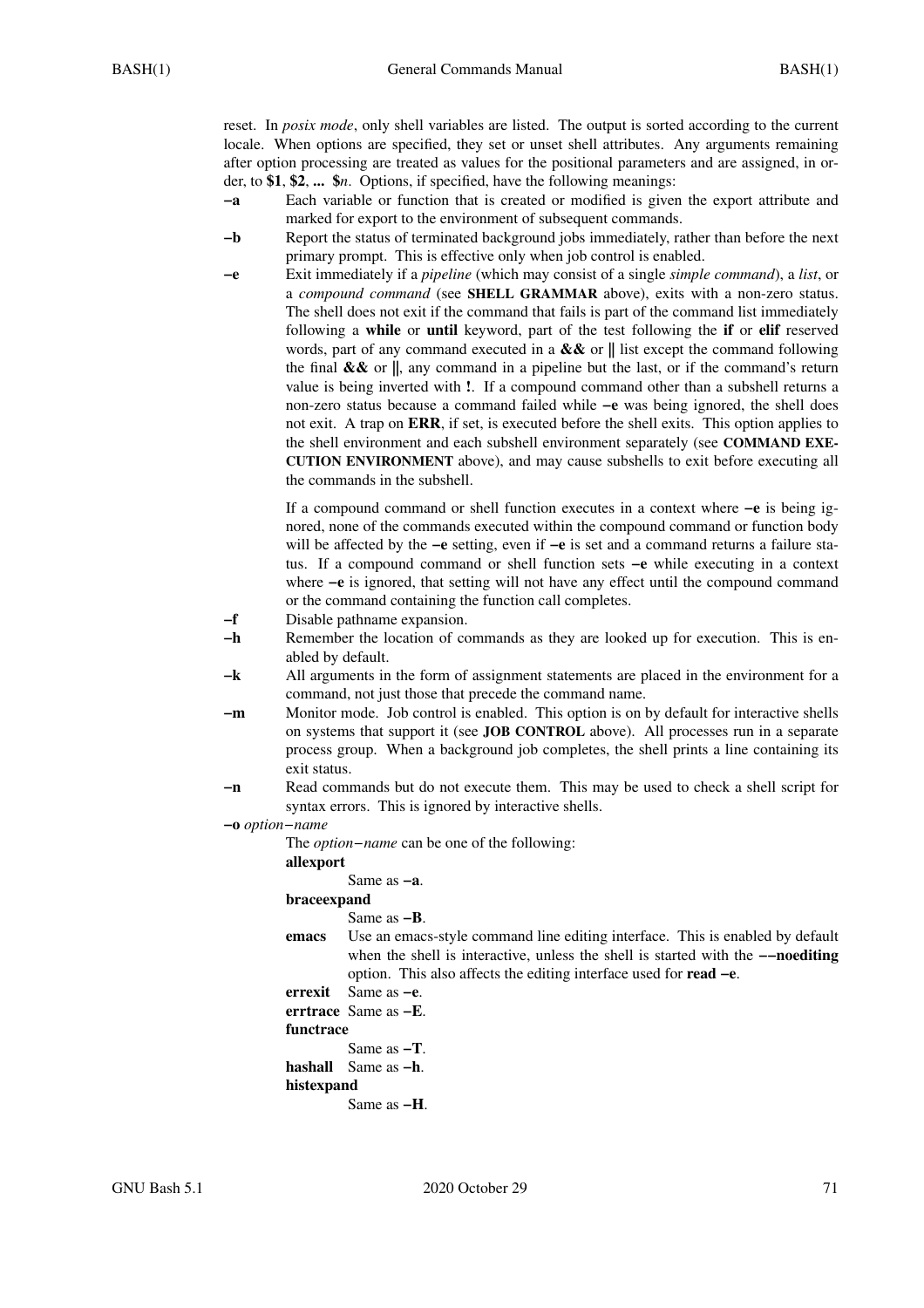**history** Enable command history, as described above under **HISTORY**. This option is on by default in interactive shells.

**ignoreeof**

The effect is as if the shell command IGNOREEOF=10 had been executed (see **Shell Variables** above).

**keyword** Same as **−k**. **monitor** Same as **−m**. **noclobber** Same as **−C**. **noexec** Same as **−n**. **noglob** Same as **−f**. **nolog** Currently ignored. **notify** Same as **−b**. **nounset** Same as **−u**. **onecmd** Same as **−t**. **physical** Same as **−P**.

- **pipefail** If set, the return value of a pipeline is the value of the last (rightmost) command to exit with a non-zero status, or zero if all commands in the pipeline exit successfully. This option is disabled by default.
- **posix** Change the behavior of **bash** where the default operation differs from the POSIX standard to match the standard (*posix mode*). See **SEE ALSO** below for a reference to a document that details how posix mode affects bash's behavior.
- **privileged**

Same as **−p**.

**verbose** Same as **−v**.

**vi** Use a vi-style command line editing interface. This also affects the editing interface used for **read −e**.

**xtrace** Same as **−x**.

If **−o** is supplied with no *option−name*, the values of the current options are printed. If **+o** is supplied with no *option−name*,aseries of **set** commands to recreate the current option settings is displayed on the standard output.

- **−p** Turn on *privileged* mode. In this mode, the **\$ENV** and **\$BASH\_ENV** files are not processed, shell functions are not inherited from the environment, and the **SHELLOPTS**, **BASHOPTS**, **CDPATH**, and **GLOBIGNORE** variables, if they appear in the environment, are ignored. If the shell is started with the effective user (group) id not equal to the real user (group) id, and the **−p** option is not supplied, these actions are taken and the effective user id is set to the real user id. If the **−p** option is supplied at startup, the effective user id is not reset. Turning this option off causes the effective user and group ids to be set to the real user and group ids.
- **−t** Exit after reading and executing one command.
- **−u** Treat unset variables and parameters other than the special parameters "@" and "\*" as an error when performing parameter expansion. If expansion is attempted on an unset variable or parameter, the shell prints an error message, and, if not interactive, exits with a non-zero status.
- **−v** Print shell input lines as they are read.
- **−x** After expanding each *simple command*, **for** command, **case** command, **select** command, or arithmetic **for** command, display the expanded value of **PS4**, followed by the command and its expanded arguments or associated word list.
- **−B** The shell performs brace expansion (see **Brace Expansion** above). This is on by default.
- **−C** If set, **bash** does not overwrite an existing file with the **>**, **>&**, and **<>** redirection operators. This may be overridden when creating output files by using the redirection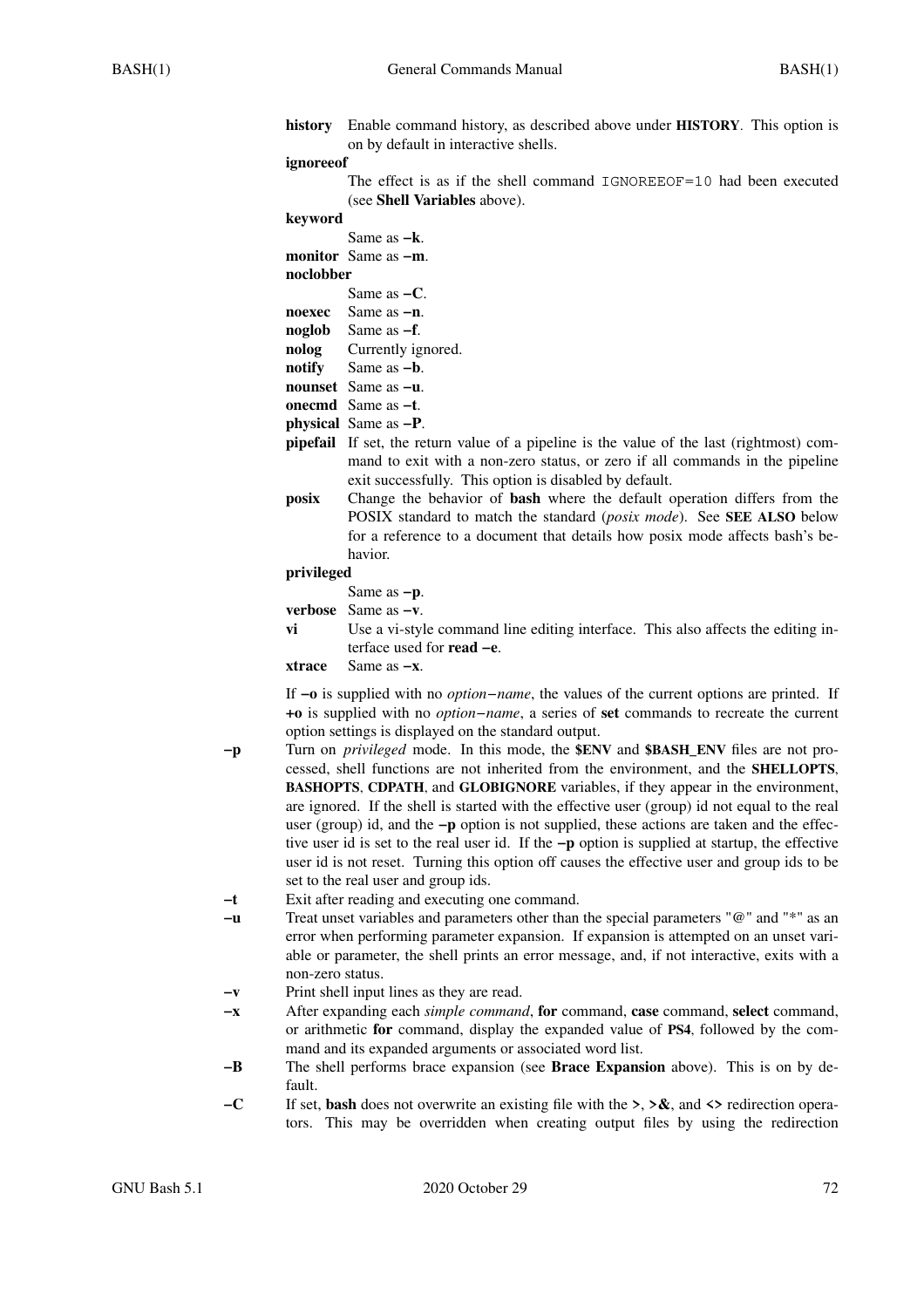operator **>|** instead of **>**.

- **−E** If set, any trap on **ERR** is inherited by shell functions, command substitutions, and commands executed in a subshell environment. The **ERR** trap is normally not inherited in such cases.
- **−H** Enable **!** style history substitution. This option is on by default when the shell is interactive.
- **−P** If set, the shell does not resolve symbolic links when executing commands such as **cd** that change the current working directory. It uses the physical directory structure instead. By default, **bash** follows the logical chain of directories when performing commands which change the current directory.
- **−T** If set, any traps on **DEBUG** and **RETURN** are inherited by shell functions, command substitutions, and commands executed in a subshell environment. The **DEBUG** and **RETURN** traps are normally not inherited in such cases.
- If no arguments follow this option, then the positional parameters are unset. Otherwise, the positional parameters are set to the *arg*s, even if some of them begin with a **−**.
- **−** Signal the end of options, cause all remaining *arg*s to be assigned to the positional parameters. The **−x** and **−v** options are turned off. If there are no *arg*s, the positional parameters remain unchanged.

The options are off by default unless otherwise noted. Using + rather than − causes these options to be turned off. The options can also be specified as arguments to an invocation of the shell. The current set of options may be found in **\$−**. The return status is always true unless an invalid option is encountered.

**shift** [*n*]

The positional parameters from  $n+1$  ... are renamed to \$1 .... Parameters represented by the numbers **\$#** down to **\$#**−*n*+1 are unset. *n* must be a non-negative number less than or equal to **\$#**. If *n* is 0, no parameters are changed. If *n* is not given, it is assumed to be 1. If *n* is greater than **\$#**, the positional parameters are not changed. The return status is greater than zero if *n* is greater than **\$#** or less than zero; otherwise 0.

## **shopt** [**−pqsu**] [**−o**] [*optname* ...]

Toggle the values of settings controlling optional shell behavior. The settings can be either those listed below, or, if the **−o** option is used, those available with the **−o** option to the **set** builtin command. With no options, or with the **−p** option, a list of all settable options is displayed, with an indication of whether or not each is set; if *optnames* are supplied, the output is restricted to those options. The **−p** option causes output to be displayed in a form that may be reused as input. Other options have the following meanings:

- **−s** Enable (set) each *optname*.
- **−u** Disable (unset) each *optname*.
- **−q** Suppresses normal output (quiet mode); the return status indicates whether the *optname* is set or unset. If multiple *optname* arguments are given with **−q**, the return status is zero if all *optnames* are enabled; non-zero otherwise.
- **−o** Restricts the values of *optname* to be those defined for the **−o** option to the **set** builtin.

If either **−s** or **−u** is used with no *optname* arguments, **shopt** shows only those options which are set or unset, respectively. Unless otherwise noted, the **shopt** options are disabled (unset) by default.

The return status when listing options is zero if all *optnames* are enabled, non-zero otherwise. When setting or unsetting options, the return status is zero unless an *optname* is not a valid shell option.

The list of **shopt** options is:

## **assoc\_expand\_once**

If set, the shell suppresses multiple evaluation of associative array subscripts during arithmetic expression evaluation, while executing builtins that can perform variable assignments, and while executing builtins that perform array dereferencing.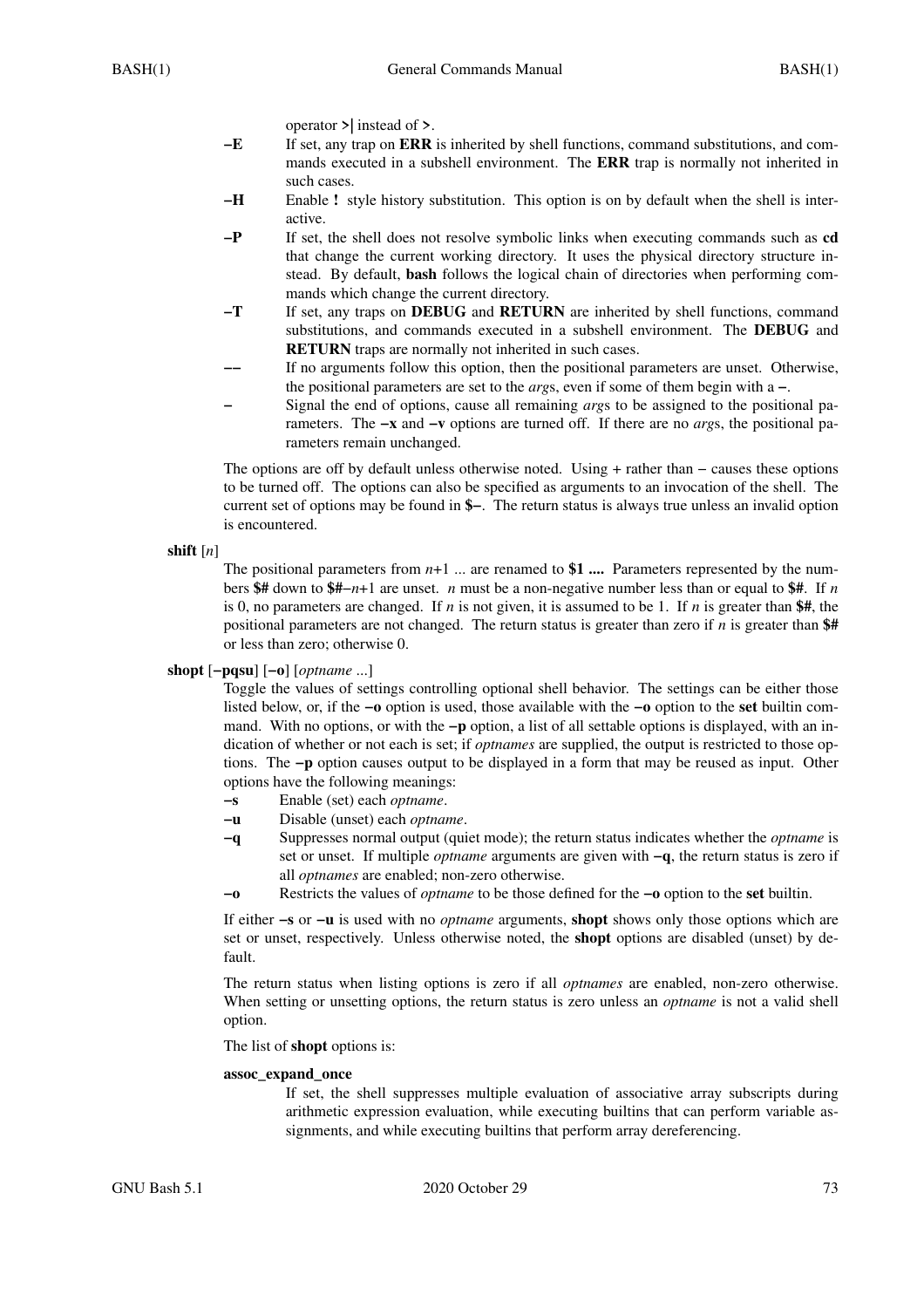**autocd** If set, a command name that is the name of a directory is executed as if it were the argument to the **cd** command. This option is only used by interactive shells.

# **cdable\_vars**

If set, an argument to the **cd** builtin command that is not a directory is assumed to be the name of a variable whose value is the directory to change to.

**cdspell** If set, minor errors in the spelling of a directory component in a **cd** command will be corrected. The errors checked for are transposed characters, a missing character, and one character too many. If a correction is found, the corrected filename is printed, and the command proceeds. This option is only used by interactive shells.

### **checkhash**

If set, **bash** checks that a command found in the hash table exists before trying to execute it. If a hashed command no longer exists, a normal path search is performed.

### **checkjobs**

If set, **bash** lists the status of any stopped and running jobs before exiting an interactive shell. If any jobs are running, this causes the exit to be deferred until a second exit is attempted without an intervening command (see **JOB CONTROL** above). The shell always postpones exiting if any jobs are stopped.

### **checkwinsize**

If set, **bash** checks the window size after each external (non-builtin) command and, if necessary, updates the values of **LINES** and **COLUMNS**. This option is enabled by default.

- **cmdhist** If set, **bash** attempts to save all lines of a multiple-line command in the same history entry. This allows easy re-editing of multi-line commands. This option is enabled by default, but only has an effect if command history is enabled, as described above under **HISTORY**.
- **compat31**
- **compat32**
- **compat40**
- **compat41**
- **compat42**
- **compat43**

## **compat44**

These control aspects of the shell's compatibility mode (see **SHELL COMPATIBILITY MODE** below).

## **complete\_fullquote**

If set, **bash** quotes all shell metacharacters in filenames and directory names when performing completion. If not set, **bash** removes metacharacters such as the dollar sign from the set of characters that will be quoted in completed filenames when these metacharacters appear in shell variable references in words to be completed. This means that dollar signs in variable names that expand to directories will not be quoted; however, any dollar signs appearing in filenames will not be quoted, either. This is active only when bash is using backslashes to quote completed filenames. This variable is set by default, which is the default bash behavior in versions through 4.2.

#### **direxpand**

If set, **bash** replaces directory names with the results of word expansion when performing filename completion. This changes the contents of the readline editing buffer. If not set, **bash** attempts to preserve what the user typed.

- **dirspell** If set, **bash** attempts spelling correction on directory names during word completion if the directory name initially supplied does not exist.
- **dotglob** If set, **bash** includes filenames beginning with a '.' in the results of pathname expansion. The filenames "." and ".." must always be matched explicitly, even if **dotglob** is set.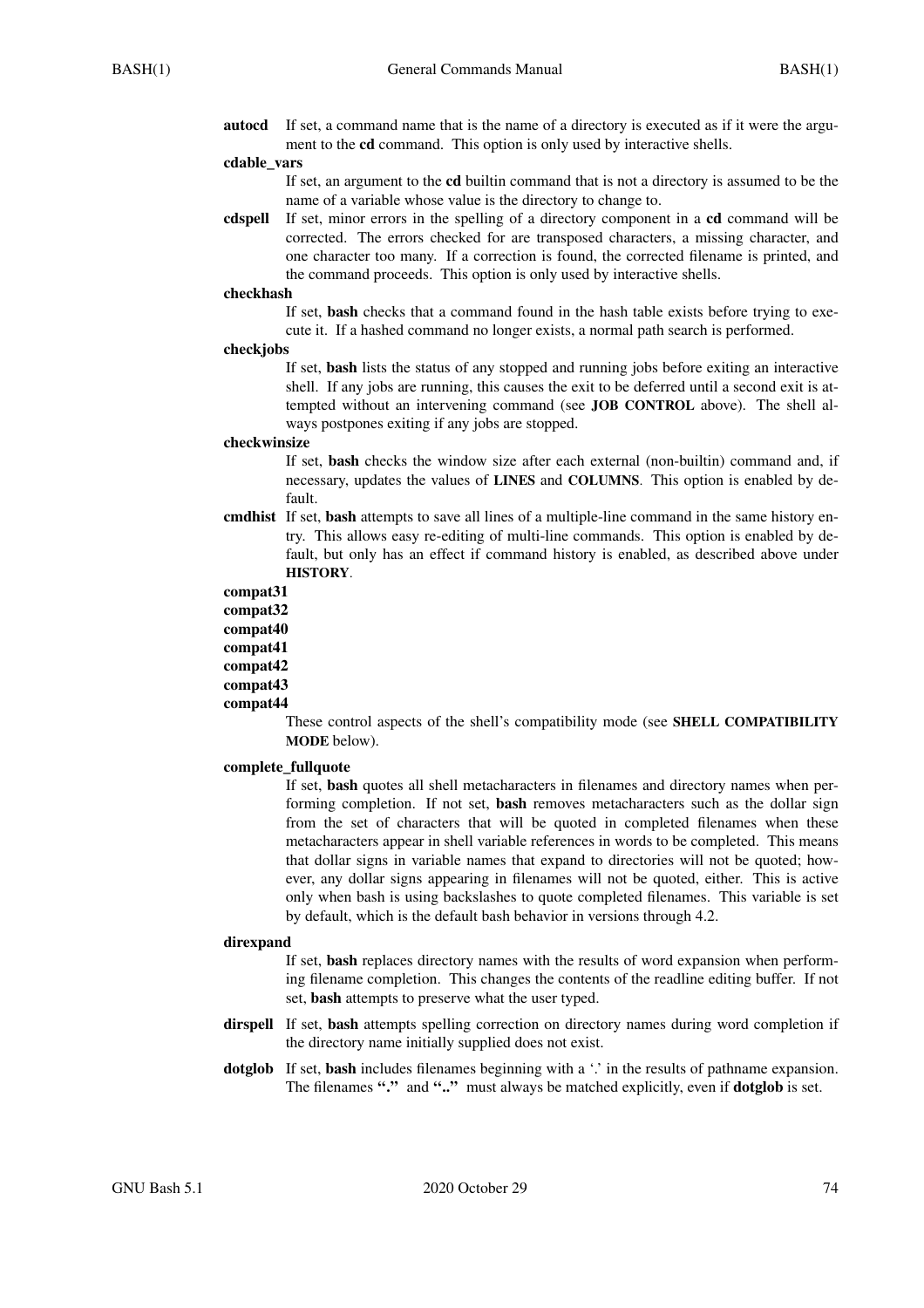**execfail** If set, a non-interactive shell will not exit if it cannot execute the file specified as an argument to the **exec** builtin command. An interactive shell does not exit if **exec** fails.

## **expand\_aliases**

If set, aliases are expanded as described above under **ALIASES**. This option is enabled by default for interactive shells.

#### **extdebug**

If set at shell invocation, or in a shell startup file, arrange to execute the debugger profile before the shell starts, identical to the **−−debugger** option. If set after invocation, behavior intended for use by debuggers is enabled:

- **1.** The **−F** option to the **declare** builtin displays the source file name and line number corresponding to each function name supplied as an argument.
- **2.** If the command run by the **DEBUG** trap returns a non-zero value, the next command is skipped and not executed.
- **3.** If the command run by the **DEBUG** trap returns a value of 2, and the shell is executing in a subroutine (a shell function or a shell script executed by the **.** or **source** builtins), the shell simulates a call to **return**.
- **4. BASH\_ARGC** and **BASH\_ARGV** are updated as described in their descriptions above.
- **5.** Function tracing is enabled: command substitution, shell functions, and subshells invoked with **(** *command* **)** inherit the **DEBUG** and **RETURN** traps.
- **6.** Error tracing is enabled: command substitution, shell functions, and subshells invoked with **(** *command* **)** inherit the **ERR** trap.
- **extglob** If set, the extended pattern matching features described above under **Pathname Expansion** are enabled.

#### **extquote**

If set, **\$**'*string*' and **\$**"*string*" quoting is performed within **\${***parameter***}** expansions enclosed in double quotes. This option is enabled by default.

**failglob** If set, patterns which fail to match filenames during pathname expansion result in an expansion error.

## **force\_fignore**

If set, the suffixes specified by the **FIGNORE** shell variable cause words to be ignored when performing word completion even if the ignored words are the only possible completions. See **SHELL VARIABLES** above for a description of **FIGNORE**. This option is enabled by default.

## **globasciiranges**

If set, range expressions used in pattern matching bracket expressions (see **Pattern Matching** above) behave as if in the traditional C locale when performing comparisons. That is, the current locale's collating sequence is not taken into account, so **b** will not collate between **A** and **B**, and upper-case and lower-case ASCII characters will collate together.

**globstar** If set, the pattern **\*\*** used in a pathname expansion context will match all files and zero or more directories and subdirectories. If the pattern is followed by a **/**, only directories and subdirectories match.

# **gnu\_errfmt**

If set, shell error messages are written in the standard GNU error message format.

## **histappend**

If set, the history list is appended to the file named by the value of the **HISTFILE** variable when the shell exits, rather than overwriting the file.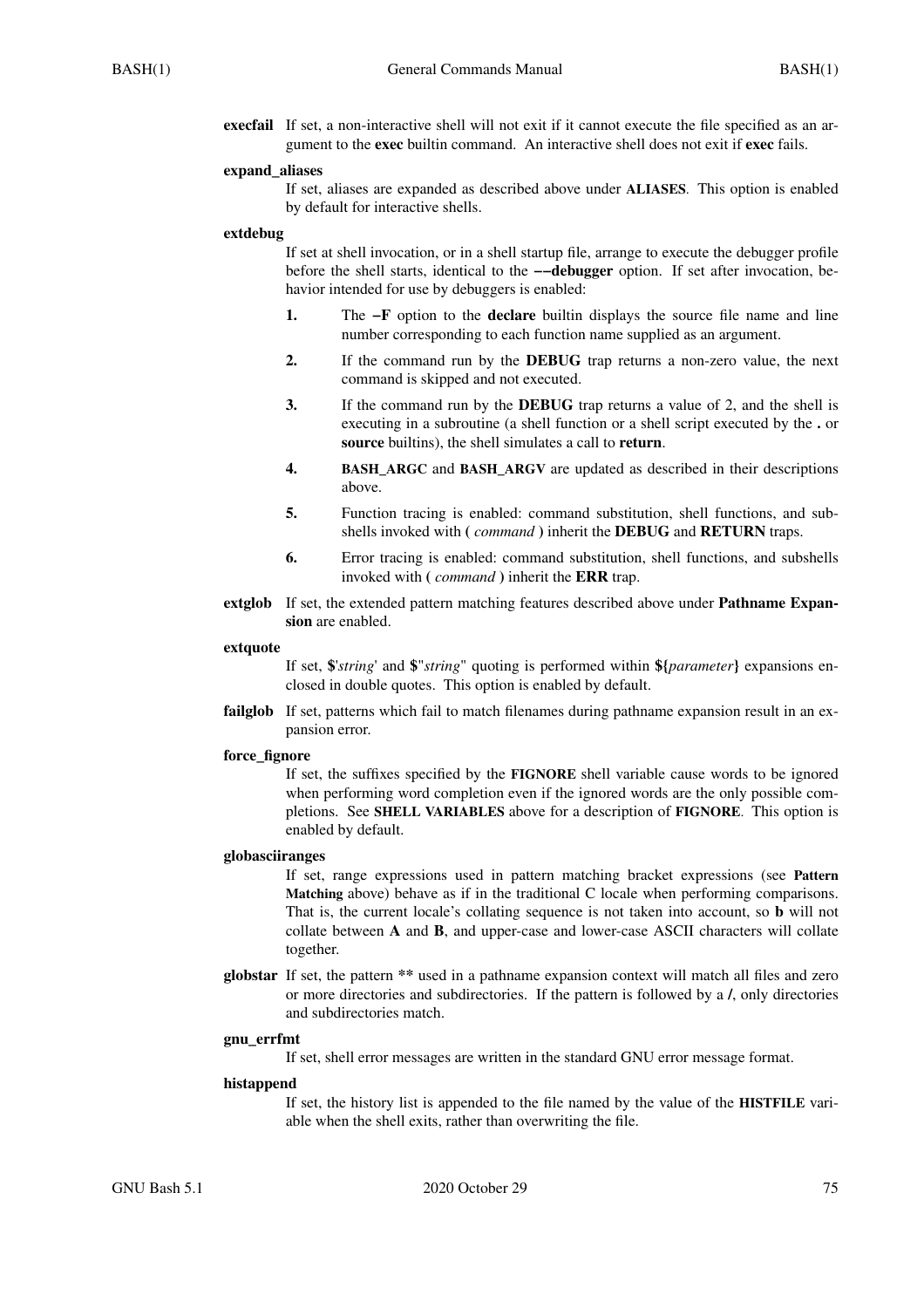## **histreedit**

If set, and **readline** is being used, a user is given the opportunity to re-edit a failed history substitution.

#### **histverify**

If set, and **readline** is being used, the results of history substitution are not immediately passed to the shell parser. Instead, the resulting line is loaded into the **readline** editing buffer, allowing further modification.

## **hostcomplete**

If set, and **readline** is being used, **bash** will attempt to perform hostname completion when a word containing a **@** is being completed (see **Completing** under **READLINE** above). This is enabled by default.

#### **huponexit**

If set, **bash** will send **SIGHUP** to all jobs when an interactive login shell exits.

## **inherit\_errexit**

If set, command substitution inherits the value of the **errexit** option, instead of unsetting it in the subshell environment. This option is enabled when *posix mode* is enabled.

### **interactive\_comments**

If set, allow a word beginning with # to cause that word and all remaining characters on that line to be ignored in an interactive shell (see **COMMENTS** above). This option is enabled by default.

- **lastpipe** If set, and job control is not active, the shell runs the last command of a pipeline not executed in the background in the current shell environment.
- **lithist** If set, and the **cmdhist** option is enabled, multi-line commands are saved to the history with embedded newlines rather than using semicolon separators where possible.

## **localvar\_inherit**

If set, local variables inherit the value and attributes of a variable of the same name that exists at a previous scope before any new value is assigned. The nameref attribute is not inherited.

## **localvar\_unset**

If set, calling **unset** on local variables in previous function scopes marks them so subsequent lookups find them unset until that function returns. This is identical to the behavior of unsetting local variables at the current function scope.

#### **login\_shell**

The shell sets this option if it is started as a login shell (see **INVOCATION** above). The value may not be changed.

### **mailwarn**

If set, and a file that **bash** is checking for mail has been accessed since the last time it was checked, the message ''The mail in *mailfile* has been read'' is displayed.

## **no\_empty\_cmd\_completion**

If set, and **readline** is being used, **bash** will not attempt to search the **PATH** for possible completions when completion is attempted on an empty line.

#### **nocaseglob**

If set, **bash** matches filenames in a case−insensitive fashion when performing pathname expansion (see **Pathname Expansion** above).

## **nocasematch**

If set, **bash** matches patterns in a case−insensitive fashion when performing matching while executing **case** or **[**] conditional commands, when performing pattern substitution word expansions, or when filtering possible completions as part of programmable completion.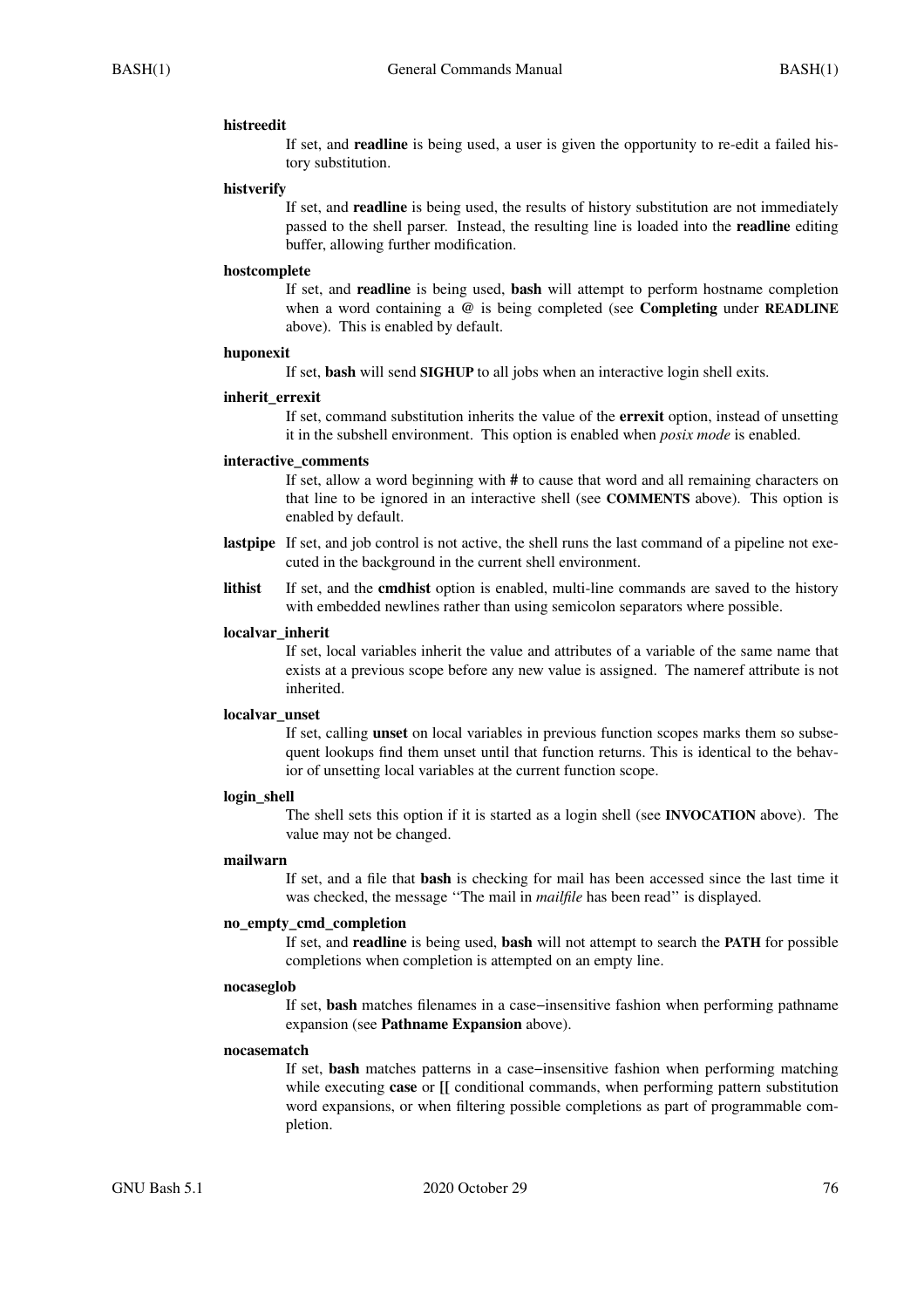#### **nullglob**

If set, **bash** allows patterns which match no files (see **Pathname Expansion** above) to expand to a null string, rather than themselves.

#### **progcomp**

If set, the programmable completion facilities (see **Programmable Completion** above) are enabled. This option is enabled by default.

## **progcomp\_alias**

If set, and programmable completion is enabled, **bash** treats a command name that doesn't have any completions as a possible alias and attempts alias expansion. If it has an alias, **bash** attempts programmable completion using the command word resulting from the expanded alias.

## **promptvars**

If set, prompt strings undergo parameter expansion, command substitution, arithmetic expansion, and quote removal after being expanded as described in **PROMPTING** above. This option is enabled by default.

## **restricted\_shell**

The shell sets this option if it is started in restricted mode (see **RESTRICTED SHELL** below). The value may not be changed. This is not reset when the startup files are executed, allowing the startup files to discover whether or not a shell is restricted.

## **shift\_verbose**

If set, the **shift** builtin prints an error message when the shift count exceeds the number of positional parameters.

#### **sourcepath**

If set, the **source** (**.**) builtin uses the value of **PATH** to find the directory containing the file supplied as an argument. This option is enabled by default.

#### **xpg\_echo**

If set, the **echo** builtin expands backslash-escape sequences by default.

## **suspend** [**−f**]

Suspend the execution of this shell until it receives a **SIGCONT** signal. A login shell cannot be suspended; the **−f** option can be used to override this and force the suspension. The return status is 0 unless the shell is a login shell and **−f** is not supplied, or if job control is not enabled.

# **test** *expr*

**[** *expr* **]** Return a status of 0 (true) or 1 (false) depending on the evaluation of the conditional expression *expr*. Each operator and operand must be a separate argument. Expressions are composed of the primaries described above under **CONDITIONAL EXPRESSIONS**. **test** does not accept any options, nor does it accept and ignore an argument of **−−** as signifying the end of options.

Expressions may be combined using the following operators, listed in decreasing order of precedence. The evaluation depends on the number of arguments; see below. Operator precedence is used when there are five or more arguments.

- **!** *expr* True if *expr* is false.
- **(** *expr* **)** Returns the value of *expr*. This may be used to override the normal precedence of operators.

# *expr1* −**a** *expr2*

True if both *expr1* and *expr2* are true.

*expr1* −**o** *expr2*

True if either *expr1* or *expr2* is true.

**test** and **[** evaluate conditional expressions using a set of rules based on the number of arguments.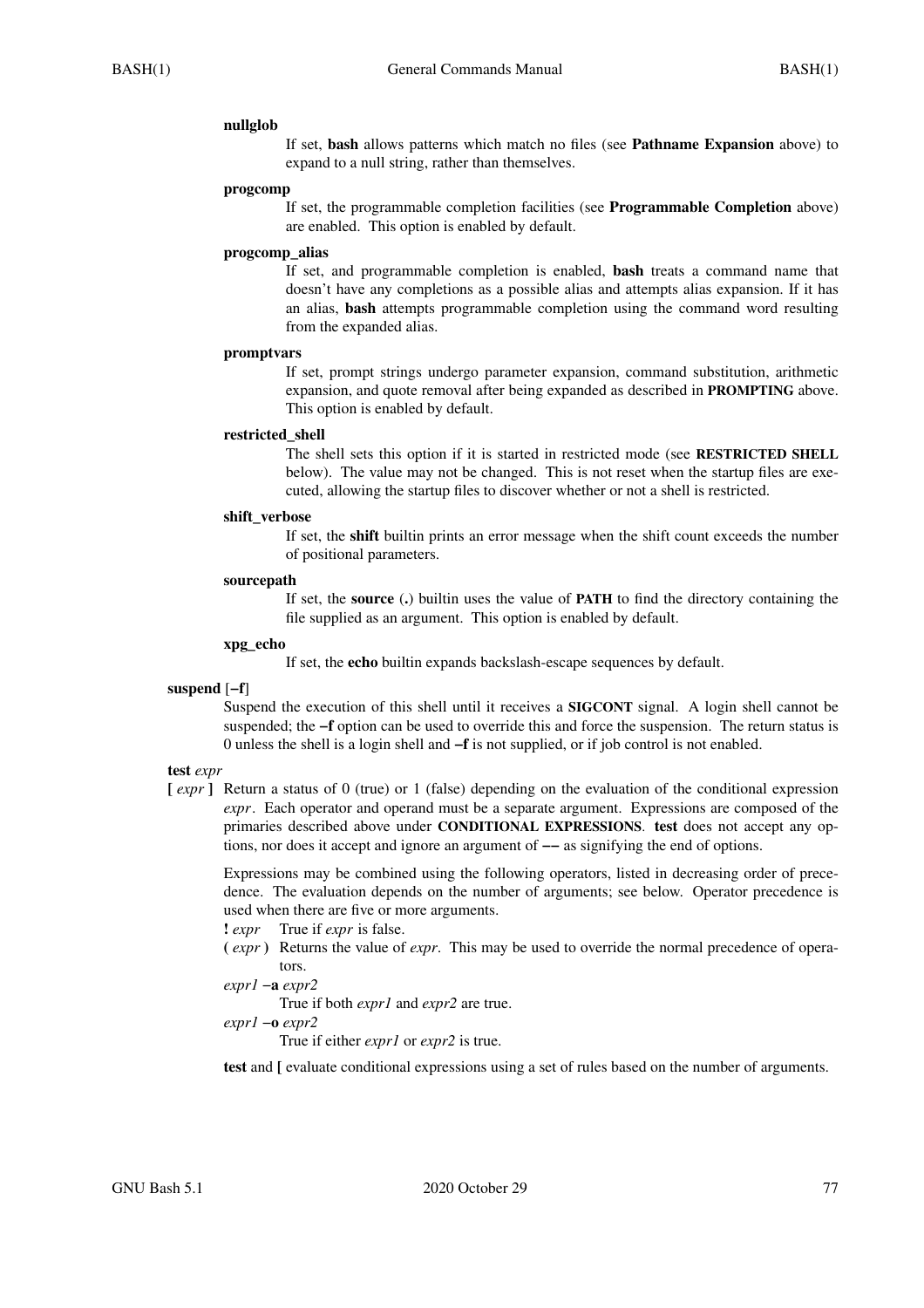### 0 arguments

The expression is false.

1 argument

The expression is true if and only if the argument is not null.

2 arguments

If the first argument is **!**, the expression is true if and only if the second argument is null. If the first argument is one of the unary conditional operators listed above under **CONDI-TIONAL EXPRESSIONS**, the expression is true if the unary test is true. If the first argument is not a valid unary conditional operator, the expression is false.

3 arguments

The following conditions are applied in the order listed. If the second argument is one of the binary conditional operators listed above under **CONDITIONAL EXPRESSIONS**, the result of the expression is the result of the binary test using the first and third arguments as operands. The **−a** and **−o** operators are considered binary operators when there are three arguments. If the first argument is **!**, the value is the negation of the two-argument test using the second and third arguments. If the first argument is exactly **(** and the third argument is exactly **)**, the result is the one-argument test of the second argument. Otherwise, the expression is false.

### 4 arguments

If the first argument is **!**, the result is the negation of the three-argument expression composed of the remaining arguments. Otherwise, the expression is parsed and evaluated according to precedence using the rules listed above.

5 or more arguments

The expression is parsed and evaluated according to precedence using the rules listed above.

When used with **test** or **[**, the **<** and **>** operators sort lexicographically using ASCII ordering.

**times** Print the accumulated user and system times for the shell and for processes run from the shell. The return status is 0.

## **trap** [**−lp**] [[*arg*] *sigspec* ...]

The command *arg* is to be read and executed when the shell receives signal(s) *sigspec*. If *arg* is absent (and there is a single *sigspec*) or **−**, each specified signal is reset to its original disposition (the value it had upon entrance to the shell). If *arg* is the null string the signal specified by each *sigspec* is ignored by the shell and by the commands it invokes. If *arg* is not present and **−p** has been supplied, then the trap commands associated with each *sigspec* are displayed. If no arguments are supplied or if only **−p** is given, **trap** prints the list of commands associated with each signal. The **−l** option causes the shell to print a list of signal names and their corresponding numbers. Each *sigspec* is either a signal name defined in <*signal.h*>, or a signal number. Signal names are case insensitive and the **SIG** prefix is optional.

If a *sigspec* is **EXIT** (0) the command *arg* is executed on exit from the shell. If a *sigspec* is **DE-BUG**, the command *arg* is executed before every *simple command*, *for* command, *case* command, *select* command, every arithmetic *for* command, and before the first command executes in a shell function (see **SHELL GRAMMAR** above). Refer to the description of the **extdebug** option to the **shopt** builtin for details of its effect on the **DEBUG** trap. If a *sigspec* is **RETURN**, the command *arg* is executed each time a shell function or a script executed with the **.** or **source** builtins finishes executing.

If a *sigspec* is **ERR**, the command *arg* is executed whenever a pipeline (which may consist of a single simple command), a list, or a compound command returns a non−zero exit status, subject to the following conditions. The **ERR** trap is not executed if the failed command is part of the command list immediately following a **while** or **until** keyword, part of the test in an *if* statement, part of a command executed in a **&&** or **||** list except the command following the final **&&** or **||**, any command in a pipeline but the last, or if the command's return value is being inverted using **!**. These are the same conditions obeyed by the **errexit** (**−e**) option.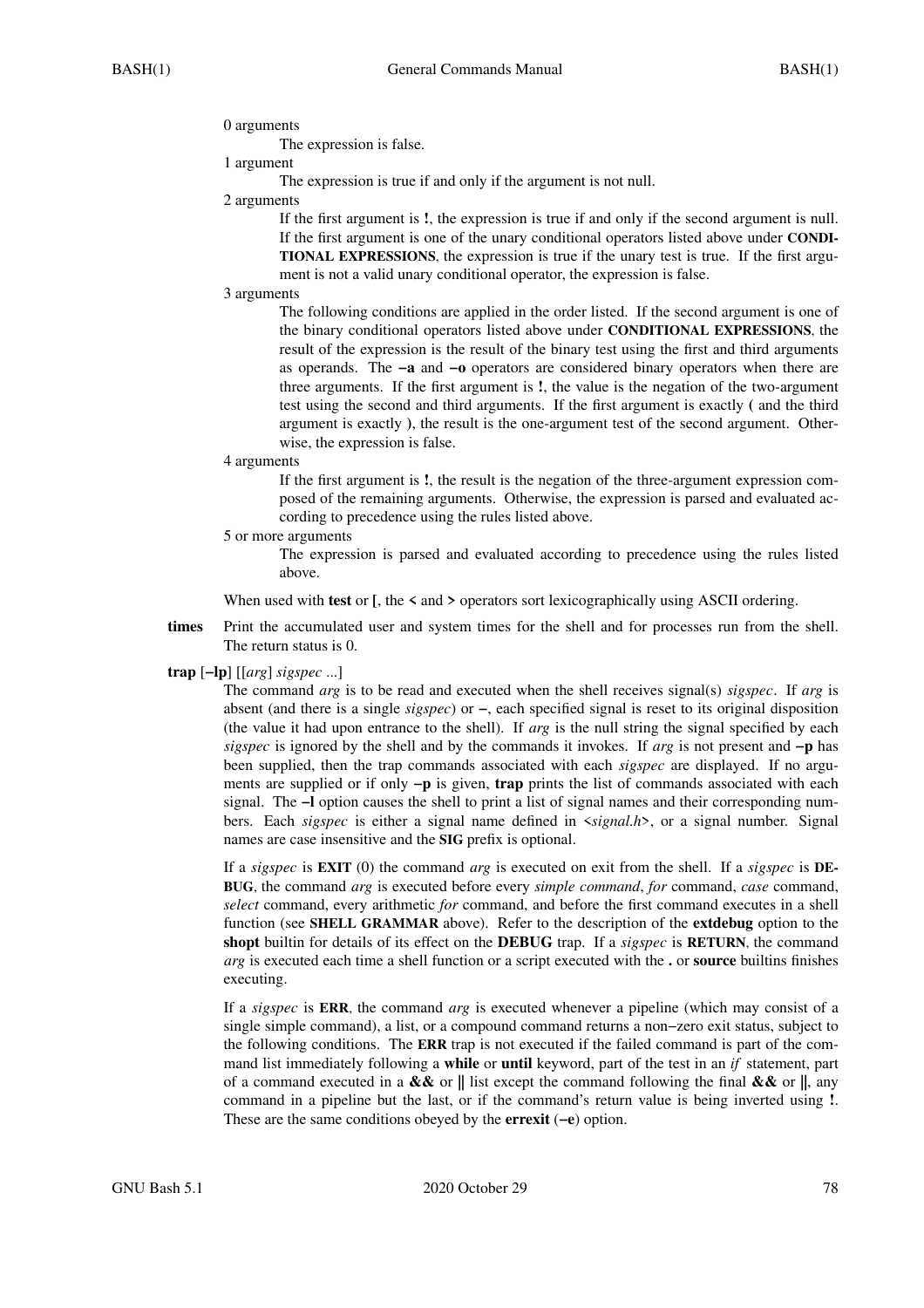Signals ignored upon entry to the shell cannot be trapped or reset. Trapped signals that are not being ignored are reset to their original values in a subshell or subshell environment when one is created. The return status is false if any *sigspec* is invalid; otherwise **trap** returns true.

**type** [**−aftpP**] *name* [*name* ...]

With no options, indicate how each *name* would be interpreted if used as a command name. If the **−t** option is used, **type** prints a string which is one of *alias*, *keyword*, *function*, *builtin*, or *file* if *name* is an alias, shell reserved word, function, builtin, or disk file, respectively. If the *name* is not found, then nothing is printed, and an exit status of false is returned. If the **−p** option is used, **type** either returns the name of the disk file that would be executed if *name* were specified as a command name, or nothing if type -t name would not return *file*. The **−P** option forces a **PATH** search for each *name*, even if type -t name would not return *file*. If a command is hashed, -**p** and **−P** print the hashed value, which is not necessarily the file that appears first in **PATH**. If the **−a** option is used, **type** prints all of the places that contain an executable named *name*. This includes aliases and functions, if and only if the **−p** option is not also used. The table of hashed commands is not consulted when using **−a**. The **−f** option suppresses shell function lookup, as with the **command** builtin. **type** returns true if all of the arguments are found, false if any are not found.

# **ulimit** [**−HS**] **−a**

# **ulimit** [**−HS**] [**−bcdefiklmnpqrstuvxPRT** [*limit*]]

Provides control over the resources available to the shell and to processes started by it, on systems that allow such control. The **−H** and **−S** options specify that the hard or soft limit is set for the given resource. A hard limit cannot be increased by a non-root user once it is set; a soft limit may be increased up to the value of the hard limit. If neither **−H** nor **−S** is specified, both the soft and hard limits are set. The value of *limit* can be a number in the unit specified for the resource or one of the special values **hard**, **soft**, or **unlimited**, which stand for the current hard limit, the current soft limit, and no limit, respectively. If *limit* is omitted, the current value of the soft limit of the resource is printed, unless the **−H** option is given. When more than one resource is specified, the limit name and unit, if appropriate, are printed before the value. Other options are interpreted as follows:

- **−a** All current limits are reported; no limits are set
- **−b** The maximum socket buffer size
- **−c** The maximum size of core files created
- **−d** The maximum size of a process's data segment
- **−e** The maximum scheduling priority ("nice")
- **−f** The maximum size of files written by the shell and its children
- **−i** The maximum number of pending signals
- **−k** The maximum number of kqueues that may be allocated
- **−l** The maximum size that may be locked into memory
- **−m** The maximum resident set size (many systems do not honor this limit)
- **−n** The maximum number of open file descriptors (most systems do not allow this value to be set)
- **−p** The pipe size in 512-byte blocks (this may not be set)
- **−q** The maximum number of bytes in POSIX message queues
- **−r** The maximum real-time scheduling priority
- **−s** The maximum stack size
- **−t** The maximum amount of cpu time in seconds
- **−u** The maximum number of processes available to a single user
- **−v** The maximum amount of virtual memory available to the shell and, on some systems, to its children
- **−x** The maximum number of file locks
- **−P** The maximum number of pseudoterminals
- **−R** The maximum time a real-time process can run before blocking, in microseconds
- **−T** The maximum number of threads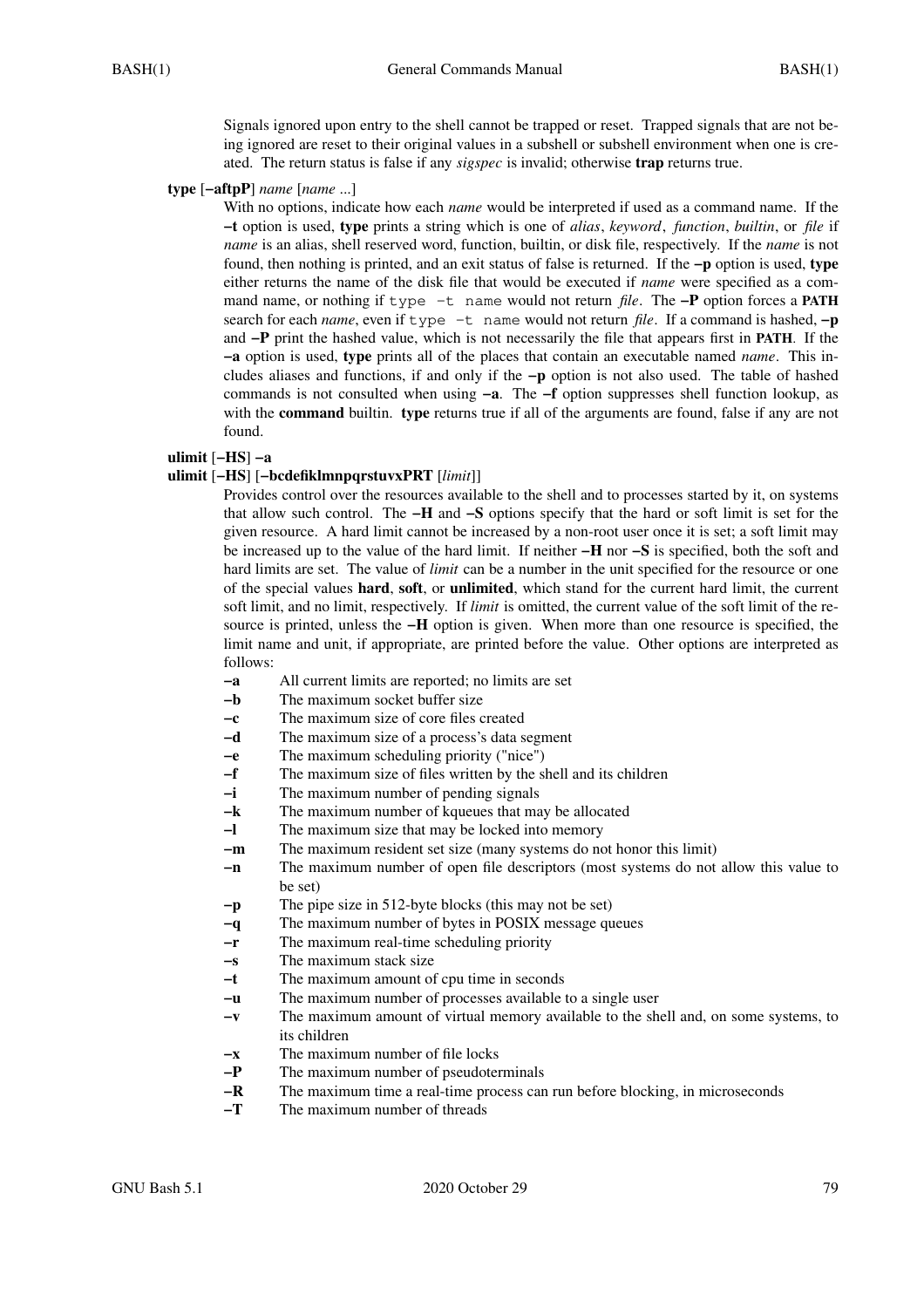If *limit* is given, and the **−a** option is not used, *limit* is the new value of the specified resource. If no option is given, then **−f** is assumed. Values are in 1024-byte increments, except for **−t**, which is in seconds; **−R**, which is in microseconds; **−p**, which is in units of 512-byte blocks; **−P**, **−T**, **−b**, **−k**, **−n**, and **−u**, which are unscaled values; and, when in posix mode, **−c** and **−f**, which are in 512-byte increments. The return status is 0 unless an invalid option or argument is supplied, or an error occurs while setting a new limit.

**umask** [**−p**] [**−S**] [*mode*]

The user file-creation mask is set to *mode*. If *mode* begins with a digit, it is interpreted as an octal number; otherwise it is interpreted as a symbolic mode mask similar to that accepted by *chmod*(1). If *mode* is omitted, the current value of the mask is printed. The **−S** option causes the mask to be printed in symbolic form; the default output is an octal number. If the **−p** option is supplied, and *mode* is omitted, the output is in a form that may be reused as input. The return status is 0 if the mode was successfully changed or if no *mode* argument was supplied, and false otherwise.

**unalias** [−**a**] [*name* ...]

Remove each *name* from the list of defined aliases. If **−a** is supplied, all alias definitions are removed. The return value is true unless a supplied *name* is not a defined alias.

**unset** [−**fv**] [−**n**] [*name* ...]

For each *name*, remove the corresponding variable or function. If the **−v** option is given, each *name* refers to a shell variable, and that variable is removed. Read-only variables may not be unset. If **−f** is specified, each *name* refers to a shell function, and the function definition is removed. If the **−n** option is supplied, and *name* is a variable with the *nameref* attribute, *name* will be unset rather than the variable it references. **−n** has no effect if the **−f** option is supplied. If no options are supplied, each *name* refers to a variable; if there is no variable by that name, a function with that name, if any, is unset. Each unset variable or function is removed from the environment passed to subsequent commands. If any of **BASH\_ALIASES**, **BASH\_ARGV0**, **BASH\_CMDS**, **BASH\_COMMAND**, **BASH\_SUBSHELL**, **BASHPID**, **COMP\_WORDBREAKS**, **DIRSTACK**, **EPOCHREALTIME**, **EPOCHSECONDS**, **FUNCNAME**, **GROUPS**, **HISTCMD**, **LINENO**, **RANDOM**, **SECONDS**, or **SRANDOM** are unset, they lose their special properties, even if they are subsequently reset. The exit status is true unless a *name* is readonly.

**wait** [**−fn**] [**−p** *varname*] [*id ...*]

Wait for each specified child process and return its termination status. Each *id* may be a process ID or a job specification; if a job spec is given, all processes in that job's pipeline are waited for. If *id* is not given, **wait** waits for all running background jobs and the last-executed process substitution, if its process id is the same as **\$!**, and the return status is zero. If the **−n** option is supplied, **wait** waits for a single job from the list of *id*s or, if no *id*s are supplied, any job, to complete and returns its exit status. If none of the supplied arguments is a child of the shell, or if no arguments are supplied and the shell has no unwaited-for children, the exit status is 127. If the **−p** option is supplied, the process or job identifier of the job for which the exit status is returned is assigned to the variable *varname* named by the option argument. The variable will be unset initially, before any assignment. This is useful only when the **−n** option is supplied. Supplying the **−f** option, when job control is enabled, forces **wait** to wait for *id* to terminate before returning its status, instead of returning when it changes status. If *id* specifies a non-existent process or job, the return status is 127. Otherwise, the return status is the exit status of the last process or job waited for.

## **SHELL COMPATIBILITY MODE**

Bash-4.0 introduced the concept of a 'shell compatibility level', specified as a set of options to the shopt builtin **compat31**, **compat32**, **compat40**, **compat41**, and so on). There is only one current compatibility level -- each option is mutually exclusive. The compatibility level is intended to allow users to select behavior from previous versions that is incompatible with newer versions while they migrate scripts to use current features and behavior. It's intended to be a temporary solution.

This section does not mention behavior that is standard for a particular version (e.g., setting **compat32** means that quoting the rhs of the regexp matching operator quotes special regexp characters in the word, which is default behavior in bash-3.2 and above).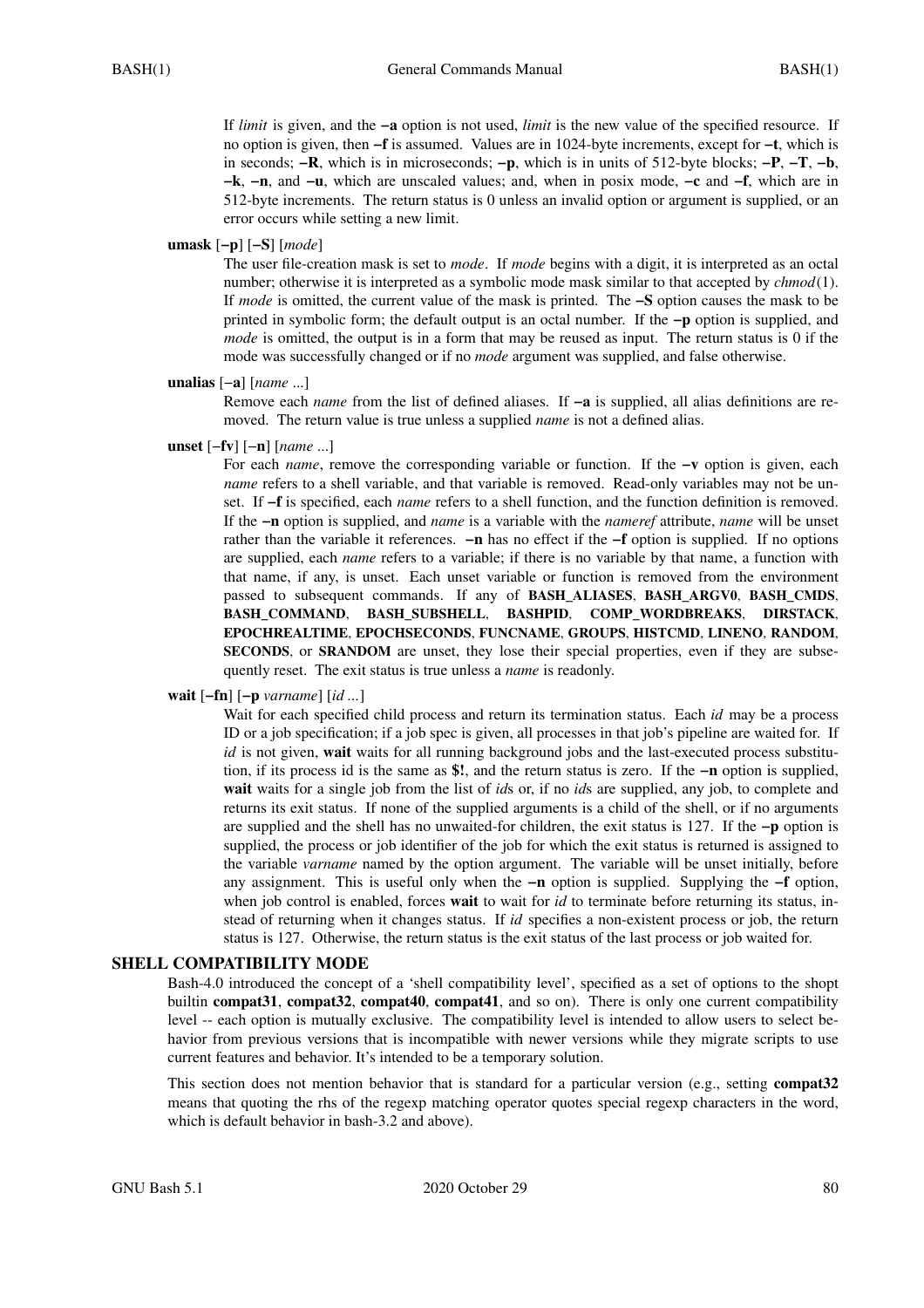If a user enables, say, **compat32**, it may affect the behavior of other compatibility levels up to and including the current compatibility level. The idea is that each compatibility level controls behavior that changed in that version of **bash**, but that behavior may have been present in earlier versions. For instance, the change to use locale-based comparisons with the **[[** command came in bash-4.1, and earlier versions used ASCII-based comparisons, so enabling **compat32** will enable ASCII-based comparisons as well. That granularity may not be sufficient for all uses, and as a result users should employ compatibility levels carefully. Read the documentation for a particular feature to find out the current behavior.

Bash-4.3 introduced a new shell variable: **BASH\_COMPAT**. The value assigned to this variable (a decimal version number like 4.2, or an integer corresponding to the **compat***NN* option, like 42) determines the compatibility level.

Starting with bash-4.4, Bash has begun deprecating older compatibility levels. Eventually, the options will be removed in favor of **BASH\_COMPAT**.

Bash-5.0 is the final version for which there will be an individual shopt option for the previous version. Users should use **BASH\_COMPAT** on bash-5.0 and later versions.

The following table describes the behavior changes controlled by each compatibility level setting. The **compat***NN* tag is used as shorthand for setting the compatibility level to *NN* using one of the following mechanisms. For versions prior to bash-5.0, the compatibility level may be set using the corresponding **compat***NN* shopt option. For bash-4.3 and later versions, the **BASH\_COMPAT** variable is preferred, and it is required for bash-5.1 and later versions.

#### **compat31**

| quoting the rhs of the $\left[\right]$ command's regexp matching operator $(=\tilde{\ })$ has no special effect                                                                                                                                                                                                                                                                                                               |
|-------------------------------------------------------------------------------------------------------------------------------------------------------------------------------------------------------------------------------------------------------------------------------------------------------------------------------------------------------------------------------------------------------------------------------|
|                                                                                                                                                                                                                                                                                                                                                                                                                               |
| interrupting a command list such as " $a$ ; $b$ ; $c$ " causes the execution of the next command<br>in the list (in bash-4.0 and later versions, the shell acts as if it received the interrupt, so in-<br>terrupting one command in a list aborts the execution of the entire list)                                                                                                                                          |
|                                                                                                                                                                                                                                                                                                                                                                                                                               |
| the $\le$ and $\ge$ operators to the [[ command do not consider the current locale when compar-<br>ing strings; they use ASCII ordering. Bash versions prior to bash-4.1 use ASCII collation<br>and $stremp(3)$ ; bash-4.1 and later use the current locale's collation sequence and $str$ -<br>$coll(3)$ .                                                                                                                   |
|                                                                                                                                                                                                                                                                                                                                                                                                                               |
| in posix mode, time may be followed by options and still be recognized as a reserved<br>word (this is POSIX interpretation 267)                                                                                                                                                                                                                                                                                               |
| in <i>posix</i> mode, the parser requires that an even number of single quotes occur in the <i>word</i><br>portion of a double-quoted parameter expansion and treats them specially, so that charac-<br>ters within the single quotes are considered quoted (this is POSIX interpretation 221)                                                                                                                                |
|                                                                                                                                                                                                                                                                                                                                                                                                                               |
| the replacement string in double-quoted pattern substitution does not undergo quote re-<br>moval, as it does in versions after bash-4.2                                                                                                                                                                                                                                                                                       |
| in posix mode, single quotes are considered special when expanding the <i>word</i> portion of a<br>double-quoted parameter expansion and can be used to quote a closing brace or other spe-<br>cial character (this is part of POSIX interpretation 221); in later versions, single quotes<br>are not special within double-quoted word expansions                                                                            |
|                                                                                                                                                                                                                                                                                                                                                                                                                               |
| the shell does not print a warning message if an attempt is made to use a quoted com-<br>pound assignment as an argument to declare (declare -a foo='(1 2)'). Later versions warn<br>that this usage is deprecated<br>word expansion errors are considered non-fatal errors that cause the current command to<br>fail, even in posix mode (the default behavior is to make them fatal errors that cause the<br>shell to exit) |
|                                                                                                                                                                                                                                                                                                                                                                                                                               |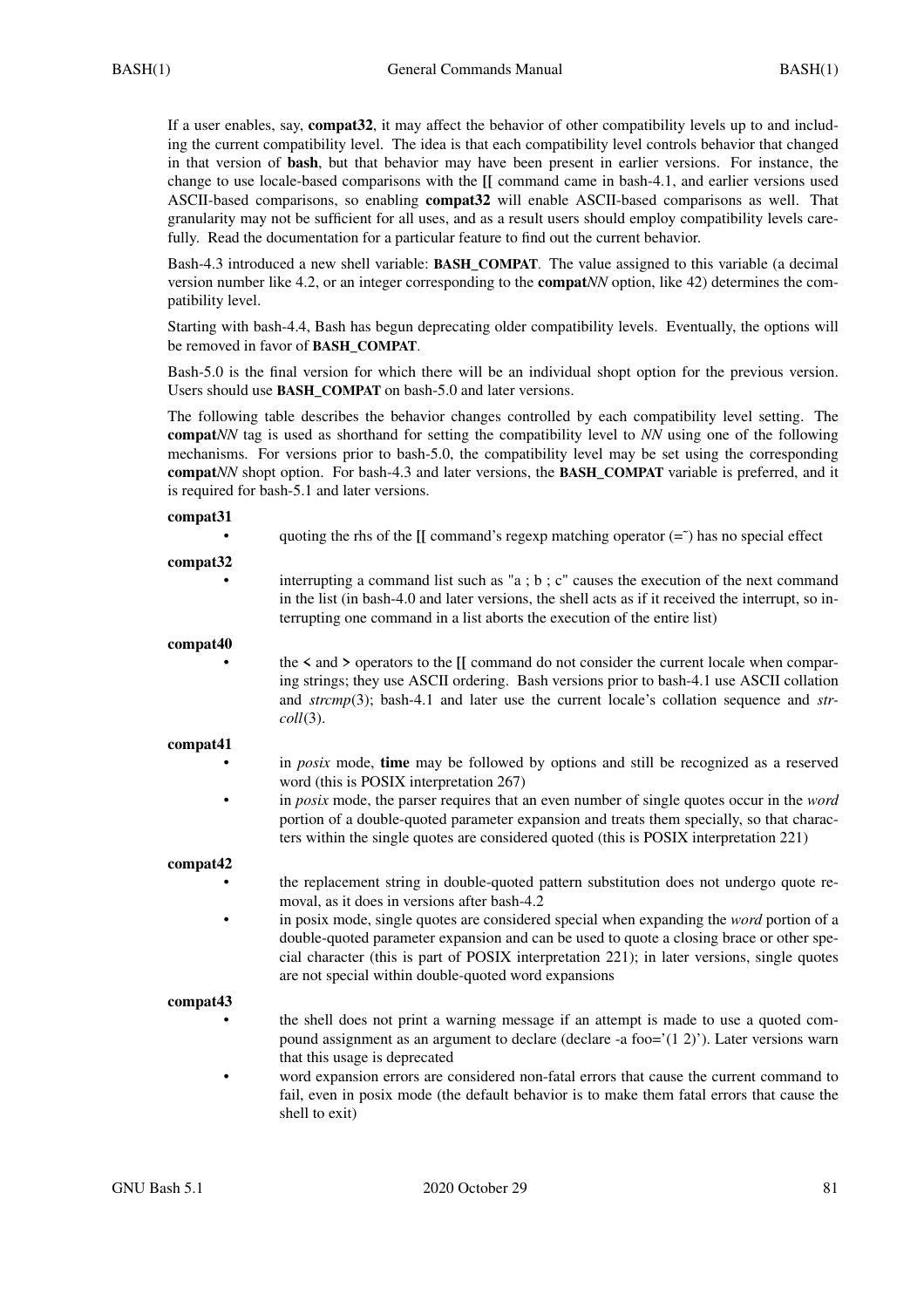• when executing a shell function, the loop state (while/until/etc.) is not reset, so **break** or **continue** in that function will break or continue loops in the calling context. Bash-4.4 and later reset the loop state to prevent this

# **compat44**

- the shell sets up the values used by **BASH\_ARGV** and **BASH\_ARGC** so they can expand to the shell's positional parameters even if extended debugging mode is not enabled
- a subshell inherits loops from its parent context, so **break** or **continue** will cause the subshell to exit. Bash-5.0 and later reset the loop state to prevent the exit
- variable assignments preceding builtins like **export** and **readonly** that set attributes continue to affect variables with the same name in the calling environment even if the shell is not in posix mode

## **compat50**

- Bash-5.1 changed the way **\$RANDOM** is generated to introduce slightly more randomness. If the shell compatibility level is set to 50 or lower, it reverts to the method from bash-5.0 and previous versions, so seeding the random number generator by assigning a value to **RANDOM** will produce the same sequence as in bash-5.0
- If the command hash table is empty, bash versions prior to bash-5.1 printed an informational message to that effect, even when producing output that can be reused as input. Bash-5.1 suppresses that message when the **−l** option is supplied.

# **RESTRICTED SHELL**

If **bash** is started with the name **rbash**, or the **−r** option is supplied at invocation, the shell becomes restricted. A restricted shell is used to set up an environment more controlled than the standard shell. It behaves identically to **bash** with the exception that the following are disallowed or not performed:

- changing directories with **cd**
- setting or unsetting the values of **SHELL**, **PATH**, **HISTFILE**, **ENV**, or **BASH\_ENV**
- specifying command names containing **/**
- specifying a filename containing a **/** as an argument to the **.** builtin command
- specifying a filename containing a slash as an argument to the **history** builtin command
- specifying a filename containing a slash as an argument to the **−p** option to the **hash** builtin command
- importing function definitions from the shell environment at startup
- parsing the value of **SHELLOPTS** from the shell environment at startup
- redirecting output using the  $\geq$ ,  $\geq$ ,  $\lt \geq$ ,  $\lt \&$ ,  $\&$ , and  $\gt \gt$  redirection operators
- using the **exec** builtin command to replace the shell with another command
- adding or deleting builtin commands with the **−f** and **−d** options to the **enable** builtin command
- using the **enable** builtin command to enable disabled shell builtins
- specifying the **−p** option to the **command** builtin command
- turning off restricted mode with **set +r** or **set +o restricted**.

These restrictions are enforced after any startup files are read.

When a command that is found to be a shell script is executed (see **COMMAND EXECUTION** above), **rbash** turns off any restrictions in the shell spawned to execute the script.

## **SEE ALSO**

*Bash Reference Manual*, Brian Fox and Chet Ramey *The Gnu Readline Library*, Brian Fox and Chet Ramey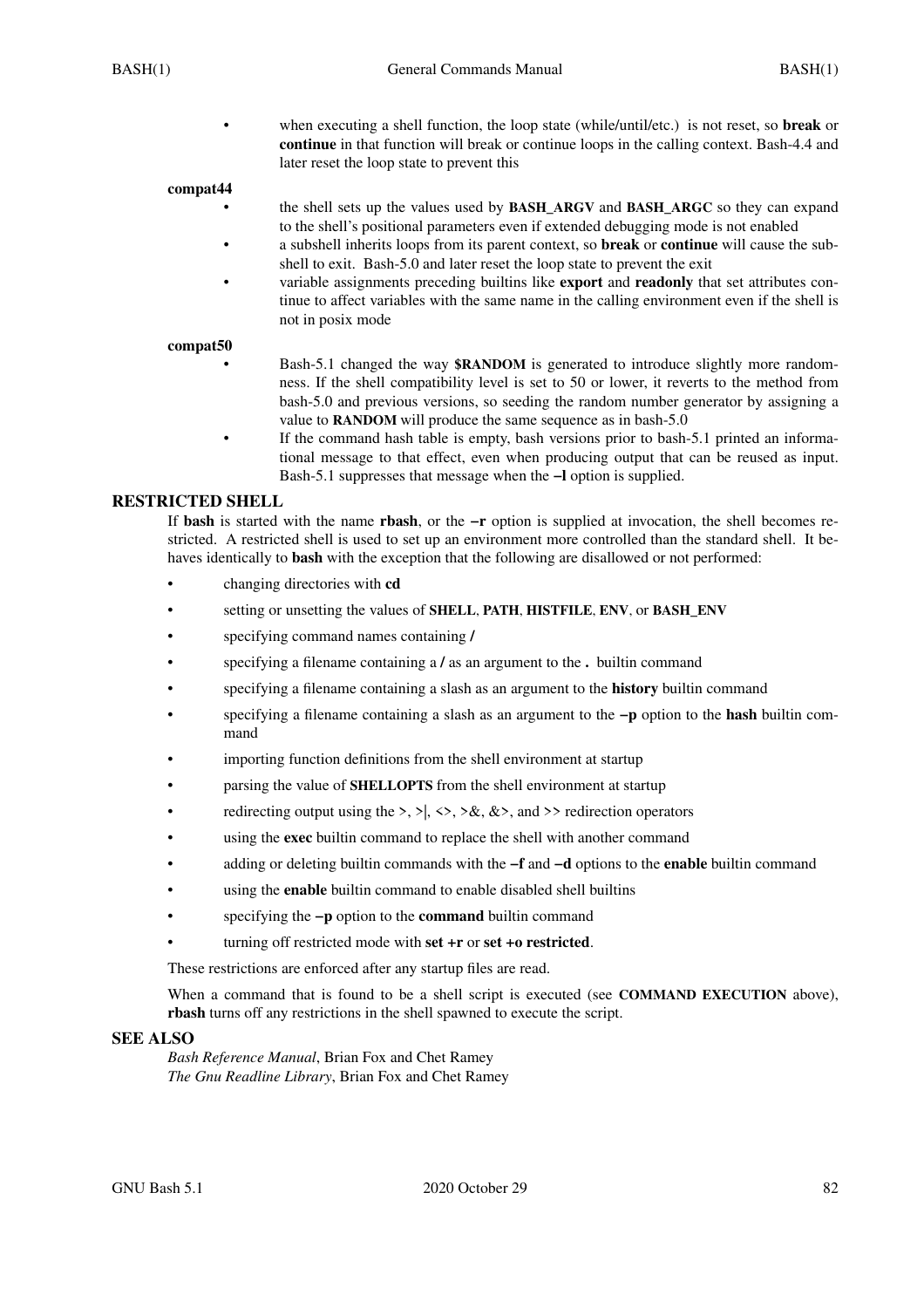*The Gnu History Library*, Brian Fox and Chet Ramey *Portable Operating System Interface (POSIX) Part 2: Shell and Utilities*, IEEE - http://pubs.opengroup.org/onlinepubs/9699919799/ http://tiswww.case.edu/˜chet/bash/POSIX -- a description of posix mode *sh*(1), *ksh*(1), *csh*(1) *emacs*(1), *vi*(1) *readline*(3)

# **FILES**

*/bin/bash* The **bash** executable

*/etc/profile*

The systemwide initialization file, executed for login shells

*/etc/bash.bashrc*

The systemwide per-interactive-shell startup file

*/etc/bash.bash.logout*

The systemwide login shell cleanup file, executed when a login shell exits *˜/.bash\_profile*

The personal initialization file, executed for login shells

*˜/.bashrc*

*˜/.inputrc*

The individual per-interactive-shell startup file

*˜/.bash\_logout*

The individual login shell cleanup file, executed when a login shell exits

Individual *readline* initialization file

# **AUTHORS**

Brian Fox, Free Software Foundation bfox@gnu.org

Chet Ramey, Case Western Reserve University chet.ramey@case.edu

## **BUG REPORTS**

If you find a bug in **bash,** you should report it. But first, you should make sure that it really is a bug, and that it appears in the latest version of **bash**. The latest version is always available from *ftp://ftp.gnu.org/pub/gnu/bash/*.

Once you have determined that a bug actually exists, use the *bashbug* command to submit a bug report. If you have a fix, you are encouraged to mail that as well! Suggestions and 'philosophical' bug reports may be mailed to *bug-bash@gnu.org* or posted to the Usenet newsgroup **gnu.bash.bug**.

ALL bug reports should include:

The version number of **bash** The hardware and operating system The compiler used to compile

A description of the bug behaviour A short script or 'recipe' which exercises the bug

*bashbug* inserts the first three items automatically into the template it provides for filing a bug report.

Comments and bug reports concerning this manual page should be directed to *chet.ramey@case.edu*.

## **BUGS**

It's too big and too slow.

There are some subtle differences between **bash** and traditional versions of **sh**, mostly because of the **POSIX** specification.

Aliases are confusing in some uses.